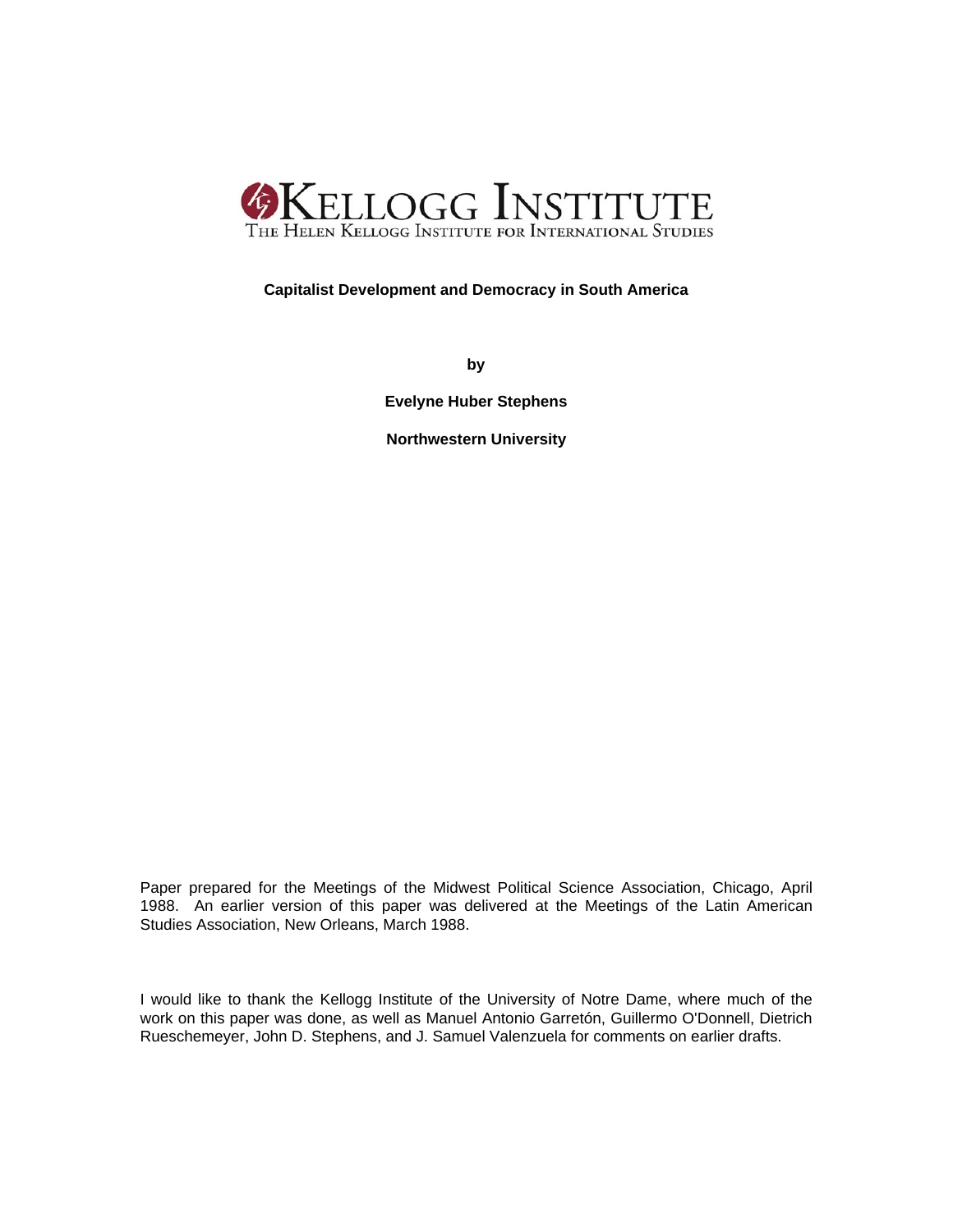In the current debate on redemocratization in Latin America, the focus is squarely on political variables proper, that is, on the political process as shaped by political institutions and leadership. Political choices by major actors, particularly the adoption of explicit or implicit political pacts designed to ensure the transition, are accorded primary importance. In fact, the most influential work on the topic has argued that the high indeterminacy of the process of transition makes the use of conventional social science categories and approaches, such as class, sectors, institutions, and macroeconomic and world systemic structures inadequate for its analysis (O'Donnell and Schmitter 1986:4).

Whereas this focus is certainly appropriate for the immediate transition period, the other important question, namely consolidation of democratic regimes in the medium and longer run, draws attention to underlying structural conditions favorable to such an endeavor. Analyses of the process of transition in a given country "freeze" the structural context; there is generally little structural change over the relatively short periods of transition. Furthermore, analyses comparing processes of transition in the late seventies and the eighties keep the world economic and political context constant, and they tend to take structure in the individual countries as a given. Taking a longer historical view, though, and asking under what conditions democracies were established and consolidated in Latin America in the past and are likely to be consolidated in the future moves structural variables back into the center of attention.<sup>1</sup> Yet, with the exception of Therborn's (1979) attempt, there is no theoretically well grounded, comparative historical structural treatment of the emergence and decline of (nearly) democratic forms of rule which covers all the South American countries.

 $1$  There are attempts to explain the trajectory of democracy in Latin America in cultural terms, emphasizing the "distinct tradition" (e.g. Wiarda 1980, 1982) rooted in the colonial past, and implying that the question why democracy has not become the norm is intellectually inappropriate and ethnocentric. However, if one discards somewhat parochial Latin American views and adopts a wider perspective which includes the Third World in general, the South American experience becomes important, as its democratic record is much stronger than in the rest of the Third World. From a general world wide perspective, both the tendencies to and difficulties with democracy in South America can be explained in structural rather than cultural terms.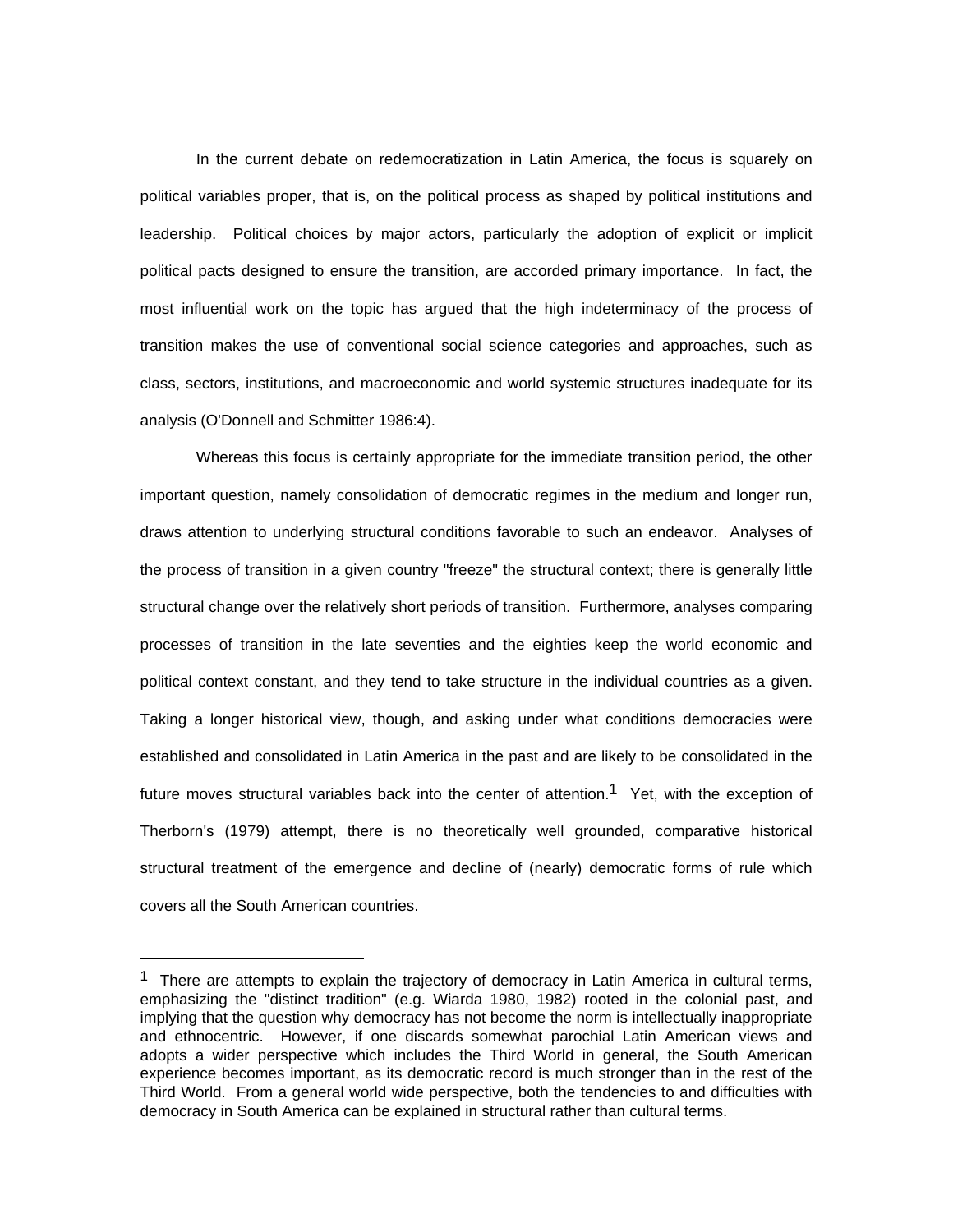The following analysis provides such a treatment and demonstrates that structural factors have considerable explanatory power for the trajectory of democracy in South America. The nature of a country's integration into the world market (enclaves versus nationally controlled export sectors), the labor requirements of agriculture, the degree of subsidiary industrialization generated by the export sector, the process of consolidation of state power, the role of the state in shaping civil society, the class alliances to which the economic and social structures gave rise, along with the nature of political parties strongly influenced the dynamics of democratization. The relationships between these variables and democratic rule are by no means simple and unilinear. Some factors have contradictory consequences for democratization, some effects change over time, and the various factors interact over time. Accordingly, the analysis here will be comparative historical, paying attention to the way in which economic growth and the patterns of dependence shaped the class structure and class relations and influenced political change, and taking the lasting effects of certain historical conjunctures seriously.

The theoretical building blocks for this comparative historical analysis are Moore's (1966) emphasis on the importance of the survival of labor repressive landlords into the modern era , Skocpol's (1979) emphasis on the role of the state and the interstate system, Cardoso and Faletto's (1979) and O'Donnell's (1973) emphasis on the effects of dependent development on class structure and class alliances, and the working class strength perspective's (Korpi 1978; J. Stephens 1979; Esping-Andersen, 1985; Stephens and Stephens, 1986) emphasis on the importance of the organizational power of subordinate classes.

In a nutshell, I will argue that the difficult processes of consolidation of state power cast the military in a prominent role in politics, set the precedent for alliances between factions of civilian elites and of the military in the struggle for state power, and made institutionalization of contestation difficult. After a period of significant export expansion, large landowners in nationally controlled export economies tended to develop into a hegemonic class and to establish contestation among themselves. Where agriculture was labor intensive, these landowners became crucial obstacles to political inclusion of the lower classes; where it was less so, they

2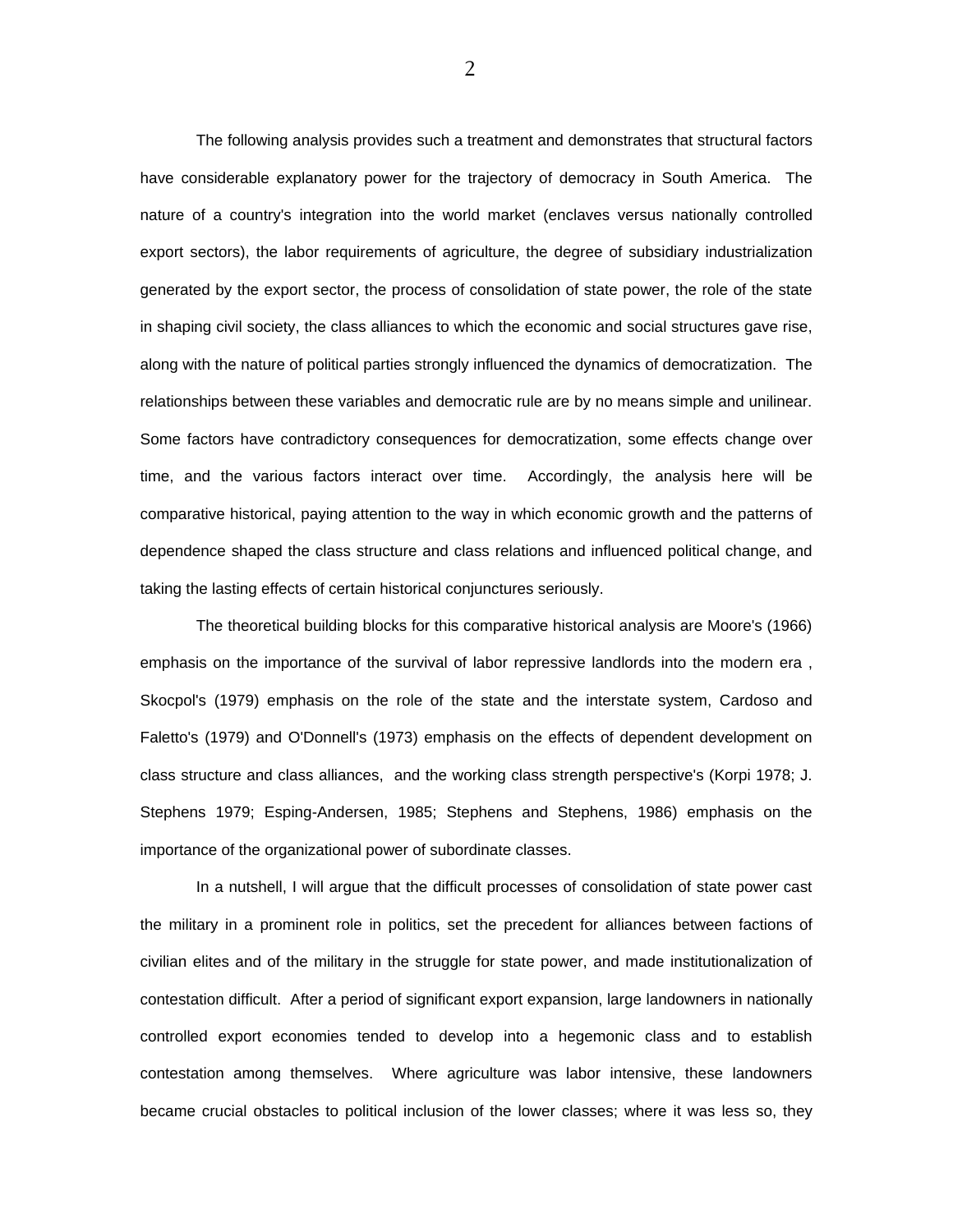were willing to compromise. In enclave economies, the large landowners were less hegemonic as a class, and in some cases anti-oligarchic alliances were able to force the establishment of a democratic regime, but unable to consolidate it. Where the export sector generated subsidiary industrialization and high urbanization, pressures for democratization emerged comparatively early. Import substitution industrialization generated such pressures everywhere, but the pressures remained weaker where the state prevented the independent political articulation of civil society, most prominently in Brazil. In enclave economies, there was a stronger tendency for middle class - working class alliances to emerge, forged by political parties approximating the mass party type. Such alliances were more likely to push for full democracy, i.e. with universal suffrage, than alliances between the middle classes and sectors of the economic elites which pushed for an opening of the political system and had their base in clientelistic parties. For the consolidation of democracy, particularly for the reduction of military involvement in politics, the presence of two or more strong political parties, at least one of which effectively represented elite interests, proved to be indispensable.

 The analysis here will be confined to South America; political dynamics in the Central American countries, which were shaped to a much greater extent by U.S. political intervention, are analyzed elsewhere (Stephens and Stephens 1987). Since genuine democracies are so rare in South America and regime forms so varied, we first have to cast a conceptual net over this diversity and construct theoretically meaningful dependent variables. After proposing a classification of regimes according to their degree of contestation and inclusion and filling it with historical cases, I will first analyze the factors leading to the establishment of the various types of regimes, then the factors which support the consolidation or breakdown of democratic regimes, and finally those which promote redemocratization. The distinction between these different stages in the analysis is important because factors which are supportive of the installation of

3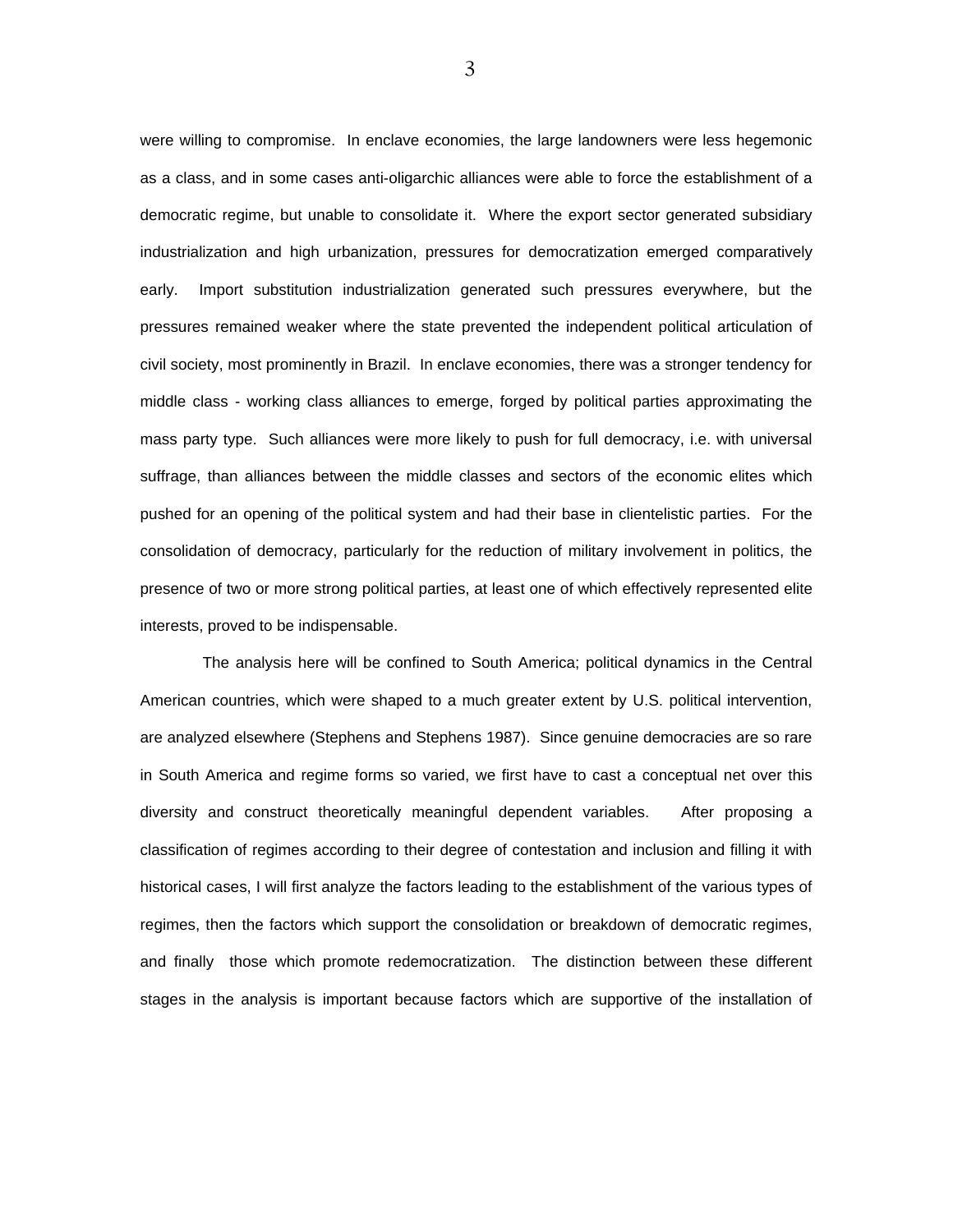some form of democratic regime may not be so for its consolidation, and because the existence of a democratic regime profoundly influences future political dynamics.<sup>2</sup>

## Classification of Regimes

 $\overline{a}$ 

To start with, I have to establish the criteria for democratic rule in my conceptualization. I start with the two dimensions of inclusion and contestation which are generally distinguished in the literature; the former includes degree of suffrage extension and (non-) proscription of parties, the latter degree of institutionalization of opposition, freedom of association and expression, responsible government, and free and fair elections. <sup>3</sup> Clearly, regimes can vary on both of these dimensions. Regimes which rank near zero on both dimensions will be called authoritarian regimes; those with considerable contestation but low inclusion will be called constitutional oligarchic regimes. Among those regimes approaching highly institutionalized contestation and medium to high inclusion, I will distinguish between full and restricted democracies. Restricted democracies can have restrictions in either one or both dimensions; for example, literacy qualifications for the suffrage impose restrictions on inclusion; and frequent military intervention, or political pacts, impose restrictions on the effectiveness of contestation. In reality, it is often difficult to clearly attribute the effects of restrictions to one of the two dimensions, as formal restrictions in one affect the other. For instance, restrictions on contestation in the form of political pacts tend to include proscription of certain parties and thus to exclude specific social groups, mostly from the lower classes.

The distinction between full and restricted democracies, called exclusionary democracies by Remmer (1986), is crucial for South America, because among other things it draws attention to

<sup>2</sup> Rustow (1970:340-7) also emphasizes the difference between the factors which bring democracy into existence and those which keep it stable, and the need to adopt a diachronic perspective to study the former.

<sup>3</sup> A very clear formulation of these dimensions and a conceptualization of regimes based on them is provided by Dahl (1979).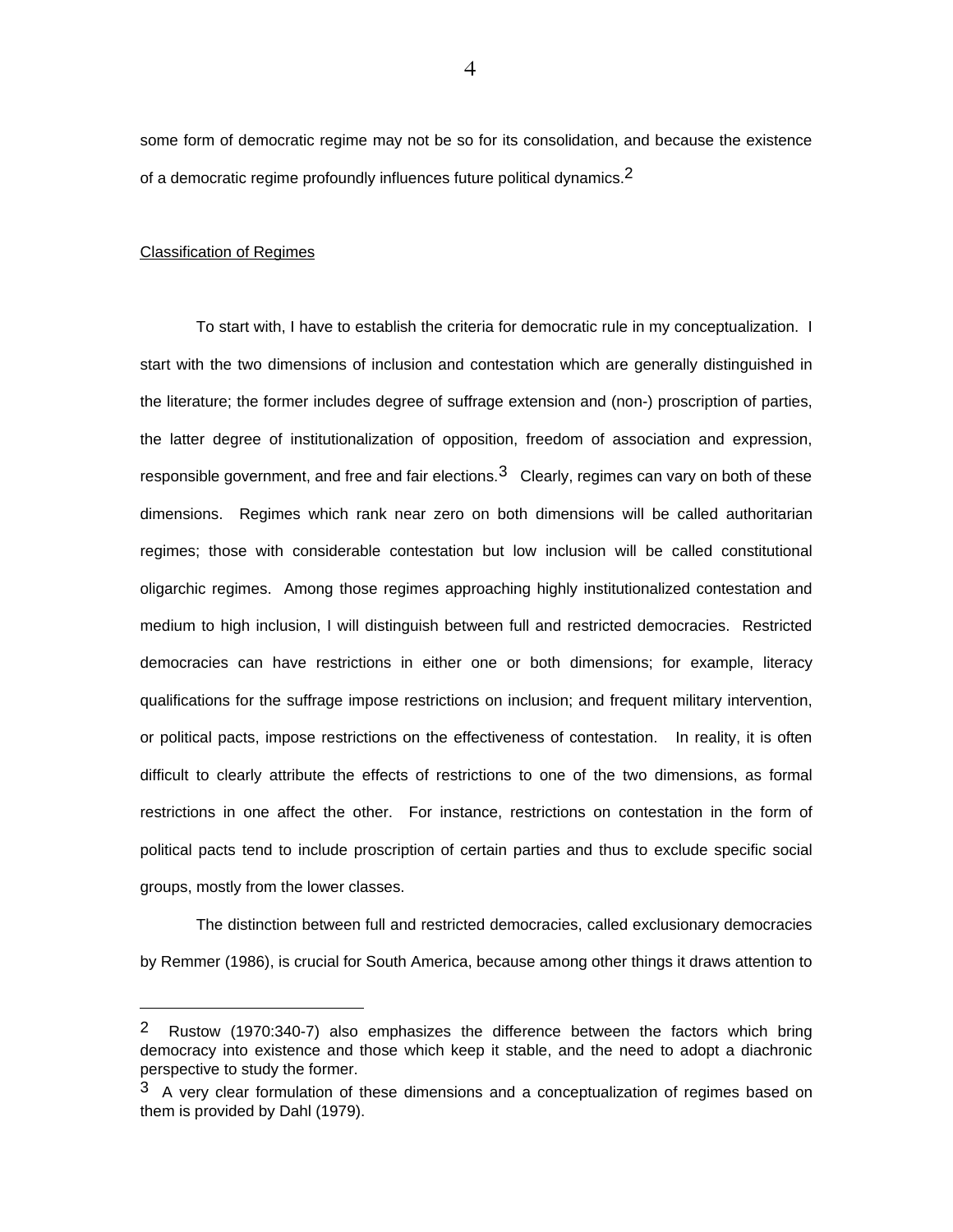the fact that continued exclusion of the rural popular sector was often crucial for the installation and consolidation of "urban-democratic" regimes. Among the restricted democracies, we will further have to distinguish between subtypes with high and with low military involvement in politics, as this particular type of restriction has its own distinctive dynamics. The type of military involvement that is relevant is of the "moderator" type (Stepan 1971), i.e. interventions to block certain policies, or to prevent elections from having unacceptable outcomes, or to effect changes in the executive if elections did. Restricted democracies with high military involvement we will consider severely restricted ones; those with low involvement can further be distinguished according to the existence of restrictions on contestation or inclusion only, or on both. These categories include regimes with restrictions on suffrage and/or with provisions whereby election outcomes are rendered irrelevant, such as by previously concluded political pacts on power sharing, with provisions proscribing one or more parties, and with varying interference in the electoral process at the local level.

Periods with unqualified democratic rule according to these criteria have been rare indeed before the 1980s.<sup>4</sup> Argentina 1912-30, 1946-51, and 1973-76, Uruguay 1919-33 and 1942-73, Chile 1970-73, Bolivia 1952-64, and Venezuela 1945-48 and 1968 to the present qualify.<sup>5</sup> Restricted democracy with relatively mild restrictions, namely literacy qualifications

<sup>&</sup>lt;sup>4</sup>As pointed out in the text, the dynamics of redemocratization in the eighties are different from those underlying the phase of initial democratization. Not only did the initial installation of a democratic regime have some lasting effects, but the world historical context for the two processes is quite different. Accordingly, I shall discuss the redemocratization of military regimes in the late seventies and eighties in a later section of this paper.

<sup>5</sup>For a period to be classified as fully democratic, at least two separate (i.e. not simultaneous) popular free and fair elections had to be held, with universal suffrage and in the context of protected civil and political rights. These elections could be of the same or of different types, such as one presidential and one congressional election, or one to a constituent assembly and one congressional or presidential election. Fixing the exact dates for such periods is somewhat arbitrary. One can date the democratic period from the introduction of the political reforms which protect it, or from the first national elections held under the new system. Where the introduction of the political reforms came as a clearly identifiable package (e.g. in Argentina in 1912), or where a dramatic regime change or announcement of elections ushered in the new period (e.g. Venezuela in 1945, or Bolivia in 1952), these dates were chosen, otherwise the date of the first election. Similarly, to date the end of the democratic period is easy in the case of coups, but more difficult in the case of slow erosion through growing harrassment of the opposition (e.g.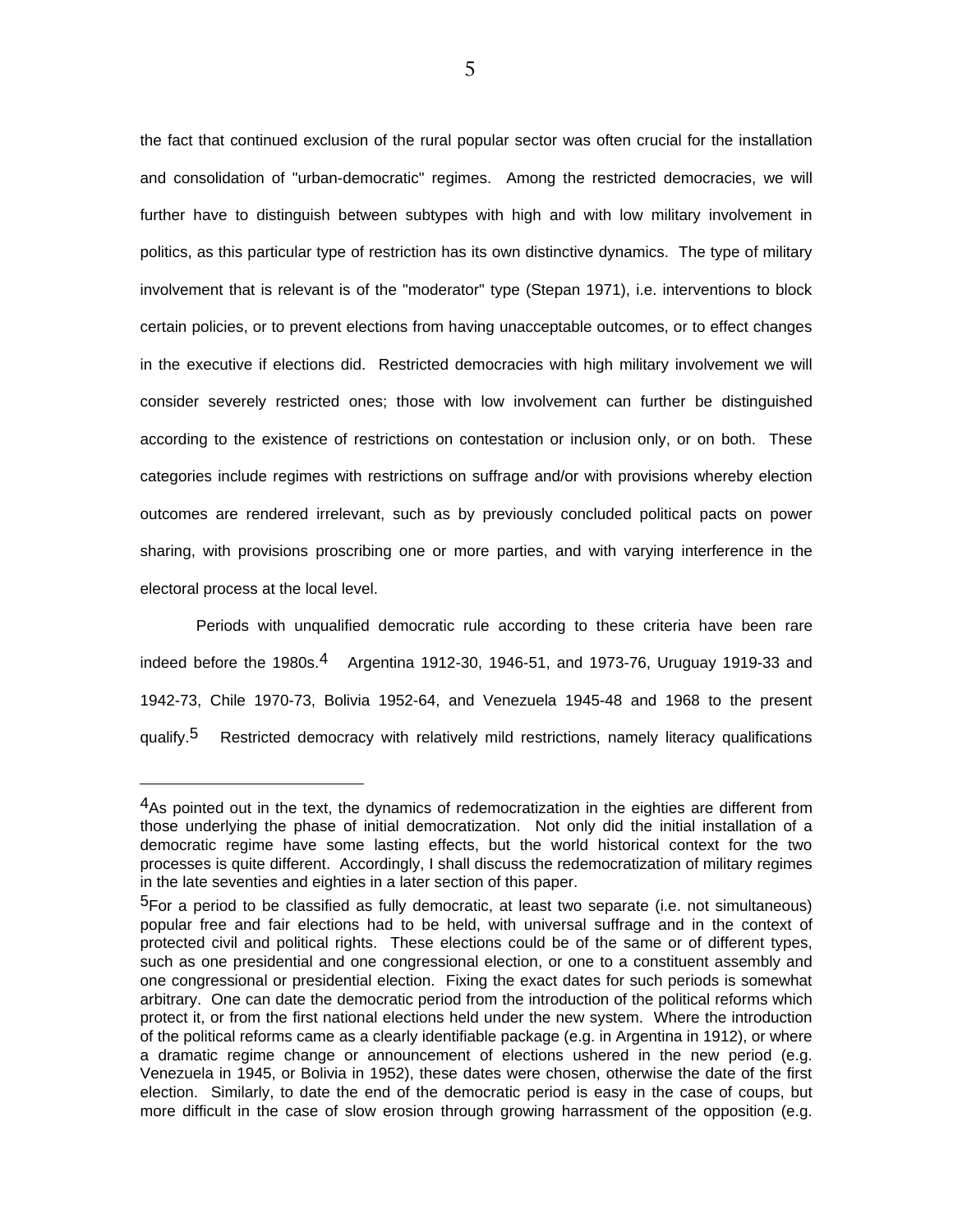only, existed in Chile 1958-70. Colombia 1936-48 is a borderline case, because suffrage was universal and contestation highly institutionalized, but control of local notables over the electoral process and thus fraud, as well as partly violent intimidation of the opposition, were widespread.<sup>6</sup>

In Chile before 1958 lack of a secret ballot and interference in the electoral process by local notables, in addition to the literacy requirement, restricted democracy more significantly, particularly in rural areas. Inclusion was further limited in the period 1947-58 because the Communist Party was illegal, a party which had received over ten percent of the vote in the two previous elections. Nevertheless, in the period 1932-58 the urban middle classes and large sectors of the urban working class were included, as the constitution of 1925 had established a permanent electoral register (which amounted to a de facto widening of the franchise) and the direct election of the president (Gil 1966:58-9). Thus, on can call this a severely restricted democracy.

The same label can also be applied to the situations in Uruguay from 1903 to 1919, Colombia from 1958 to the present and Venezuela from 1958 to 1968. In Uruguay before the legal changes in 1915 and the constitution enacted in 1919 (also referred to as the constitution of 1917), there were literacy qualifications on the franchise (Nahum 1977:75-6), voting was public by signed ballot (Vanger 1980:100), and the election of the president was indirect. In the cases of Colombia and Venezuela, despite de jure full inclusion through universal suffrage, different factors have severely limited contestation and inclusion, and thus the effective representation of lower class interests. In Colombia, the National Front agreement, which was in force from 1958 to 1974, provided not only for alternation in the presidency and a division of all important political posi- tions, elected or appointed, between Liberals and Conservatives, but it explicitly prohibited third parties from participating in elections. After 1974, the practice of dividing executive positions

 $\overline{a}$ 

6

Argentina 1949-51, or Uruguay 1968-73); in the latter case, a significant event, such as manipulated elections or the suspension of congress has been selected to indicate the date.  $6$ Oquist (1980:104) states that the entire period 1930-46 was characterized by widespread electoral fraud and coercion, which were accepted as a fact of political life. Moreover, in some municipalities the parties concluded pacts and fixed elections accordingly. Also, the local police was often highly partisan (1980:106). The 1942 elections were reportedly fraudulent (1980:109).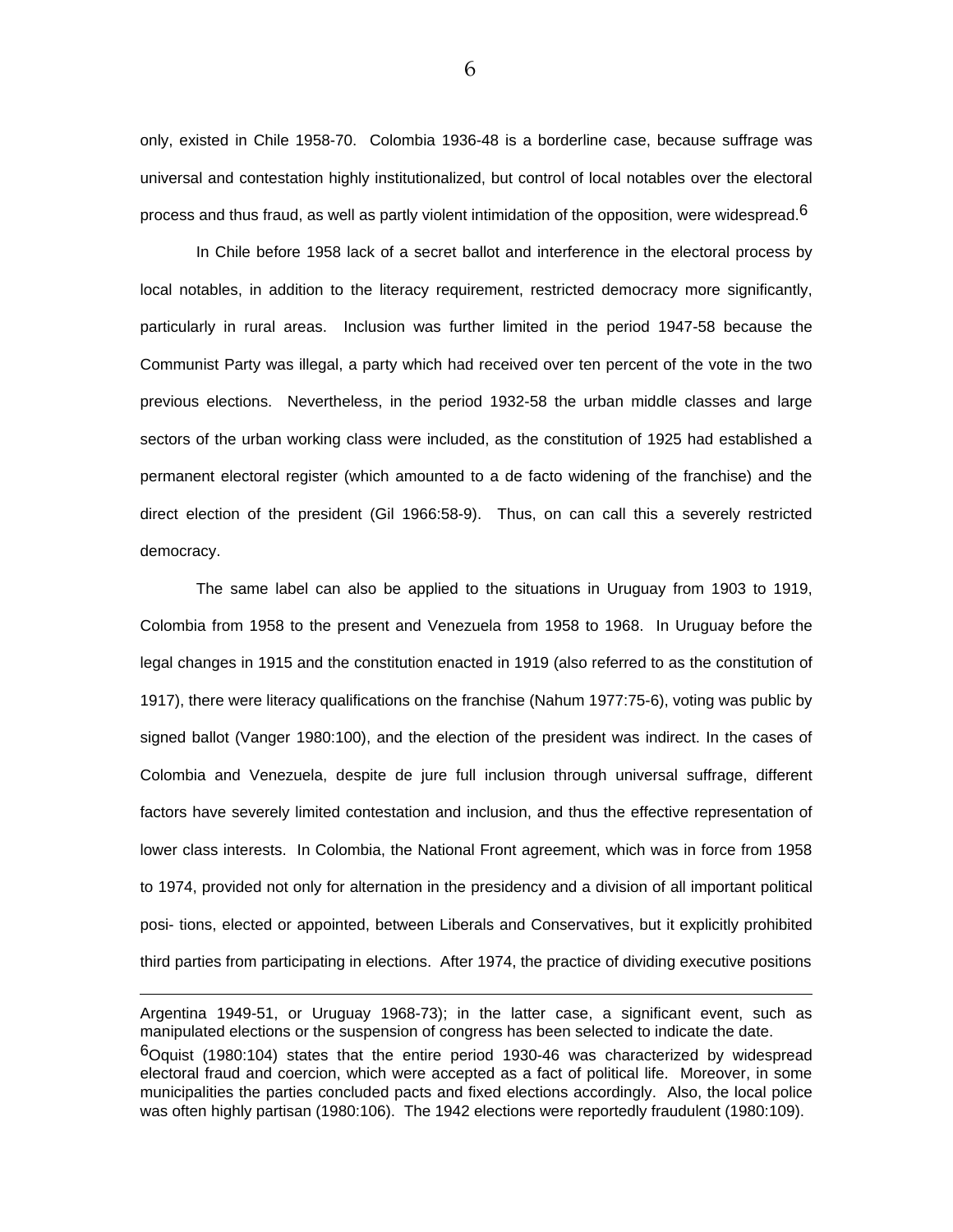and protecting the hegemony of the Conservative and Liberal Parties was continued.<sup>7</sup> Even more serious in its implications for restrictions on democratic practice is the repeated recourse to declarations of the state of siege since the late forties.

In Venezuela, the pact of Punto Fijo of 1958 committed the three main parties to a coalition government, regardless of the outcome of the 1958 elections, to a common program which buried sensitive issues, and to a common defense of democracy. It deliberately excluded the Communist Party from participation in government. Coalition government and moderation in political programs, along with ostracism of the radical left, continued until the 1968 elections. Leftists were expelled from Acción Democrática and purged from leadership positions in unions. In the 1968 elections, the Communist Party, which by that time had come to reject insurrection, was allowed to participate through a front organization, and its legalization in 1969 signified the transition to full democracy.<sup>8</sup>

<sup>&</sup>lt;sup>7</sup>A constitutional reform in 1968 effected only a partial change in the Front arrangements. Competitive elections at the national level were held in 1974, but parity in the judicial branch was to be maintained, and in the executive branch it was to be maintained until 1978. However, even thereafter the party receiving the second highest number of votes was entitled to "adequate and equitable" representation, i.e. to participation in a coalition government (Hartlyn, forthcoming). In 1971, ANAPO was recognized as a political party and thus made legal for electoral purposes. Hoever, the dominance of the two traditional parties was further cemented, for instance, by the electoral reform law of 1979 which stipulates that the Electoral Court have four representatives each from the two major parties, and one from the third largest party.

 $8$  The fact that significant sectors of the thus alienated left took up arms and failed in their revolutionary goals critically weakened the entire left by not only physically liquidating many militants but delegitimizing radical leftist positions. Thus, the inclusion of the Communist Party was a risk of minor proportions for the established political forces. See Levine (1978:97-101) and Karl (1986:206-215) for discussions of the Pact and the subsequent marginalization of the left. If the universe of cases was expanded to include Mexico, one might argue that it should be included in the category of severely restricted democracies also. However, the effects of the hegemony of the PRI have so significantly restricted democratic competition since 1917 that it is questionable whether Mexico can qualify as a democracy at all, no matter how restricted. PRI control over the state and thus the electoral machinery has not only provided immense advantages in the campaign stage, but also in the stage of casting and counting the ballots. This, together with the party's dominant position, e.g. in controlling access to state jobs, and the widespread use of patronage, have made it extremely difficult if not impossible for other parties to compete effectively. The fact that the party could maintain its dominant position and control over the electoral machinery with so little coercion is partly due to the legacy of its initially strong revolutionary legitimacy, and partly due to the effective use of cooptation, harrassment of the opposition, and selective repression. Adler Hellman (1983) provides an insightful discussion of this mixture; see Levy (forthcoming) for a discussion of Mexico's (non-)democratic character.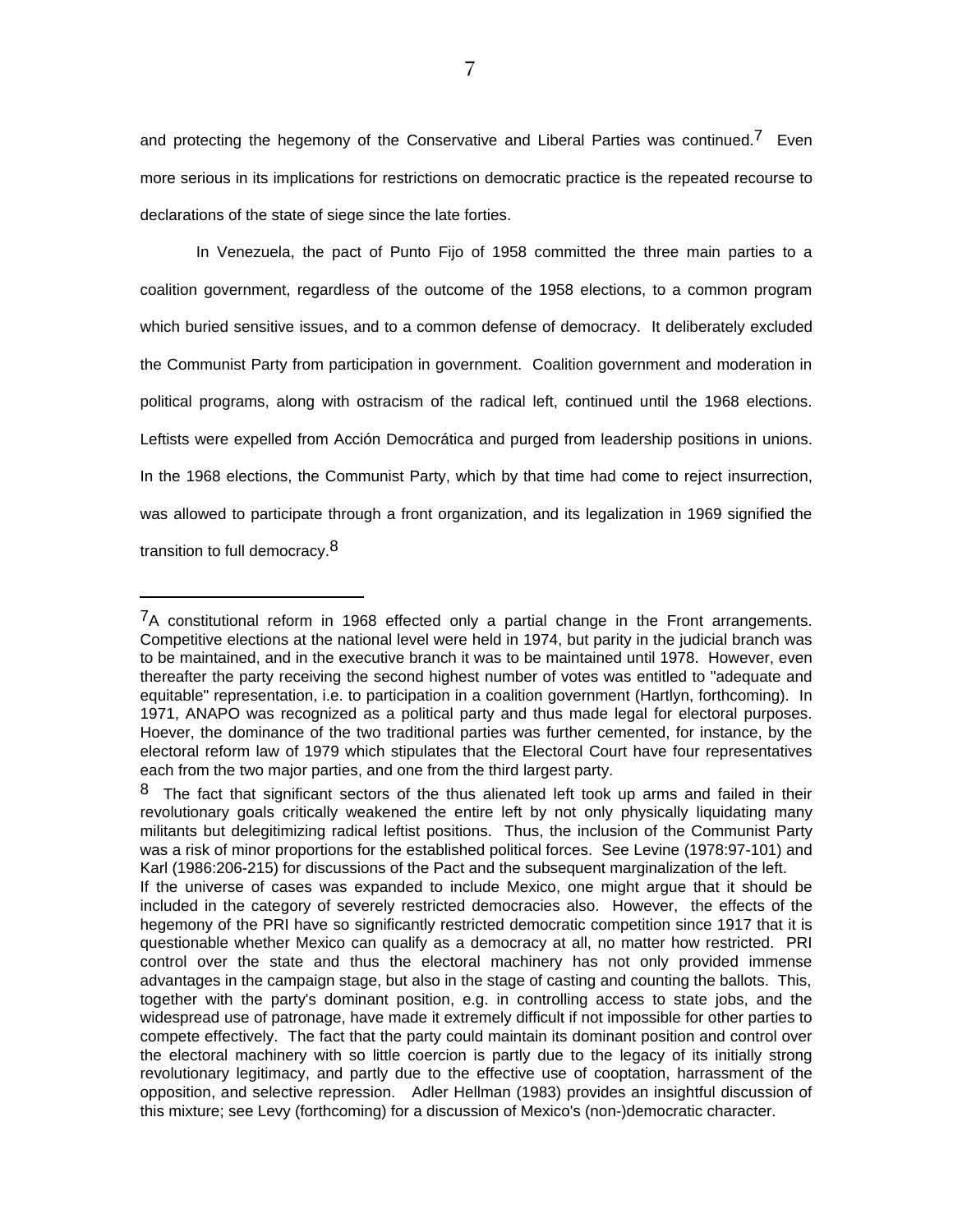Periods of severely restricted democracy, with high military propensity to intervene directly through coups or indirectly through pressures on civilian political elites,occurred in Argentina 1955-66, Brazil 1945-64, Peru 1939-48 and 1956-68, and Ecuador 1948-619. In addition to strong military involvement, the proscription of the Peronist party greatly restricted the democratic quality of Argentine politics in this period. In Brazil, Peru and Ecuador, literacy qualifications served to exclude the majority of the rural population in these periods. Moreover, the illegal status of the Peruvian Aprista Party from 1939 to 1945, and of the Communist Party in Peru and Brazil in the post-WW II period added a further exclusionary feature. Thus, these were cases of severely restricted urban democracy.

Looking at this classification of cases, it is obvious that South American countries by no means followed a path of linear progression from oligarchic regimes to severely restricted, then mildly restricted, and finally fully democratic ones. Rather, there is a variety of paths and they involve reversals and the skipping of stages. Thus, we need to identify both the preconditions for the emergence of the various types of regimes and the factors leading to their consolidation or decline. In order to do so, comparisons will be made among the various national experiences in South America, complemented by occasional comparisons between South American and European patterns.

<sup>9</sup> In Ecuador, military involvement in this period was not as strong as in the other cases. Three elected presidents were able to serve their full terms, and no party or candidate was vetoed by the military. However, in matters of interest to the military itself, strong pressures were put on the incumbents, and a conflict between the president and a military officer in his cabinet almost led to the overthrow of the governement in 1953. Moreover, there were unsuccessful military revolts in 1950 and 1956. Thus, the military remained active behind the scenes and ready to intervene if the occasion were to arise. The main reason why none of the three presidents was overthrown was that no major social groups appealed for military intervention in this period. See Fitch (1977:40-6) for the role of the military in this period.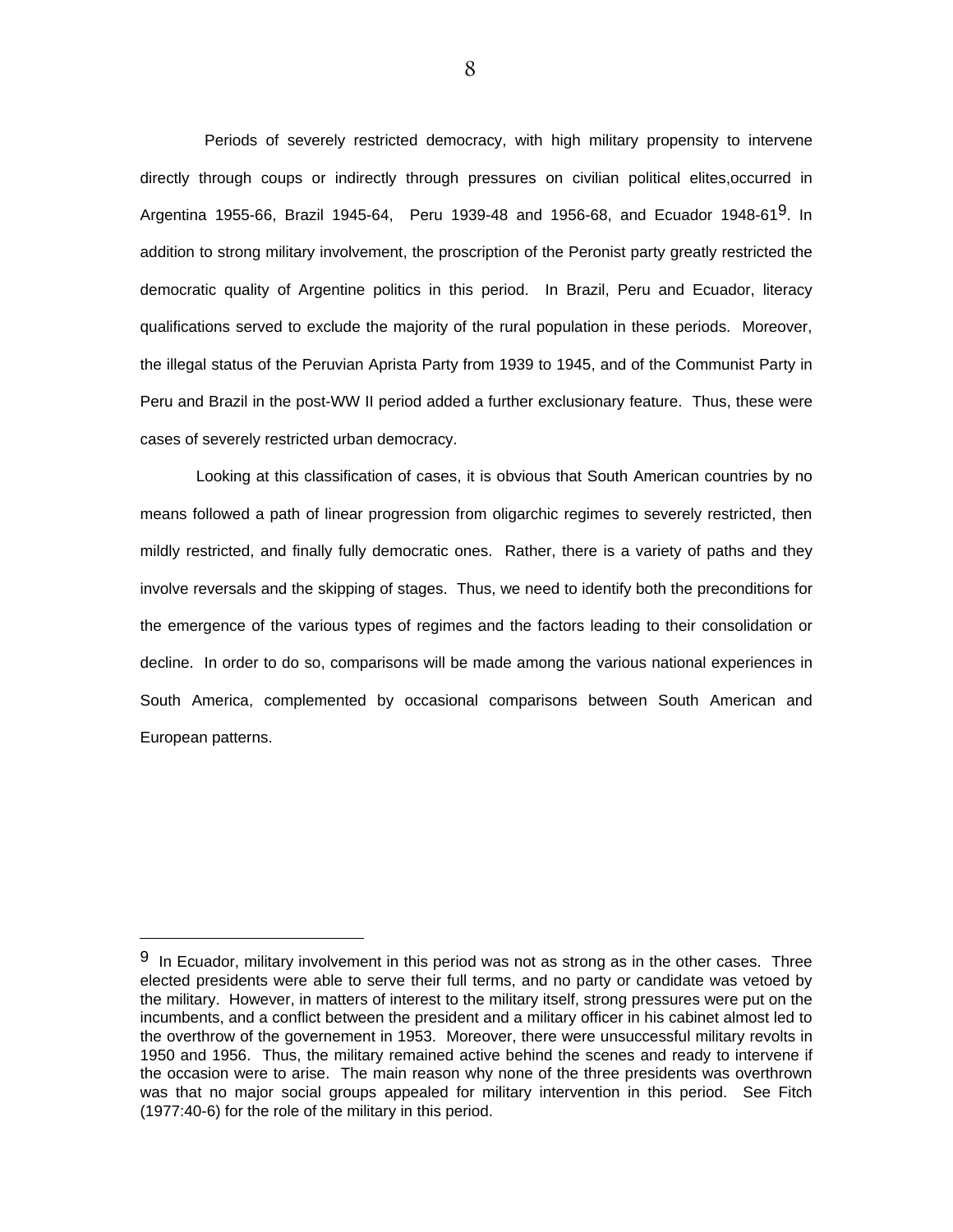## **Conditions for Initial Democratization**

#### Consolidation of State Power

 $\overline{a}$ 

The first obvious precondition for the emergence of a regime form with regularized contestation and more than minimal inclusion is the consolidation of the state apparatus and the establishment of effective control over a continuous population.<sup>10</sup> The struggles for independence and later over borders, and the foreign interventions in the ninetheenth century go a long way towards explaining the importance of caudillos in national politics and the inability of elites to create institutionalized competition for power even among themselves. The expansion of regular armies during the wars of independence created many military leaders who, in the power vacuum left by the collapse of Spanish rule, became power contenders at the local or national level, based on control over loyal troops. The emergence of local militias in the period of struggle over the question of who should rule and how further contributed to the emergence of such caudillos. Naturally, they sought power through force of arms, not through constitutional processes.11

Furthermore, the economic legacy of the colonial period and continued economic dependence made national unification problematic in many cases in that great regional diversity and lack of economic integration created conflicts over the degree of political centralization (see e.g. Silva Michelena 1973). There was great variation among the various countries in the time it took for the problems of struggles over borders and over regional autonomy, centralization of the military, and more or less assured rule enforcement to be solved. In Chile, the absence of strong regional diversity and the comparatively easy struggle for independence allowed for the earliest

<sup>10</sup> My argument here is compatible with Rustow's who stipulates national unity as single background condition for the emergence of democracy, that is, enduring borders, a continuous citizenry, and the absence of any doubt among the citizens as to which political community they belong to (1970:350-1); my argument, however, puts less emphasis on citizens' attitudes than on effective state control over the national territory.

<sup>&</sup>lt;sup>11</sup> For a discussion of the problem of consolidation of the state, and of the role of caudillos in post-independence Latin America, see e.g. Cardoso and Faletto (1979:36-41) and Burns (1986:90-132).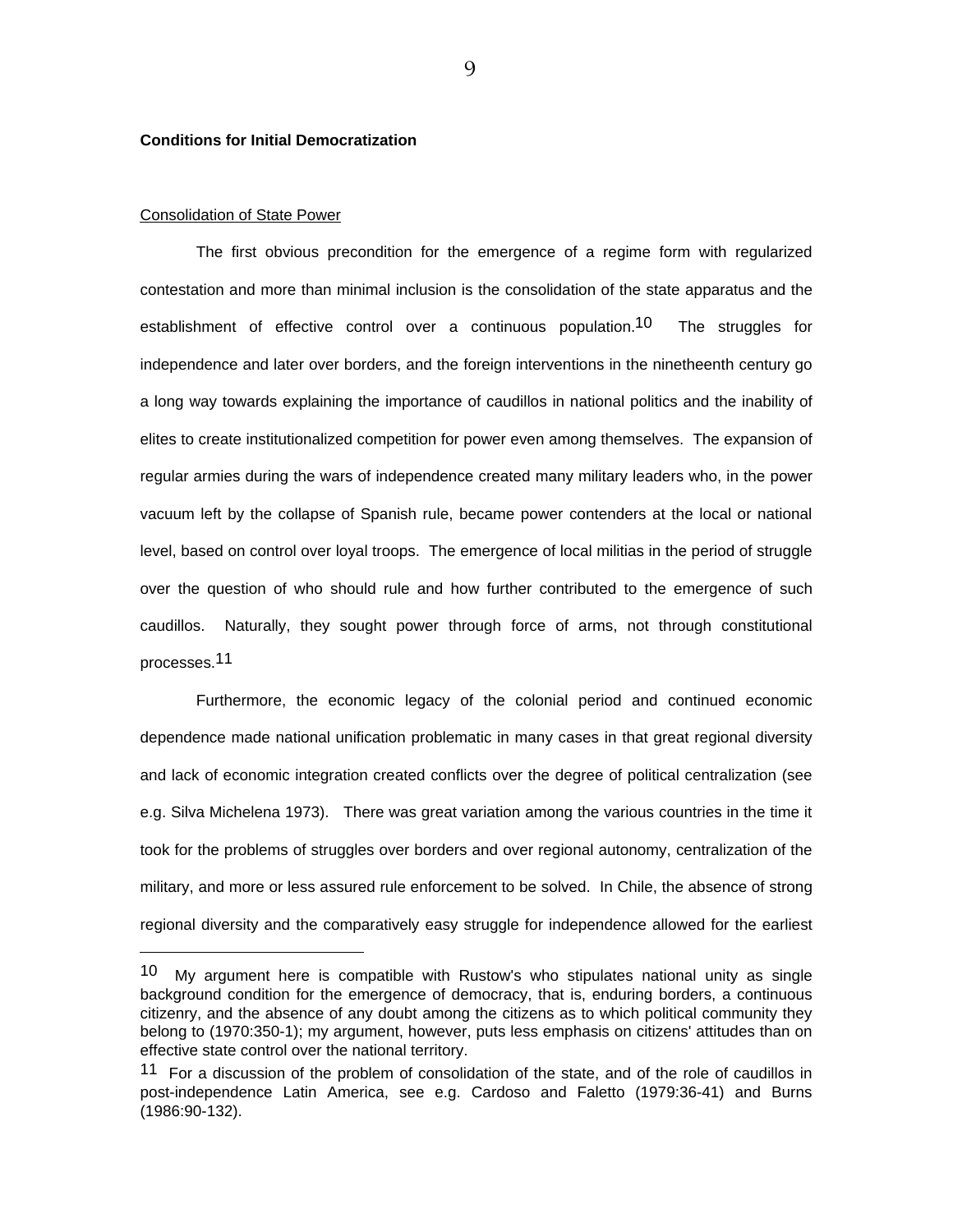settlement of the question of consolidation of state power in any South American nation, namely in the 1830s (e.g. Loveman 1979:134-49). In Venezuela, in contrast, one of the latest cases, the severe disruptions of the drawn out independence struggle, the importance of caudillos in this struggle, and the great regional diversity delayed this settlement until the turn of the century (e.g. Lombardi 1982:157-205).

Consolidation of state power was a necessary, but not sufficient condition for the creation of relatively stable rule with institutionalized contestation by the elite alone or with wider participation. In Peru, for instance, this was never achieved, despite state consolidation in the period 1860-90; and in Venezuela the attempt to establish constitutional rule coincided with the opening of the political system to mass participation. In contrast to Western Europe, then, the tasks of consolidating state power and establishing a stable form of elite rule were more difficult, completed later (if at all), and thus temporally closer to the next phase, that of incorporating newly emerging groups into the political system.<sup>12</sup> This can certainly be considered a contributing factor to the lesser frequency of emergence and consolidation of democracy in South America compared to Europe. Additional important differences are to be found in the effects of dependent development on the class structure, and in the power balance within civil society and between civil society and the state.

## Expansion and Character of the Export Economy

 $\overline{a}$ 

The second precondition for the establishment of institutionalized competition for political power was a sustained period of expansion of the export economy, giving rise to a prosperous class of export producers and urban merchants and financiers.<sup>13</sup> Growth of economies with nationally controlled export production was more likely to create a prosperous and more or less

<sup>12</sup> For comparative historical analyses of the development of democracy in Europe, see Therborn (1977) and J. Stephens (1987).

<sup>&</sup>lt;sup>13</sup> Economic growth could of course also complicate the consolidation of state power, where it increased regional diversity and differential linkages of various regions to the international economy, as e.g. in Argentina.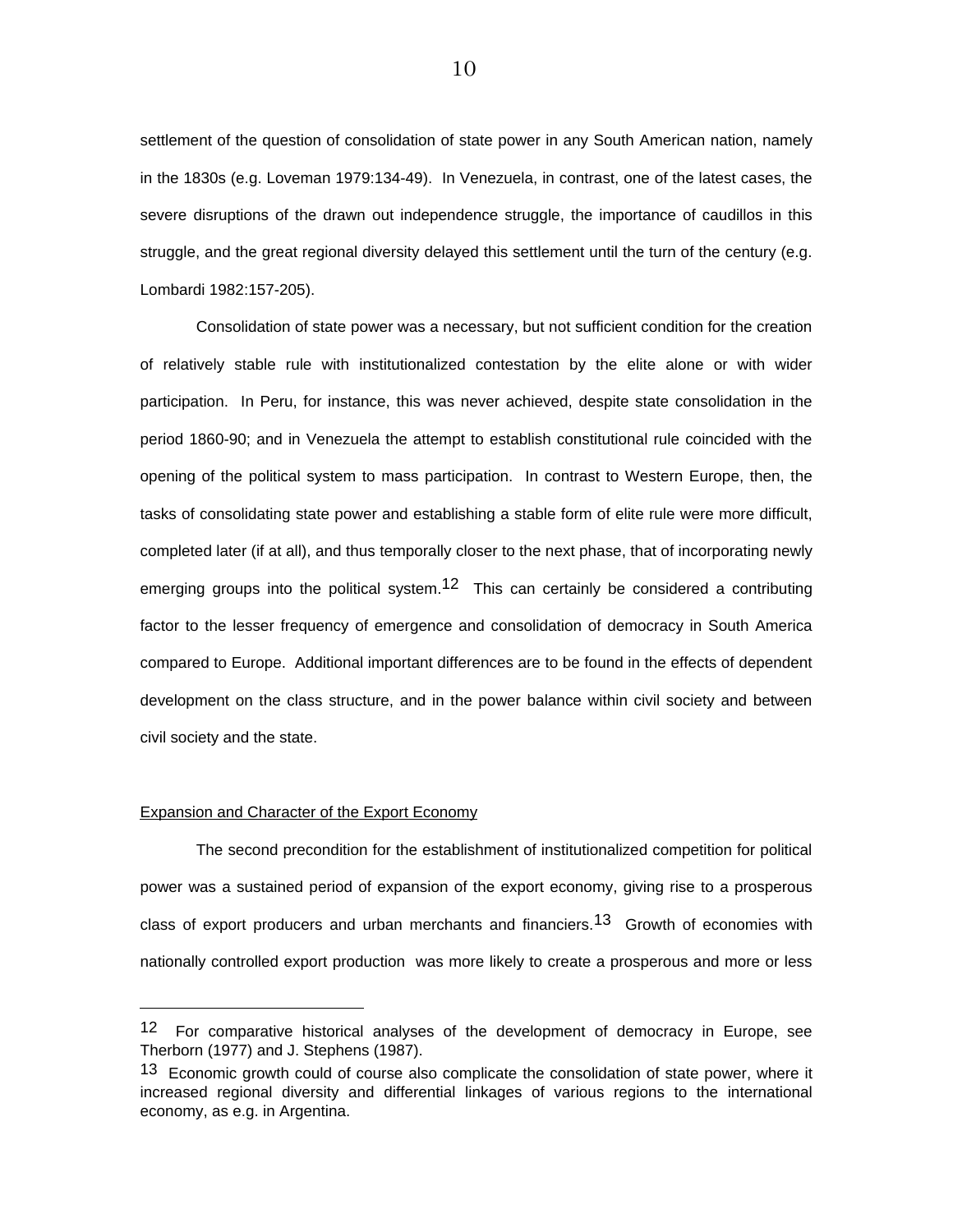homogeneous elite of large landowners with ties to urban interests than growth of enclave economies.<sup>14</sup> This had contradictory consequences for democratization. On the one hand, it facilitated institutionalization of contestation among elites, even where regionalism and/or different agrarian exports generated some diversity among a landholding elite with otherwise strong common interests, such as in Brazil and Colombia. On the other hand, it strengthened large landowners and thus a potentially formidable opponent of democracy.

In Brazil, consolidation of state power was not a problem because of the continuity from colonial times. Export growth in coffee started in the middle of the nineteenth century, and both coffee and sugar exports increased dramatically after 1880. Accordingly, after the fall of the monarchy in 1889, the landowning oligarchy was economically secure and prosperous enough to quickly replace the middle sectors which had gained a share of political power in the first years of the republic, and institutionalize a system of competition for political power among its different factions, in which governors as representatives of regional oligarchies bargained over national executive power (Burns 1980:278-320). In contrast, in Colombia effective consolidation of state power and a first sustained period of export expansion were delayed until the early twentieth century. Consequently, it was only after the end of the War of a Thousand Days in 1903 that the Conservative and Liberal oligarchic factions started to overcome their deep historical enmity and establish a viable system of elite contestation (Wilde 1978:34-37). In Ecuador, President García Moreno (1860-75) was able to consolidate state power to the extent of bringing the periods of civil war to an end (Schodt 1987:28-33). However, tensions between the coastal agro-exporters and the highland oligarchy remained strong and obstructed the institutionalization of contestation. The cacao boom starting in the late nineteenth century then shifted power from the highland landowners, allied with the Church and acting through the Conservative Party, to coastal elites and the Liberal Party as their representative. This made possible a period of constitutional

<sup>&</sup>lt;sup>14</sup> For a discussion of dynamics in nationally controlled and enclave economies in this period see Cardoso and Faletto (1979:66- 73).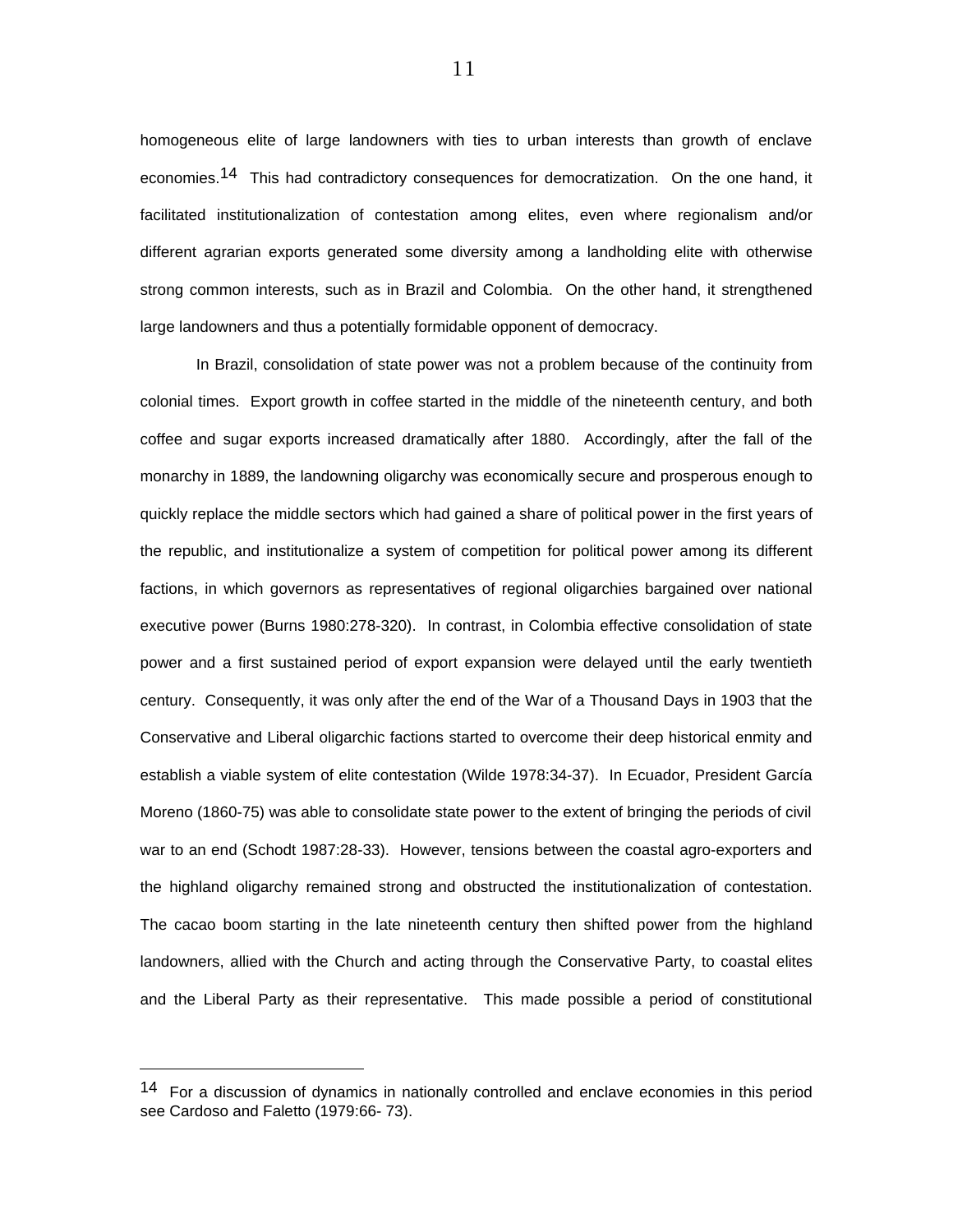Liberal oligarchic rule from 1916 to 1925, during which, however, there was little attempt to extend centralized state control over the highlands, where the landowners were left in control.

Uruguay had a rocky road to national unification as well, as both frequent foreign invasions and armed confrontations between Blancos and Colorados persisted throughout the nineteenth century. However, export prosperity set in earlier than in Colombia, after 1880, and this enabled the urban based Colorados to assert their dominance over the Blancos, led by the traditional landowners of the interior, with the defeat of the latter's rebellion in 1904 (Mendez 1977:87-121). Given the character of the agrarian export economy, a topic which will be taken up below, this defeat ushered in a form of restricted democracy, rather than simply oligarchic contestation. The contrast to Paraguay here is instructive. President Francia (1814-40) consolidated state power internally, greatly weakend the Church, the Spanish landowners, and the criollo merchants and financiers by exproriation, strengthened the military as his major support base, and pursued essentially an autarchic development (Schmelz 1981: 54). The War of the Triple Alliance devastated population, land, and state finances, and opened Paraguay's economy to the outside. Yet, there was no export boom of any kind. A quite diversified export base developed, but without bringing prosperity and strengthening export-linked groups to the extent that they would have been able to impose constitutional oligarchic rule. In Argentina, the problem of consolidation of state power was finally solved with the acceptance of the status of Buenos Aires as federal capital in 1880, though Mitre (1861-68) had effectively unified the country already. Significant export growth began in the 1870s, consolidating the dominance of the agroexporting groups in the littoral, who managed to institutionalize contestation among themselves (Rock 1985: 118-61).

In nationally controlled economies, the economic power of the elites connected to the export sector facilitated (though did not guarantee) the subordination of power contenders not willing to abide by the new rules of contestation, such as the military or less prosperous sectors of traditional elites. Subordination of the military was successful in Uruguay and Colombia, where the military stayed out of politics from 1903 until the sixties and fifties, respectively. It was much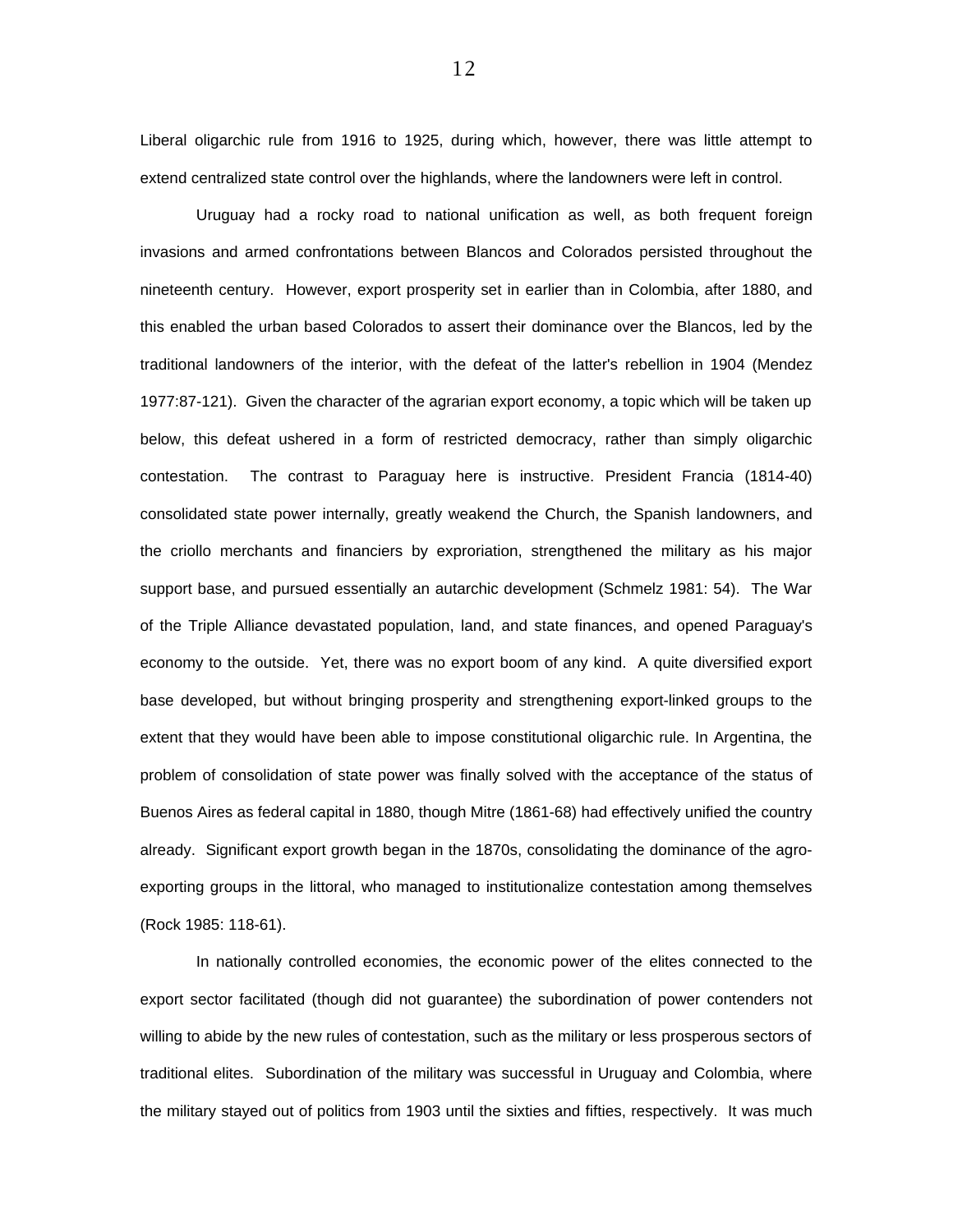less successful in Argentina and Brazil, where significant sectors among officers conspired with anti-oligarchic civilian sectors during the period of oligarchic power sharing, and where the military continued to play a crucial arbiter role even in later periods of relatively high contestation and inclusion.15

On the anti-democratic side weighed the fact that growth of the nationally controlled export sector strengthened the large landowners and thus a force rather universally opposed to full democratization. The intensity of landlord opposition against democracy depended on the character of export agriculture. Where it was highly labor intensive and labor relations were based on a combination of wage labor and a semi-bound labor force (labor repressive agriculture, in Moore's terminology), as in Colombia and Brazil, the landowners were implacable opponents of democratization. In Brazil, they were an important part of the forces which managed to prevent the installation of a democratic regime with universal suffrage until 1985. In Colombia, one faction of the Liberals pushed through universal suffrage in 1936 despite strong opposition from the Conservatives and from the landowners in the Liberal Party itself, but interference in the electoral process by local (landowning) notables kept democracy de facto restricted. Where export agriculture was mostly ranching, with low labor requirements, and labor relations were

<sup>15</sup> As Lowenthal (1986:9) points out, studies explaining why the military has not taken an extensive and direct political role in a number of countries and periods, including Uruguay, are scarce and "generally unilluminating". Thus, we can only propose some very tentative hypotheses here about the factors that appeared important. In both Colombia and Uruguay, the intense rivalry and armed conflicts between the two party camps prevented the emergence of a strong, professionalized army in the nineteenth century, as the regular troops were frequently confronted by armed irregulars. Thus, in Colombia the military could not offer any significant resistance to the attempts of civilian leaders to keep its size and budget small; as of 1940 the military was still the smallest relative to population in the Western Hemisphere (Ruhl 1980:182-3). In Uruguay, the officers of the regular army were mostly of Colorado extraction, and the army fought under Batlle to put down the Blanco rebellion of 1904 (Finch 1981:6-10). In order to be prepared for potential future Blanco rebellions, the army was strengthened by Batlle and his successor Williman. Thus, it had no reason to accede to insistent Blanco calls for military intervention in 1910 to prevent a second Batlle presidency (Vanger 1980:92; 170; 184). The majority of officers remained Colorado supporters, and the renewed military threat from the Blanco caudillos in 1932-3 helped the Colorado president to consolidate his control over the military (Taylor 1952:310). It was only when both parties declined in the situation of economic stagnation and intensifying social struggle that the military started acting autonomously from civilian authority.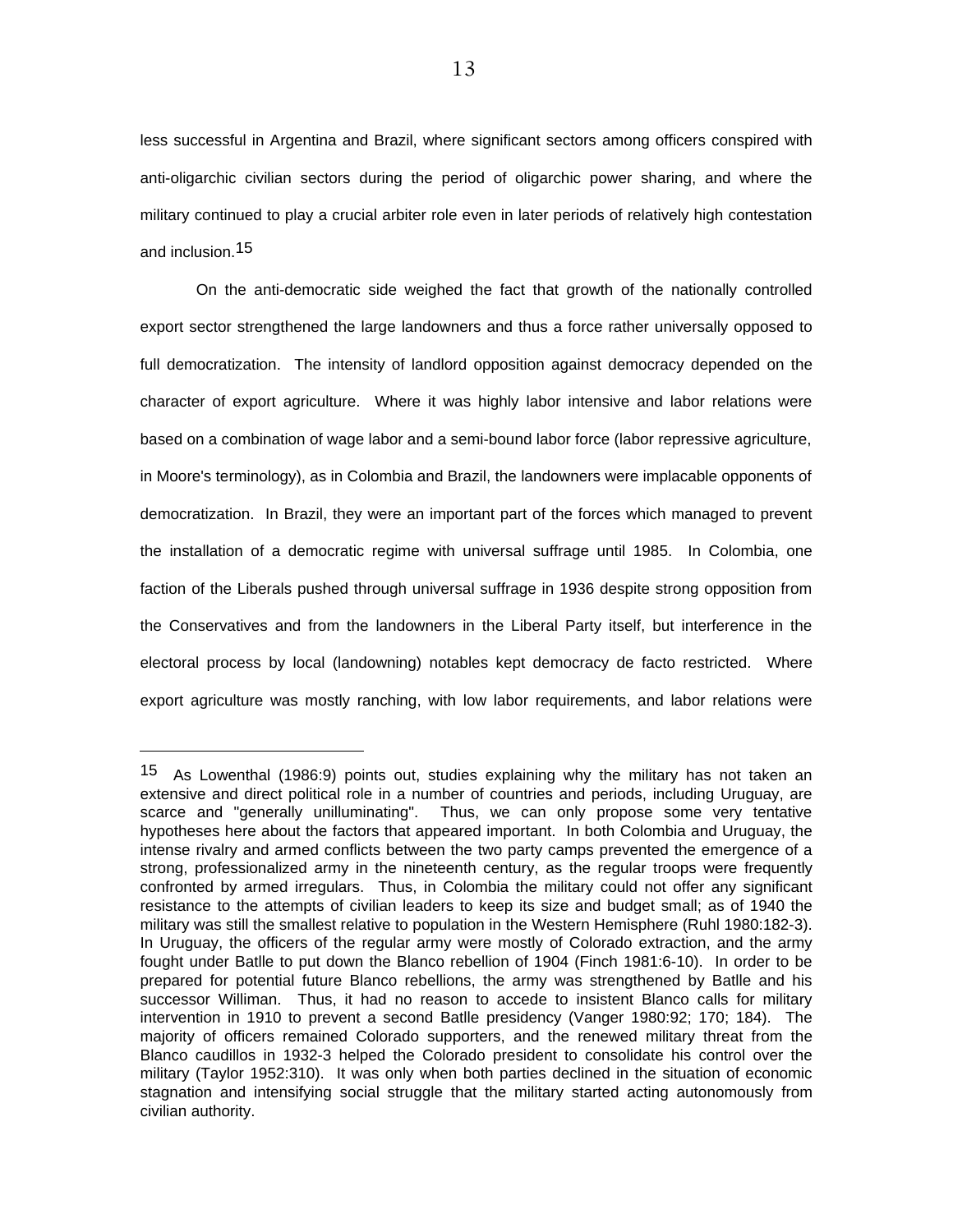firmly based on wage labor, as in Argentina and Uruguay, the landowners were anti-democratic as well, but their opposition to democracy was less strong, which allowed for full democracy to be established in the teens in response to pressures from a comparatively highly urbanized and industrializing society. I shall return to the question of pressures from society below.

In the enclave economies, in contrast, growth tended to produce less elite homogeneity in so far as it strengthened urban commercial and financial groups who came to coexist with traditional landowners in a less close alliance than the one between urban commercial and financial interests and agrarian exporters in nationally controlled economies. This had also contradictory effects on the chances for democracy. On the one hand, it made institutionalized contestation among elites more difficult and thus tended to perpetuate military interventionism, but on the other hand it weakened the position of the large landowners and thus one crucial opponent of democracy. The local proceeds from the export sector were primarily captured by the state apparatus, and thus control of the state as a means for access to resources remained salient and the struggle for control of the state intense. Moreover, in enclave economies, alliances between the middle and working classes were more likely to emerge than in nationally controlled ones, for reasons to be discussed below. This had equally contradictory effects on democratization. On the one hand, it meant that stronger pressures for democratization emerged earlier, but on the other hand these alliances tended to be radical in their demands and thus stiffened the resolve of dominant groups to keep the alliances excluded.

These alliances participated in the struggle for control of the state, and where they managed to gain such control, they were able to develop a considerable autonomy from the landowning class. Revenue from the foreign owned export sector and from imports stimulated by it provided the resources for state expenditure. By extending the franchise to the rural sector and mobilizing rural workers, urban groups could attempt to further strengthen their base relative to that of the landowners. However, the parties fomenting these alliances between middle and working classes in enclave economies, namely Acción Democrática in Venezuela, Apra in Peru, the National Revolutionary Movement in Bolivia, and the Radical, Socialist and Communist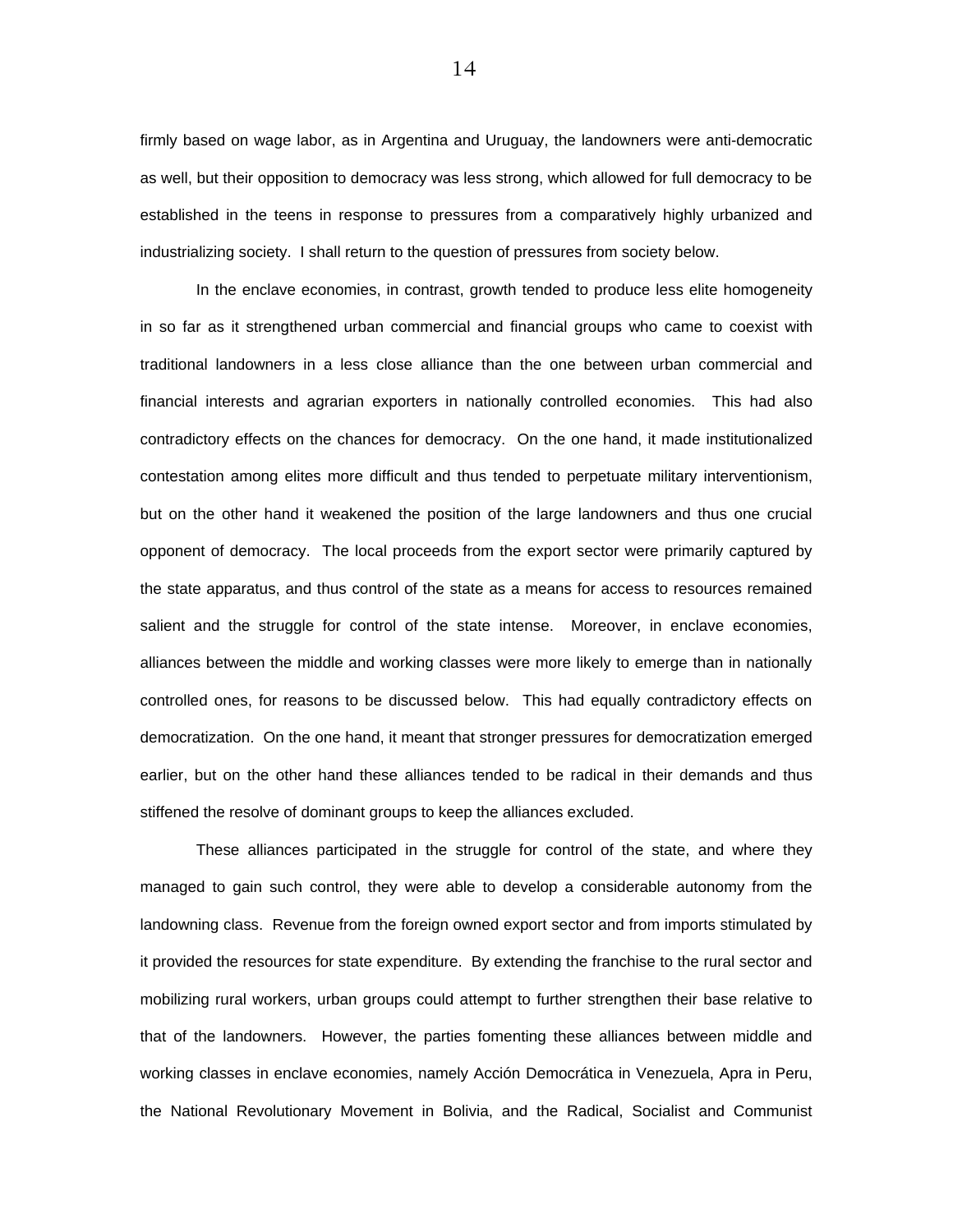Parties in Chile, promoted radical programs, and this, together with the potential that they might be able to carry out their programs if they were able to capture control of the state, presented a strong threat not only to landowning but also to urban elites and united them in resistance to democracy.16

In Peru and Venezuela, elite contestation was never firmly institutionalized. In Chile and Bolivia, in contrast, both of which had certain features atypical for enclave economies, elite contestation took hold by the second half of the 19th century (Chile) or by the turn of the century (Bolivia). Chile is a special case of an enclave economy, because there had been a period of agricultural export growth and of domestically controlled silver and copper mining after 1848, before the denationalization of nitrate mining in the 1880s and the growth of the foreign copper companies after the turn of the century. Also, a significant domestically owned coal mining sector existed. As a result, the Central Valley landlords were economically powerful and significant sectors of them were more closely connected to mining and urban interests than their counterparts in other enclave economies (Zeitlin and Ratcliff 1975:11-13). Thus, institutionalized contestation became a viable option early on, and inclusion could even be widened to non-elite sectors. Early unification, early elite prosperity, and relative elite homogeneity, then, all contributed to making Chile the first country in South America to establish a political system with highly institutionalized contestation and more than minimal inclusion.<sup>17</sup> However, landlord strength also explains why the establishment of full democracy was delayed until the seventies.<sup>18</sup>

<sup>&</sup>lt;sup>16</sup> The Chilean case is different from the other three in so far as the middle class - working class alliance was an alliance of three separate parties, rather than one organized within one party. The Radical Party, which was the dominant partner in the Popular Front (it fielded the candidate for President), was clearly much less radical and thus mitigated the threat to the Chilean elites.

<sup>&</sup>lt;sup>17</sup> Chile introduced literate male suffrage in 1874 and thus has frequently been referred to as a democracy with a long history. However, control of local notables over the process of registration and partly even the casting of ballots assured oligarchic domination to such an extent that it would be misleading to even classify Chile before 1920 as a democracy with severe restrictions, rather than a competitive oligarchic system. For instance, since the oligarchy felt that effective control threatened to slip out of their hands, they decided to greatly reduce participation through the process of registration. In 1914, the administration of suffrage was turned over to municipal Committees of the Largest Taxpayers, and thus the number of registered voters dropped from 598,000 in 1912 to 185,000 in 1915; before the 1923 elections the Presidents of the Chamber of Deputies and of the Senate agreed again to keep registration of voters much below 30 percent of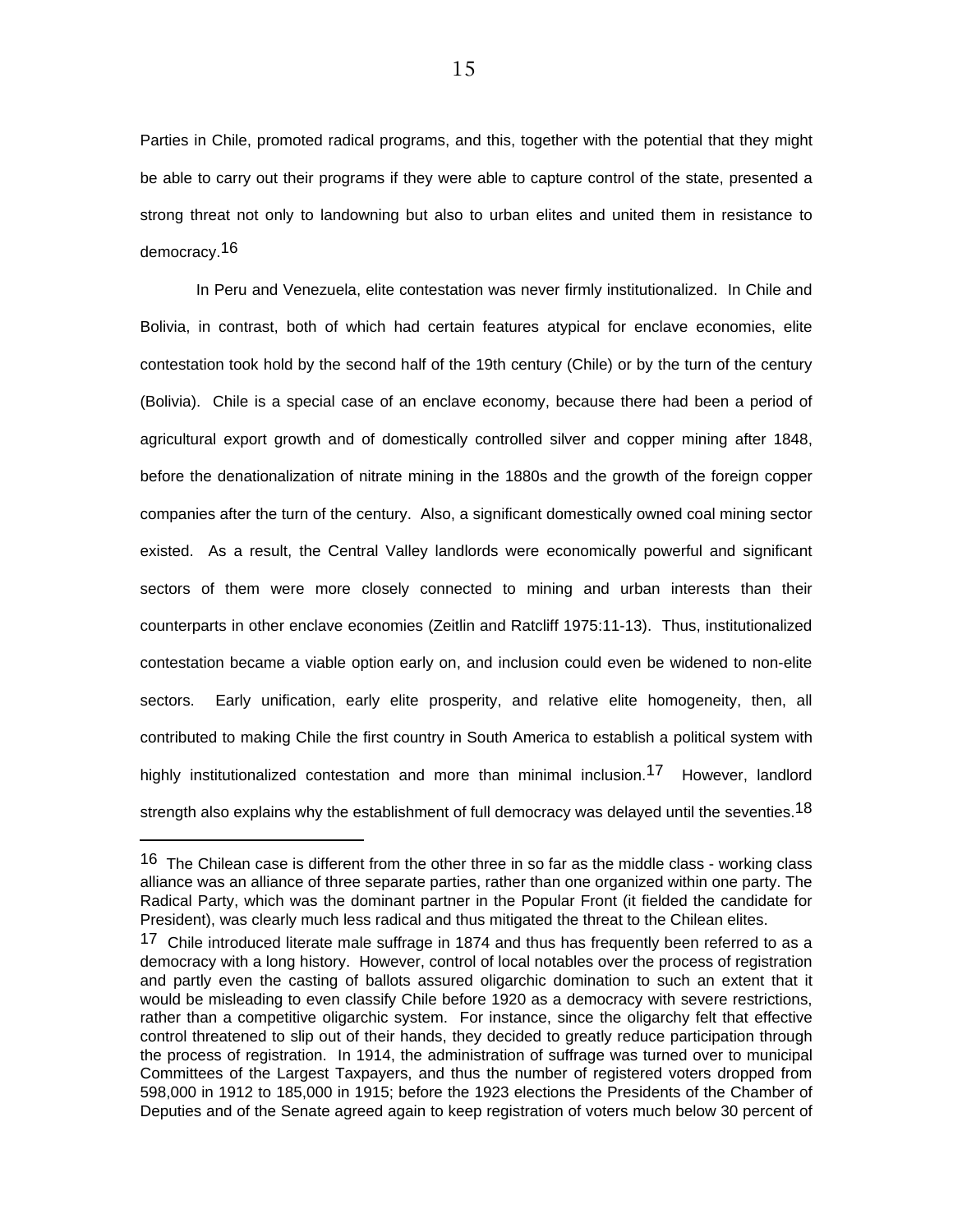Bolivia had the typical appearance of an enclave economy, that is, the central sector of the economy was linked directly and exclusively to the international economy, but from the 1920s on this sector was essentially nationally controlled. Thus, Bolivia had, like Chile, a stronger dominant class than other enclave economies dominated by foreign ownership, but the pattern of middle and working class formation and the role of the state was similar to the latter. Tin did not become important until the end of the 19th century; from the 1860s to the 1890s silver mining had been important. Silver was mainly under national control, and the mining bourgeoisie was closely linked to the landowning families. This led to the formation of an amalgamated elite of landed and silver interests. Before the consolidation of the industry in the twenties, tin mining was largely controlled by foreign, particularly Chilean, financial interests. With the rise of tin, new elements achieved elite status, and the old families developed connections to urban activities and the tin companies, e.g. through family members serving as lawyers for the companies. Thus, an elite of old and new elements emerged, with close links to tin and heavy involvement in politics; this elite was called La Rosca (Malloy 1970:38).

The expansion of the export economy in the period 1870-1920 made possible the establishment of relatively stable elite contestation between 1899 and 1920. Thereafter, the economy started to stagnate and intra-elite struggles intensified, making coups the dominant mode of transfer of political power. During the twenties, the Big Three (Patiño, Aramayo, and Hochschild) managed to gain control over some 80% of tin production. Two of these owners were clearly of national origin, and the third one a German Jewish immigrant (Malloy 1970:35-6). Though the companies were incorporated abroad and held extensive financial interests outside the country, they were also deeply entrenched in the national economy. For instance, Patiño was also the largest banker in Bolivia, and he and the other two tin magnates had interests in

those eligible (A. Valenzuela, 1977: 213-215). For a different explanation of the emergence of Chilean democracy, stressing political rather than socio-economic determinants, namely national identity, consolidation of political authority, and gradual extension of the suffrage, see A. Valenzuela (forthcoming); for an analysis of the 1874 reforms see J.S. Valenzuela (1985).

<sup>18</sup> See Zeitlin et al. (1976) and Zeitlin and Ratcliff (forthcoming) for a discussion of the importance of landlords in Chilean politics well into the second half of the twentieth century.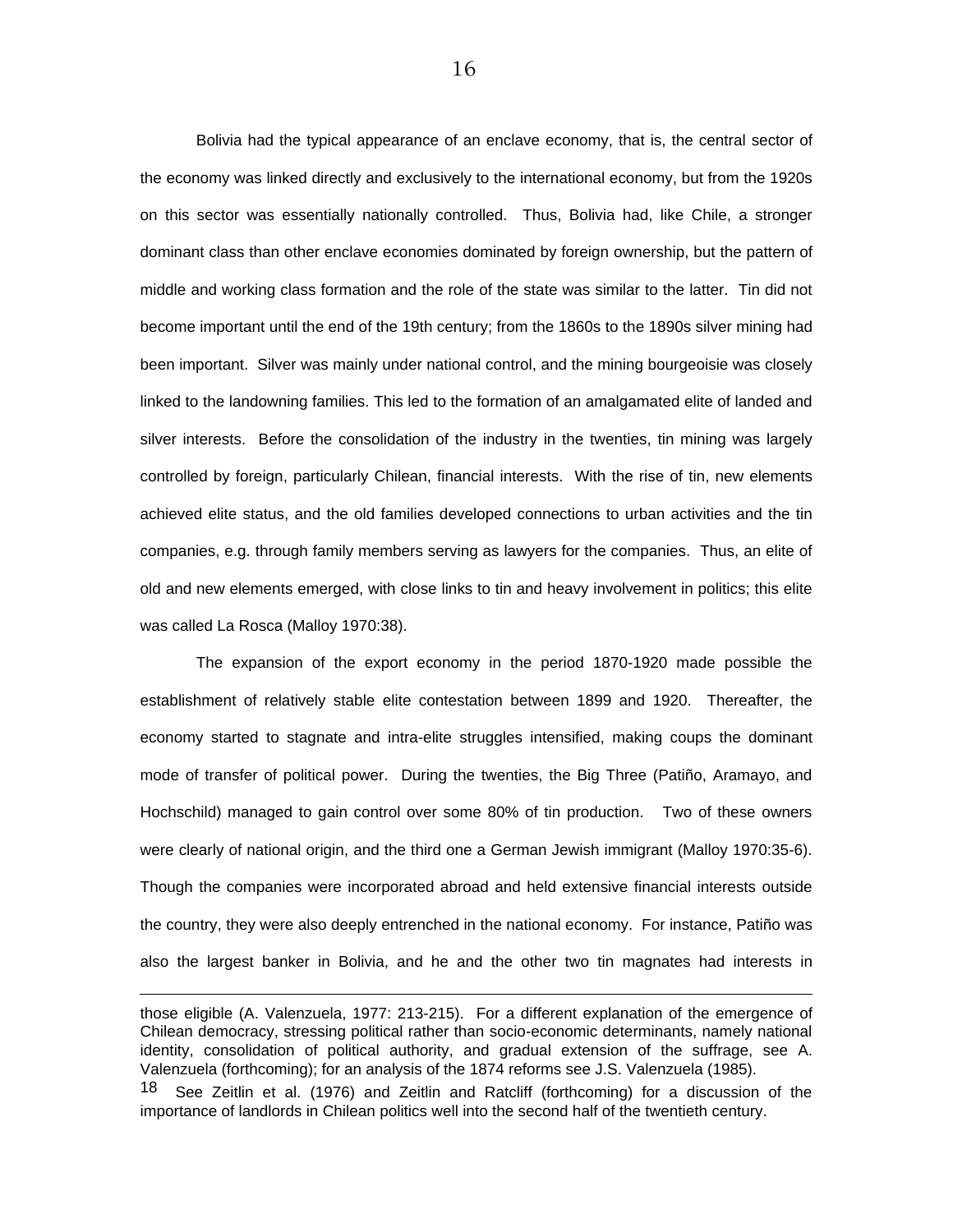railroads, land, and commercial ventures (Malloy 1970:43). Given their national origins, Patiño and Aramayo were legitimate political actors; Aramayo came from an old elite family, and he in fact attempted to sponsor his own political party in the period 1936-38 and did so for the 1951 elections (Klein 1971:37 and 45).

In Venezuela, high regional geographic and economic diversity, and the strong caudillo legacy from the Independence war delayed effective unification until the turn of the century. Moreover, significant export growth did not occur until the early twentieth century. Thus, caudillo rule, rather than institutionalized elite competition for power prevailed until the death of Gomez in 1935, and the military dominated politics from 1935 to 1945. The period from the twenties on presents the clearest case of weakening of the landowning elite by an enclave. The oil wealth led to an overvalued exchange rate which made agrarian exports uncompetitive and unattractive and exposed even agricultural production for the domestic market to strong competition from imports (Karl 1986: 199-200). Thus, destruction of export agriculture and rural-urban migration left the large landowners without a strong enough economic or political base to block the establishment of fully democratic rule in 1945. Though they were strongly opposed to Acción Democrática (AD), it would be hard to argue that they were the decisive force behind the overthrow of the democratic regime in 1948.

The Peruvian example confirms that export growth, like consolidation of state power, was not a sufficient condition for the establishment of institutionalized contestation among elites. Neither the guano boom of 1845-79, nor the export boom after 1890 were followed by such an arrangement. In part, this can be explained by the legacy of the long struggle for Independence, namely the strong tradition of caudillismo. Though caudillo rule was replaced by civilian dominated regimes after 1895 (Pike 1967: 168ff), different military factions continued to play important roles as allies sought by civilians. The reasons why civilians continued to turn to the military for political support, in turn are to be sought in the impact of the enclave economy on elite formation. The guano boom did not strengthen a national class, but rather provided resources mainly through state extraction and thus raised the stakes of control over the state apparatus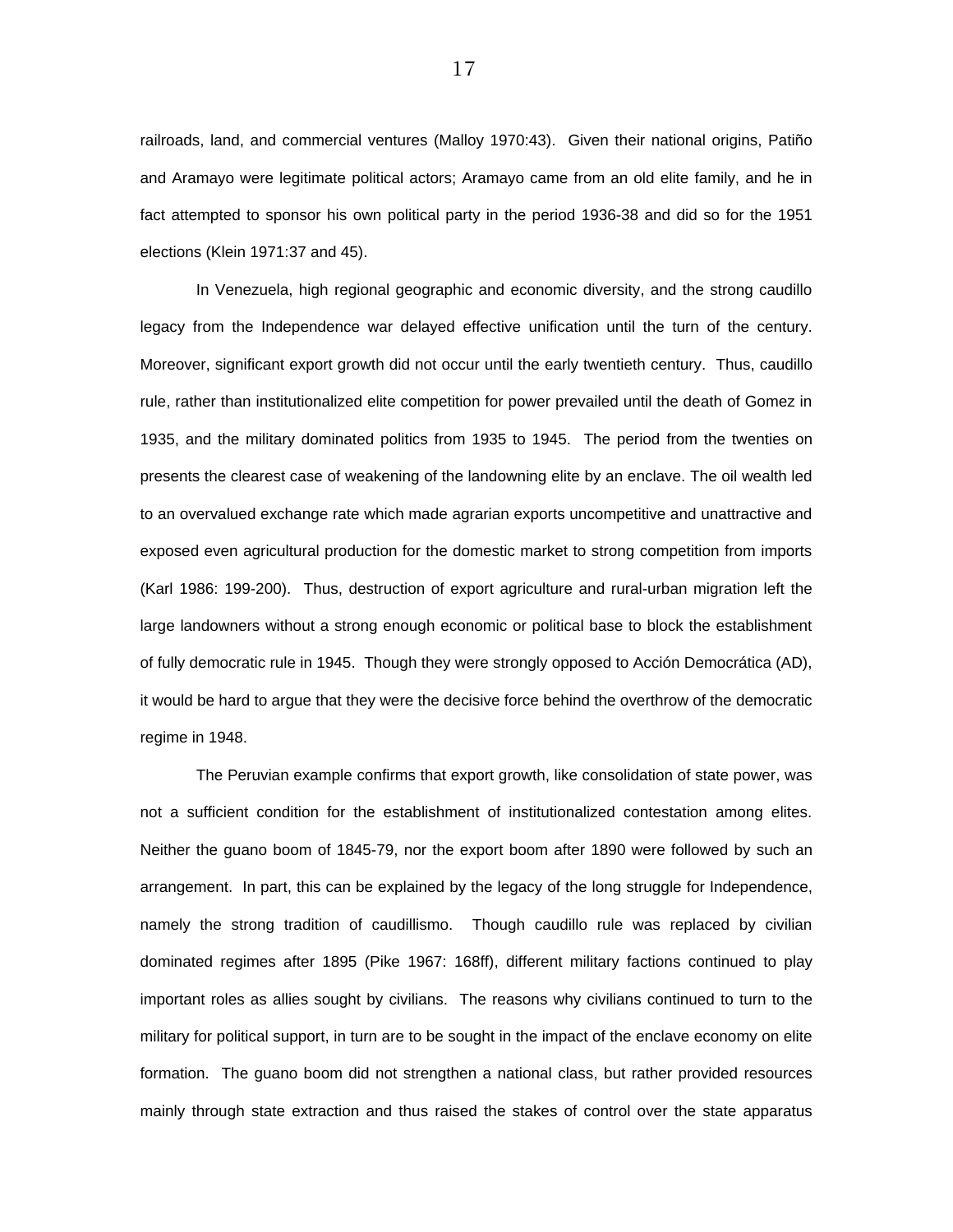(Berg and Weaver 1978). After 1890, though, Peru started to deviate somewhat from a pure enclave economy. The post-1890 boom did include agricultural exports and thus clearly strengthened the large landowners in the coastal areas, many of whom diversified into urban activities. However, mining came predominantly under foreign control, and the coastal agroexporters did not become a clearly hegemonic ruling class. Coups remained the dominant mode of transfer of power and the period 1919-30 was one of dictatorial rule.

Significant expansion of the export economy with concomitant growth of the middle and working classes and of urbanization was even more necessary for a widening of political inclusion than for institutionalization of contestation. With the newly emerging urban groups of employees and professionals, of workers in transport, beginning manufacturing for the domestic market, and, depending on the type of export economy, mining or subsidiary industrialization to the export sector, civil society became stronger and the weight of middle and lower classes in the power balance increased. Through the formation of unions and political parties, important segments of these classes became political actors capable of exerting pressures for both civil rights and political inclusion.

Like in Europe, the effectiveness of these pressures depended on the one hand on their strength, i.e. the size of these new groups, the density of organization, degree of unity, and alliances with other groups, and on the other hand on the strength and resolve of the elites to resist these pressures. In contrast to Europe, international political conjunctures were less important for the transition to democracy.<sup>19</sup> This is not surprising, since South America was not

<sup>19</sup> This is not at all to say that the structures of economic dependence and international economic conjunctures did not have an impact on the process of democratization. However, both World Wars affected political power constellations in Latin America less directly than in Europe. It is important here to distinguish between economic conjunctures resulting in economically conditioned changes and political conjunctures resulting in impulses for change coming from the political sphere proper. The former are mediated through changes in the class structure and the balance of power in civil society; the latter through changes in the state or in the behavior of political parties. Examples for the former are the weakening of the landowning export oligarchy by the Depression, or the strengthening of the working class through ISI stimulated by the contraction of international trade; examples for the latter are the experience of the Brazilian military in WW II and its consequent decision to replace Vargas, or the decision of many governments to outlaw the Communist Party in response to U.S. pressures after the onset of the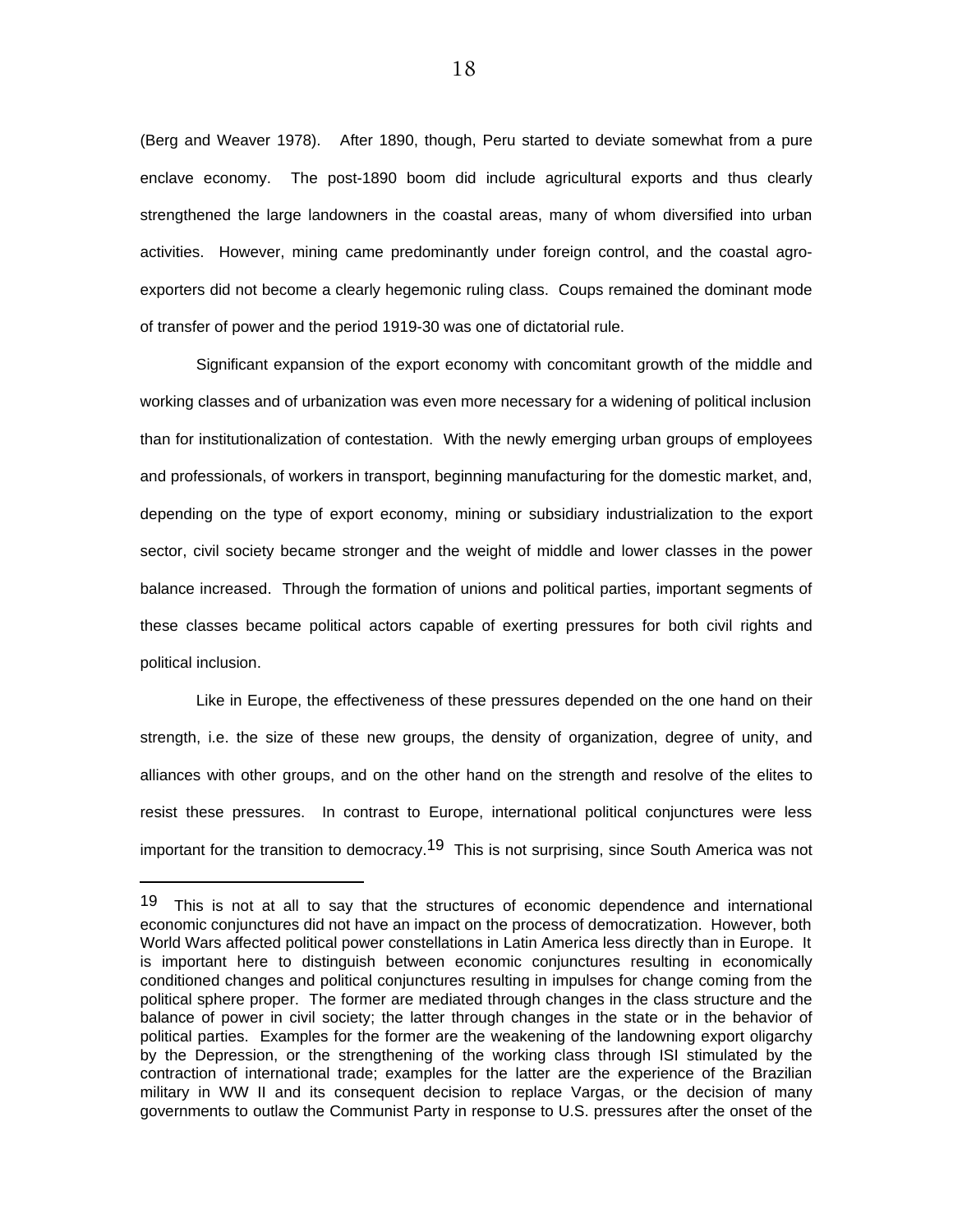directly involved in WW I, and only peripherally so in WW II. The post-WW I political conjuncture, while in some cases seeing considerable increases in labor mobilization, most prominently in Argentina and Chile, did not produce the wave of democratization it did in Europe. The post-WW II conjuncture arguably had an impact strengthening pro-democratic tendencies in Brazil, Argentina, Venezuela and Peru.

The reason why pro-democratic tendencies in the aftermath of WW I remained too weak to take advantage of the international discrediting of authoritarian regimes was the internal balance of class power which, unlike in Europe, was not significantly affected by involvement in the War. Despite beginning import substitution industrialization before and during WWI, neither the position of the economically dominant classes nor the size and mobilization capacity of the subordinate classes underwent significant changes. In contrast to Europe, the large landholders were still economically important and politically powerful, and, with the exceptions of Argentina and Uruguay, the urban middle and lower classes were too small and/or insufficiently organized to play the role of counterweights. By the end of WW II, organized segments of the middle and working classes, in some cases supported and in others tolerated by urban industrial elites and sectors of the military, were in a stronger position to ride the wave of international pro- democratic sentiment and pressure for the discarding of authoritarian political practices, despite the continued opposition of the large landowners and traditional sectors of the military.

A look at Argentina and Uruguay, the two early breakthroughs to full democracy, supports the above argument in so far as these countries had achieved an unusually (in the context of Latin America) high degree of urbanization and middle and working class formation and

Cold War. Therborn (1979:87-89) does not make this distinction. He identifies a Latin American democratic conjuncture which culminated in the mid-forties but started in the mid- thirties in Colombia and ended in 1952 in Bolivia; alternatively, he suggests that a wider conceptualization would have the conjuncture end in 1964, with the overthrow of Goulart. He argues that the Depression, the following boom during WW II and the post-War period, and the challenge from and defeat of fascism were all important ingredients of this conjuncture. To use the concept of conjuncture in such an undifferentiated manner is to broaden its meaning to the point of destroying its analytical precision and usefulness. I shall return to the issue of international influences below.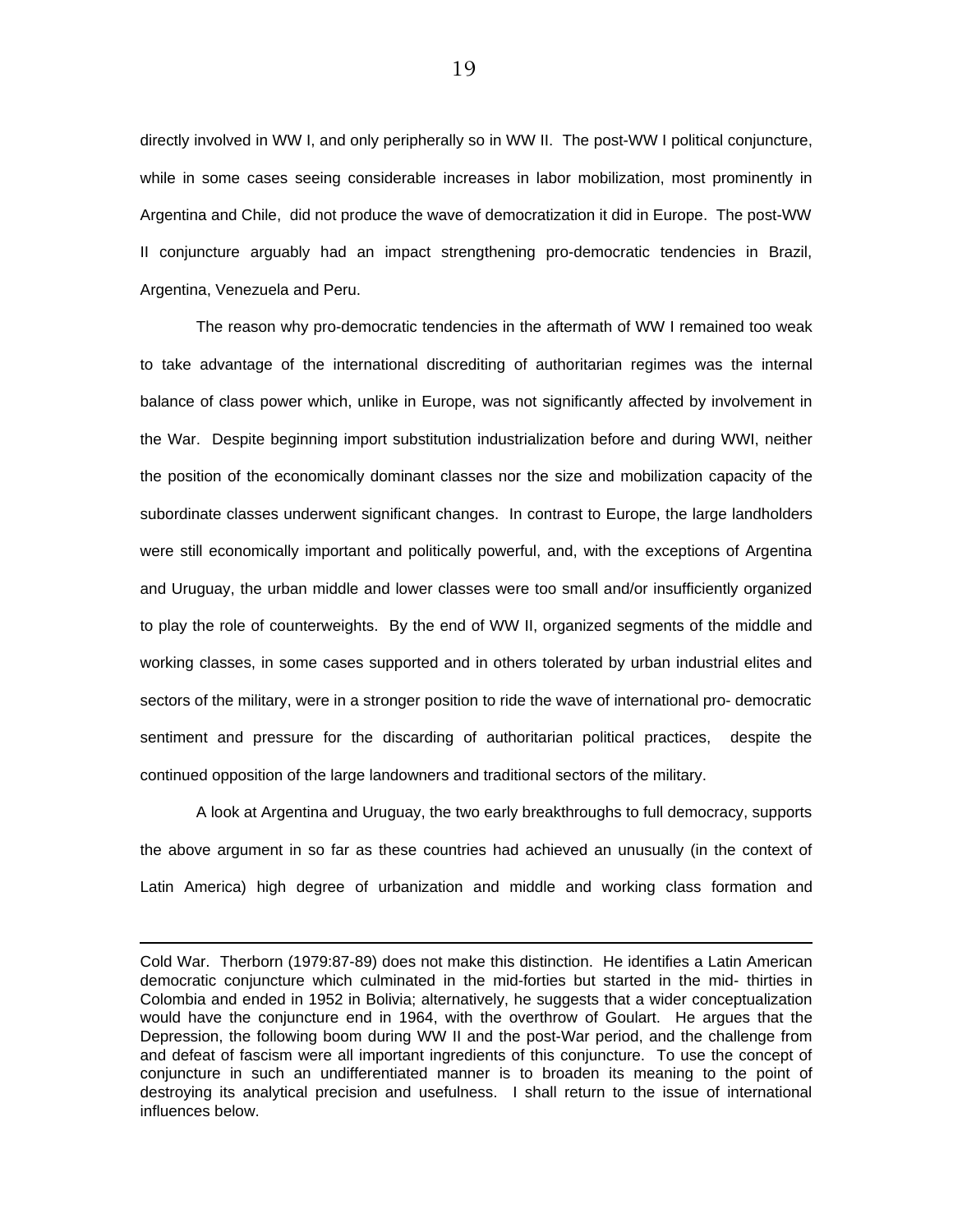organization by the teens already. This was due to their particular type of export economy, beef, hides, wool, and grain, which generated considerable subsidiary activity not only in transport, but in meat packing, tanning, and wool processing. One might accept this as a sufficient explanation for the breakthrough to democracy, but the fact that the achievement of similar levels of urbanization and industrialization in Chile and Brazil in the fifties,<sup>20</sup> for instance, did not lead to full democratization forces one to consider additional factors. The Moore thesis suggests that one should again look at the role of large landowners. Like all the other South American countries, Argentina and Uruguay have landholding patterns dominated by large estates, and large landowners have constituted the most powerful social class since colonial days. However, as discussed above, the type of agriculture and the resulting labor relations dominant in Argentina and Uruguay were unique for South America. Thus, it was the combination of both factors resulting from the particular character of the agricultural export economy in Argentina and Uruguay, namely the pressures emanating from society, generated by early industrialization and urbanization, and the moderate anti-democratic stance of the large landowners, which made the establishment of a fully democratic regime possible in the 1910s.

As a general statement, we can say that in no case where (1) labor repressive agriculture predominated and (2) agriculture was the crucial export sector and (3) production was controlled by domestic landowners, unrestricted democracy was established in South America. Under these conditions, the landowners feared the loss of control over their labor force in the wake of democratization, and they were powerful enough to resist an opening of the political system or to extract concessions from urban groups to keep the rural sector excluded.

In Venezuela, Bolivia, and Chile, the other three countries with periods of full democracy, the landowners were not in control of the crucial export sector. As discussed above, in Venezuela they were greatly weakened by the oil-induced changes in the economy. In Bolivia,

<sup>20</sup> Industrial output as percentage of GDP was 23 percent in Argentina in 1929, compared to 12 percent in Brazil and 8 percent in Chile; in 1957 it had grown to 23 percent in Brazil and 20 percent in Chile (Furtado 1976:108-11).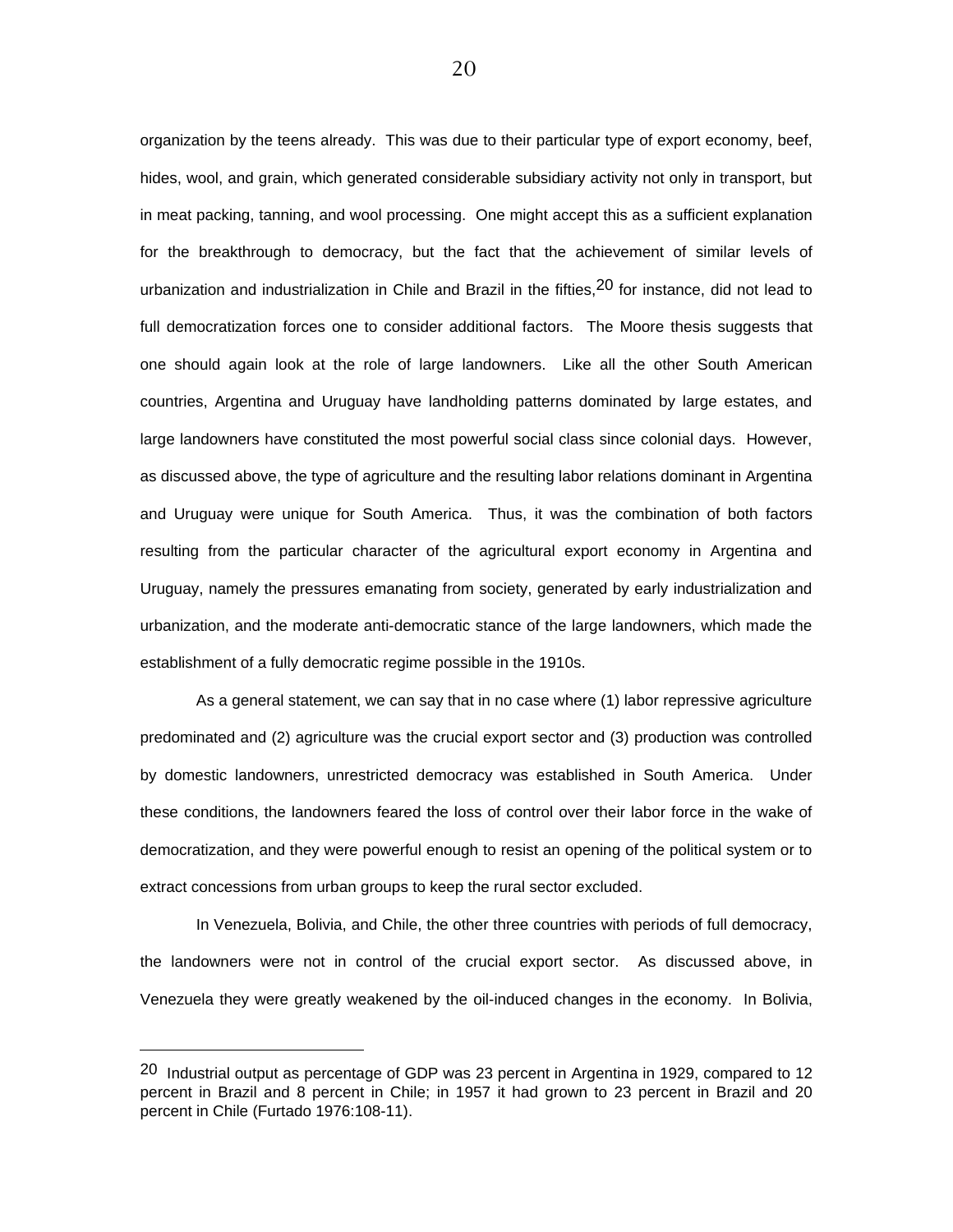their economic importance was clearly secondary to the Big Three tin magnates. To the extent that landowning families were involved in the export economy, it was through medium and small mining, which accounted for roughly 20% of minerals exports only; there was virtually no export agriculture (Malloy 1970:35-43). Due to being part of La Rosca, the landowners were strong enough to effectively resist a constitutional opening of the political system, but not to prevent the emergence of a revolutionary movement and a breakthrough to full democracy through force of arms. In Chile, most of the landowning families had strong ties to urban interests also and were firmly united in opposition to those political forces attempting to mobilize the rural lower classes and include them politically. Thus, they were able to delay electoral reforms which started the de facto inclusion of the rural sector until the late fifties, and the breakthrough to full democracy until 1970, when ISI had greatly strengthened the middle and lower classes, but they were not able to prevent it altogether.

In Argentina and Uruguay, the fact that pressures from below for political reform did exist and that landowners "could afford" to give in does not fully explain why they did it. Divisions within the landowning class, partly along structural lines and partly along more narrowly political lines were another factor facilitating the opening, in so far as they made the formation of a closed anti-democratic power bloc difficult. In Argentina, some landowners who were not part of the Buenos Aires export oligarchy supported the Radical Party.<sup>21</sup> More importantly, the oligarchy was split over the question of electoral reform. A significant sector correctly perceived that an opening of the political system would constitute no fundamental threat to their interests, as its main beneficiary would be the Radical Party which represented middle class interests. The working class was organized in militant unions, but two factors obstructed their effective political action. The heavily foreign extraction disenfrachised a large proportion of the working class,  $22$ 

<sup>&</sup>lt;sup>21</sup> See Smith (1978:14) and Rock (1975:95) for a discussion of the importance of landowners in the Radical Party.

<sup>22</sup> One might argue that this fact disqualifies Argentina and Uruguay as full democracies in this period. However, disenfranchisement of non-citizens for national level elections is a universal feature of full democracies. Despite this de facto limitation, there was a clear difference between these two political systems, where more than half of the urban and rural lower classes could vote,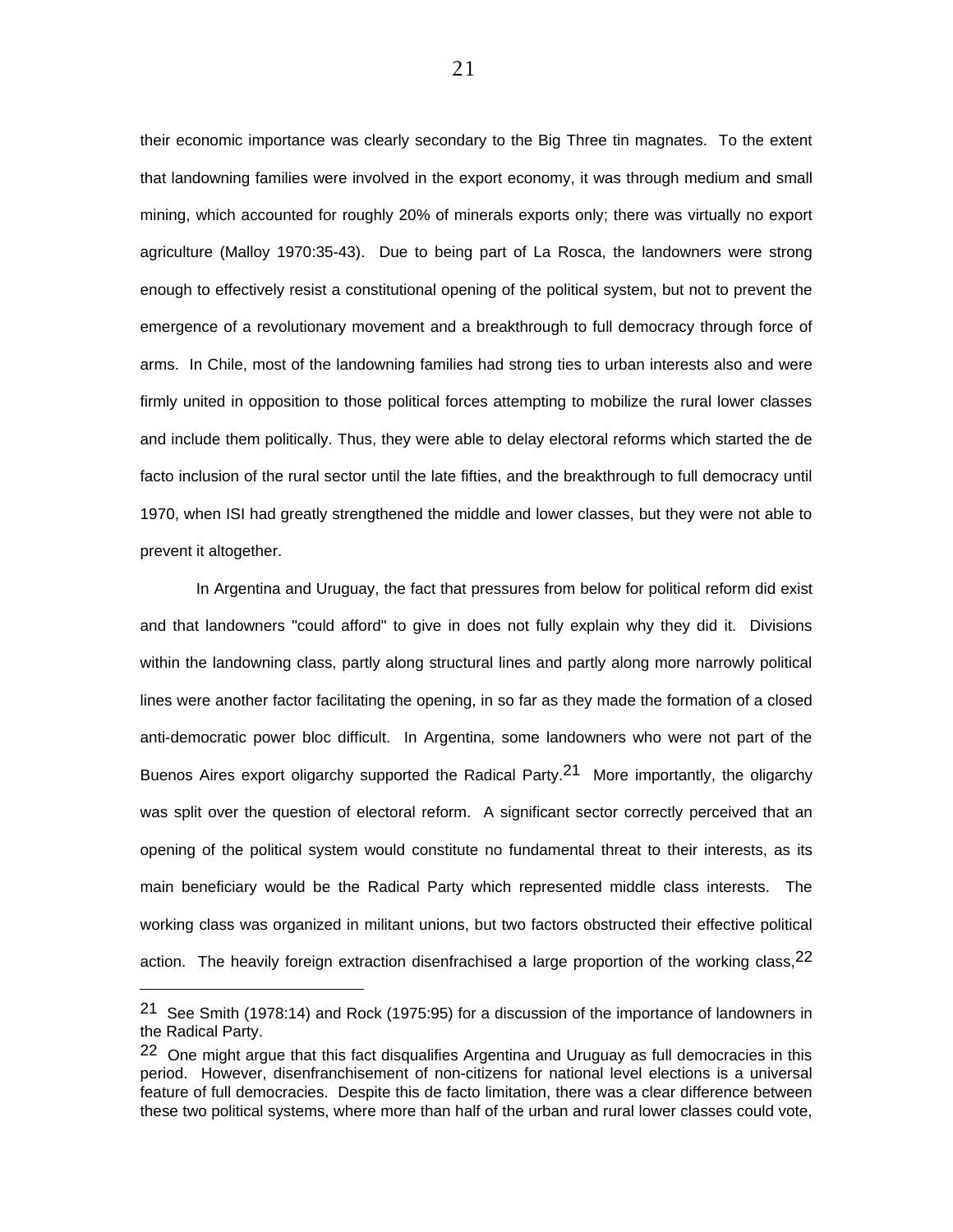and the dominant influence in the unions was exercised by anarchists and anarcho-syndicalists who did not promote party building and participation in electoral politics (Spalding 1977:23-31; Bergquist 1986:101-16). On the contrary, continued exclusion of the middle class carried the risk of Radical attempts to mobilize the working class into an anti-oligarchic alliance and of renewals of insurrectionary attempts.

In Uruguay, the modernizing landowners of the littoral provinces were opposed to the old Blanco-Colorado rivalry and did not support the Blancos, representing the traditional landowners of the interior, in their rebellions in 1897 and 1904 against the more urban-based Colorados (Mendez 1977:87-122; Finch 1981:5-11). Moreover, the heavily immigrant composition of both the modernizing landowners and urban commercial, financial, and industrial groups linked to them (Mendez 1977:16), in addition to divisions among them prevented them from controlling the political system to the same extent as their counterparts in Argentina. This opened the way for middle class political leaders to form alliances with sectors of the elites and pursue political reforms to strengthen their own position (Finch 1981:9). The defeat of the 1904 rebellion by Batlle helped to institutionalize contestation and open the way for inclusion under the 1919 constitution. Like in Argentina, a significant proportion of the working class remained disenfranchised because they were immigrants, which reduced the threat posed by democratization to elite interests.

#### Import Substitution Industrialization

 $\overline{a}$ 

Starting in the thirties, import substitution industrialization (ISI) brought with it further growth of the middle and working classes and thus the potential for a strengthened civil society. Compared to the core countries, the lower level of development and the pattern of dependent development made for different timing, proportion and composition of the emergence of the

and, say, the Chilean one in the thirties, where suffrage qualifications and lack of a secret ballot kept virtually the entire rural lower class excluded. Moreover, by the forties the bulk of the working class was locally born, and thus these periods unambiguously qualify as fully democratic, which leaves the analysis here valid.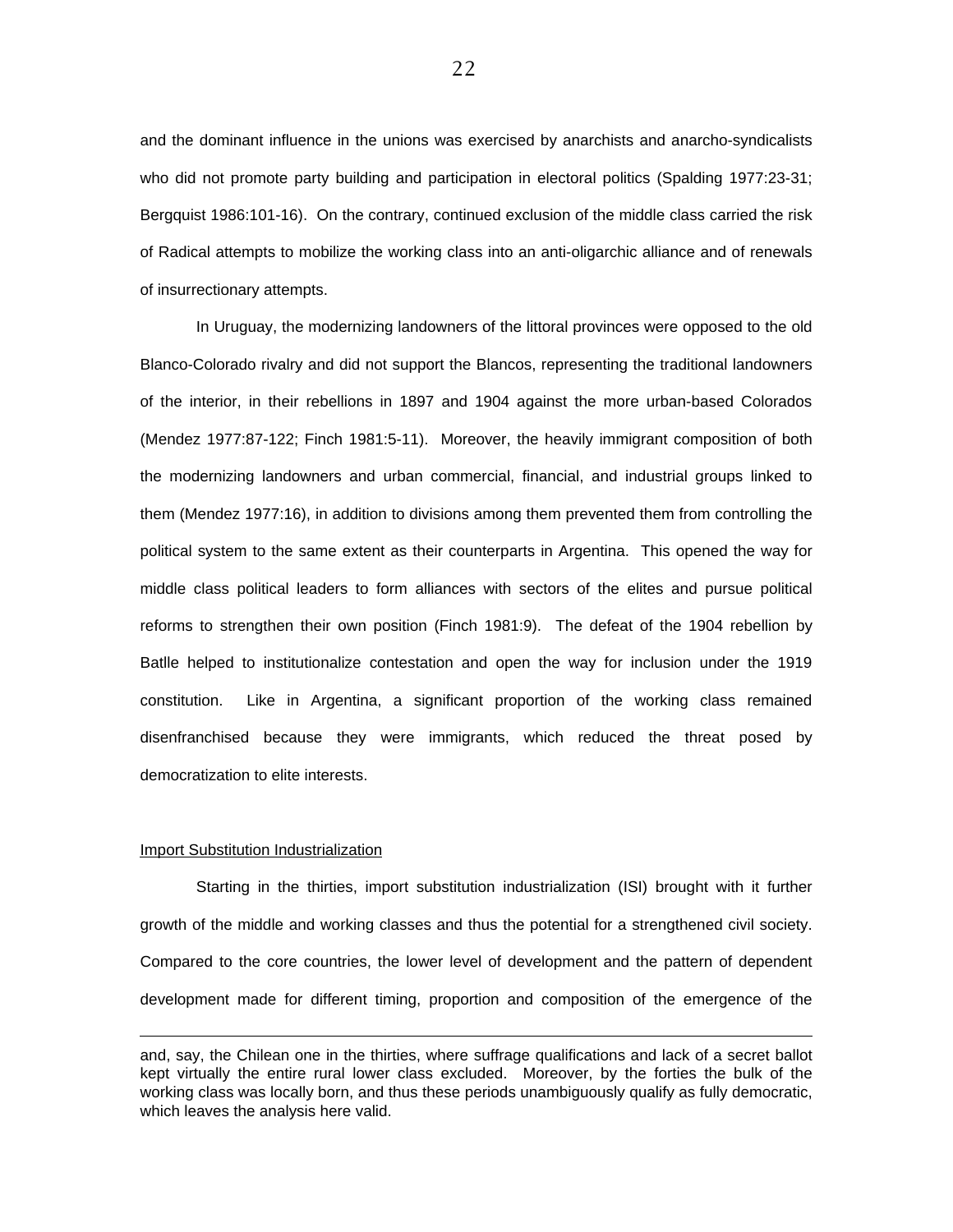middle classes relative to the working class. At comparable levels of development, the working class was weaker relative to the middle classes than in the core countries. This pattern was set by the growth of the export economy, as this caused growth of the state and urbanization before any significant industrialization (with the above mentioned exceptions of Argentina and Uruguay) and perpetuated during the ISI phase. Urbanization and state expansion brought forth middle classes of state employees, private white collar employees, professionals and intellectuals, artisans, shopkeepers and small entrepreneurs. Late and dependent industrialization, though, did not lead to a corresponding formation of an industrial working class and labor movement. Even when ISI was undergoing significant growth, labor absorption by industry remained limited. Within the industrial sector, the predominance of small enterprises with paternalistic labor relations hampered labor organization,  $23$  and the geographical isolation of many mining enclaves made it difficult for the generally stronger and more radical unions in these enclaves to maintain a close organizational link with their urban counterparts. Moreover, many of these small enterprises were in the informal sector, that is, outside the coverage of labor laws, social security legislation, and contractual labor relations with regular money wages.<sup>24</sup> This had important implications both for the strength of civil society and the political articulation of the middle and working classes. It meant that the middle classes had to play an important role in pushing for an opening of the political system, if such an opening was to occur.

ISI also enlarged the ranks of the industrial bourgeoisie oriented towards production for the domestic market. This bourgeoisie was not strong enough to play the leading role in challenging oligarchic domination, even where it emerged as a separate group from and independent of the large landowners. However, as long as the growth potential of the economy was large, ISI opened the possibility for an alliance between this bourgeoisie and the middle and

<sup>&</sup>lt;sup>23</sup> These characteristics were also present in Italy and France, and they weakened the labor movements there.

<sup>24</sup> Portes and Walton (1981: 67-106) develop this conceptualization of the informal sector, and Portes (1985) discusses the development of the informal sector in Latin America, showing that it remained larger than in the U.S. at comparable stages of development.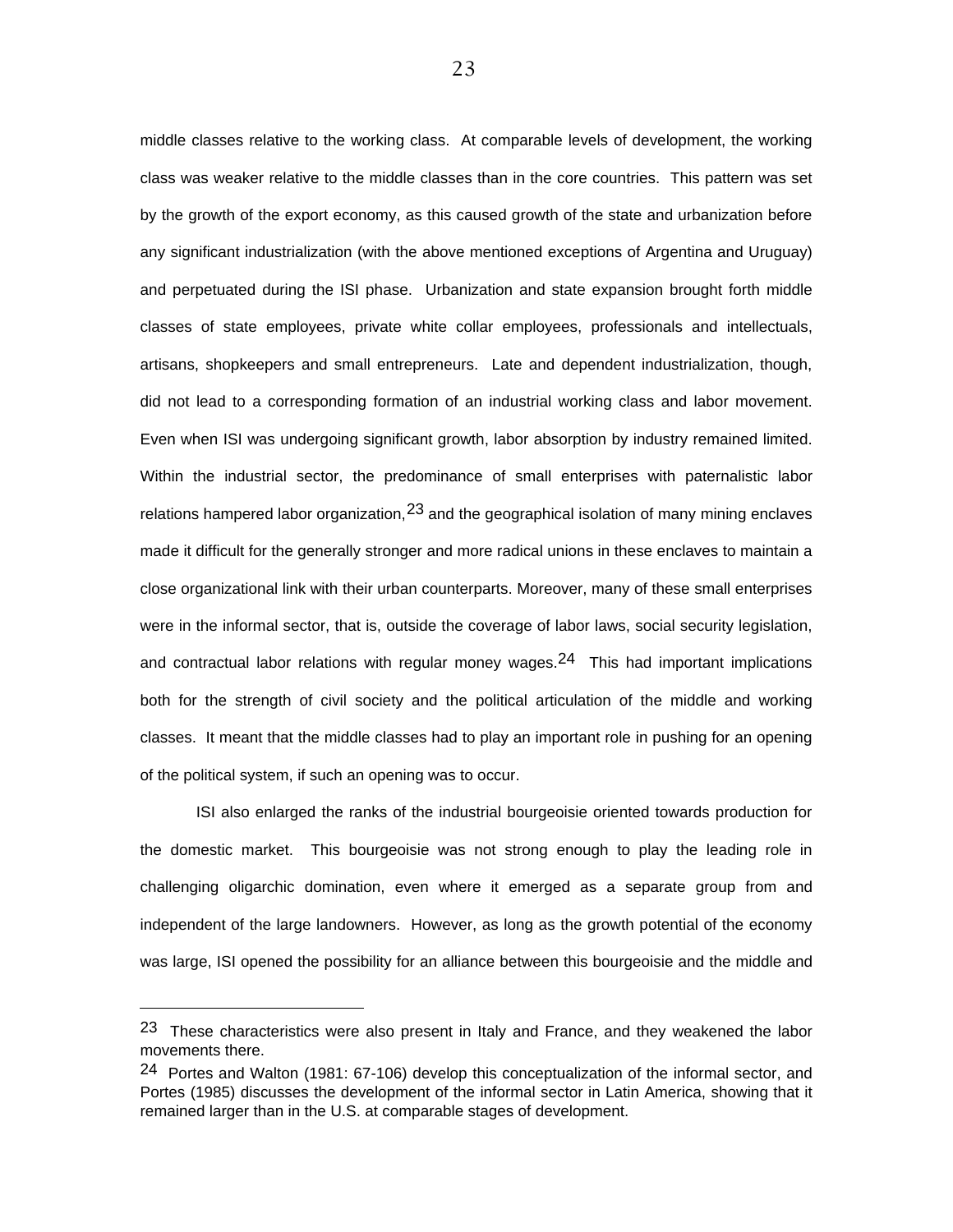working classes, and thus for the establishment of an including regime (O'Donnell 1973). Such including regimes, though, were neither necessarily democratic (e.g. Vargas, Perón), nor did their social and economic policies necessarily weaken the oligarchy and prepare the way for democratization in the longer run (e.g. Vargas, the Liberals in the thirties in Colombia). Nevertheless, growth made for a socio-economic positive sum game, that is, new urban groups could gain while old groups still retained many traditional privileges. Accordingly, the political struggle came to be perceived as less of an all-or-nothing affair, and more democratic forms of rule became possible. The gradual opening of the Chilean system from the thirties to the early seventies certainly was facilitated by the growth of ISI not only because it strengthened the urban subordinate classes, but also because it provided the resources for state patronage which ensured a continued strong electoral base for the right wing parties without requiring any significant increase in the taxation of private property.<sup>25</sup>

Two broad patterns of ISI growth can be distinguished in South America, namely initial strong growth stimulated by the depression and World War II and in some cases heavily promoted by deliberate pro-industrial policies, based mainly on domestic capital, versus a growth spurt in the fifties and sixties, with heavy participation of foreign capital. The former pattern fits Argentina, Brazil, Chile, and Uruguay (though in Uruguay ISI did not develop very far because of the small size of the domestic market). In Brazil and Chile, political decisions to accelerate ISI were particularly important. The latter pattern fits Colombia, Peru, and Bolivia (though Bolivia remained at a clearly lower level of industrialization). Ecuador and Paraguay fit neither pattern as they experienced little industrialization until the late sixties. Venezuela is a special case because of the relatively constant oil based growth since the twenties. On the basis of our assumptions about the impact of ISI on the development of civil society, we would expect stronger and earlier pressures for an opening of the political system in the former cases and in Venezuela. However, the growth of middle and working classes does not automatically and uniformly translate itself into

<sup>&</sup>lt;sup>25</sup> A. Valenzuela (1977) emphasizes the importance of patronage for the Chilean party system.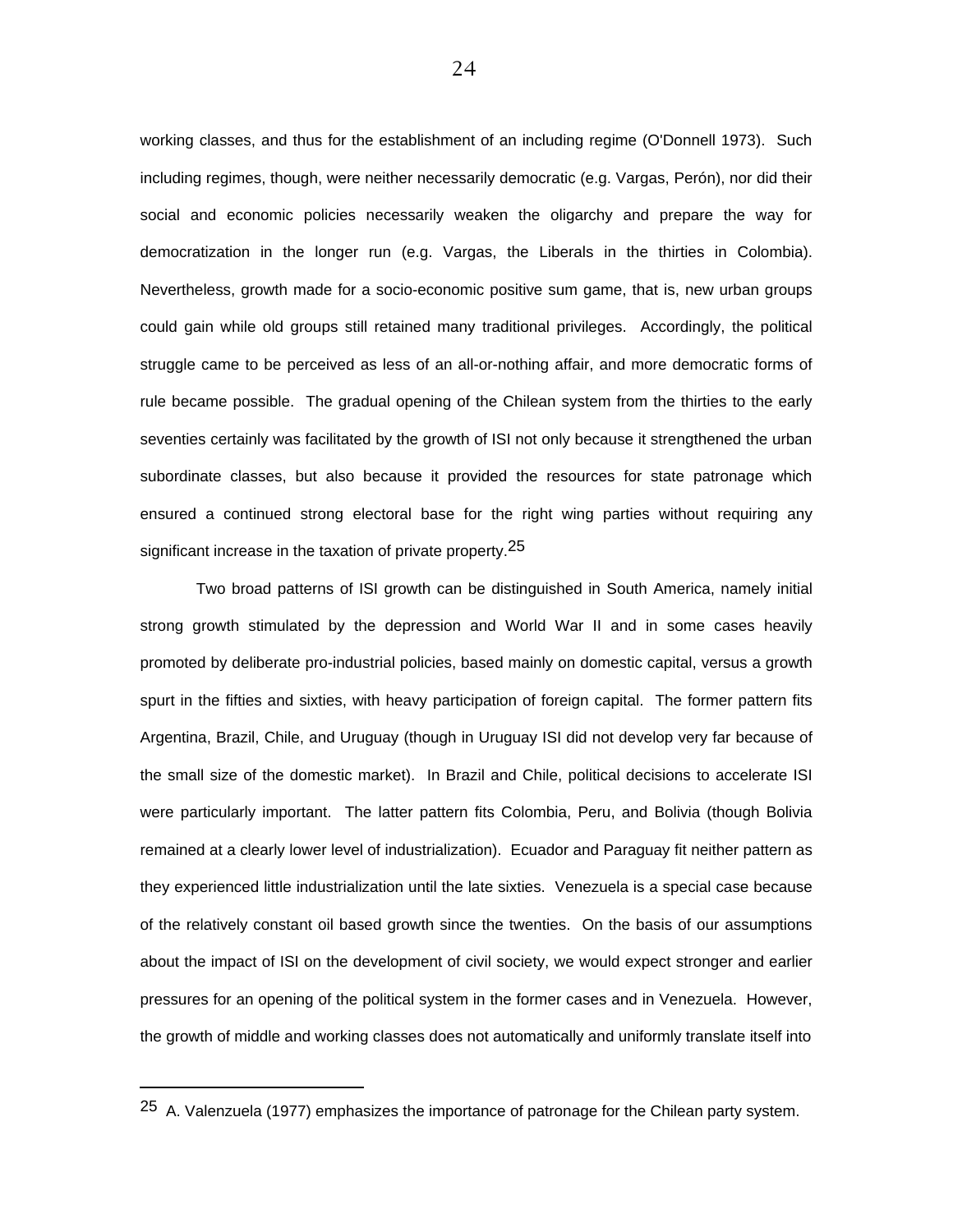a stronger civil society and more effective political articulation. Rather, the role of the state and of party builders and union organizers significantly shapes civil society and its expression through the party system.

## Social Classes, the State, Political Parties, and the Struggle for Democracy

If one analyzes the class forces behind successful and failed attempts to install democratic regimes, the middle classes emerge as the crucial forces behind the initial breakthrough to full or restricted democracy. It was in the middle classes that the parties or movements mobilizing and exerting pressures for democracy had their main base. Only if we take a very long range view and include every step which contributed towards greater institutionalization of contestation and greater inclusion, even if those steps were not made with the intent to include significant new groups and subsequently a variety of mechanisms de facto limited inclusion, then we can find cases where parts of the oligarchy itself pushed for it. For instance, in Chile in 1874, the oligarchy-based Conservatives supported an electoral reform whose main goal was to remove control over the electoral process from the incumbent government, but which included universal male suffrage (J.S. Valenzuela 1985).<sup>26</sup> In Colombia after the War of a Thousand Days, export-oriented sectors of the landed oligarchy and commercial and industrial groups generated bi-partisan support for a new system of institutionalized contestation with safeguards for minority representation, which was established with the reforms of 1910 (Bergquist1978:247-262). However, in no case did significant sectors of the oligarchy actively support greater political inclusion in a situation where the majority of the subordinate classes were mobilized enough to actually participate.

Like in Europe, the bourgeoisie was nowhere the driving force behind democratization. A possible exception are the unsuccessful rebellions in Chile in the 1850ies where the mining bourgeoisie in alliance with artisans, craftsmen and small farmers demanded participation in the

 $26$  As discussed above, the introduction of universal male suffrage did not really bring in full democracy in Chile at that point.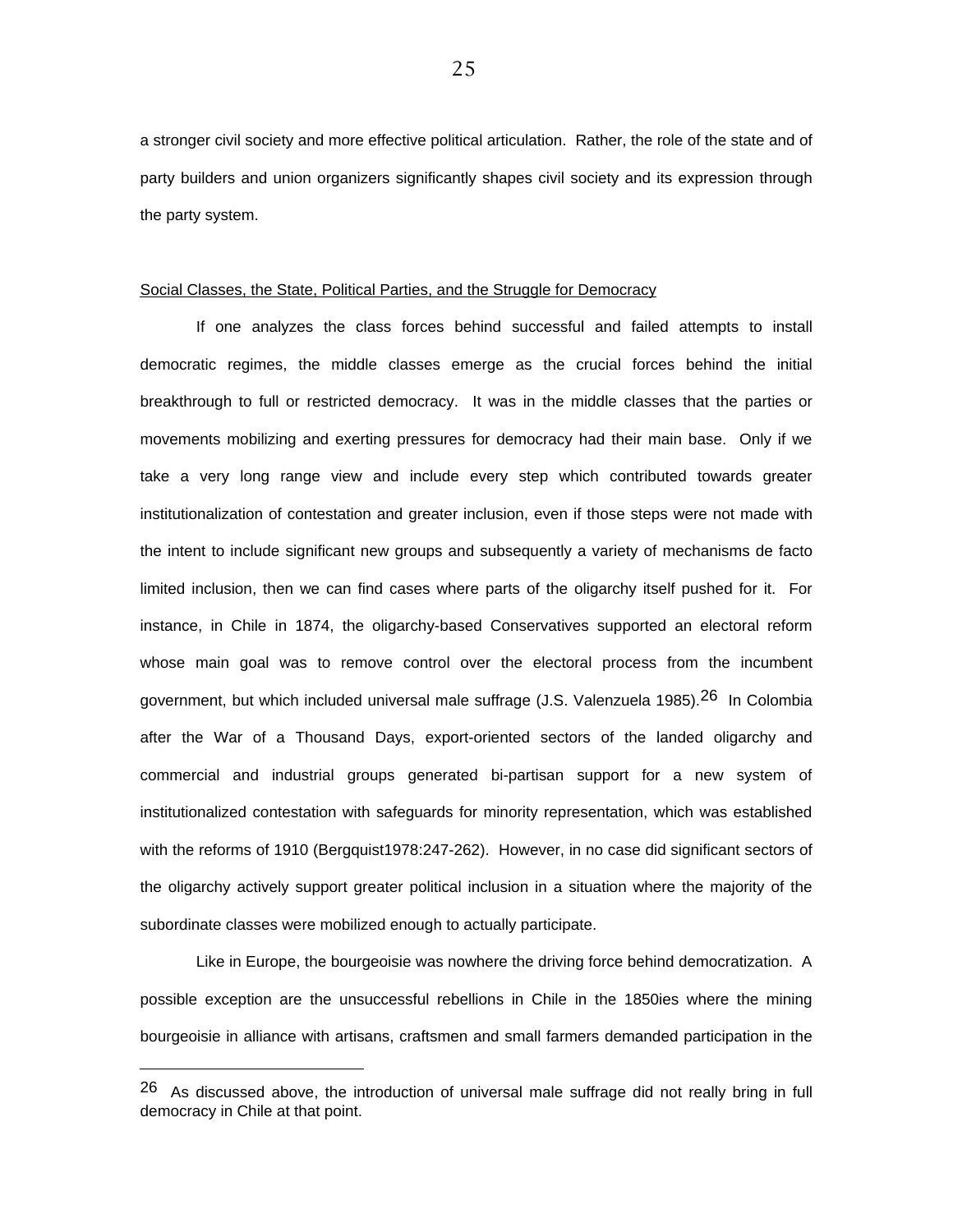oligarchy-dominated state (Zeitlin 1984:30-56), though it is important to point out that other sectors of the mining bourgeoisie supported the incumbents. The emerging industrial bourgeoisie was small and weak as a political force because of their dependence on the state for protection from imports and foreign competition, except for those sectors which were closely linked to agroexporting interests and for this reason did not challenge the political order. Furthermore, the industrial bourgeoisie in many cases was of immigrant extraction and thus lacked either the franchise or important kinship connections to establish political prominence (e.g. Argentina and Uruguay; see Rock 1985: 233, and Finch 1981: 163-70). The same was true for the commercial bourgeoisie in many cases. In other cases, the commercial and financial bourgeoisie was closely linked to the landowners through multiple holdings and/or kinship links (e.g. Chile since the 19th century; see Zeitlin 1984: 165-71) and thus did not develop into an independent political force. Particularly where the ISI growth spurt came after WWII and involved strong participation of foreign capital (Colombia and Peru), the bourgeoisie remained too weak even to form a Keynesian alliance with middle and working classes to effect pro-industrialization policies. The conditions under which bourgeois groups, along with sectors of the oligarchy, supported institutionalization of contestation (though not inclusion) were either crises of hegemony resulting in political instability and possibly even internal war (e.g. Uruguay 1903; Chile 1932; Ecuador 1948), or incumbency of corrupt dictatorial, military backed regimes (Venezuela and Colombia 1958).

In contrast to Europe, however, the urban working class was not the crucial prodemocratic force either. $27$  Before the thirties, there were only few cases where the labor movement achieved sufficient strength to have some political impact. As already discussed, the character of the export economy in Argentina and Uruguay generated early urbanization, subsidiary industrialization, and thus labor movements which were much stronger than their

<sup>&</sup>lt;sup>27</sup> One may speculate that this was an important contributing factor to the persistence of greater restrictions on democracy and the more frequent occurrence of breakdowns in South America than in Western Europe. These comparisons are taken up in more detail in Rueschemeyer et al. (forthcoming).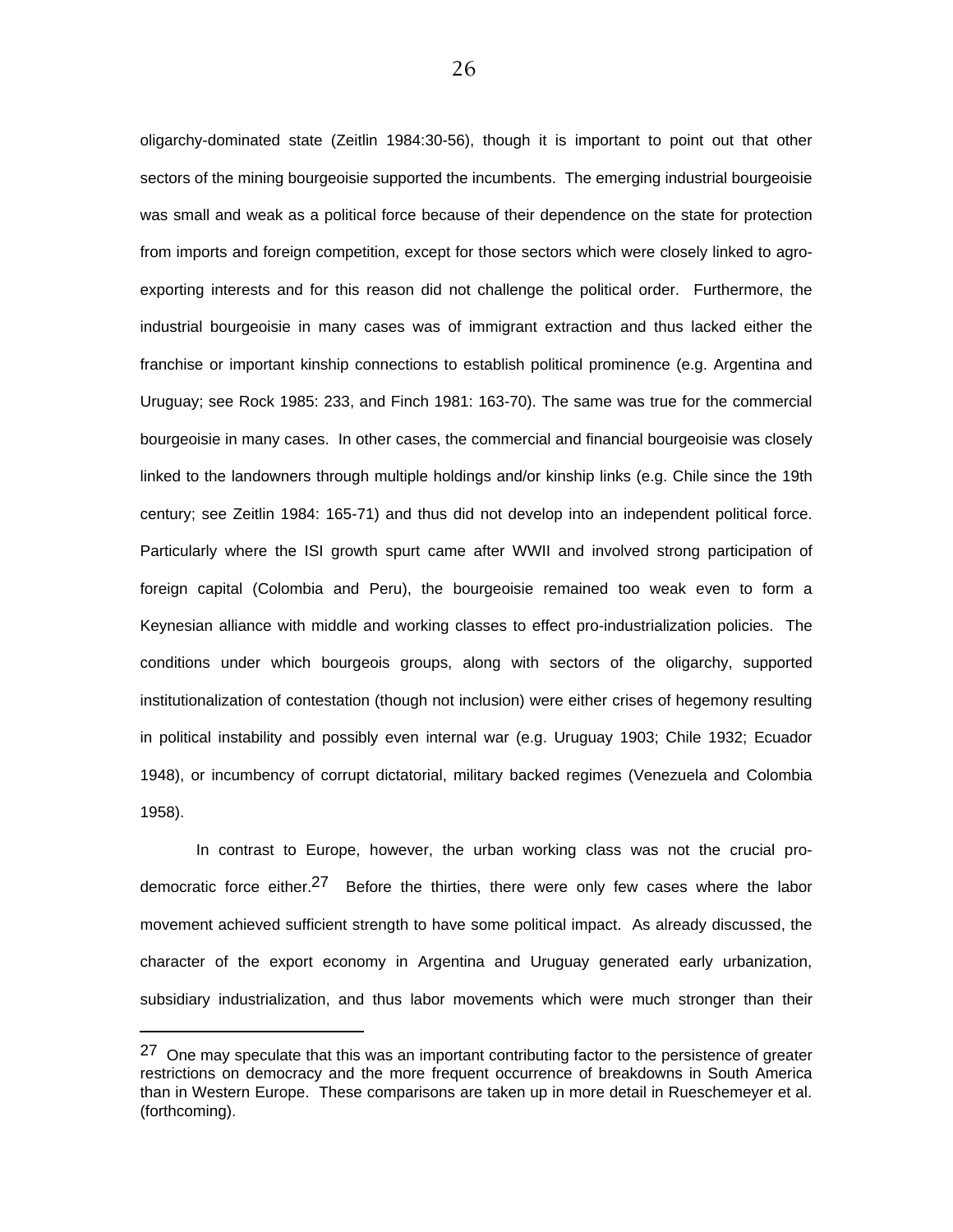counterparts in the rest of South America. The intensity and potential threat from labor mobilization motivated elites in both cases to accept political reforms, and in Uruguay in addition social welfare and labor reforms sponsored by the middle class based Colorado governments. In Chile, the labor movement was not very large and mainly concentrated in the nitrate zones and major cities and ports, but it was very militant precisely because of the importance of the nitrate mining areas (Bergquist 1986). Labor militancy was important in influencing the electoral college to bring Alessandri to power in 1920, the first presidential candidate to build his campaign on appeals to middle and lower classes (Drake 1978: 47-54). In Brazil, early labor organization emerged in the Sao Paulo area, but at the national level labor organization remained insignificant in size, and from its very beginning it was reigned in by state paternalism (Schmitter 1971:140).

In the twenties and first half of the thirties the labor movements in Argentina and Chile were greatly weakened by repression. In Argentina heavy repression came in the aftermath of the semana trágica in 1919, and in Chile under Ibáñez. In Uruguay labor organization stagnated during this period. In Peru and Colombia labor organization was growing, mainly due to its promotion by Apra and the Liberal Party and government, respectively. In Bolivia, Venezuela, Ecuador, and Paraguay only isolated efforts were made in this period to form labor unions, mainly among transport workers.<sup>28</sup> Starting in the second half of the thirties, ISI led to an expansion of industrial and other urban employment and thus the potential for labor organization and mobilization. The trajectories of the labor movements in the South American countries in the following two decades varied with the level of industrialization and with the role of the state and political parties in labor mobilization. The state and political parties became the crucial actors shaping the social construction of class interests of the swelling ranks of the urban workforce, as well as its capacity for the concrete pursuit of these interests.

The state's role in shaping the labor movement was generally stronger in South America than in Europe, but there was significant variation among the South American countries. The

 $28$  For basic information on the development of labor organization in the various countries, see Alexander (1965) and Alba (1968); for a comparative historical analysis, see Spalding (1977).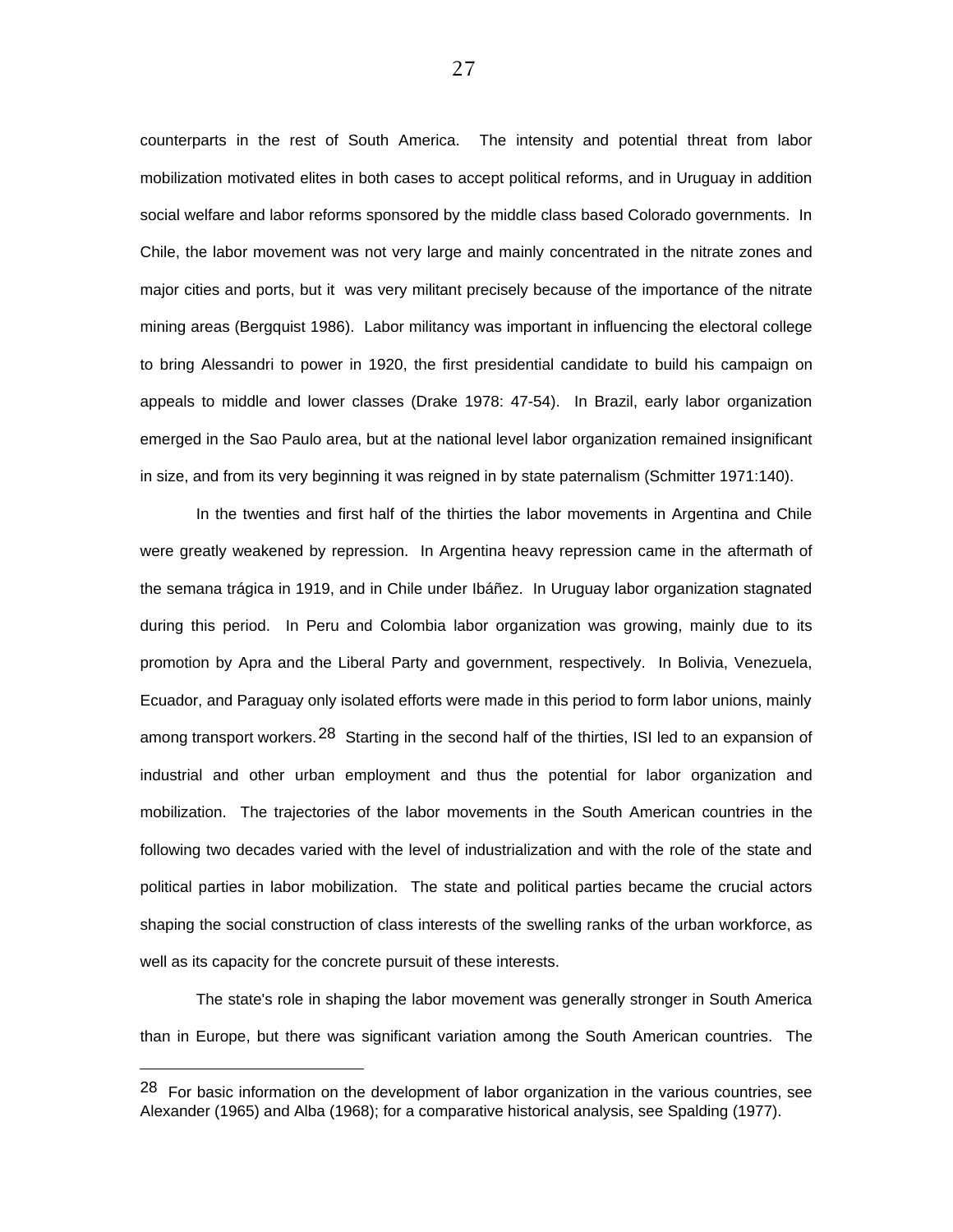conventional explanation for this is the colonial legacy with its corporatist tradition. However, it should be kept in mind that the independence wars thoroughly destroyed state structures in most countries and therefore no direct institutional continuity exists. The exception here is Brazil, and the fact that Brazil represents the only case in South America where state incorporation of the labor movement had lasting effects gives some support to the argument about the importance of the colonial legacy.<sup>29</sup> However, even in Brazil, the state apparatus had become quite decentralized during the Old Republic and it was Vargas who really created the corporatist structures. Thus, a more convincing argument is that organic statism, the normative political theory underpinning the colonial order, was available to elites as a world view, legitimacy formula, and guide to institution building when faced with crisis situations (Stepan 1978:40-45). This raises the question why Latin American elites perceived the rise of the labor movement as generating actual or potential crisis situations. Here, one can reasonably hypothesize that historical time was important; with the European experience as an example, Latin American elites perceived the potential power of labor and thus the need to control and/or coopt emerging labor organizations. In many cases such attempts kept the labor movement weak, even if they were not successful in incorporating it into state-controlled structures.

The working class in South America only weighed on the democratic side where (1) an organized middle class constituted a potential for mobilizing it into an anti-oligarchic alliance, as in Argentina before 1912, (2) a middle-working class alliance was actually formed, as under the Popular Front in Chile or through Acción Democrática in Venezuela, or (3) the working class was mobilized into a revolutionary movement, as in Bolivia. That the formation of a middle classworking class revolutionary alliance was by no means always successful in bringing about an (even partial, i.e. urban) democratic opening, is exemplified by Apra in Peru.

 $29$  The other case in Latin America, where labor incorporation had even stronger lasting effects, is Mexico. Here, however, the argument about institutional continuity is weak, because not only the independence war but also the revolution destroyed old state institutions.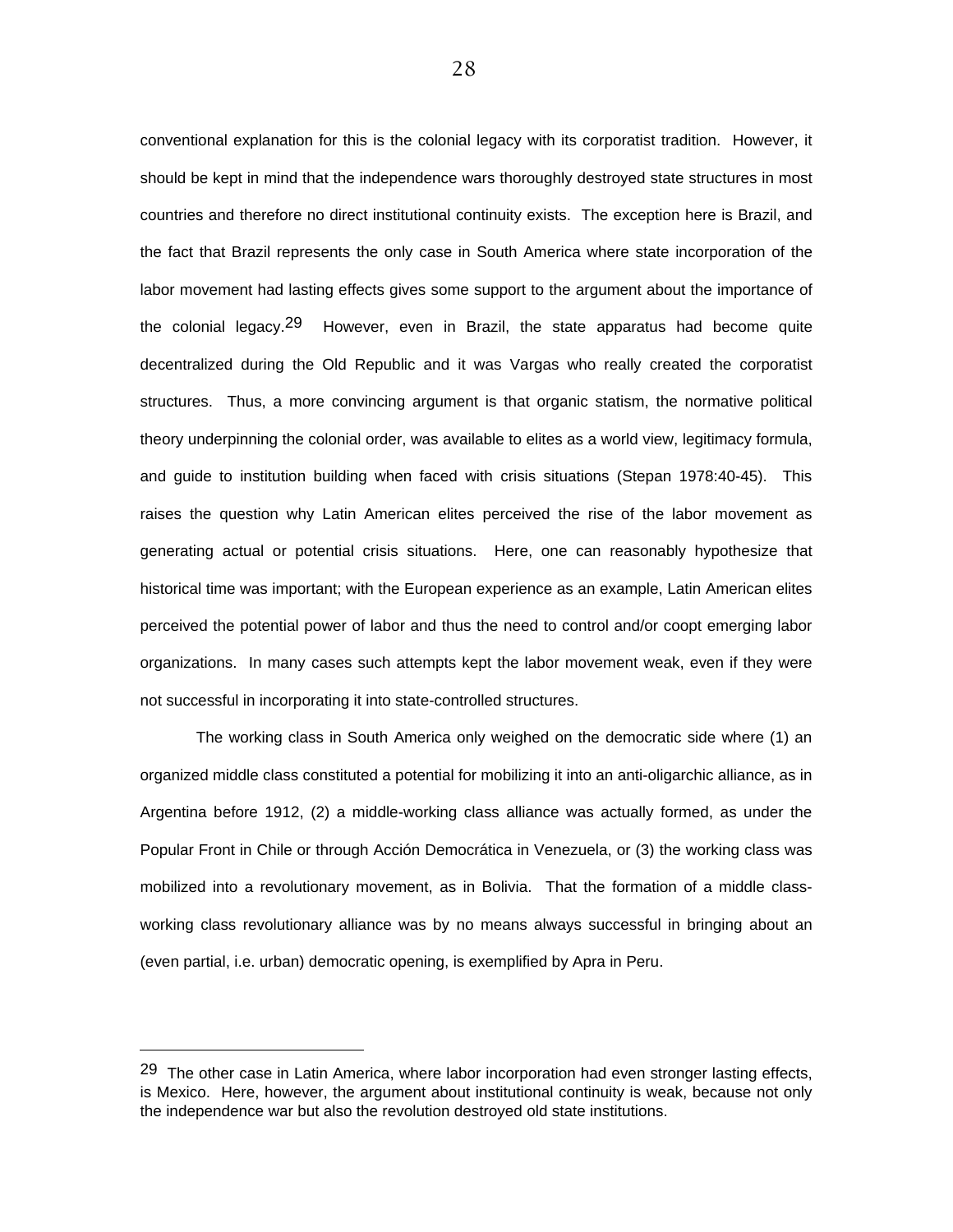In three cases one might argue that the working class did play the leading role in the breakthrough to full democracy, namely Argentina in 1945/46 and 1973, and Chile in 1970. However, in the case of Argentina, the international political conjuncture at the end of World War II and particularly U.S. pressures in the form of withholding of arms shipments until free elections would be held (Potash 1969: 258-9) strengthened pro-democratic tendencies among the elites, the middle classes, and the military. Moreover, Perón's mobilization of the working class through the state apparatus was crucial, and the coalition formed by Perón for the 1946 election was multi-class, including some urban industrialists (Kenworthy 1973:43). The mobilization of this expanding class by Perón and the significant benefits extended by Perón made its majority identify its class interests with the preservation of a Peronist regime, democratic or not (an excellent example of the importance of the social construction of class interests). For the return to democracy in 1973, the growing opposition to the Onganía regime among virtually all social classes was essential. Though the working class played a highly visible role in the events in Cordoba in 1969, the fact that the internal logic of the bureaucratic authoritarian regime had alienated a majority of all classes except for the internationalized bourgeoisie (O'Donnell 1978) was crucial in motivating the military to depose Onganía and move towards a reestablishment of democratic procedures (Smith 1983: 97-8). Chile in 1970 appears to be the one case where the working class was of crucial importance. It was the Unidad Popular which made the final step to full democracy with the enfranchisement of illiterates for the 1971 municipal elections. Though only about two fifth of industrial workers in the Greater Santiago area supported the Marxist left

between 1958 and 1970, and though the Unidad Popular had important bases of support among sectors of the middle classes, its main base was in the urban working class (Smith and Rodríguez 1974:64-7). One might counter this argument by pointing out that the Christian Democrats, a party with its main base among the urban and rural middle classes and the urban poor, also supported universal suffrage. However, it should be kept in mind that the Christian Democrats in the sixties and seventies were competing heavily with the Unidad Popular parties for the support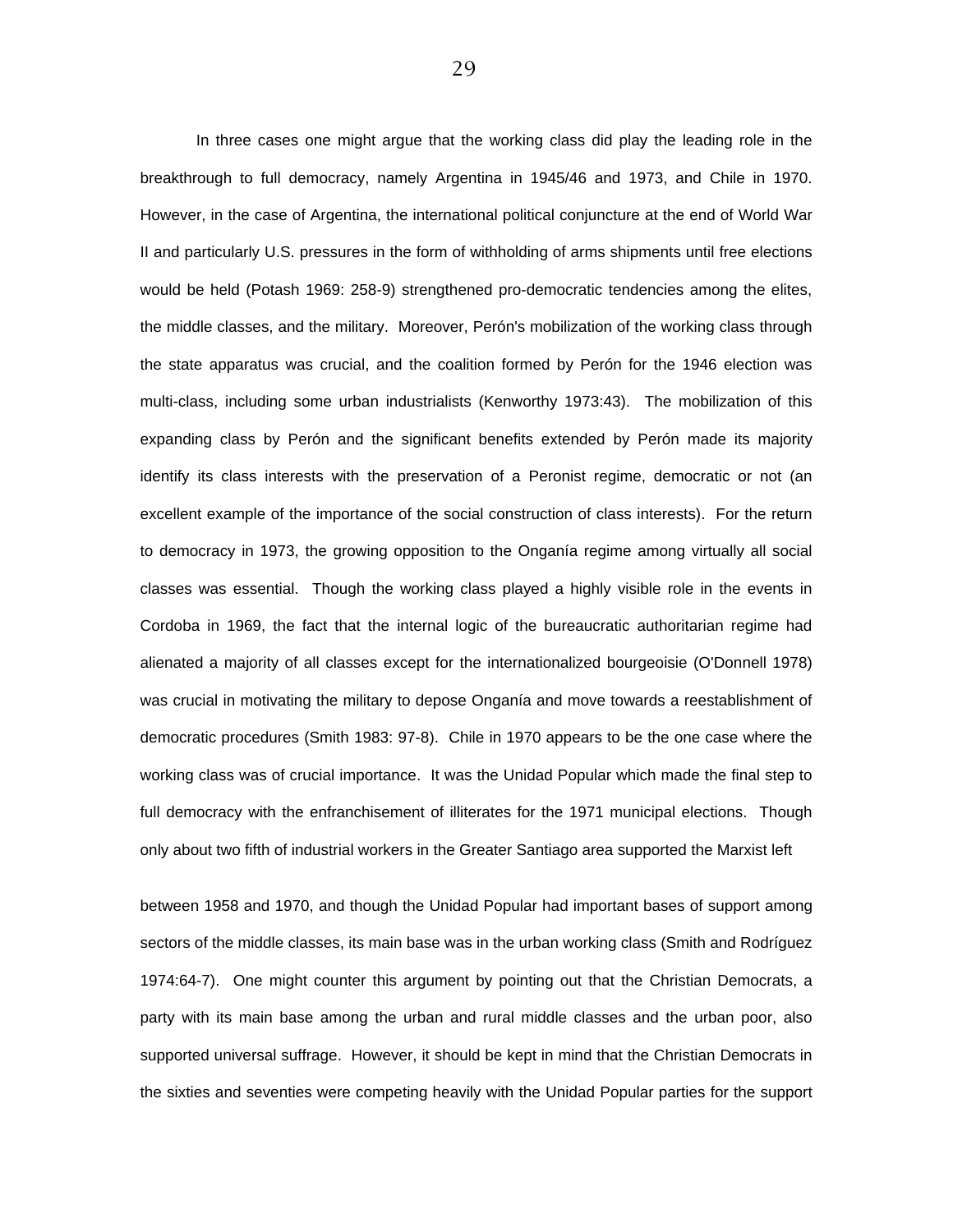of both urban and rural lower classes; thus, its support for universal suffrage can be seen as a concession to these classes.

The driving force behind the initial establishment of full or restricted democracy, then, was the middle class, or rather, the middle classes, namely urban professionals, state employees and employees in the private sector, artisans and craftsmen,  $30$  and small entrepreneurs, sometimes joined by small and medium farmers. As pointed out above, this contrast to Europe can be explained by the fact that the expansion of the export economy caused the growth of the state and urbanization before any significant industrialization, and that the size and organizational strength of the working class remained restricted during the phase of ISI by the capital intensive character of dependent industrialization, the large number of small enterprises, and the existence of surplus labor from the rural sector. In a somewhat crude generalization we could say that in Europe the working class in most cases needed the middle classes as allies to be successful in its push for democracy, whereas in Latin America it was the other way around. However, the middle classes by no means allied with the working class in every case, nor were they genuinely supporting full democracy in every case. The very position of the middle classes, in between the elites and the masses, made for considerable ambiguity in the perception of their class interests regarding the desirability of democracy. Moreover, the great heterogeneity of the middle classes made for diversity in the perception of class interests. Thus, historical legacies and present alliance options were important determinants of middle class action in support of full or restricted democracy. Instead of the working class, alternative important allies were the military, dissident sectors of the oligarchy, and sectors of new economic elites (Argentina before 1912, Uruguay 1903, Brazil 1930, Chile 1932). In one case, oligarchic factions actively sought middle and working class support (Colombia in the thirties). This meant that democracy in these cases was achieved without a high degree of popular organization and mobilization and thus without the strength of pro-democratic forces needed to maintain it once elites turned decidedly against it. In

<sup>30</sup> Artisans and craftsmen can also be classified as working class if they are employed, rather then being self-employed or employers.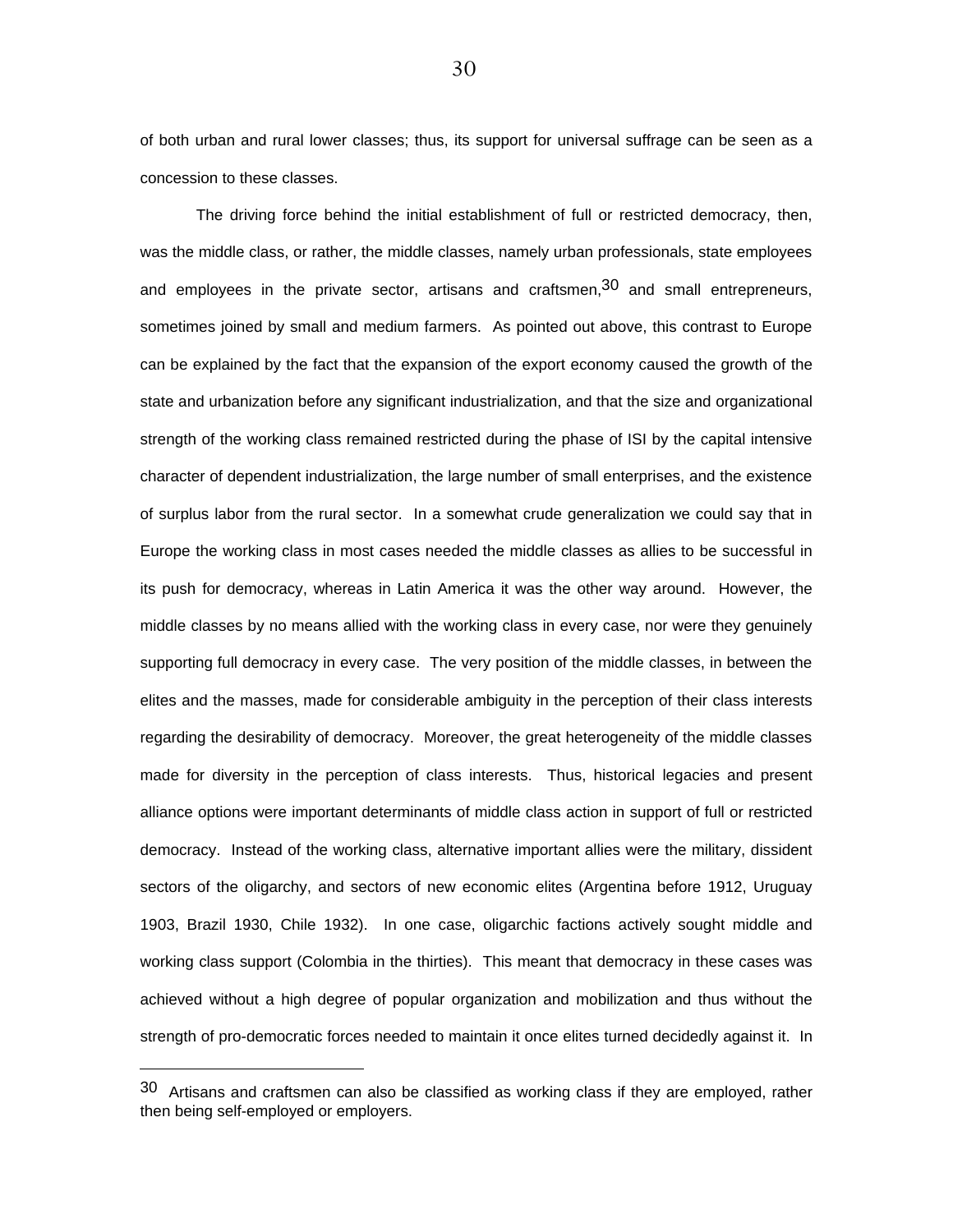other words, the nature of the alliance formed in the stage of breakthrough to full or restricted democracy had important implications for the stage of consolidation or breakdown of democracy, a topic to which I shall return below.

The timing of the first significant growth in industrialization and urbanization, be it as a spin-off from the export sector or for import substitution, shaped the emergence of pressures for democratization from the middle and working classes, in so far as these two processes strengthened civil society. The strength of these pressures, however, and their effects depended also on the political articulation of civil society and thus were heavily influenced by the role of the state, preexisting political parties, and party builders active at that particular time. Table 3 gives a schematic overview of these variables and their impact on the emergence and decline of democratic regimes in the post-WW II period.

Where industrialization and urbanization occurred early in connection with the export economy, and where there was no major attempt on the part of the state to encapsulate newly emerging groups in this period, i.e. in Argentina and Uruguay, full democratization took place in the second decade of the twentieth century. This was made possible because the additional condition concerning agrarian class relations in the two countries was fulfilled. Uruguay is the case with the least direct state involvement in the formation of the labor movement. Indirectly, state policy favorable towards labor in the areas of labor and social legislation did affect the growth of the labor movement, but there was no attempt whatsoever to control unions; not even compulsory registration of trade unions existed (Alexander 1965:61). Batlle had supported the inclusion of the labor movement as a legitimate political actor in 1895 already, and in his first term (1903-07) he explicitly recognized the right to strike and passed a variety of labor laws.  $31$ However, he did not make any attempt to link the labor movement to the Colorado Party. Rather, the Uruguayan labor movement was from the beginning heavily influenced by its Argentine counterpart, and thus the dominant political tendencies until the mid-twenties were the anarchists,

<sup>31</sup> See Finch (1981:53-62) for a concise overview of the development of the labor movement in Uruguay.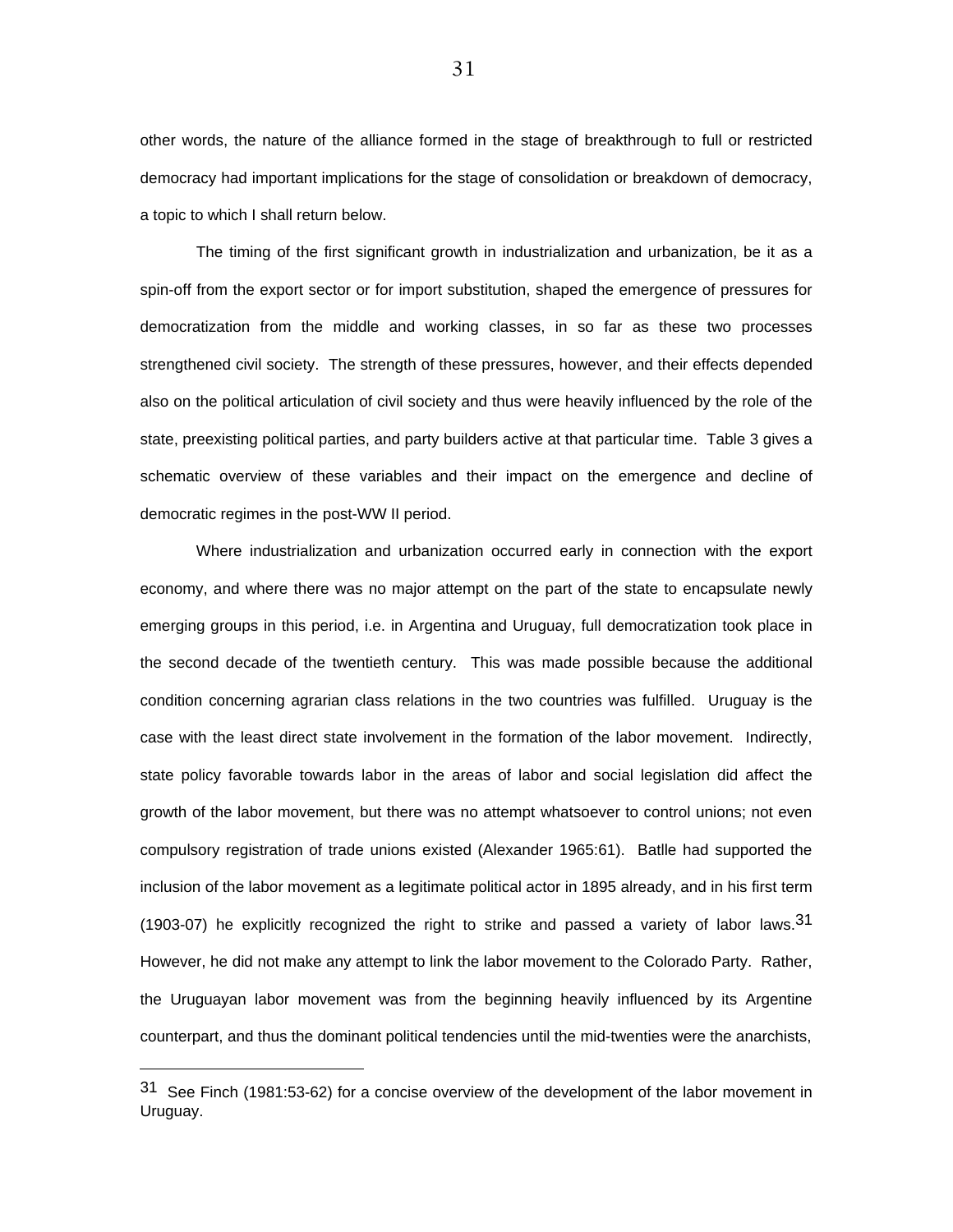and then syndicalists, socialists, and communists. In Argentina, state attempts to deal with the comparatively large but weakly politically articulated labor movement were largely repressive. In both cases, middle class support for the parties promoting contestation and inclusion was broad based, and though they appealed for and received some working class support, they also attracted some allies from marginal or dissident sectors of the landowning elites. In addition, sectors of the military, particularly younger officers, supported the Radicals in Argentina (Rock 1975:48), and in Uruguay the military had fought to defeat the Blanco rebellions in 1897 and 1904 (Mendez 1977:88-94; 118-22).

After the teens, however, the patterns of political development in Argentina and Uruguay started to diverge. In Uruguay, civilian supremacy over the military was established and the two main political parties became virtually the exclusive channels for competition for political power. Batlle's second administration (1911-15) again brought progress in labor legislation and growth in the labor movement, thus strengthening support for the Colorados and the transition to full democracy in 1919. However, during the twenties and early thirties the labor movement declined in membership and was badly split politically, such that it could offer little resistance to the turn to authoritarianism in 1933. After 1938, repression eased and the increase in industrialization resulted in revival and growth of the labor movement. The labor movement in turn strengthened the constituency of the traditional urban, pro-industrialization, pro-labor Batllista faction in the Colorado Party, facilitating the return of this faction to power and the return to full democracy by 1942. In Argentina, in contrast, sectors of the military had served as an ally of the middle class in that military participation in the revolts of the Radicals intensified the threat to the oligarchy and thus the perception by one part of the oligarchy that electoral reform was needed. However, by 1930 this alliance had turned into the opposite; as opposition to the Radicals and Yrigoyen mounted because of their populist spending and his intervention in provincial and military affairs, and as middle class support for the government declined because of the effects of the depression, the oligarchy found willing allies in the military (Rock 1975:243-64). The working class at that point was not really a threat any longer. The severe repression starting with the events of the semana

32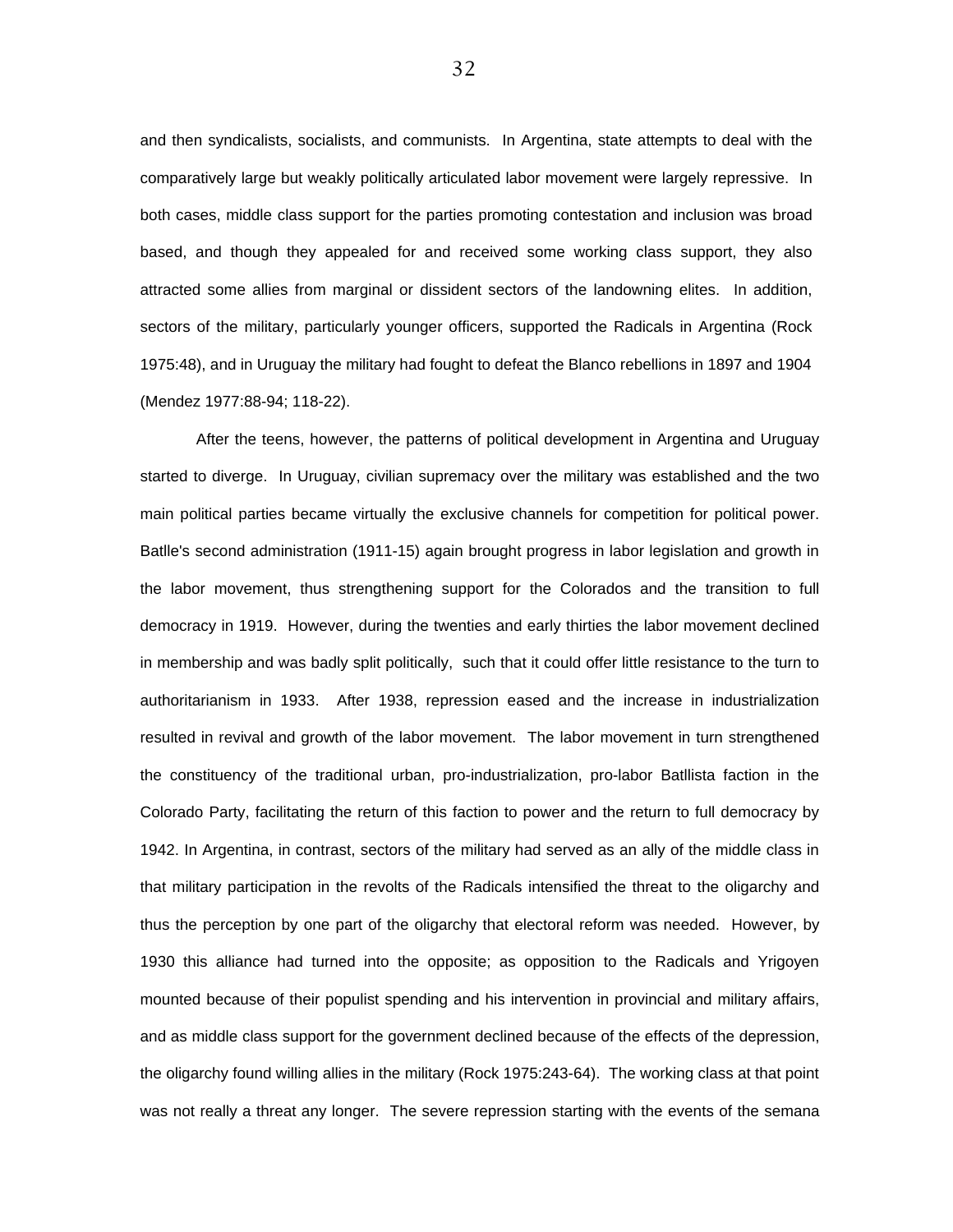trágica in 1919 had left the labor movement greatly debilitated. Yet, despite frequent repression of militant labor actions, the comparatively high degree of industrialization since the second half of the thirties generated a civil society with considerable strength. Perón then further strengthened it and added much greater weight to the working class, because his incorporation strategy involved a heavy dose of mobilization as he built his own electoral base. The holding of open elections in 1946 and Perón's victory were largely attributable to well organized working class support and careful coalition building with other urban groups.<sup>32</sup> The construction of a political party with close ties to the unions added effective political articulation to a strong civil society.

 Where significant growth of industrialization and urbanization occurred in the thirties and during World War II, i.e. in Brazil, Chile, and Venezuela, the transformation of the oligarchic (or dictatorial, in the case of Venezuela) state took different forms depending on the state's capacity to incorporate and control newly emerging groups and the capacity of the party system to provide effective representation to old and newly mobilized groups. In Brazil, where the state played the strongest role in incorporating labor among the South American countries, civil society remained very weak until the seventies. Given Brazil's comparatively smooth transitions to independence and then to the Republic, a well consolidated (though decentralized) state apparatus was available to the oligarchic groups in the early decades of the twentieth century for the attempt to encapsulate new groups and prevent their acquisition of an independent organizational power base.<sup>33</sup> Unionization was legalized in 1907, but in practice it was discouraged. Aside from the urban centers of Sao Paulo and Rio, there was only very little and localized labor organization. To the extent that a labor movement emerged, the oligarchy embarked on a strategy of

<sup>32</sup> See Bergquist (1986) and Spalding (1977) for discussions of the development of the labor movement in Argentina, Smith (1969) and Rock (1975) for the political context, and Kenworthy (1973) and Page (1983) for Perón and his legacy.

<sup>33</sup> There is a debate in the literature about the relative autonomy of the Brazilian state before 1930 (see the review by Graham 1987; also see Topik 1987). Whether the state acted on behalf of the oligarchy in the attempt to coopt and control the emerging labor movement, or whether incumbents in state roles developed their own initiatives does not have to be decided for the discussion here; the point is that such an attempt was made, that the nature of the state apparatus facilitated the success of the attempt, and that it had lasting effects.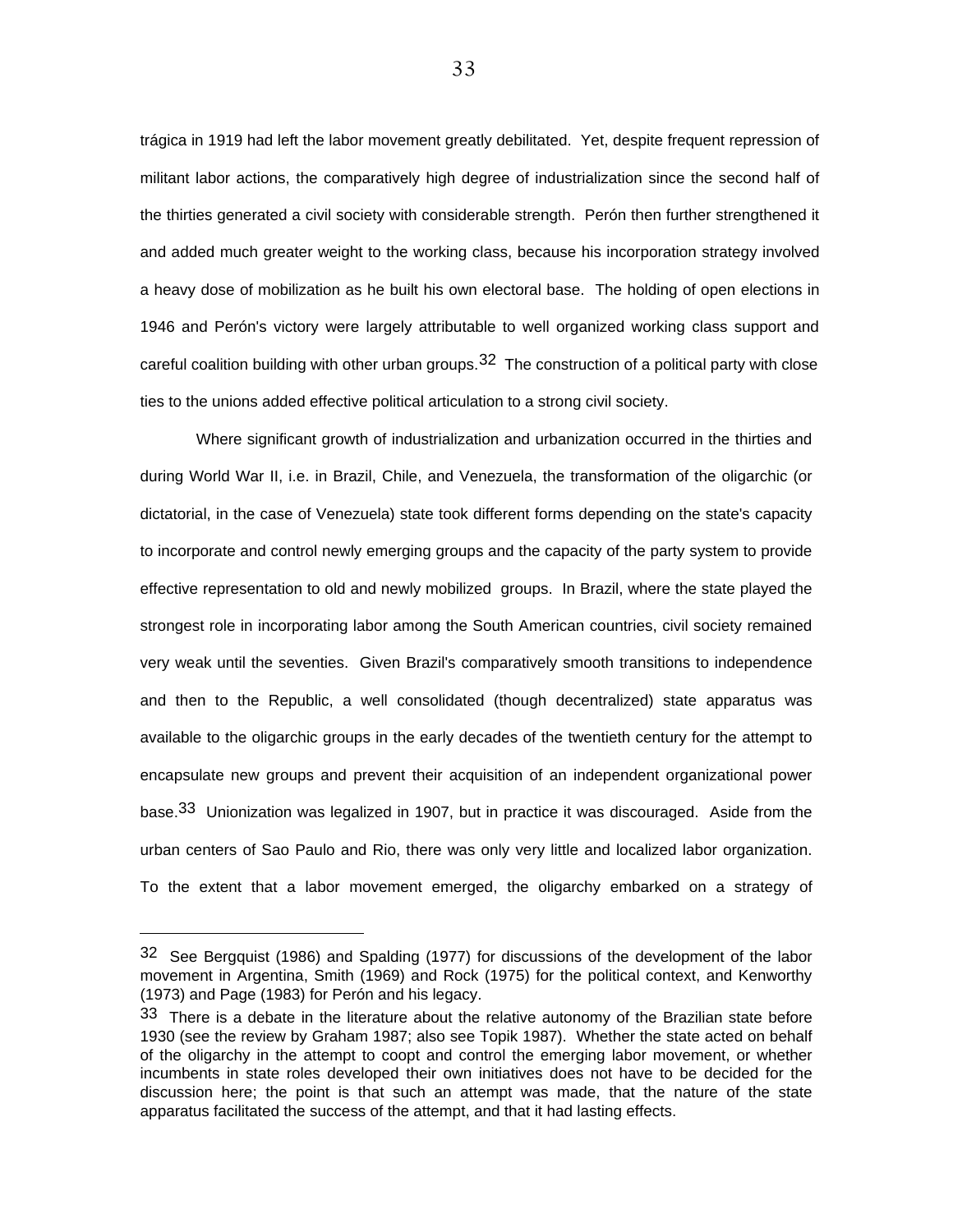government sponsorship and paternalism in workers' organizations. For instance, all expenses for the Fourth National Workers' Congress held in 1912 with representatives from 71 associations, the high point of the early stage of labor organization, were paid by the authorities (Schmitter 1971:140). As of 1930, middle class activism was rather narrowly centered in students, intellectuals, and the military, and the coalition bringing Vargas to power included sectors of the military, dissident sectors of landowners, and urban interests, in addition to the middle classes (Skidmore 1967: 9-12). There were no strong national parties of any kind at that point. The result was a hybrid between an authoritarian system and a highly restricted democracy with continued strong military intervention, until the breakdown into full blown authoritarianism in 1937.<sup>34</sup> Under the estado nôvo, then, Vargas pursued the incorporation strategy to the ultimate, with strong emphasis on control via the state bureaucracy (Erickson 1977). The result was a numerically moderately strong labor movement, but with very low mobilization capacity and no independent political articulation. Thus, despite growing industrialization in the thirties and forties, civil society did not develop many autonomous organizations nor any effective political articulation through parties at the national level, and prodemocratic pressures from popular groups remained weak until way into the post-1945 period of restricted democracy. The transition in 1945 was again largely the result of a decision by the military, influenced by the post-WW II political conjuncture (Skidmore 1967: 53). Accordingly, military intervention remained a salient feature of the following period.

Chile, along with Peru, Venezuela, and Bolivia, the four enclave economies, represents a case where the working class played an important role either as an explicit ally of the middle classes, or at least in that working class mobilization and militancy reinforced middle class pressures for institutionalization of contestation. In Chile state involvement in the formation of the

 $34$  The reason why the period 1930-37 does not really qualify as a highly restricted democracy is that the Constituent Assembly of 1933 was not in its entirety elected by direct popular elections, as it included syndicate members, and that Vargas was elected President by this Assembly, not by direct popular election either.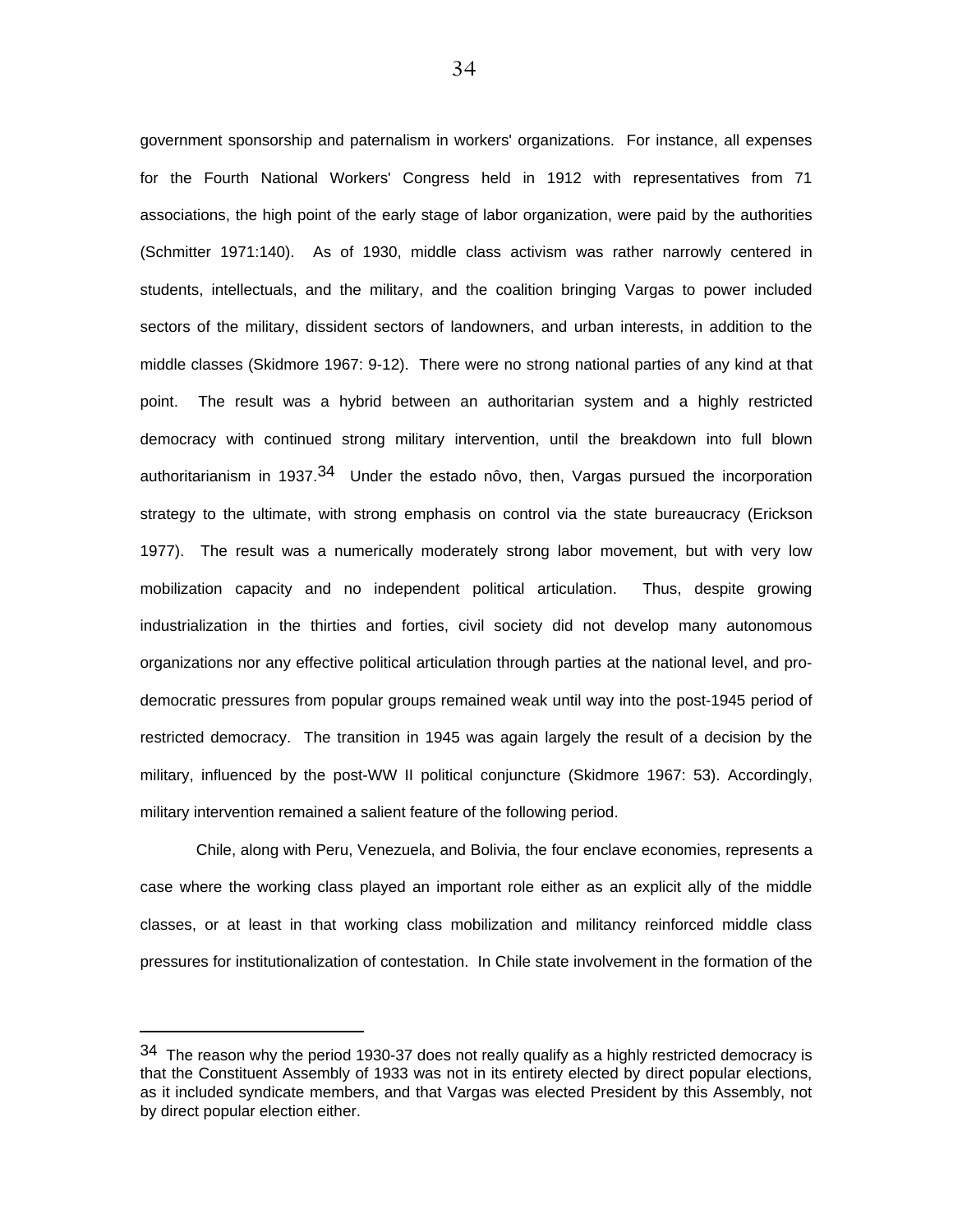labor movement had effects of intermediate significance.<sup>35</sup> The labor code of 1924 was an attempt to capture and contain the growing working class organizations and militancy. Moreover, Ibáñez crushed the independent labor movement, which had been greatly weakened by unemployment, and substituted government sponsored, centralized, and paternalistic unions (Drake 1978:59). Union growth and strength were permanently hampered by the Code, but the effective control gained by the state over the labor movement never became significant, and after 1932 what control there was eroded rapidly under competitive party politics.<sup>36</sup> The political parties became the crucial agents in the organization of the labor movement, thus not only providing political articulation for civil society but actively shaping it (Angell 1972). The transition to restricted democracy in 1932 predated the formation of the middle class - working class Popular Front alliance, but the high level of popular unrest in the preceding years had impressed on the oligarchy the need to accept institutionalized forms of contestation, as well as inclusion of parties representing working class interests (Drake 1978:60-98). Party sponsored growth of the organizational strength of civil society, facilitated by the social changes resulting from ISI in the decades after 1932 effected the gradual reduction of initially severe restrictions on contestation and inclusion, most notably the electoral reforms of 1958 and 1962 and the legalization of rural unionization in 1967 (Loveman 1979:256-316).

In Venezuela, there was no comparable attempt at cooptation of the labor movement by the state, only repression, and civil society as well as its political articulation grew very rapidly in strength when repression was eased after the death of Gómez in 1935. The economic base for

<sup>35</sup> Collier and Collier (forthcoming) and R. Collier (1986) classify Chile, along with Brazil, as a case of state incorporation. The reasons for my disagreement are explained in the text here and in the section on "Social Classes and the Struggle for Democracy".

<sup>36</sup> Two reasons account for the difference in the success of the incorporation attempts in Brazil and Chile; first, in Chile there was no tradition of state involvement in the affairs of civil society comparable to state involvement in Brazil, and second an autonomous and radical labor movement with links to socialist and communist parties had already developed in the mining enclaves and could not be coopted through state sponsorship and paternalism. R. Collier (1986) offers a comparison of incorporation attempts in these two cases which comes to the same conclusion that Vargas went further and produced more lasting effects than Ibáñez, but emphasizes other reasons for the difference in success, namely the effects of the depression on the fall of Ibáñez and the timing of his regime in relationship to the spread of European fascism.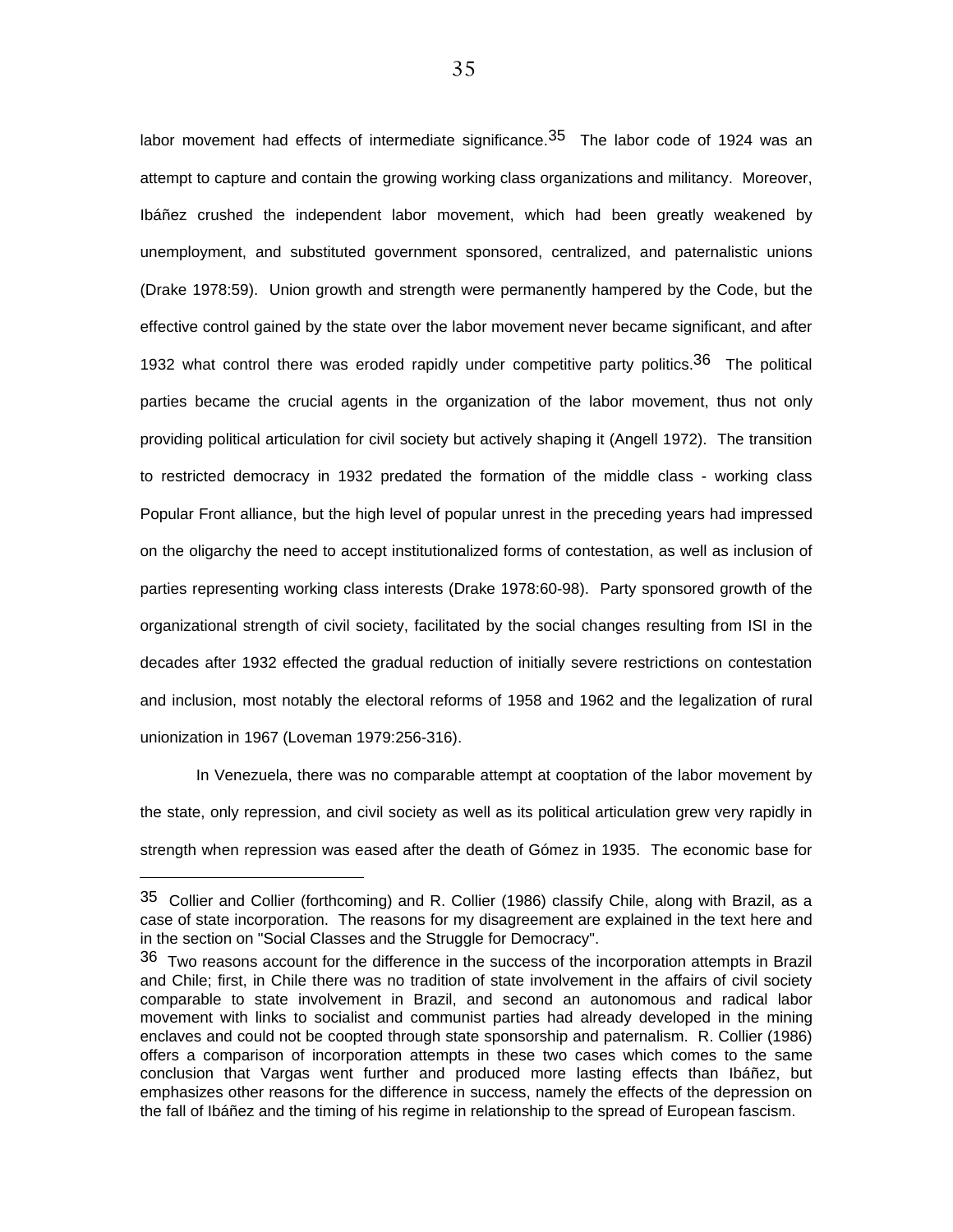greater density of civil society was provided by the oil induced economic growth. Yet, the activity of political organizers and leaders, many of whom had returned from exile in 1935, was of crucial importance for strengthening civil society and its political articulation. Particularly the leaders of Acción Democrática engaged in intense organizing activity, which enabled them to ally with sectors of the military and force a breakthrough by coup to full democracy in 1945 (Martz 1966:49-62). Three years followed in which particularly labor organization in urban and rural areas continued to increase rapidly, and in which far reaching reforms were initiated.<sup>37</sup> However, AD's strength and virtually total domination of the party system, and its emphasis on the representation of the exclusive interests of sectors of the middle classes, the working class and the rural poor, cemented an opposition coalition among the entire elite sectors of the society, large sectors of the middle classes, and the Church (Levine 1978:89-93). When its former allies among the military also turned against AD because of their lack of influence on policy formation, the strength of the lower classes was insufficient to prevent the coup of 1948 (Lombardi 1982:224-5).

Peru and Bolivia represent further cases where alliances between middle and working class forces were important in promoting political democracy. They both underwent late spurts of ISI and concomitant growth of the labor movements, but in both cases pressures for an opening of the political system emerged earlier, generated by political parties. In neither case had the state made more than a short futile attempt to incorporate the emerging labor movement, and in neither case did other strong political parties compete with Apra or the MNR in mobilizing popular forces.<sup>38</sup> In Peru, the first strong pressures emerged in 1930-32, organized by Apra, the party

<sup>37</sup> See Bergquist (1986) on the development of the labor movement in Venezuela, and Martz (1966) on Acción Democrática and its relationship with the labor movement.

<sup>38</sup> A short and unsuccessful incorporation attempt was made in Bolivia between 1936 and 1939 (Malloy 1970:105). In the early years of his long rule (1919-30), Leguía in Peru made some attempts to coopt and control labor (Collier and Collier, forthcoming, ch.3). As far as competing parties are concerned, the Communist Party did promote labor organization in Peru, but it lost control over the labor movement to Apra by 1945 (Sulmont 1984:48-62) and it was never able to build a mass base coming close to Apra's. Various Marxist parties were involved in labor organization in Bolivia, but they did not manage to develop mass bases outside the labor movement.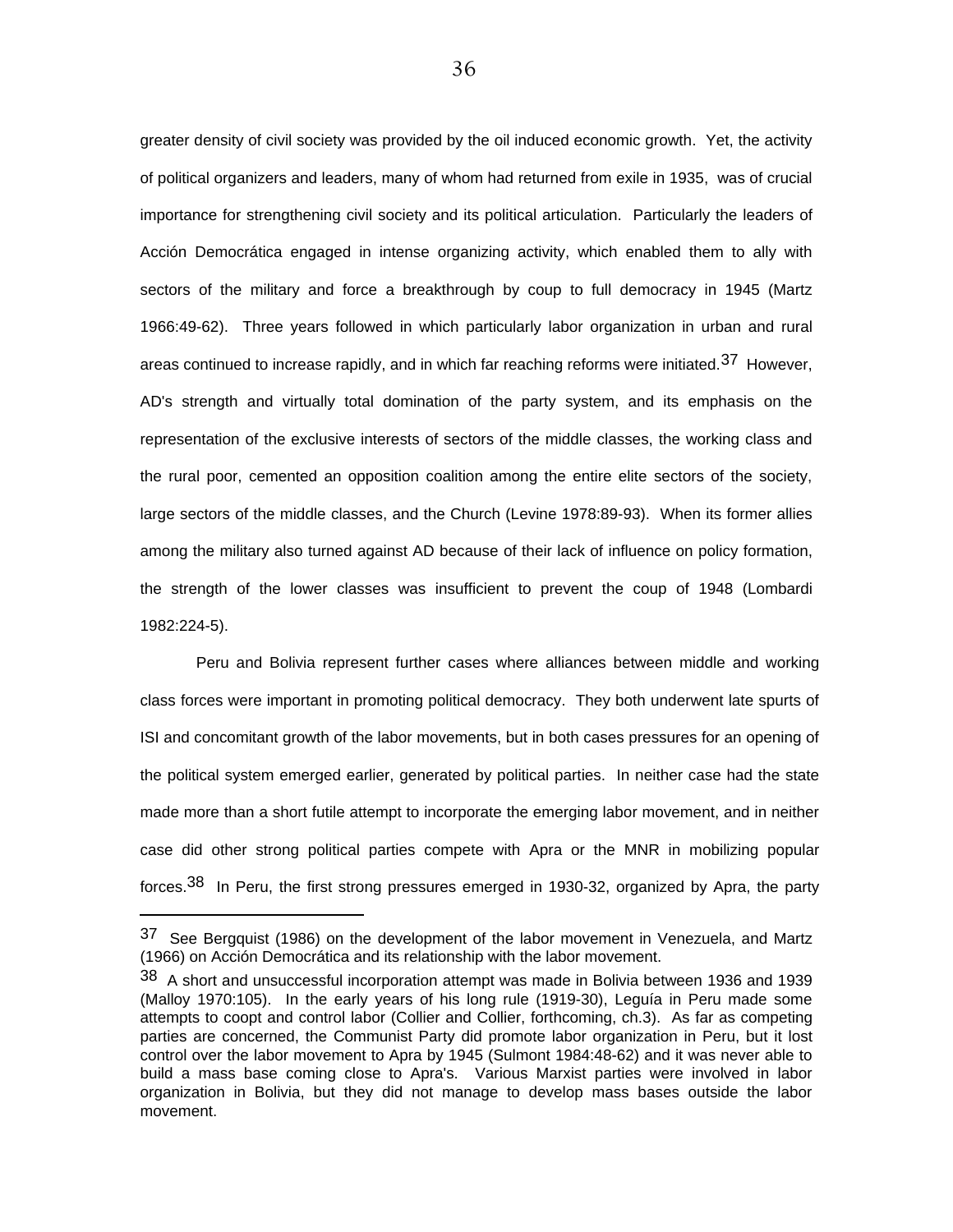that had been formed by Haya de la Torre in exile. Apra had its main base in the sugar growing areas of the North where it had been able to forge a coalition between sugar workers (through Apra-supported unions) and the large sectors of the middle classes impoverished by the expansion of the large-scale, heavily foreign owned or financed, sugar plantations and the growing domination of trade in the area by the same companies (Klarén 1973). Sugar workers and the declassé middle classes were certainly not natural allies; they had little day to day contact with each other and were only brought together by the party. Apra was also active in organizing urban unions, but the level of industrialization was very low, and the depression together with political repression greatly weakened existing unions and made organizing very difficult; thus, a significant urban labor movement did not emerge until the forties (Sulmont 1979).

Apra's program and style were very radical, anti-oligarchic and anti-imperialist, and after the election defeat of Haya de la Torre in 1931 it embarked on an insurrectionary strategy, leading to the uprising in Trujillo in 1932. This provoked a very intense counterreaction from the oligarchy, large sectors of the middle classes, and the military, with the result that Apra was suppressed until 1939.<sup>39</sup> Since Apra was the crucial force behind popular organization, its suppression effectively dampened pressures, though only temporarily. In 1939, Apra was de facto reintegrated into the political process, and in the forties it was able to carry on organizational activities. Before the 1945 elections, Apra was legalized, which opened a three year period of less severely restricted democracy, with literate male suffrage. During these three years, popular organization and mobilization led by Apra reached new levels, which again alarmed the oligarchy and the military and provoked another coup followed by suppression of Apra. In 1956 a restricted democracy was reestablished, with continued strong military pressures against Aprista

<sup>39</sup> In the course of the Trujillo uprising several military officers who had been taken hostage were killed. This provoked an immediate bloody retaliation by the military, as well as a deep lasting enmity between the military and Apra. This is an example of an historical event which had consequences lasting much beyond the underlying structural conditions that had originally provoked the event. Aside from Klarén (1973), Pike (1967), Bourricaud (1970), Villanueva (1975; 1977) and Cotler (1978:183-4) discuss the relationship between Apra, the oligarchy, the military, and other political actors.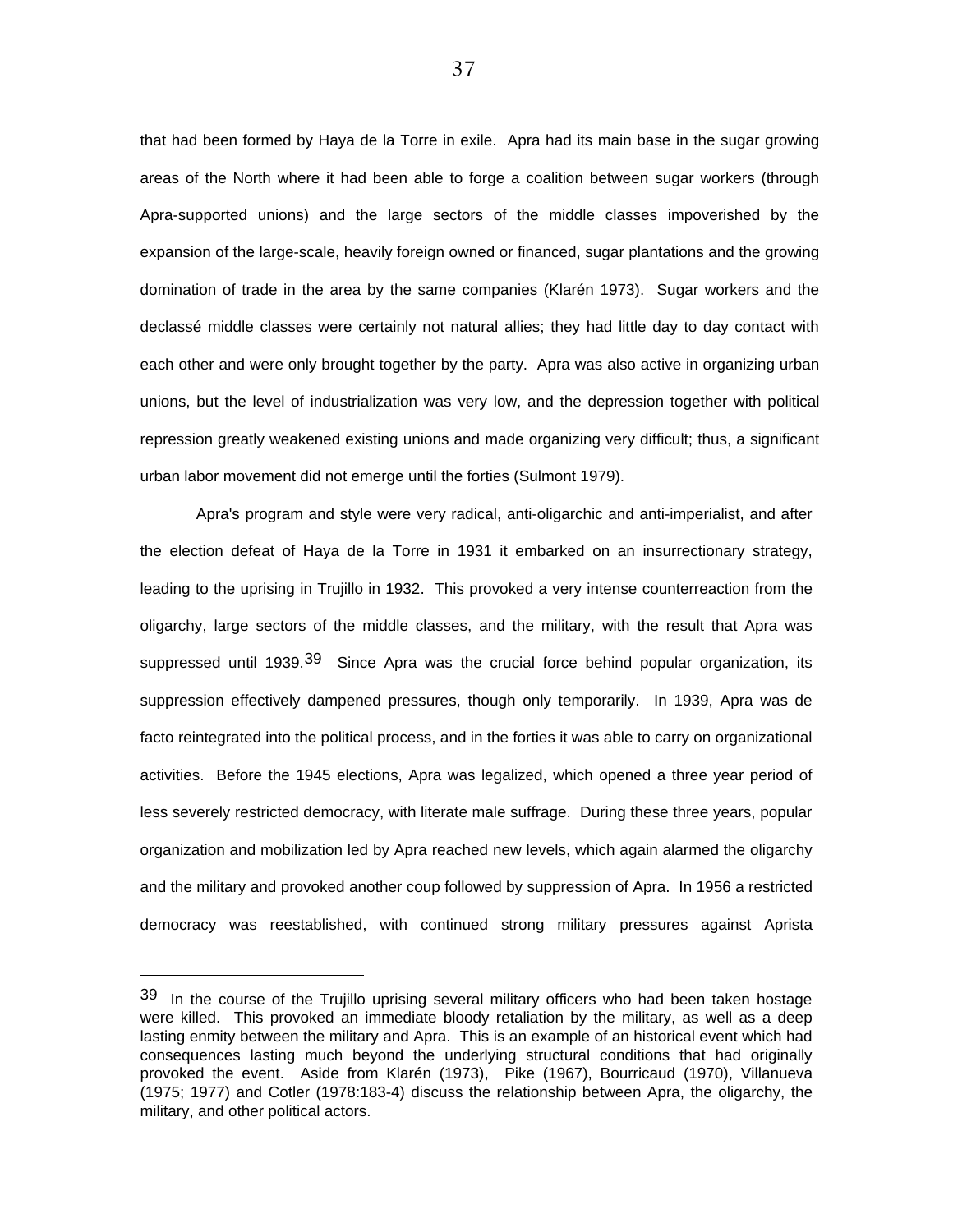participation in power, ultimately enforced by direct intervention (Villanueva 1975; 1977; Hilliker 1971:58-71). In the sixties, when civil society had grown stronger, the oligarchic-military alliance broke apart, and after the failure of a civilian regime to effect any significant reforms, the military seized power and established an authoritarian but including regime.<sup>40</sup>

In Bolivia, anti-oligarchic mobilization started in the late 1920s and greatly intensified after the loss of the Chaco War with Paraguay (1932-36). By that time, economic stagnation had accentuated elite infighting and eroded what contestation had been institutionalized in the early 20th century. Both nationalist and revolutionary socialist groups emerged among the middle classes, particularly the younger generation (Malloy 1970: 60-77). Radical forces promoted unionization; by 1940 railroad workers and artisan groups were organized already, and the miners were in the process of being organized. The MNR emerged as the strongest middle class nationalist group and aligned with a section of the military in 1943 to stage a coup and impose a mildly reformist government. However, in 1946 this government was overthrown, and in the following years the MNR deliberately widened and strengthened its social base (Klein 1971: 38- 40). By that time, the organized working class was already strongly influenced by revolutionary socialists, and therefore the alliance sought by the MNR pushed the party's program clearly to the left. In 1951 the MNR for the first time committed itself to universal suffrage, tin nationalization, and land reform (Malloy 1971:117).

After the successful 1952 revolt, the new MNR government did decree universal suffrage, including the large illiterate portion of the population. However, the MNR-labor alliance was fraught with tension and mutual suspicion from the beginning, and these tensions grew more severe as economic problems became pressing. Industrialization was still at a low stage and consequently civil society relatively weak, but strategically located sectors were highly organized and armed and competed for power in the context of weakly institutionalized contestation. Though the MNR continued to exist, it was unable to play the role of a cohesive, programmatic party, and

<sup>&</sup>lt;sup>40</sup> See e.g. Lowenthal (1975), Stepan (1978), and Philip (1978) for an analysis of the emergence and the character of this regime.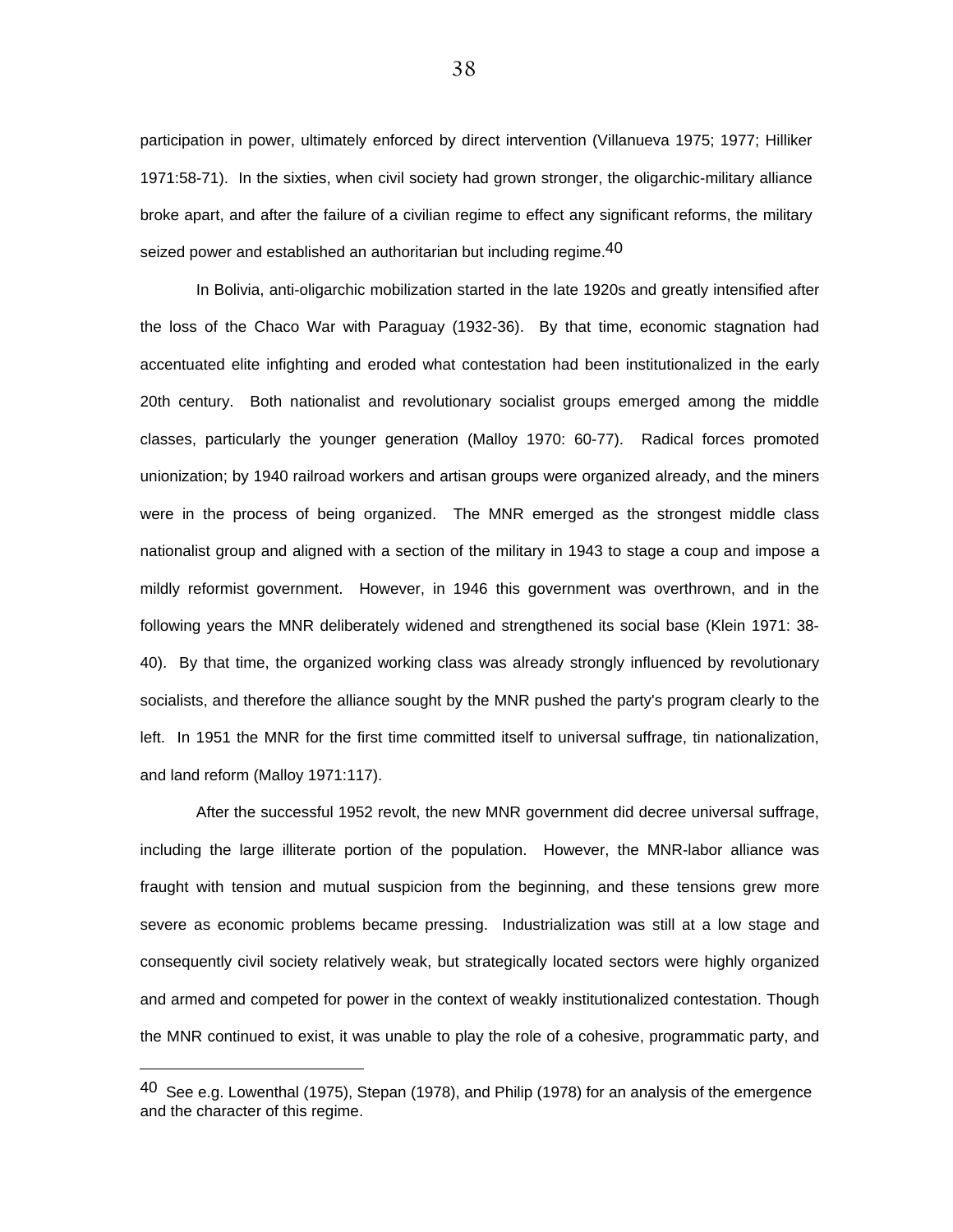its organizational strength was insufficient to weather the economic problems of the mid-fifties (Malloy 1971:112-33). The economic austerity policies pitted labor against the center-right faction of the party which controlled the executive, and eventually led to bloody confrontations. Furthermore, there were no other cohesive parties representing interests of important social groups and capable of competing with the MNR. Thus, the military, which had been purged and greatly reduced in size after the revolution, was rebuilt with U.S. support and increasingly drawn into politics, with the result that it replaced the MNR by coup in 1964 (Malloy 1971: 131-44).  $41$ 

Colombia represents another case of "premature", party mediated mobilization, but here the mobilizing party, the Liberal Party, was firmly entrenched in the political system. In fact, it was attempting to strengthen its position in the system through mobilization and inclusion of the urban lower classes (Urrutia 1969:115-21). In this attempt, the Liberal government of 1934-38 introduced universal male suffrage. Local corruption of the electoral process, however, particularly in rural areas, remained so important that the resulting system can only be considered a restricted democracy (Oquist 1980:104-9). Partly due to initiatives by the Liberal government, such as promotion of labor organization and the founding of the central union organization CTC, and partly due to further growth of the Colombian economy, civil society grew in strength and some Liberal factions, particularly Gaitán and his followers, began to articulate the interests of new groups politically more forcefully. Despite the fact that labor organization was sponsored by the Liberal government, there were no corporatist institutions created to subject the labor movement to state control, nor was the labor movement brought under control of the Liberal Party; the Liberals shared control with the Communists and Socialists until 1946 when a Catholic union confederation was established in addition (Alexander 1965:134-7). By the mid-forties, mobilization and partisan political and class based hostility and violence were increasing rapidly, and after the Bogotazo violence became an unsolvable problem. This presented a strongly perceived threat to Conservative as well as Liberal interests, but instead of being able to

<sup>41</sup> For developments leading up to and following the 1952 revolution, see Malloy (1970), the essays in Malloy and Thorn (1971), and Mitchell (1977).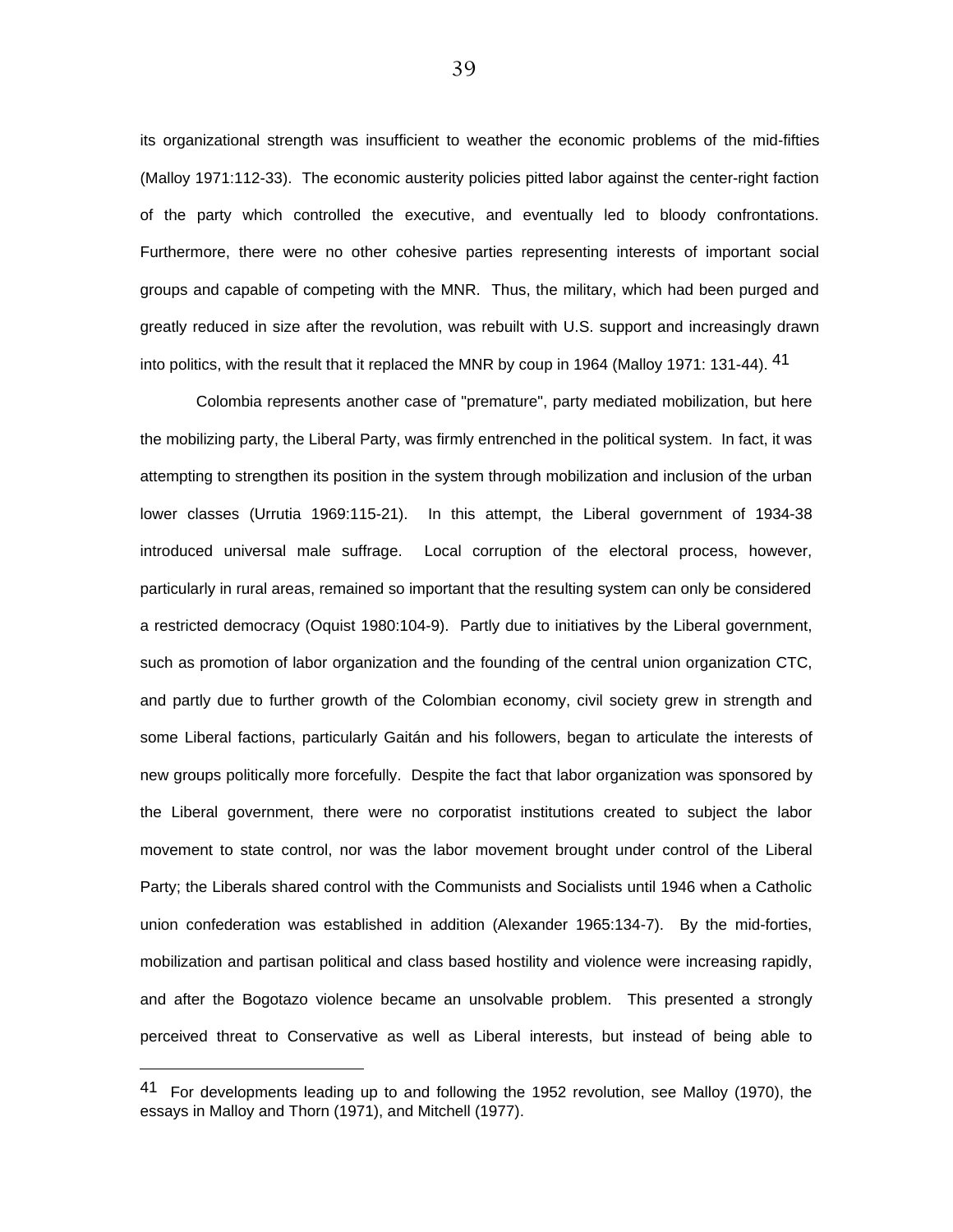compromise as in earlier times in the context of a less mobilized society, party leaders intensified competition and hostility, which led to the installation of an authoritarian regime in 1949 (Wilde 1978:51-58).

In Ecuador, the absence of an enclave and of any significant industrialization before the sixties meant that there was no base for a middle class - working class alliance which could have mobilized pressures for inclusion. There was little state involvement in the formation of the labor movement, and neither one of the traditional parties (Conservatives and Liberals) attempted to mobilize workers and link them organizationally to the party. Some ferment and opposition against oligarchic domination emerged after the mid-twenties, when the decline of cacao weakened the coastal agro-exporters and the commercial and financial groups linked to them (Schodt 1987: 37-50). However, the middle and working classes were too weak to take advantage of this crisis of hegemony to install an alternative regime responsive to their interests, and the military as an institution assumed an important political role. The combination of stalemate between the traditional sierra landowners and the coastal agro-exporting groups, with growing involvement of the middle classes , in part in alliance with the Liberals, a politically fractionalized military, and a weak working class led to extreme political instability. In 1944, an uprising by a coalition including sectors of the elites, middle classes and the military, and supported by the urban lower classes, toppled the incumbent president who was attempting to impose his handpicked, unpopular successor (Cueva 1982:34-44). The populist Velasco assumed the presidency and soon took an authoritarian path, thus alienating all major groups in the society; he was overthrown by the military in 1947. In the absence of the ability of any one group to impose its rule, the Conservatives as well as the Liberals, supported by the Socialists (Neira 1973:360), accepted the results of the 1948 election. These elections ushered in 13 years of restricted democratic rule, as three successive presidents were elected and able to serve their full terms. The military, though, remained directly involved in any matters that affected the interests of its members. The maintenance of restricted democracy in this period was greatly facilitated by the prosperity resulting from the rapid increase in banana exports, by the fact that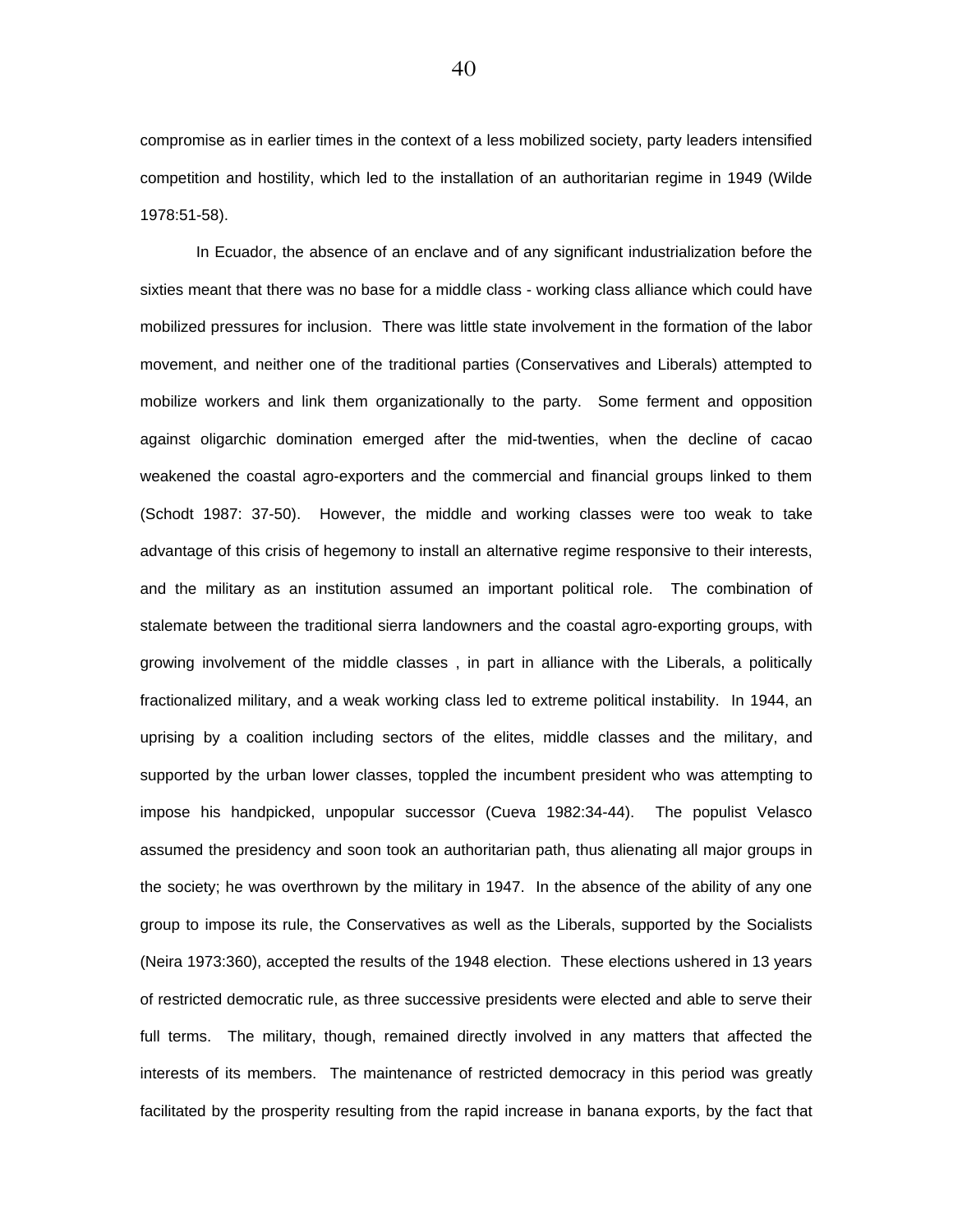none of the elected presidents was under pressure from organized popular groups to initiate any major departures from the status quo, and by the resulting abstinence of all major social groups from appealing to the military for direct intervention. Some social diversification took place, as a significant amount of bananas was produced by medium and small farmers and the coastal prosperity attracted large numbers of migrants (Schodt 1987: 56-7). However, the industrial working class remained very small, the new urban and rural middle and lower class groups poorly organized, and the parties very weak personalistic institutions (Blanksten 1951: 58-71), such that there was no viable political movement defending the democratic regime when economic problems emerged in the late fifties, social tensions intensified, and the military reentered the scene as ultimate arbiter and temporary ruler.

Paraguay was similar to Ecuador in the long delay of industrialization, the lack of an enclave, and the weakness of the middle and working classes and the political parties. Where it differed from Ecuador was in the absence of a relatively strong landowning, commercial, and financial class linked to the export sector, competing for power with the more traditional landowners of the sierra and their ally, the Church, and in the strength of the state. This accounts for the difference between the prolonged political instability in Ecuador and the ability of authoritarian rulers in Paraguay to establish durable authoritarian regimes. The preponderance of the state and its repeated ruthless application of repression, combined with some attempts at incorporation in the aftermath of the Chaco War (Lewis 1982:27-42), left the middle and lower classes even weaker than in Ecuador. The two traditional parties had emerged in the 1870s, but they remained weak, personalistic, patronage based organizations, never making a serious attempt to organize middle and lower classes. When social diversification did accelerate under the impact of industrialization in the sixties, there was a very strong regime, under Stroessner,in place which managed to dominate the newly emerging groups from the beginning through the imposition of corporatist controls and repression (Lewis 1982:56-61). Accordingly, there was not even one period of restricted (not to speak of full) democracy.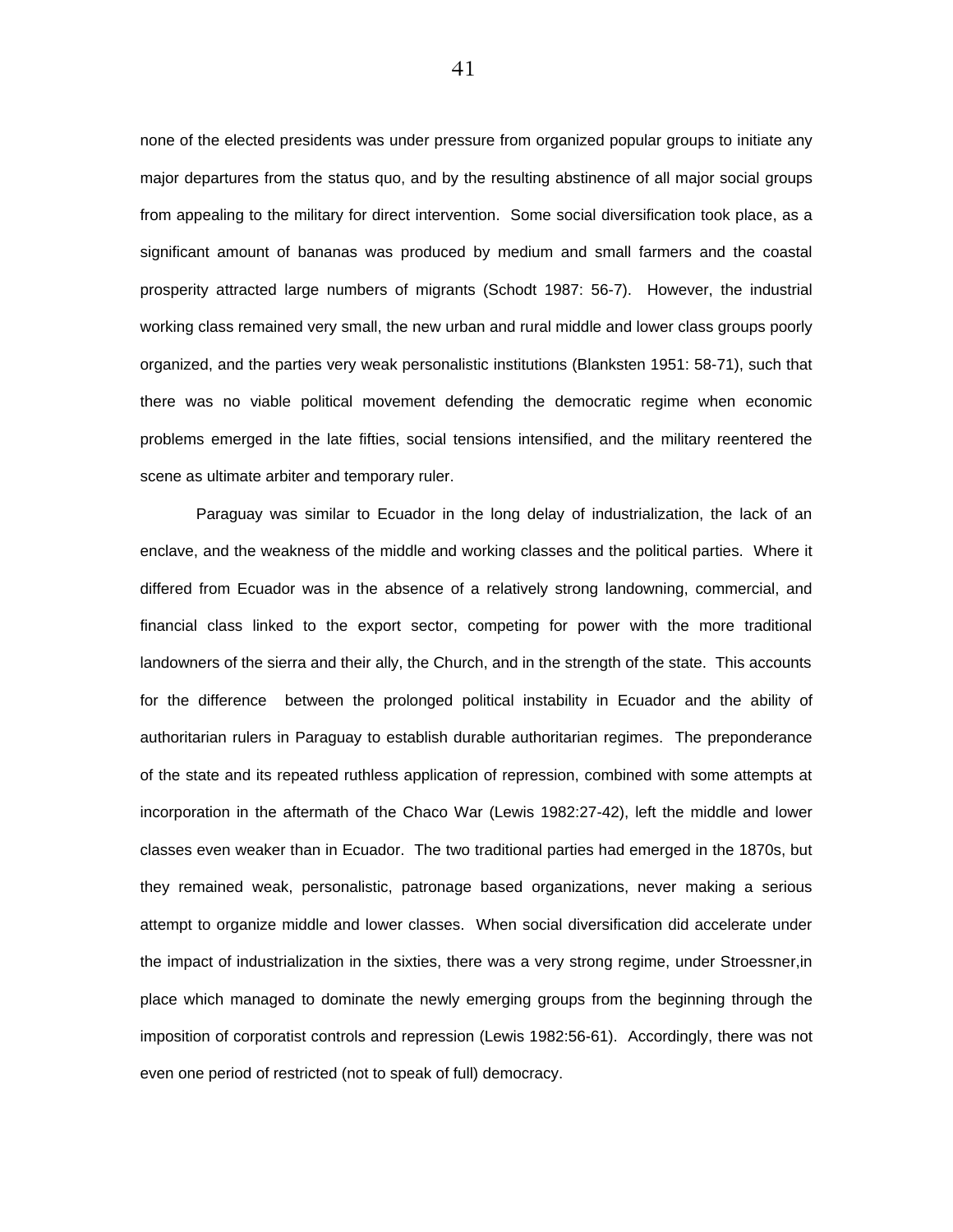What Chile, Venezuela, Peru, and Bolivia, the cases where the working class did play an important role in supporting middle class pressures for democratizing measures, have in common is that they are all enclave economies. Three mechanisms account for this relationship. First, enclaves, particularly in mining, facilitated early labor organization and the emergence of labor as a potentially important political actor. Second, the presence of the enclave weakened the capacity of the large landholders to establish themselves as a truly hegemonic class and consequently shape the values and political behavior of the middle classes. This meant that significant sectors of the middle classes could be organized into an anti-imperialist/anti-oligarchic alliance with the working class.  $42$  Third, where the enclave was prospering, its proceeds gave the state a certain autonomy from the domestic economic elites and thus provided the potential for middle class political leaders who managed to gain control of the state to pursue a reformist course promoting middle and working class interests (and thus maintaining the coalition) without necessarily generating a fundamental conflict with the urban sectors of the economic elite and concomitant economic decline. The extreme case of this is Venezuela after 1958; under the Pact of Punto Fijo the vital interests of all classes could be protected and nevertheless AD retained a strong middle and working class base (Karl 1986:210-16). The counterexample is Bolivia, where the stagnation of the tin industry since 1930 had led to a non-expanding economic environment and a precarious financial situation, which meant that the policies of the MNR which increased working class consumption rapidly generated a balance of payments crisis and high inflation, which hurt the middle classes. The measures taken to deal with this crisis, then, shifted the burden of adjustment onto labor and thus broke the coalition apart (Malloy 1970:255-74).

There is another important difference between enclave and nationally controlled economies in the political articulation of civil society. In enclave economies, where the working

<sup>42</sup> Bergquist (1986:12; passim) makes a similar argument concerning the radicalizing impact of foreign dominated, capital intensive enclaves on the working and middle classes, but he does not see the role of the landowners as an important link. The greater strength of landowners in Chile in comparison with the other three cases certainly contributed to the conspicuous absence of antioligarchic and anti-imperialist policies under the Popular Front, in addition to the context of WWII.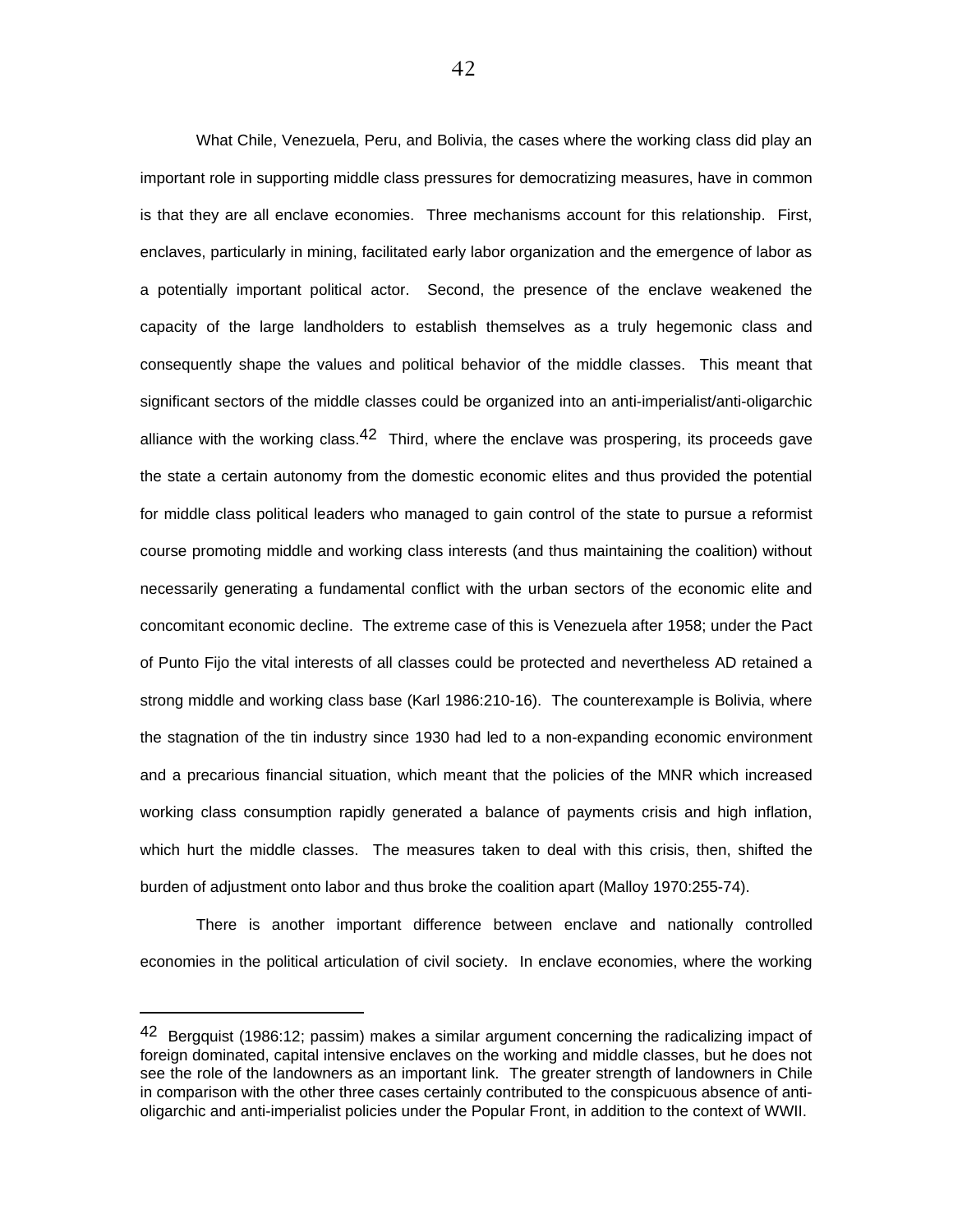class was mobilized into alliances with the middle classes, the type of party that was likely to emerge was a programmatic mass party, such as Apra in Peru, AD in Venezuela, and the Radical, Socialist and Communist Parties in Chile. The MNR in Bolivia more or less fits the type of a programmatic mass party, but the nature of the alliance formation discussed above meant that its unity and organizational coherence were precarious. In nationally controlled export economies, in contrast, where the middle classes did not promote working class mobilization into an alliance but nevertheless needed lower class support, the predominant type of party was a clientelistic one, such as the Radicals in pre- 1930 Argentina, the Colorados and Blancos in Uruguay, and the Conservatives and Liberals in Colombia. This is not to say, of course, that the former type of parties did not also engage in clientelistic practices, particularly at the local level.  $43$ However, they also had a commitment to a distinctive program at the national level, and they attempted to socialize their followers into a particular world view, something absent in the purely clientelistic parties.

The consequences of the existence of programmatic mass parties for the viability of democratic regimes are somewhat contradictory. On the one hand, they presented a more dramatic threat to elites than clientelistic parties with a middle and working class base and thus generated more repressive responses (Apra from its founding until 1978; AD 1948-58), but on the other hand they enjoyed strong legitimacy among and influence on their followers and thus could ensure mass compliance with political alliances or pacts concluded by party leaders (Chile after 1932; Venezuela after 1958). Such compliance, in turn, was favorable for the survival of restricted and fully democratic arrangements, as it reduced threat perception among elites and prevented ungovernability. Moreover, programmatic mass parties made a positive contribution to democratic consolidation in so far as their promotion of mobilization and political education strengthened the subordinate classes and increased the level of political participation among them.

<sup>43</sup> A. Valenzuela (1977) makes a convincing case for the importance of patronage at the local level for all parties in Chile, including the left.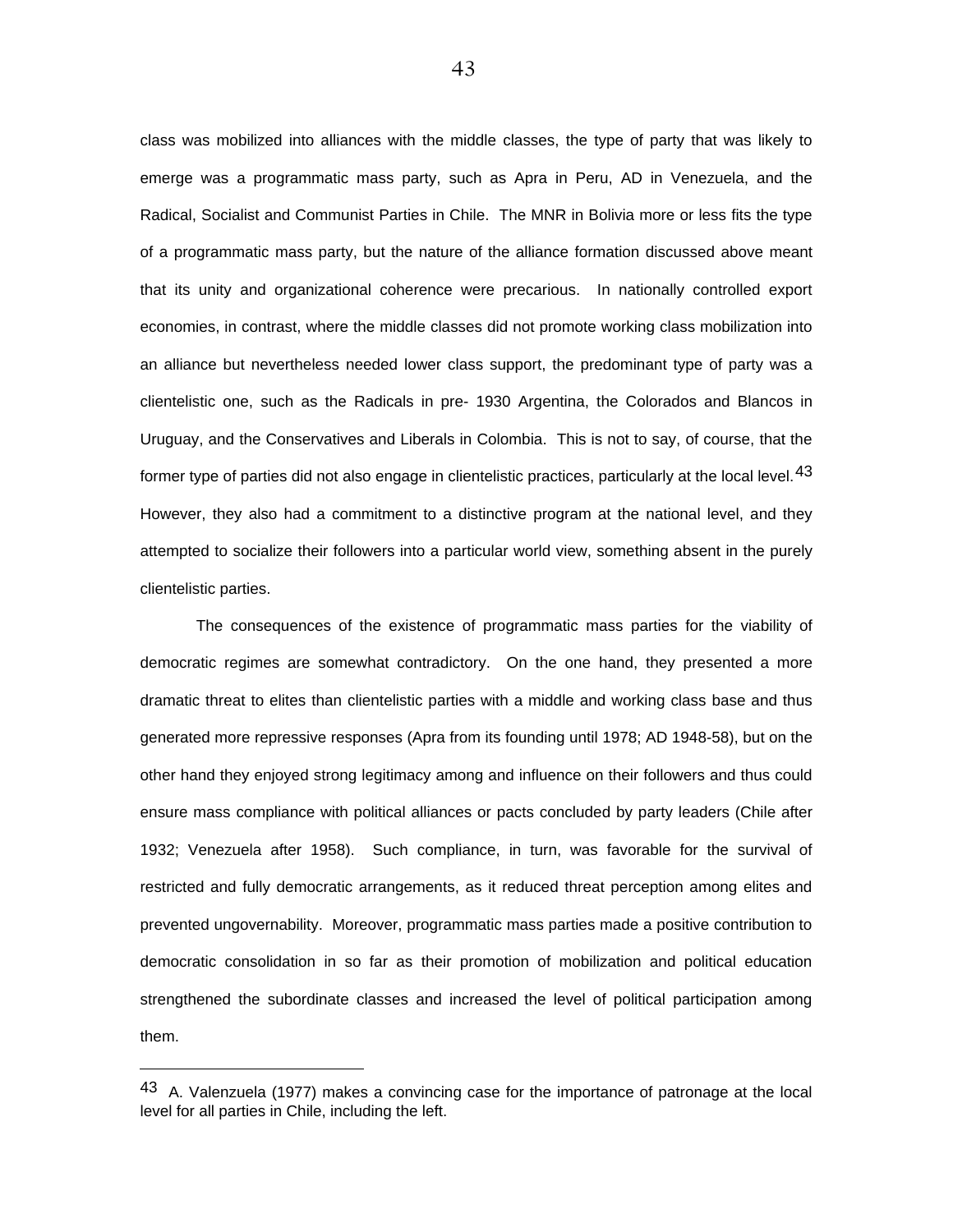Clientelistic parties were highly susceptible to fragmentation. Where historical loyalties cemented party identification (Uruguay and Colombia), the parties managed to survive and maintain both their cross-class bases and the constitutional political process for longer periods of time than where the quest for state power was the only glue holding the party together (the Radicals in Argentina). However, even in the former cases party fragmentation led to situations where party leaders lost their ability to negotiate compromises, enforce compliance of their parties, and prevent a breakdown into uncontrolled violence (Colombia) or creeping military domination (Uruguay).

The experience of Venezuela and Colombia since 1958 demonstrates that historical legacies, or lack thereof, are not necessarily permanent impediments to the installation of democratic regimes. The political pacts concluded by leaders in the two countries established the conditions for effectively competing parties and a democratic system, albeit initially with a heavy dose of elite control and severe restrictions, whose effects are still omnipresent in Colombia. In Colombia, the pact revived an older tradition of compromise and coalition-building among the two traditional parties, but in Venezuela AD's position was weakened and party competition deliberately strengthened through political engineering, and accommodation and compromise were created virtually from scratch.<sup>44</sup>

The Chilean - Venezuelan contrast underlines the importance of the party system for the mediation of pressures for democratization. What was essential for elite acceptance of restricted democracy in Chile was that the elite had viable political parties capable of protecting its own interests. In Venezuela before 1958 in contrast, the elites and even sectors of the middle classes lacked political parties capable of competing effectively with Acción Democrática and thus turned against the democratic system. In general, where elite competition through political parties was

<sup>44</sup> Lombardi (1982:241) makes the point that a legacy of strong authoritarian institutions is a problem for democracy, but that Venezuela demonstrates that this does not mean that democracy requires a long tradition of pre-democratic institutions, but rather that such institutions can be created rapidly under conditions of a political vacuum, i.e. the absence of entrenched authoritarian institutions.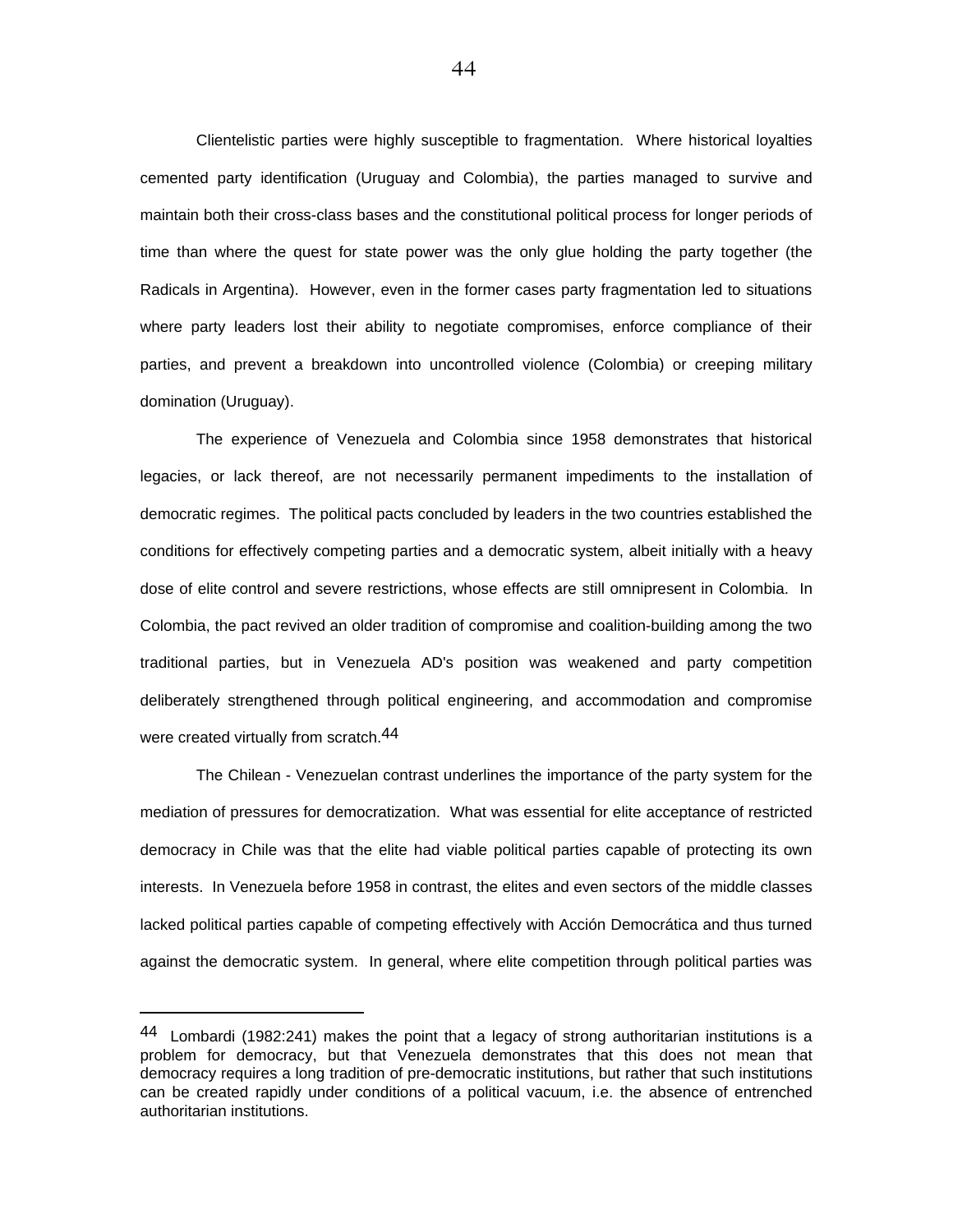firmly established when civil society grew in strength, as in Colombia, Chile, and Uruguay, new groups were integrated into these parties and through them into the political system, and the result was democracy with varying degrees of restriction but low military involvement. Where elite competition through political parties was not well established, the results of the growing strength of popular groups were severely restricted democratic regimes with high military involvement (Argentina 1955-66, Brazil 1945-64, Peru 1939-48; 1956-68), or a short-lived breakthrough to full democracy (Venezuela 1945-48). Under these conditions, the modal response of elites, and partly also of non-elite groups, to high levels of social and political conflict remained appeals to the military for intervention, appeals which were heeded all too frequently.

## Military Involvement in Politics and Democracy

Having identified the differences in the timing and strength of democratizing pressures, the class forces behind these pressures, the role of parties, and the response of the landowning elites and of the state, we now need to analyze the conditions leading to high versus low military involvement during periods of restricted democracy. This question, of course, has to be treated in the context of the long tradition of military involvement in South America. As was discussed above, the independence wars and the subsequent struggles over borders led to the great importance of military force, which interacted with the problems of consolidating state power. Military leaders competed with civilians for political power, and the existence of regional caudillos made the imposition of national rule often difficult. But the problem of military involvement in politics was by no means solved with consolidation of state power and the establishment of regular armies under central command. Rather, intra-elite struggles and the weakness of civil society caused civilian groups to appeal to factions of the military for intervention on their behalf. Dissident elite sectors and the emerging middle classes appealed for military support in their efforts to gain a share of political power, and the ruling groups frequently relied on the military to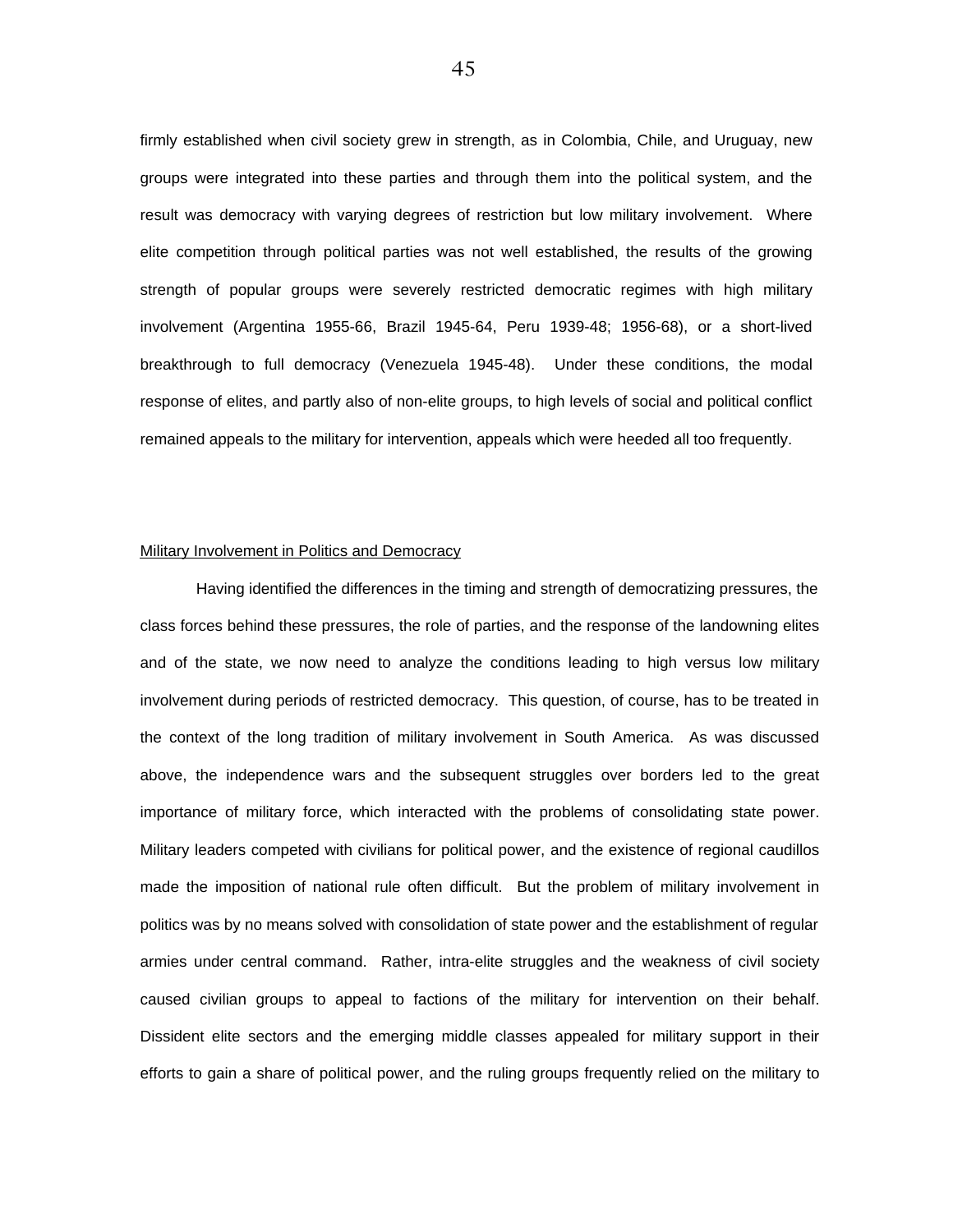squash such challenges. Consequently, the anti-oligarchic democratizing alliance often included military officers.

A first and easy answer to the question why the military continued to intervene during democratic periods in some cases but not in others is that "the most frequent sequel to military coups and government is more of the same" (Nordlinger 1977:207); in other words, that a tradition and/or relatively recent precedent of military intervention increases the likelihood of renewed intervention. To a certain extent, this is certainly the case; military intervention is more likely where normative underpinnings of institutionalized contestation are weak to begin with, and it weakens such norms further. For instance, military involvement in the overthrow of incumbent oligarchic governments and in the establishment of democratic rule by the middle class or middleworking class alliances was not particularly auspicious for the consolidation of democracy. Such military participation was mostly a result of the presence of internal conflicts in the military between supporters and opponents of the incumbent oligarchic governments. However, such conflicts in most cases perpetuated themselves and often intensified. This entailed the potential that the military opponents of the new government might get the upper hand again in the internal struggle and might intervene on the side of the civilian anti-democratic forces. Often, the very attempts of an incumbent government to influence military promotions in order to strengthen its supporters violated norms of professionalism and thus alienated crucial sectors of the officer corps. Argentina from 1912 to 1930, particularly during the second administration of Yrigoyen 1928-30 (Potash 1969: 29-54), and Venezuela from 1945 to 1948 (Lombardi 1982: 223-5) exemplify this pattern well.

In statistical studies a precedent of military intervention emerges as a good predictor of renewed intervention (Putnam 1967; Hibbs 1973), but the relationship is not perfect; for us, precisely the "outliers" are the interesting cases. For instance, Chile as of 1932 had an extended recent experience of military intervention, and nevertheless civilian governments came to power and ruled constitutionally for the next forty years. Moreover, military involvement does not need to take the form of outright intervention through a coup; other important forms of involvement are, for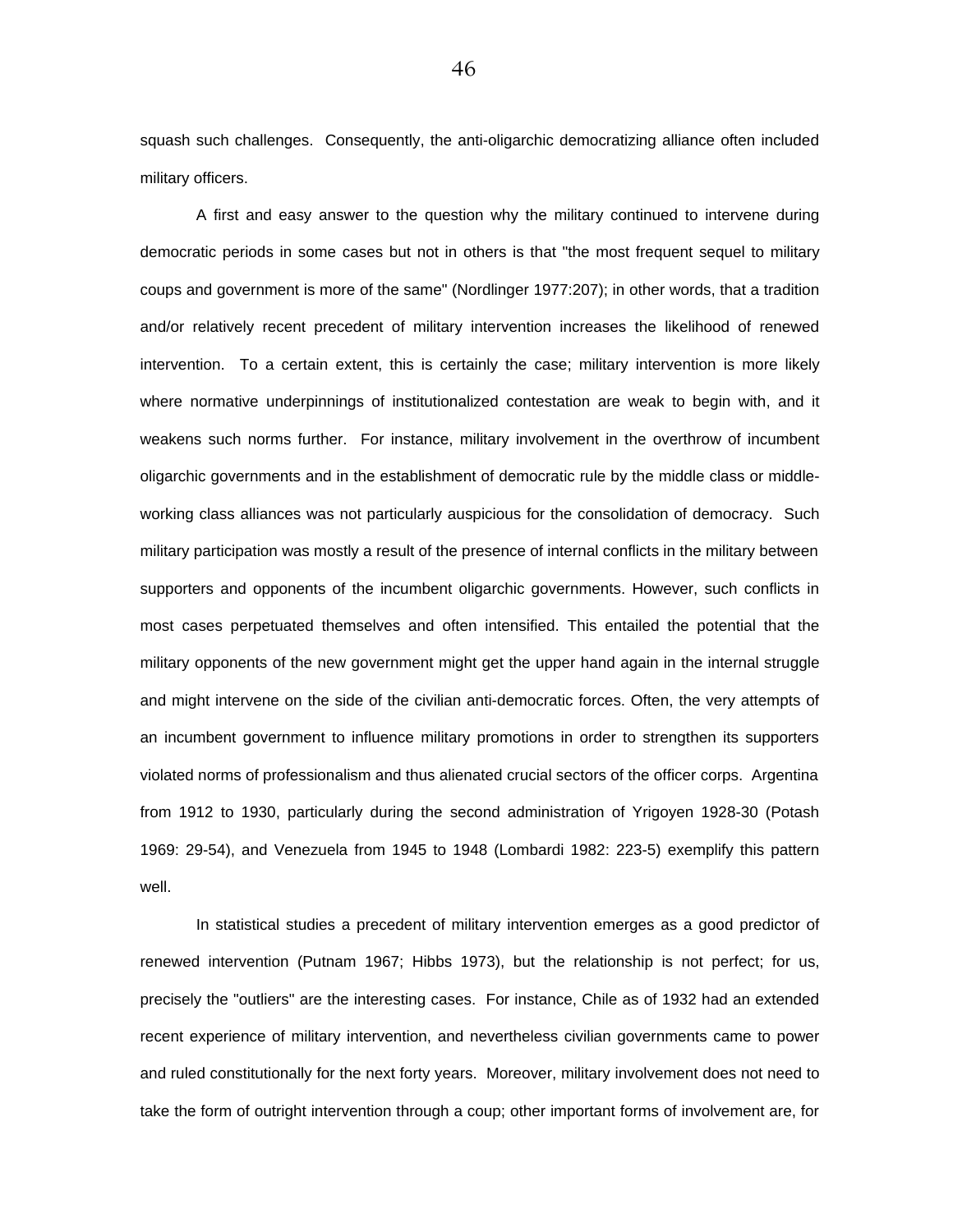instance, ultimatums posed to civilian governments and backed by coup threats, or implicit acknowledgment by civilian governments of military veto power over crucial decisions.

What clearly distinguishes the countries and periods with restricted democracy where military involvement is low from those where it is high is the existence versus absence of strong political parties. In the former type of system, parties provided for the representation of all established interests in the society, as well as for the gradual integration of new groups. The possibilities for protecting their interests and mediating conflict through the parties restrained civilians from appealing to the military for intervention and thus greatly reduced the military's propensity to do so. In particular, it was important for elites to feel secure that their interests would be protected by a party with a strong base.<sup>45</sup> What is important, then, is not just the existence of a strong party, but rather of two or more such parties capable of making a credible bid for participation in political power. Apra in Peru, AD in Venezuela, and the Peronists in Argentina were all very strong parties in terms of their organizational structure and mass base. However, they had no rival parties of comparable strength, their programs and appeals were quite radical and oriented exclusively towards their lower class base, and they furthermore claimed a monopoly on the representation of popular interests. As a result, they marginalized all other political actors and generated broad opposition coalitions, which in turn appealed to the military to repress these parties, lacking strong enough parties of their own to compete electorally.

Lowenthal (1986:15) is certainly correct when he points out in his review of the literature on the military in politics that the most persuasive writers on the subject stress the impact and interaction of macrosocial factors with corporate structure and interests proper. The degree of conflict in the society is a powerful incentive for military involvement, and in fact dynamics in society and in the military institution interact (e.g. O'Donnell 1976, Philip 1985, Nordlinger 1977). Stepan (1971) has demonstrated the importance of strong civilian appeals to the military for the

<sup>45</sup> Parallel to my argument here, J.S. Valenzuela emphasizes the importance of strong conservative parties, representing elite interests, for the viability of democratic regimes. O'Donnell and Schmitter (1986:62-3) stress the importance of a strong showing of right wing parties in the founding elections in a process of redemocratization.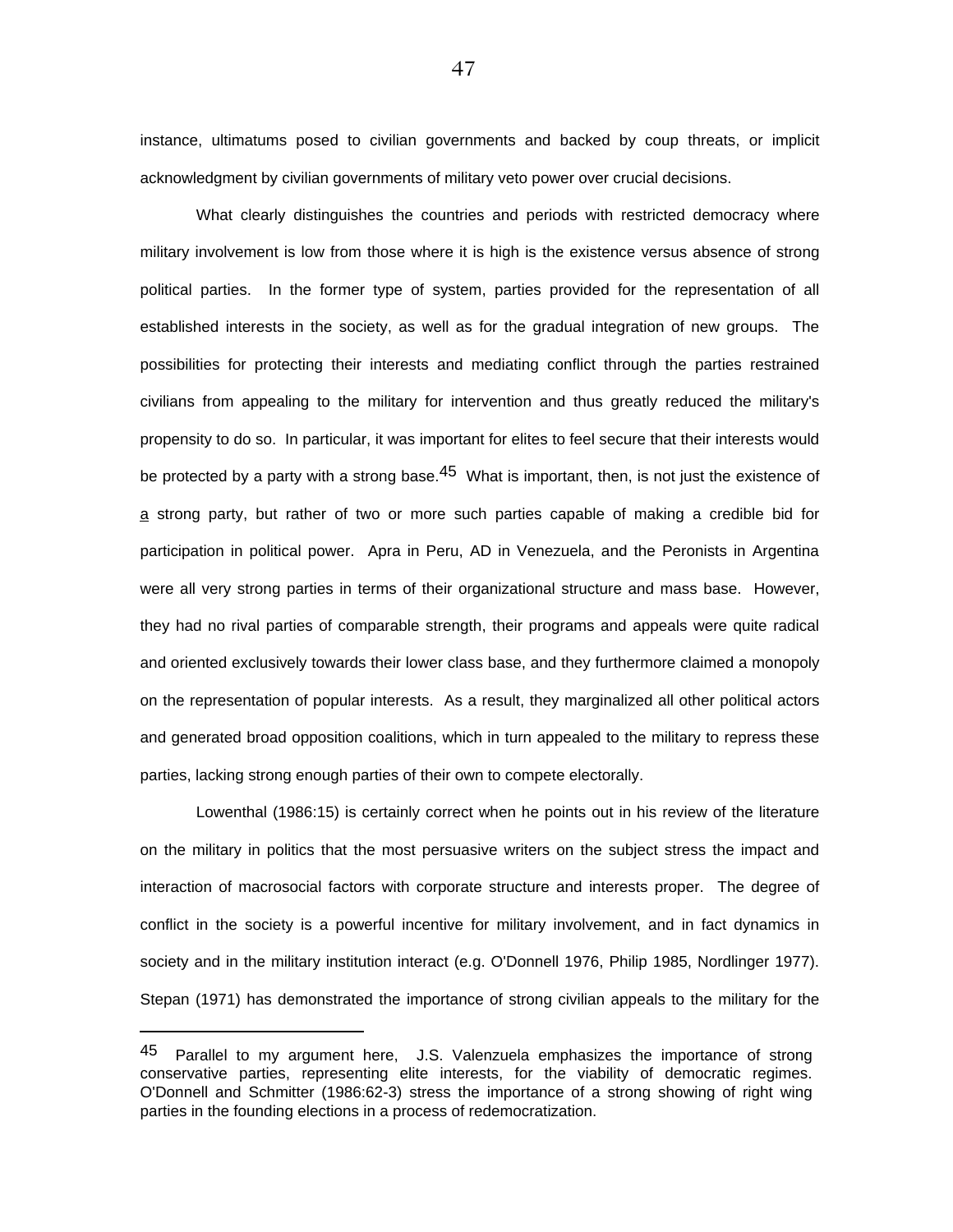formation of a coup coalition and the actual execution of coups in Brazil between 1945 and 1964. Such appeals were also frequent during the period of restricted democracy in Argentina, Venezuela and Peru, where various elite sectors similarly lacked strong parties as instruments to protect their interests. In this group of countries, we can distinguish two patterns of relationships between civil society and the state, specifically its coercive arm. One pattern consists of an initially weak civil society which is undergoing a process of rapid organization, with out- groups pressuring for inclusion and in some cases trying to ally with sectors of the military, and in-groups feeling threatened and appealing to the military to protect order and keep the out- groups excluded. This is the pattern of Brazil 1945-64, Peru 1939-48 and 1956-68, and Venezuela 1935-45. The other pattern, occurring only in Argentina, consists of a very strong but stalemated civil society, where open conflict is high and the military is firmly opposed to the inclusion of one of the major social actors. In either pattern, military intervention of the moderator type contributed nothing to the institutionalization and resolution of the conflicts, notwithstanding military claims that intervention was necessary for the installation and preservation of "genuine" democracy. Ultimately (with a short fully democratic interlude in Venezuela), these moderator patterns ended in a military dictatorship, either of the institutional or the personalistic variety.

#### Preliminary Summary

To conclude this discussion of democratization before the late seventies/ early eighties, we can stipulate the following three sufficient conditions for the establishment of viable (i.e. surviving more than one electoral period) fully democratic regimes in South America: (1) absence or previous elimination of large landowners engaged in labor intensive agriculture as powerful economic and political actors; (2) significant strength of subordinate classes, particularly the working class, in the balance of power in civil society; (3) political articulation of civil society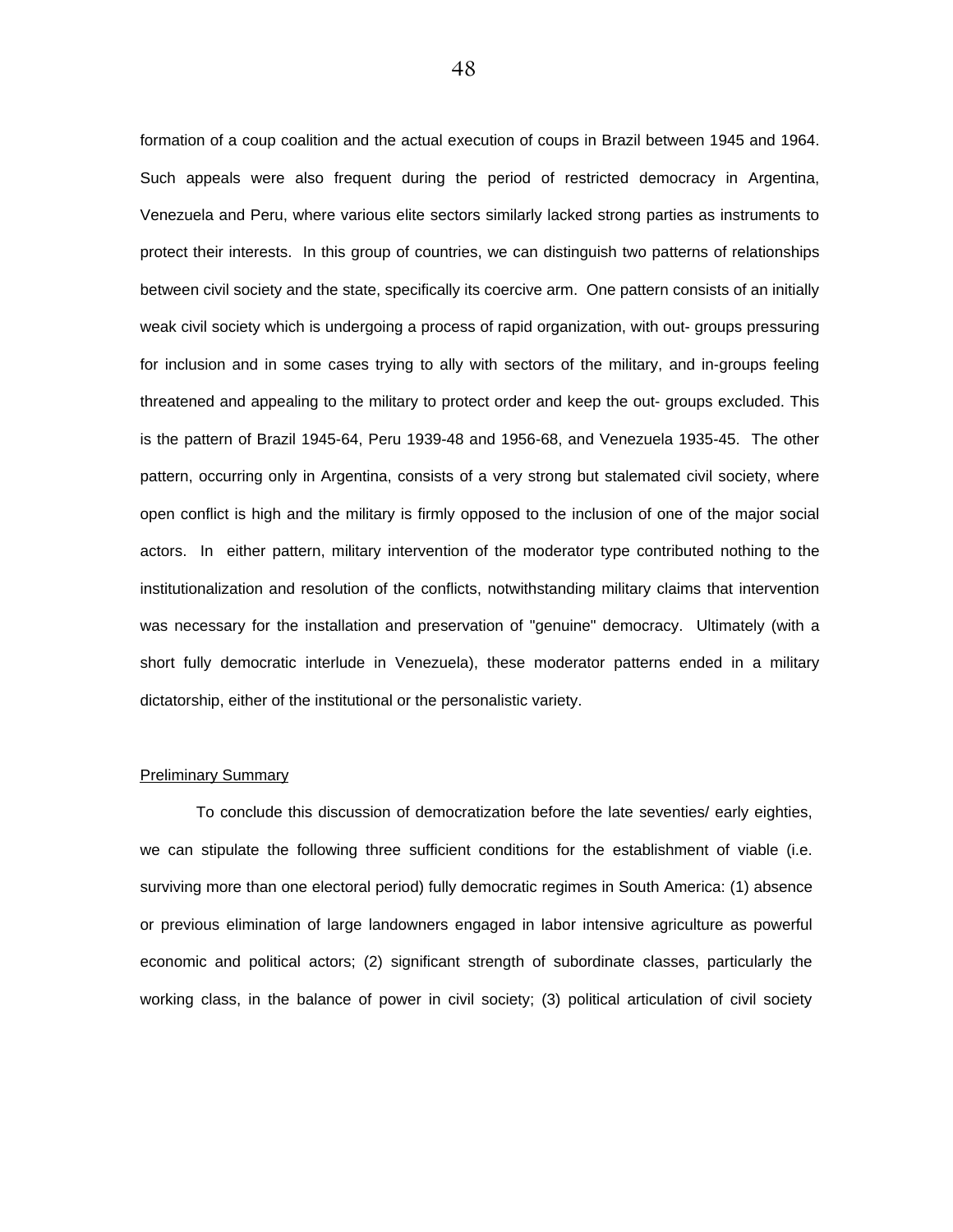through two or more strong political parties. $46$  These conditions were given in Uruguay and Venezuela after 1958. The first two conditions are a result of the structure of the economy (type of agriculture, enclave versus nationally controlled export sector) and of the level of economic development (industrialization and urbanization); the third, and the second one in part, are a result of historical legacies or deliberate institution building acts. The first one is also subject to deliberate political action; that is, a sweeping land reform can eliminate large landowners as a powerful class. However, the conditions under which this is possible have occurred exceedingly rarely in South America, only in Peru 1968-75 and in Bolivia 1952-64, both countries with enclave economies where the landowners did not control the crucial export sector. In the Chilean case, the land reform failed to deprive the landowning class of economic and political power; under Pinochet, significant amounts of land were restituted to the former owners.<sup>47</sup>

In the light of these conditions, it is understandable why democratic regimes without or with restrictions but low military intervention enjoyed greater longevity after a significant phase of ISI expansion. Industrialization both strengthened the working class and weakened the economic and political power base of large landowners relative to other sectors of the dominant class and the subordinate classes. Moreover, these conditions lead one to expect generally better chances for the consolidation of democracy in the eighties, particularly in countries where the large landholders have been eliminated as a powerful class, such as in Peru.

Admittedly, all three variables are continuous, and it would be very difficult to state exactly how powerless landowners engaged in labor repressive agriculture have to be, how strong civil society, and how strong political parties. Moreover, there is the possibility that the lower classes, particularly the organized working class, could be too strong and radical and thus

<sup>46</sup> These conditions are not necessary ones, though, as the examples of Argentina 1912-30 and Bolivia 1952-64 demonstrate, where there were no strong parties competing with the Radicals and the MNR, respectively.

<sup>47</sup> The Chilean case makes clear that satisfaction of the three conditions has to be an accomplished fact before they can sustain a fully democratic system. In Chile, the attempt to disempower the landowners and the simultaneous rapid strengthening of civil society, which raised the threat level to the elites, contributed to the erosion of the democratic system.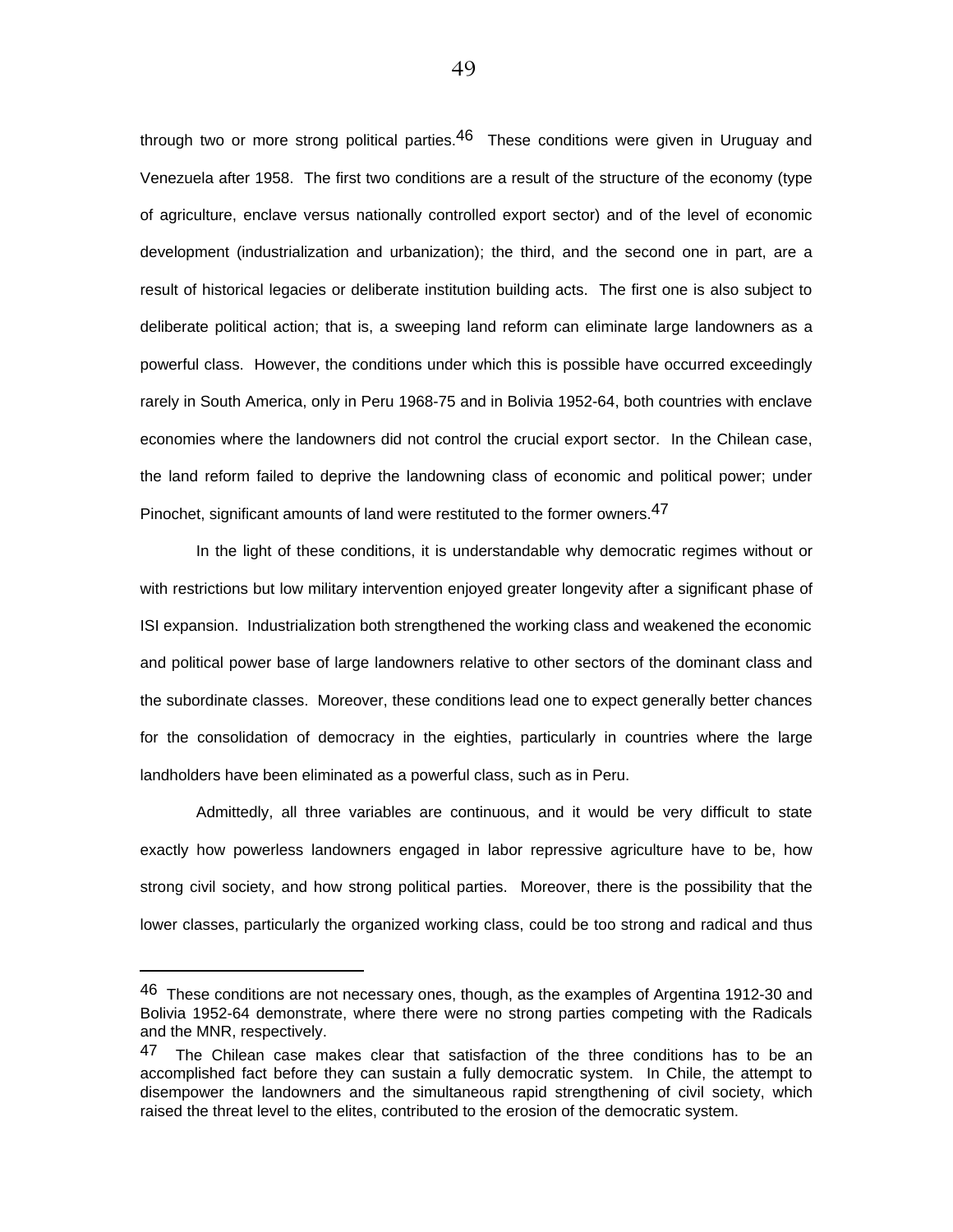too threatening not only to landowners and the bourgeoisie but also to significant sectors of the middle classes. In this situation, the likely outcome is not democracy but rather stalemate and instability and/or widespread support for a coup and the installation of a strong authoritarian regime excluding the lower classes. Argentina after 1955 approximated this situation. This draws our attention to the substantive limits, or the class nature, of democracy, that is, the extent to which democracy as a regime form became and remained viable only as long as the dominant classes were firmly represented by political parties or their interests protected by political pacts from democratic reform attempts by the political representatives of subordinate classes.<sup>48</sup> The following discussion of breakdowns of democracy will again underline this point.

## **Regime Transformations After Initial Democratization**

## Patterns of Transition

 $\overline{a}$ 

The initial installation of a full or restricted democratic regime had an impact on later political dynamics in two ways; democracy allowed greater freedom for organizing among the subordinate classes , thus strengthening them, and this in turn put strains on the alliances which had achieved democratization. The attitudes of the dominant classes vis-a-vis democracy were affected by the concrete experience with it; where they enjoyed strong representation in the new system, they learned to accommodate to it, but where they were clearly marginalized from political power and threatened by the increasing organizational power of subordinate classes, they attempted to undermine the system.

In shifting the focus to the conditions accounting for regime changes after initial democratization, one can start by analyzing the types of transformation in the course of which

<sup>48</sup> The implications of the comparative historical analysis for the questions of substantive limitations of democracy and of the possibilities for democratic reform are taken up in Rueschemeyer et al. (forthcoming).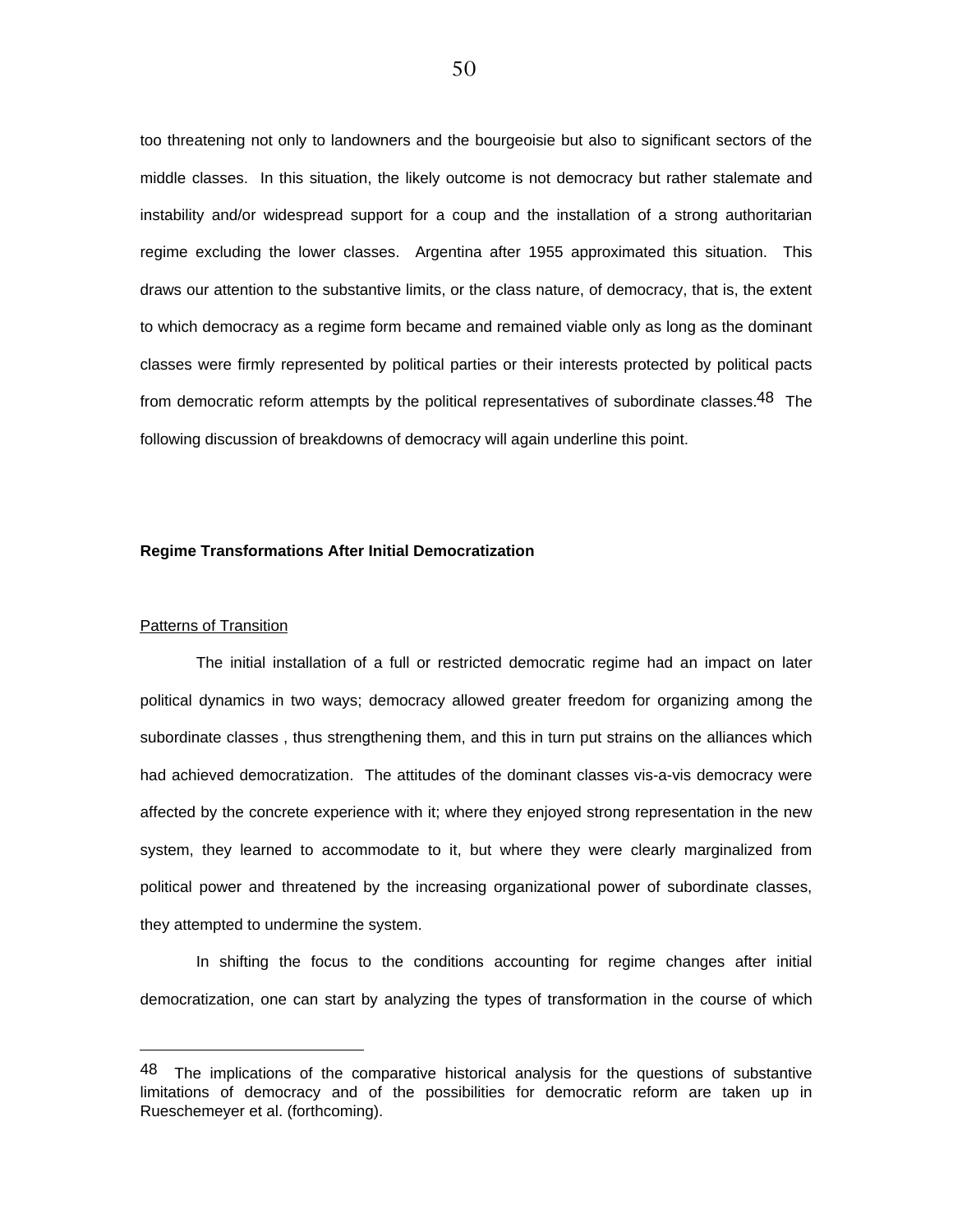political contestation and inclusion were widened (i.e. democratizing transitions) or restricted (i.e. transitions to authoritarianism), and by asking whether there are connections between the patterns of democratic and authoritarian transitions. Tables 4 and 5 give an overview of the types of transformation in the various cases.

In five of the eight countries which experienced periods of full or restricted democracy with low military involvement, the first transition was preceded by constitutional oligarchic or restricted democratic rule; in the other three cases, the transition took place directly from authoritarian rule. This gives some support to the hypothesis about the favorable effects of institutionalized contestation for the installation of democracy. If we look at the longevity of democracy rather than simple installation, the hypothesis about the favorable effects of fairly well consolidated contestation receives some more support.<sup>49</sup> In two of the cases with immediately preceding constitutional oligarchic rule the new democratic regimes were quite long lived (Argentina 1912- 30; Colombia 1936-48); the third case, Chile 1920-24, was a transitional case rather than a clear democratic opening and was very short lived (see notes to Table 1). If we look at all our cases and compare the longevity of full or restricted democracies with low military involvement which had no precedent of either constitutional oligarchic or democratic rule, whether immediate or in a previous phase, with those which were preceded by constitutional oligarchic and/or democratic rule, we find that the former lasted on the average ten years and the latter thirteen years.

There is also evidence to support the contention that the installation of a democratic regime produced dynamics favorable for democracy in the future, even if the first democratic regime could not be consolidated. The average length of the first period of fully democratic rule was 10 years; in the case of full democracies established afer a (not necessarily immediately)

<sup>49</sup> Dahl (1971:34-9) argues that the path from competitive oligarchy to polyarchy, i.e. first institutionalization of contestation and then inclusion, which was typical among the older polyarchies, is more likely to result in a stable regime than a simultaneous institutionalization of contestation and widening of inclusion, or a path where institutionalization of contestation comes after inclusion.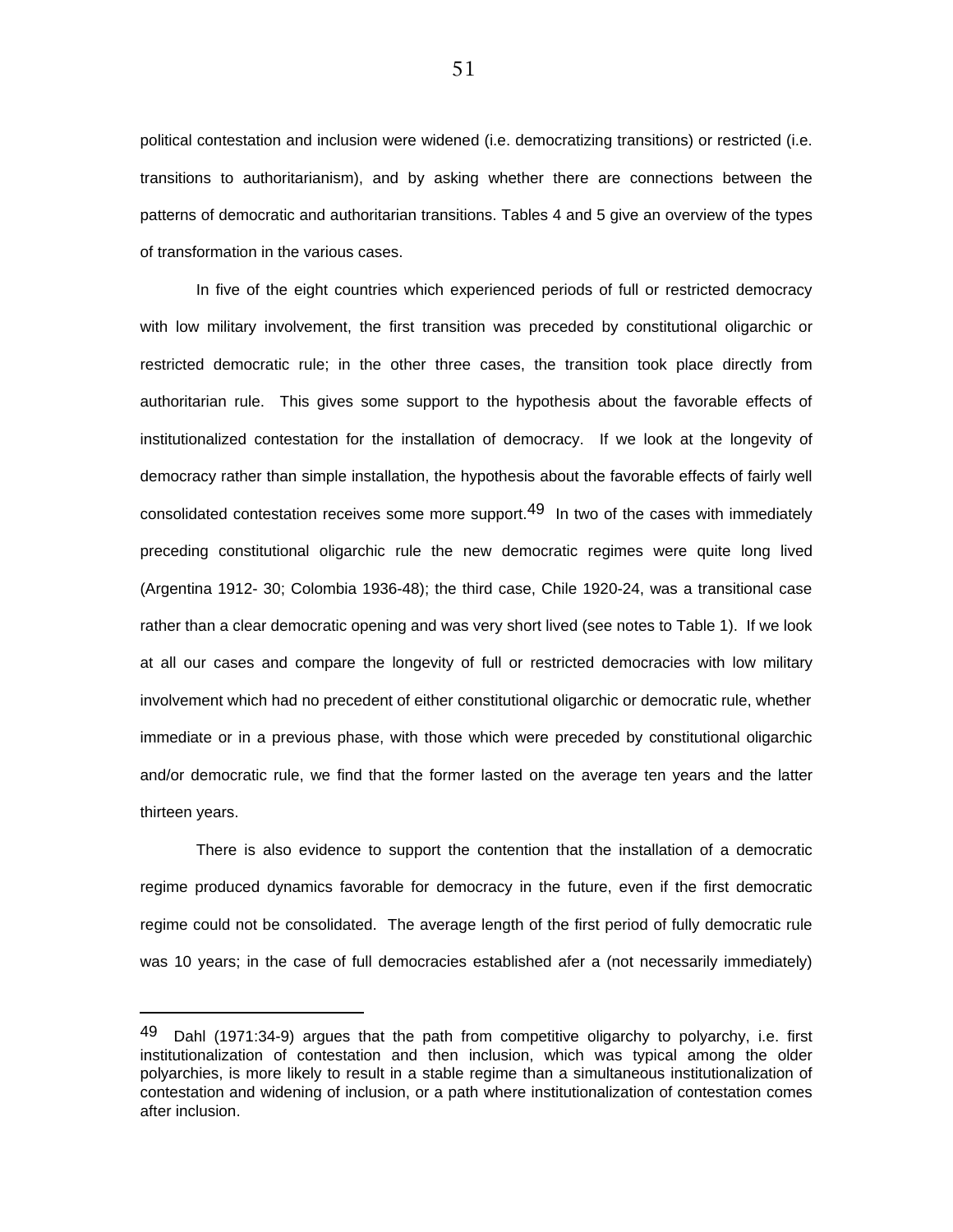preceding fully or restricted democratic period, the average lifespan was 19 years.<sup>50</sup> The difference is even stronger for restricted democracies with low military involvement; the average length of the first such phase was 11 years, as opposed to 26 years for such regimes in countries which had experienced a previous phase of democracy. One can explain this difference with the growth in the strength of subordinate classes made possible during previous democratic periods on the one hand, and the greater willingness of elites to compromise in order to consolidate the regime on the other hand.<sup>51</sup>

Where a first democratic regime broke down and a second democratizing transformation occurred, the same type of democracy tended to be reestablished. If a fully democratic regime had been established the first time, the country was likely to return to the same type (Argentina 1946; Uruguay 1942); if it had been a restricted democracy, the same or similar restrictions were likely to reemerge (Chile 1932; Colombia 1958; Peru 1956; Ecuador 1978). Only in a further step was a full opening likely to occur (Chile 1970; Peru 1980), and only after a second breakdown were greater restrictions likely to be imposed (Argentina 1955). One explanation for this is an institutionalization effect in so far as previously established political rules and procedures could more easily be revitalized than new ones shaped from scratch.<sup>52</sup> A second and complementary explanation is that in general traditional authoritarian regimes did not drastically change the underlying constellation of contending forces; only the populist and the bureaucratic authoritarian systems did, the former by mobilizing and thus strengthening, and the latter by demobilizing and violently breaking the organizational strength of popular forces. The exception here is Venezuela;

<sup>50</sup> This only includes cases where redemocratization occurred before the eighties, as the lifespan of these newest democracies cannot be gauged yet.

<sup>51</sup> The latter part of this argument appears to support a presently fashionable view, the importance of "political learning" for the consolidation of democracies. However, I would argue that to the extent that learning does take place and does support consolidation, it is not the learning by experience of appropriate democratic behavior, but rather the learning by experience of the highly detrimental features of authoritarian rule, and the consequent commitment to making democracy work in order to avoid them.

<sup>52</sup> The same argument is quite familiar if applied to the legacy of authoritarian institutions; successor authoritarian regimes tend to revitalize previously established forms of political control.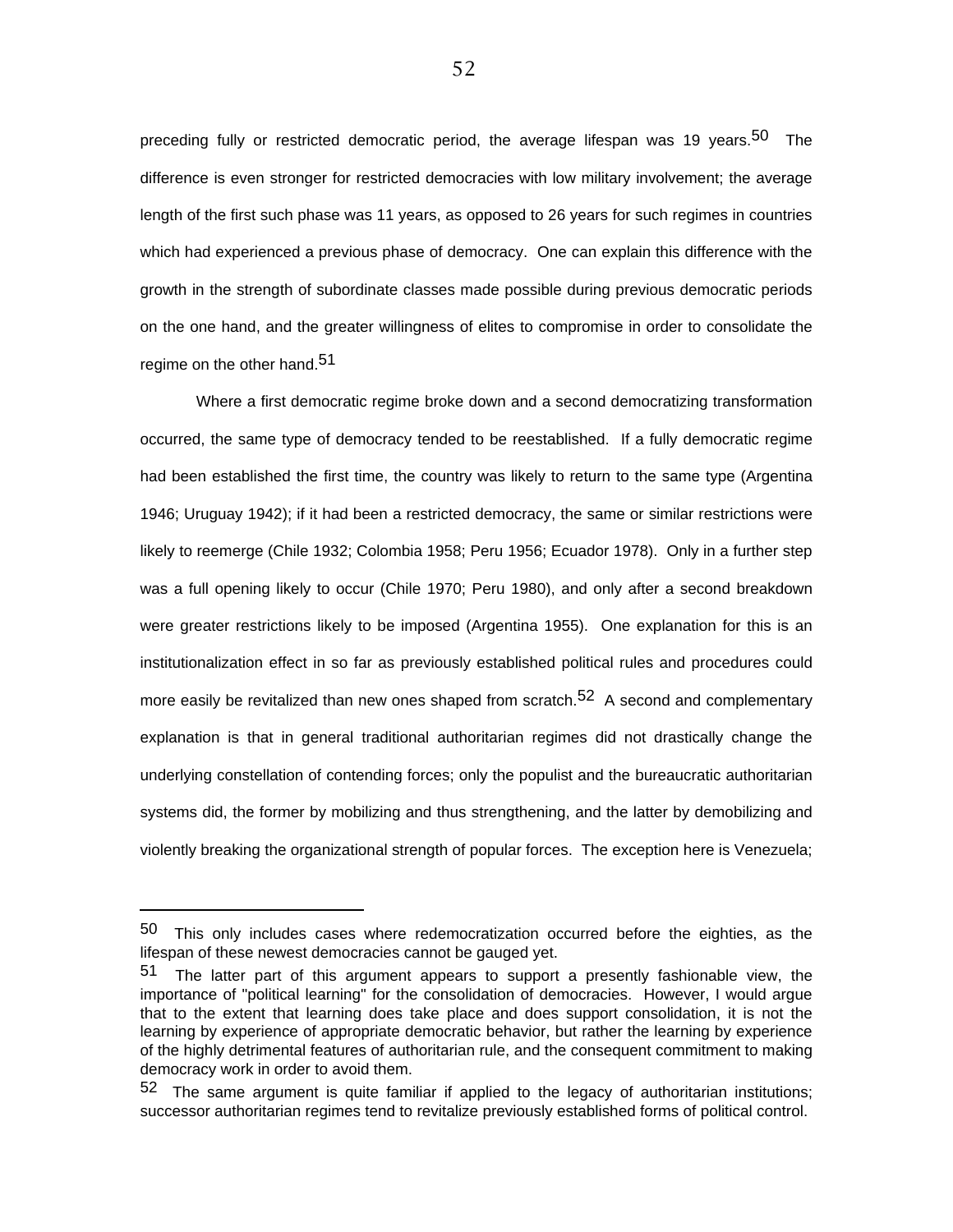after the authoritarian regime which had replaced the short lived (1945-48) experiment with full democracy, political and economic elites decided to install a restricted democracy in 1958.

What is striking if one looks at the transformations which restricted contestation and/or inclusion is that there are no cases where any form of democracy was replaced with a constitutional oligarchic regime, nor cases where one type of democracy was replaced with another, more restricted one. What this means is that once a more open political system was established, it was not possible any longer to simply restrict participation and/or restore an oligarchic system; rather, recourse to more coercive measures and the installation of some type of authoritarian system were necessary.

## Transitions to Authoritarianism

To understand the transitions to authoritarianism, one needs to separate out two questions, namely (1) the factors accounting for the breakdowns of democratic regimes, and (2) the factors shaping the type of regime replacing the democratic one. The first question asks whether some types of democratic regimes had congenital weaknesses which made their breakdown likely. The most clear cut case are restricted democracies with high military involvement; sooner or later, they all broke down into authoritarianism. Where the military was heavily involved in the politics of a restricted democracy, it was not possible to reduce or neutralize such involvement without an intervening authoritarian period during which the military discredited itself and/or endangered its own institutional cohesion and therefore decided to withdraw from politics. Full democracies before the 1980s did not fare much better; eight of the nine cases broke down, the exception being Venezuela since 1968. In three cases, though, the breakdown occurred after extended periods of democratic rule (Argentina 1930; Uruguay 1933 and 1973).

The least likely type of democratic regimes to break down into authoritarianism were restricted democracies with low military involvement. Of the six cases established prior to the late seventies, only one was replaced by an authoritarian regime, namely Chile 1924, which was a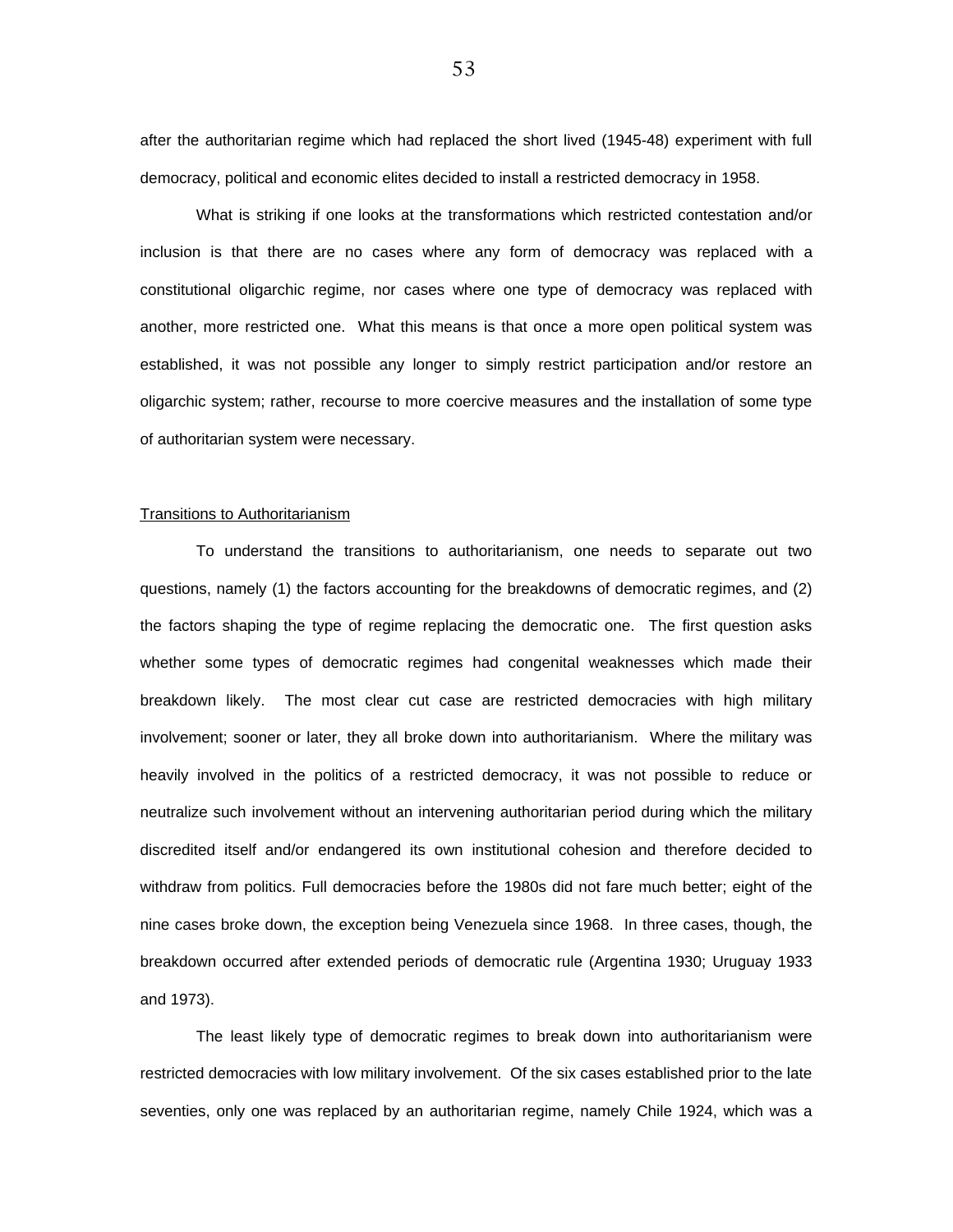transitional case of regime to begin with; three were transformed into full democracies (Chile 1970; Uruguay 1919; Venezuela 1968); and two remained restricted democracies but relaxed some of the restrictions (Chile 1958; Colombia 1971). The relative stability of these regimes was due to two factors; first, the nature of the coalition which had established the regimes, i.e. an alliance between the middle classes and sectors of the economic elites, in some cases appealing for popular support but not including organized lower classes as full partners; and second, the existence of firmly institutionalized party competition, i.e. the presence of two or more strong political parties at least one of which effectively represented elite interests. The working class was allowed to organize, and its organized sectors were included (or better: tolerated) in the political process, but there was no concerted effort by the state and/or a political party to promote organization and mobilize the working class into an alliance with the middle classes. Thus, civil society grew in strength gradually, without posing an acute threat to the elites which would engender repression. Chile is a partial exception; the installation of the restricted democracy in 1932 was effected by a middle class - elite alliance, but from 1938 on the middle - working class alliance played a very important role and generated a considerable degree of mobilization. The reason why the restricted democratic regime nevertheless managed to survive for such a long time in Chile is the confidence of the elites in their effective representation in the political system. When this confidence was eroded in the early seventies, the elites started undermining the democratic regime.

In general, where an alliance between the middle classes, sometimes represented by a relatively autonomous political class, and sectors of the economic elites was the decisive force behind the democratizing transformation, relatively stable restricted or full democracies emerged. This was the case for the democratizing transformations in Uruguay in 1903, 1919, and 1942; Colombia in 1936 and 1958; and Venezuela in 1958 and 1968. The condition for the very formation of such an alliance was, of course, that at least significant sectors of the economic elites felt that they would be able to ensure protection of their interests under the new regime either through strong parties or through the provisions of a political pact. As long as this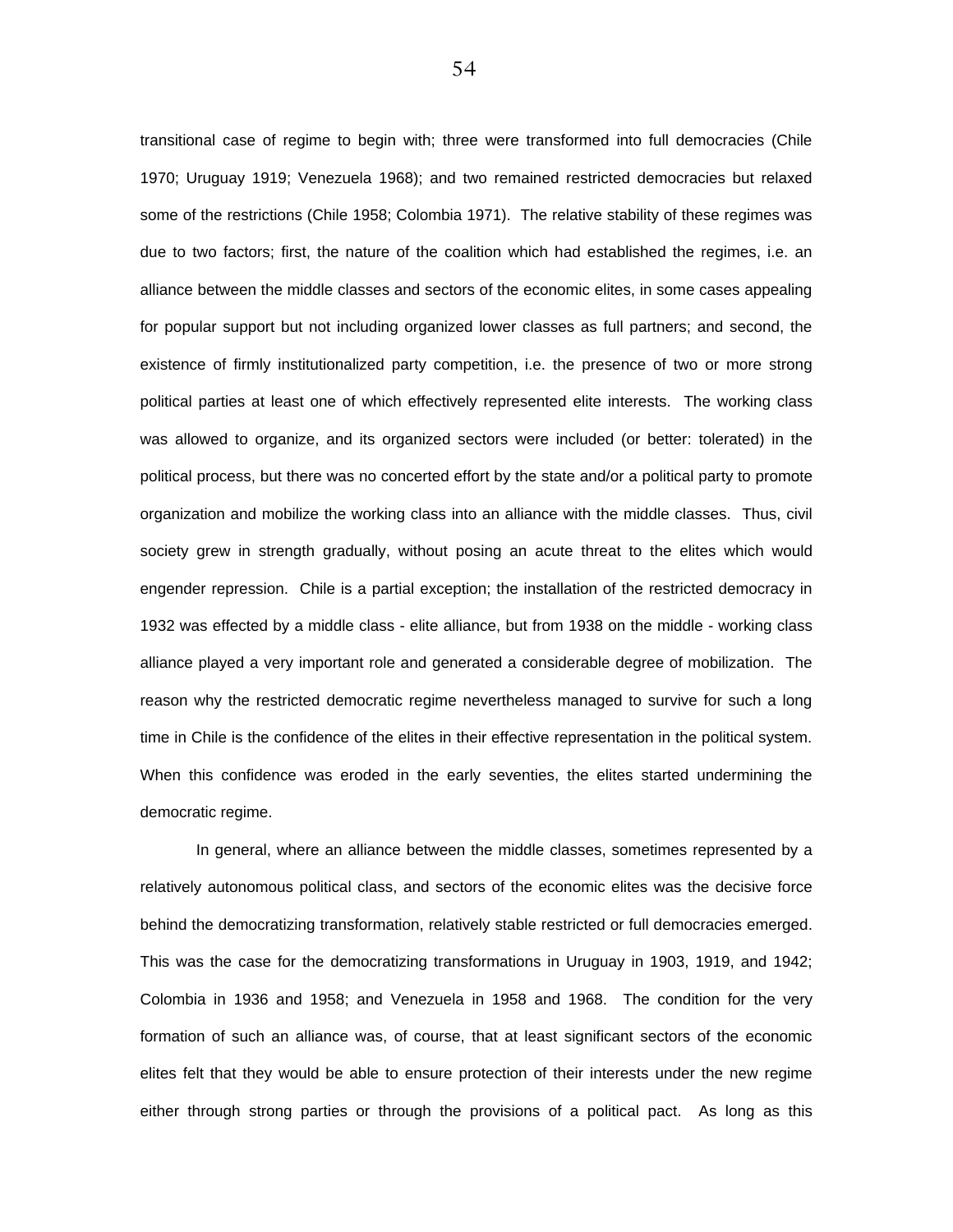expectation was borne out, the democratic systems survived; where the party system appeared to lose the ability to perform this function, such as in Colombia by 1948, and Uruguay by 1933 and 1973, elites effectively promoted a turn to authoritarianism.

Where the middle classes and sectors of the elites were allied with sectors of the military in the process of democratization, there was a strong potential for perpetuation of military involvement (Brazil after 1945, Argentina after 1955, Chile after 1920), or for an easy revival thereof in response to civilian appeals (Argentina 1930). In either case, the result was an eventual military takeover and installation of an authoritarian regime. Equally unstable situations prevailed in all cases but Chile before 1970 where middle and working classes formed an alliance to push for democratization, a situation typical of enclave economies (Peru in 1939 and 1956, Bolivia in 1952, Venezuela in 1945, and Chile in 1970). In order to be successful, these alliances needed to promote high mobilization, but the price of victory was the implacable enmity of the elites and/or the military and other sectors of the middle classes. Thus, even where such alliances were able to establish full democracies, their success entailed the danger of polarization and formation of broad opposition coalitions, and thus of rapid erosion of these democracies.<sup>53</sup> Moreover, except for Chile, these democracies were premature in the sense that civil society and particularly the organization of lower classes were still comparatively weak. This weakness was compensated by party mobilization of strategic sectors in the installation phase, but it impaired consolidation of the democratic regimes. In the case of Peru, high military involvement prevailed during the periods of restricted democracy, as Apra's early insurrectionary strategy and its

<sup>53</sup> This is not to be interpreted as an argument in support of the view that Chilean democracy broke down because of "hypermobilization" (Landsberger and MacDaniel 1976). It is not clear that the inclusion of the rural sector through rural unionization and political mobilization in the sixties, the increase in urban unionization, and the enfranchisement of illiterates for the 1971 municipal elections per se were responsible for the breakdown of Chilean democracy. They certainly contributed to a turn among the large landowners and the bourgeoisie against the democratic regime, but it is plausible to argue that democracy would have survived if the electoral system had not produced a minority president with a hostile congress and with very radical reform designs. For a discussion of the political institutional factors contributing to the breakdown, such as the presidential system and the constitutional reforms of 1970 designed to strengthen the executive, see A. Valenzuela (forthcoming).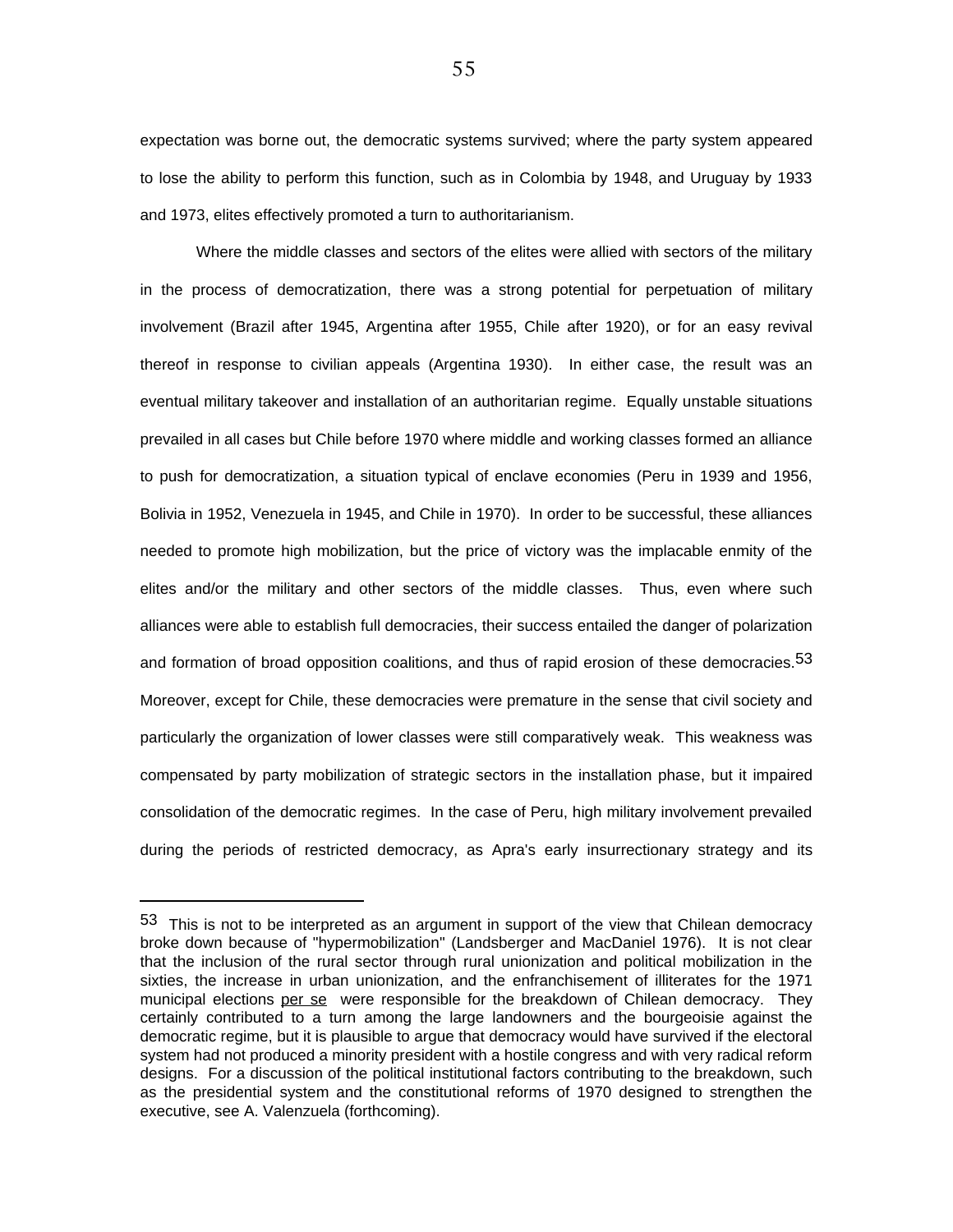continued strong mobilization efforts and participation in coup conspiracies made a majority in the military determined to bar Apra from access to state power; both periods of restricted democracy gave way to authoritarian military regimes.

The role of large landowners as opponents of democracy tended to change after the installation of democratic regimes, under the impact of their concrete experiences with full or limited democracy. Whereas landowners engaged in non-labor repressive agriculture acquiesced to the installation of fully democratic regimes, they turned into rabid opponents of these regimes once they saw their influence dwindle and felt economically threatened (Argentina 1930, Uruguay 1933). In contrast, landowners who depended on a mixture of market and political coercion to ensure themselves a large pool of cheap labor and who had opposed a democratic opening, tended to accommodate themselves to limited democracies if they were convinced by experience that their control over votes could assure them an influential position in the political process, or that their interests were effectively protected under a political pact (Chile after 1932; Colombia after 1958).

In most cases, though not in all, the breakdown of democratic regimes occurred in situations of acute economic problems and was clearly related to these problems. This was the case in Chile 1924 and 1973, Argentina 1930, 1951, 1966, and 1976, Uruguay 1933 and 1973, Bolivia 1964, Brazil 1964, Ecuador in 1961, and Peru in 1948 and 1968. In Venezuela and Colombia in 1948 this was clearly not the case. The breakdowns in the twenties and thirties were related to the crisis of the nitrate industry in Chile and to the Depression in Argentina and Uruguay. In the latter two cases, the agrarian exporters felt threatened by the decline in external demand and by what they perceived as inadequate policy responses of the incumbent governments.<sup>54</sup> The later breakdowns were related to balance of payments problems, resulting

<sup>54</sup> Rock (1975) and Smith (1978) disagree on the importance of the Depression for the 1930 breakdown in Argentina. Rock emphasizes the effects of the depression, whereas Smith stresses the question of access to political power and the consequent illegitimacy of the system in the eyes of the conservatives. I agree with Rock that the depression was clearly crucial and would argue that it was the perception of an acute threat to their interests which made the marginalization from political power intolerable for the agro-exporting interests. For a discussion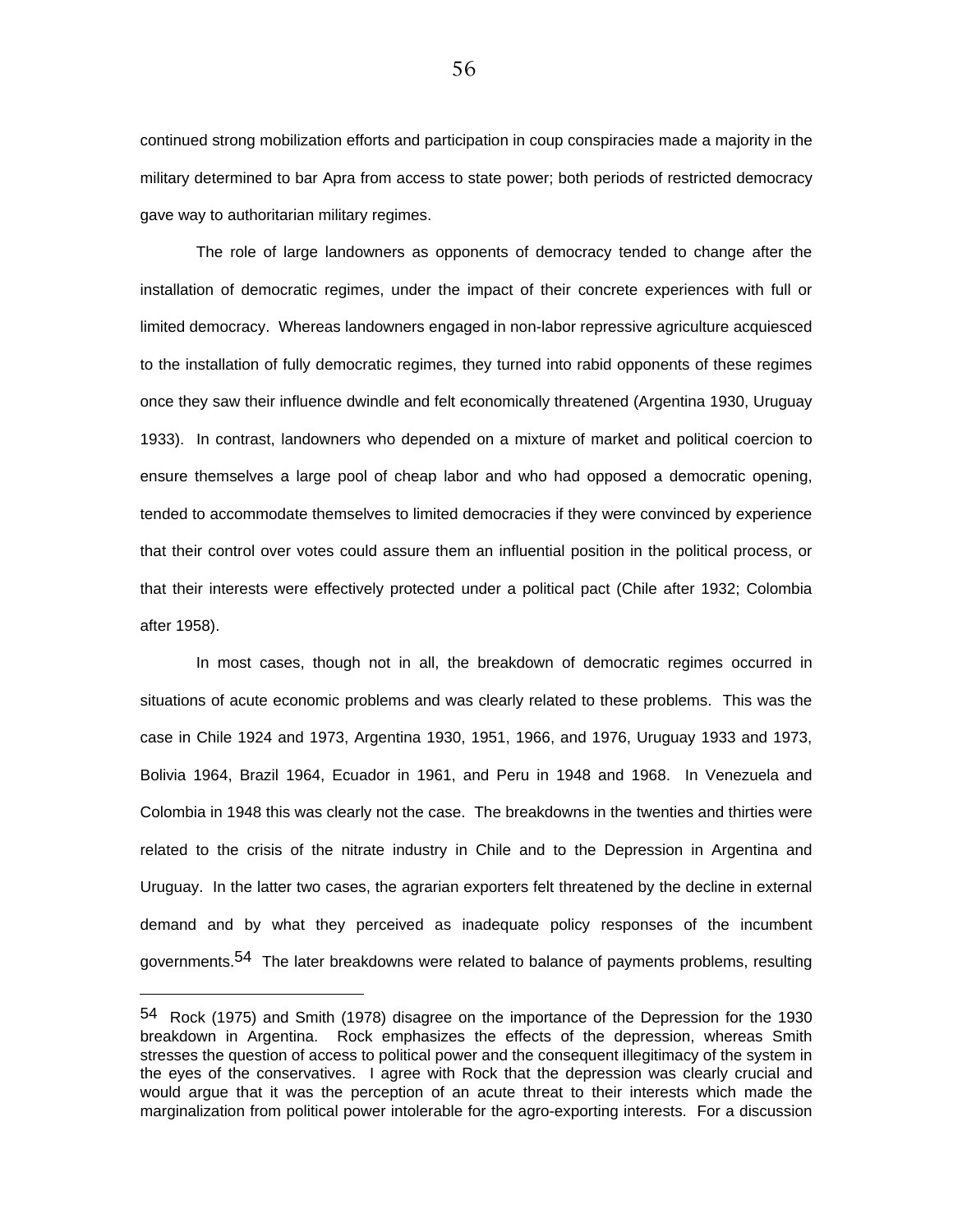from secular stagnation of the export sector (Argentina 1951), or decline of the export sector due to increased competition from other producers and falling prices (Ecuador), or secular stagnation aggravated by the decline in exports and terms of trade after the Korean War boom (Bolivia), or by problems in the export sector combined with the exhaustion of the easy phase of ISI (Brazil, Argentina 1966 and 1976, Uruguay). In Peru in 1948 and 1968 economic problems were present but, compared to the other cases, of lesser importance than more strictly political factors in causing the breakdown. Chile in 1973 is a special case in so far as the economic crisis was crucial in the fall of the Allende government, but its emergence was less due to economic factors per se than to their interaction with the internal political struggle.

Whereas the type of coalition which installed a democratic regime and the type of party system in place heavily conditioned the likelihood of the regime's breakdown, and the occurrence of severe economic problems influenced its timing, the stage of ISI reached when the breakdown occurred shaped the type of authoritarian regime which would replace the democratic one. In the early stages of ISI, traditional or populist authoritarian regimes emerged, the former based on an alliance including agro- exporting, commercial and financial economic elites and the military (Argentina 1930, Colombia 1949, Peru 1948), and in addition sectors of the middle classes (Uruguay 1933, Venezuela 1948, Bolivia 1964), the latter based on a populist cross-class coalition with military backing (Perón 1951).<sup>55</sup> Foreign capital in all these cases was

 $\overline{a}$ 

55 Peru in 1968 does not fit the mold of the traditional or populist authoritarian systems nor of the bureaucratic authoritarian one. The regime was initially exclusively based on the military

of the economic context of the post-1951 turn to authoritarianism see Wynia (1978:61-73), for 1966 O'Donnell (1978:149-59), and for 1976 Wynia (1978:221-7), di Tella (1983:115-36), and Landi (1978:49-70). Finch (1981:106) makes the argument for Uruguay that the coup of 1933 brought a government to power "whose primary and explicit objective was to defend the interests of the landowning class", which were threatened by the effects of the depression on exports. He also provides an analysis of the interaction between the post-1955 economic and political crises (1981:220-45). For the economic problems in Chile in 1922-24 see Mamalakis (1976:29, 35), in 1970-73 Nove (1976) and Bitar (1986:118-72); for Bolivia pre-1964 see Thorn (1971), and for Ecuador pre-1961 Schodt (1987:80-1). The dynamics leading up to the 1948 coup in Venezuela are discussed by Lombardi (1982:223-5), Martz (1966:83-7), and Levine (1978:89-92). The economic and political context of the 1948 coup in Peru is discussed by Pike (1969:282-90) and Thorp and Bertram (1978:187-201) , and of the 1968 coup by Cotler (1978), Jaquette (1971:148- 74) and Thorp and Bertram (1978:286-94). For the dynamics behind the breakdown in Colombia in 1948 see Oquist (1980:111-27) and Wilde (1978:51-8).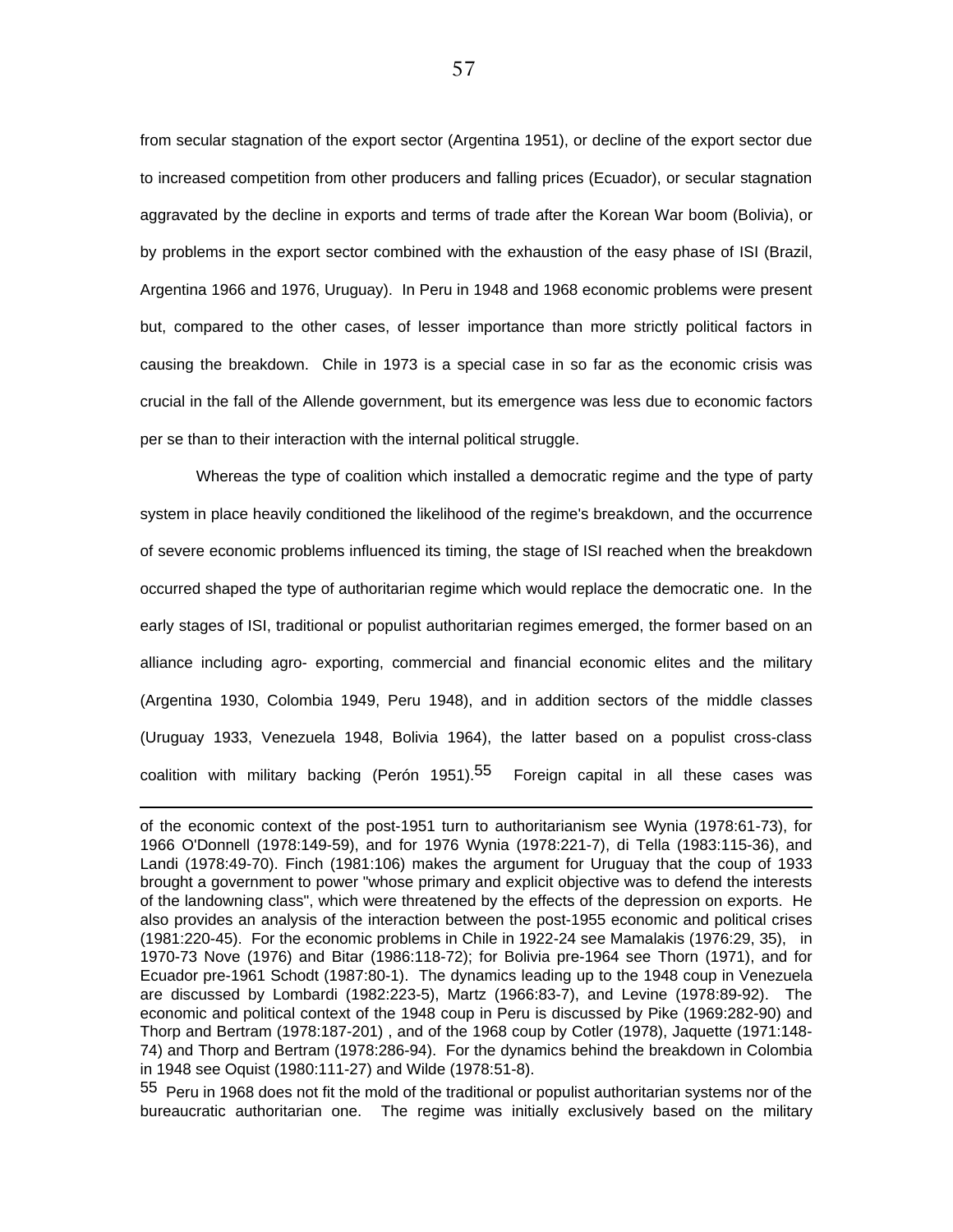concentrated in extractive industries, commerce, finance, transport, and utilities, and only in Argentina, Venezuela and Bolivia the democratic regimes had seriously threatened some of these holdings. Accordingly, foreign companies and their local representatives played a less prominent role in the traditional or populist authoritarian regimes than they would in supporting the bureaucratic authoritarian regimes at advanced stages of ISI. Popular mobilization at the time of the installation of the traditional authoritarian regimes was at a comparatively still low to intermediate level, but in several cases it had been growing very rapidly and thus had raised the level of threat perception among the elites and the military (Venezuela 1945-48, Peru 1945-48), or led to a decay of the democratizing coalition (Bolivia 1952-64), or started to degenerate into uncontrollable violence (Colombia in the 1940s), all of which paved the way for the turn to authoritarianism.

The type of regime which tended to replace critically weakened democracies at advanced stages of ISI was a bureaucratic authoritarian one (Brazil 1964, Argentina 1966 and 1976, Chile 1973, Uruguay 1973). As O'Donnell (1973) has convincingly argued, it was the situation of completion of light consumer goods industrialization, heavily dependent on imports of capital and intermediate goods, in the context of the declining export performance, which generated balance of payments crises and economic stagnation.<sup>56</sup> Since ISI had strengthened the labor movement,

institution, and it never managed to build a strong organized social support base. Its reformism alienated all elite sectors, and its incorporation attempts towards the lower classes generated significant mobilization and organization, but stifled efforts to turn these organizations into strong support bases. It emerged at an intermediate stage of ISI and in the context of intermediate levels of popular mobilization. Thus, the threat from popular forces was less important as a motivating factor for the military than the inability of the democratic system to generate effective nationalist-developmentalist policies (see e.g. Stepan 1978 and Lowenthal 1975).

Ecuador in 1961 and 1963 does not fit the patterns of class coalitions and regimes outlined here either. No stable class and party coalitions were formed; rather, the President from 1961-63 was under fire from right and left, elites and labor, and in 1963 the military took power with reformist intentions, ruling at least initially quite autonomously from forces in civil society (Schrodt 1987:82-3).

<sup>56</sup> The critiques of O'Donnell's argument in Collier (1979) focus on the connection between the implementation of policies for the deepening of industrialization and the installation of bureaucratic-authoritarian regimes; they largely accept the point that the situation of economic stagnation after a period of rapid industrialization generated sharp social conflicts over economic policy.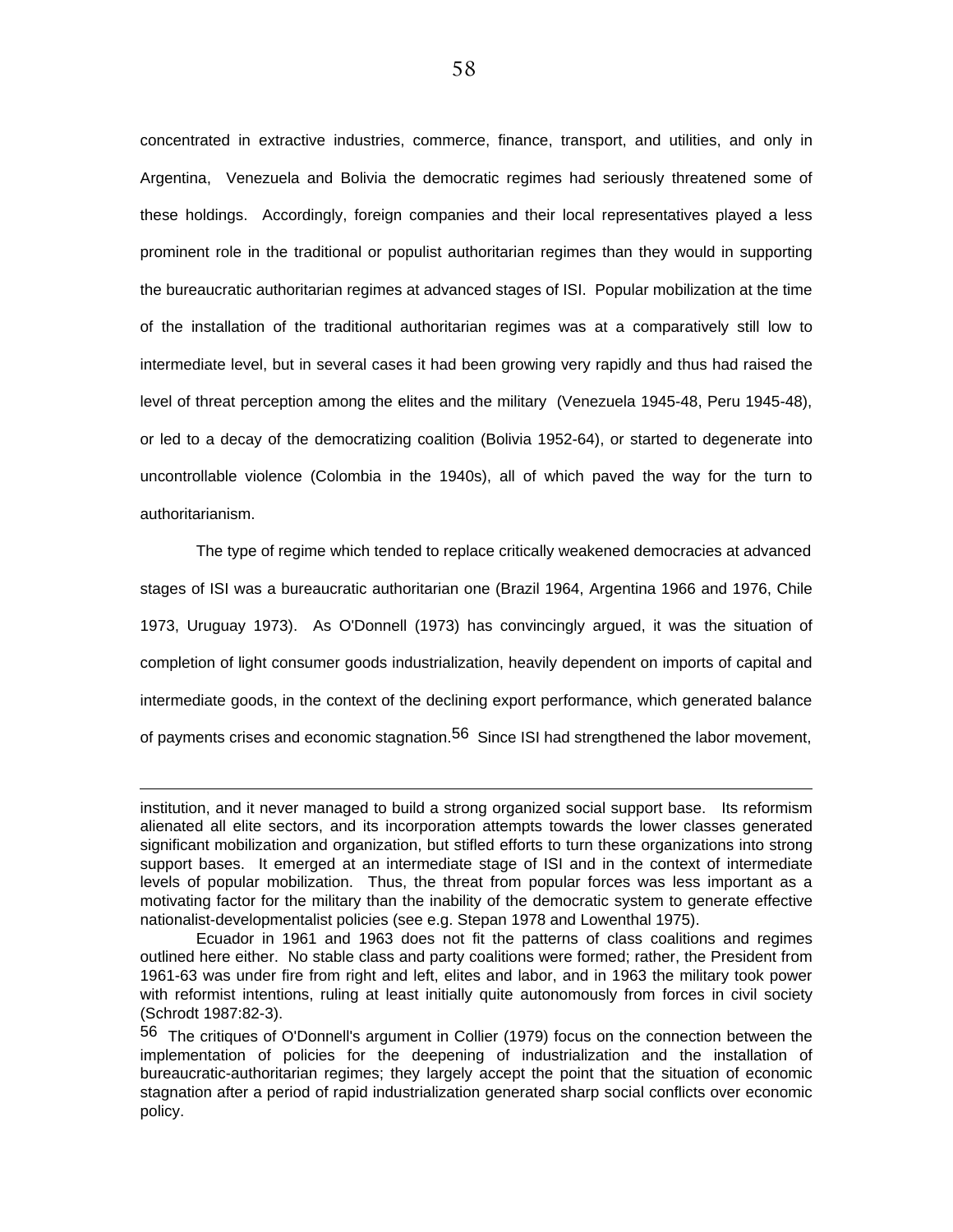efforts to implement an economic solution to the crisis which shifted the costs onto the lower classes repeatedly failed in the framework of the democratic systems and intensified open confrontation. Moreover, the strong penetration of foreign capital into the manufacturing sector had opened new alliance possibilities for authoritarian forces (O'Donnell 1973, Collier 1979). Accordingly, military regimes whose installation was initially supported by the entire economic elite and large sectors of the middle classes threatened by popular mobilization came to base themselves exclusively on support from civilian technocrats, the big internationalized bourgeoisie, exporting groups, and foreign capital (O'Donnell 1978). The implementation of their austerity and export promotion policies hurt not only the working and lower classes, but also the middle classes and the traditional sectors of the bourgeoisie producing for the domestic market. Whereas their primary emphasis was on the economic exclusion and the destruction of the organizational potential of the lower classes, the economic effects of their policies on the middle classes and sectors of the bourgeoisie required a closing of all channels and destruction of all institutions for the articulation of group or class interests. As a result, civil society as a whole and its political articulation were significantly weakened in all these cases, at least initially, and most dramatically so in Chile and Brazil.

#### Redemocratization in the Seventies and Eighties

Where the new authoritarian regimes were successful in generating further industrialization, civil society grew stronger again after the initial phase of repression, and pressures for liberalization and democratization reemerged. As Stepan (1985:333) points out, the number of industrial workers in Brazil grew by 52% from 1960 to 1970, and by another 38% from 1970-74, and the concentration of new industrial activity in the Sao Paulo area facilitated the emergence of new unions. Such new unions in crucial economic sectors, along with human rights groups and Church-related organizations demanded a restoration of civil and political rights. In Peru, under a different type of military regime from the bureaucratic authoritarian ones, mobilization of urban and rural workers and of urban squatters greatly increased and provided the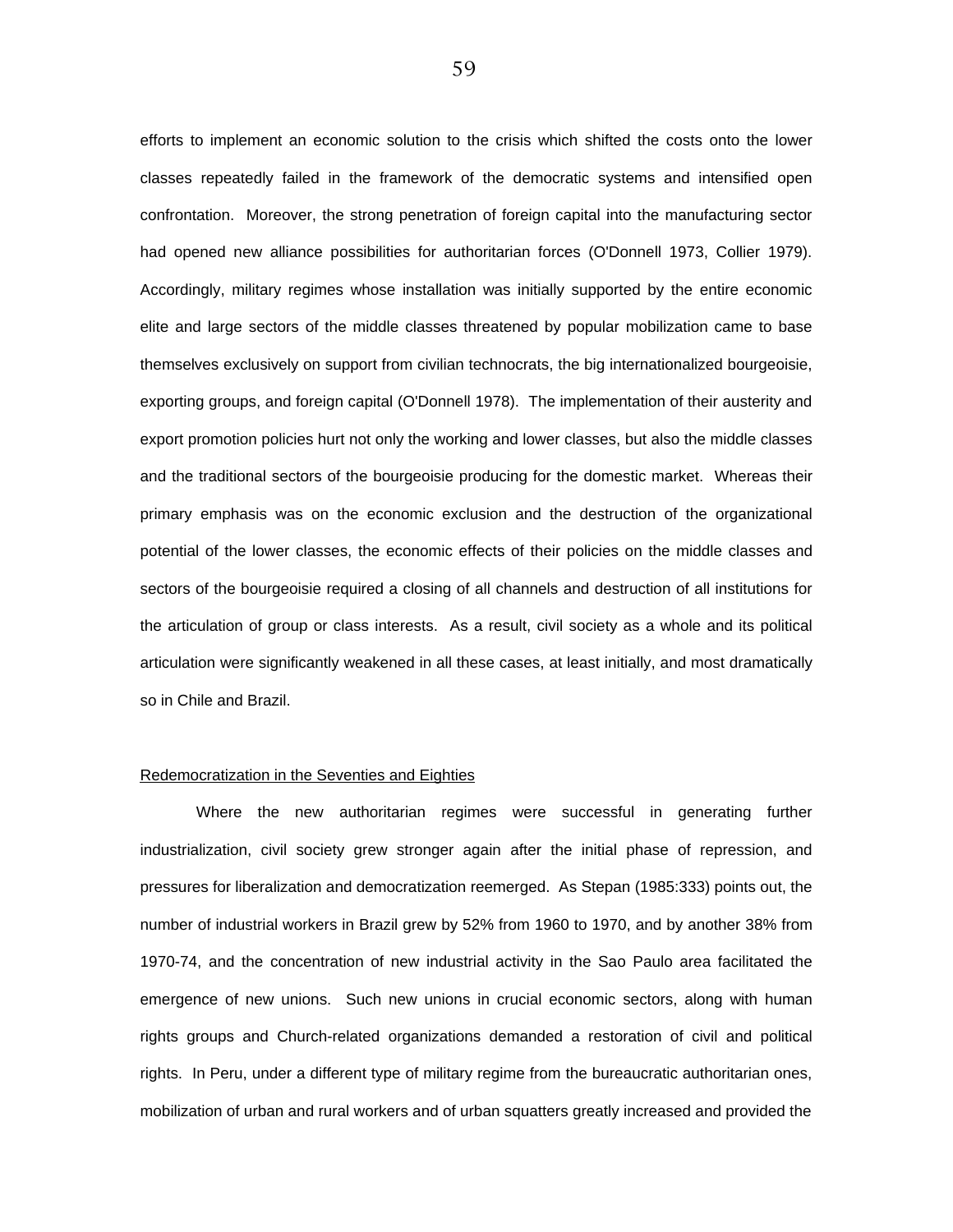basis for forceful protests against the military government's economic policies and for a return to democratic rule (Stephens 1983). Though divisions within the military institutions and the regimes were crucial for the initiation of liberalization in all cases (O'Donnell and Schmitter 1986:19), and Brazil and Peru were no exceptions, democratization would arguably not have gone as far as it did in these two cases had it not been for the greater organizational weight of subordinate classes and the consequent pressures from civil society.

In Argentina, the bureaucratic authoritarian regimes failed to achieve both their economic and political goals, and there was no clear change in the strength of civil society. If anything, fragmentation of the Peronist movement weakened an important part of civil society. The transition to democracy then was less the result of growing pressures from civil society than selfdestruction of the military regime (Cavarozzi 1986:155, 168; Viola and Mainwaring 1984). Tensions between the military as an institution and the military as a government had started in 1980 already (Stepan 1985:329-30), were aggravated by the severe economic crisis generated by the government's policies, and were completed through the disastrous launching of the Falklands war.

In Uruguay the years between 1974 and 1980 brought significant (at least compared to Uruguay's record over the preceding two decades) economic growth, before the balance of payments crisis of the early eighties ushered in austerity policies and a recession. Despite this growth, civil society was drastically weakened between 1973 and 1978, mainly due to heavy repression of labor and the left (Stepan 1985:325). However, neither the economic base for the labor movement nor the organizational infrastructure of the traditional non-left parties were destroyed. Thus, despite the previous repression of activists from all parties, the opposition managed to regroup rapidly once the first opening was provided by the military's decision to hold a referendum in 1980 (Gillespie 1986: 179-87; Handelman 1986:209-14).

Pinochet's deindustrialization policies and the attempt to destroy the party system significantly weakened civil society and its capacity for articulating demands for political change (Valenzuela and Valenzuela 1986). As Garretón points out (1986:121), the military's policies of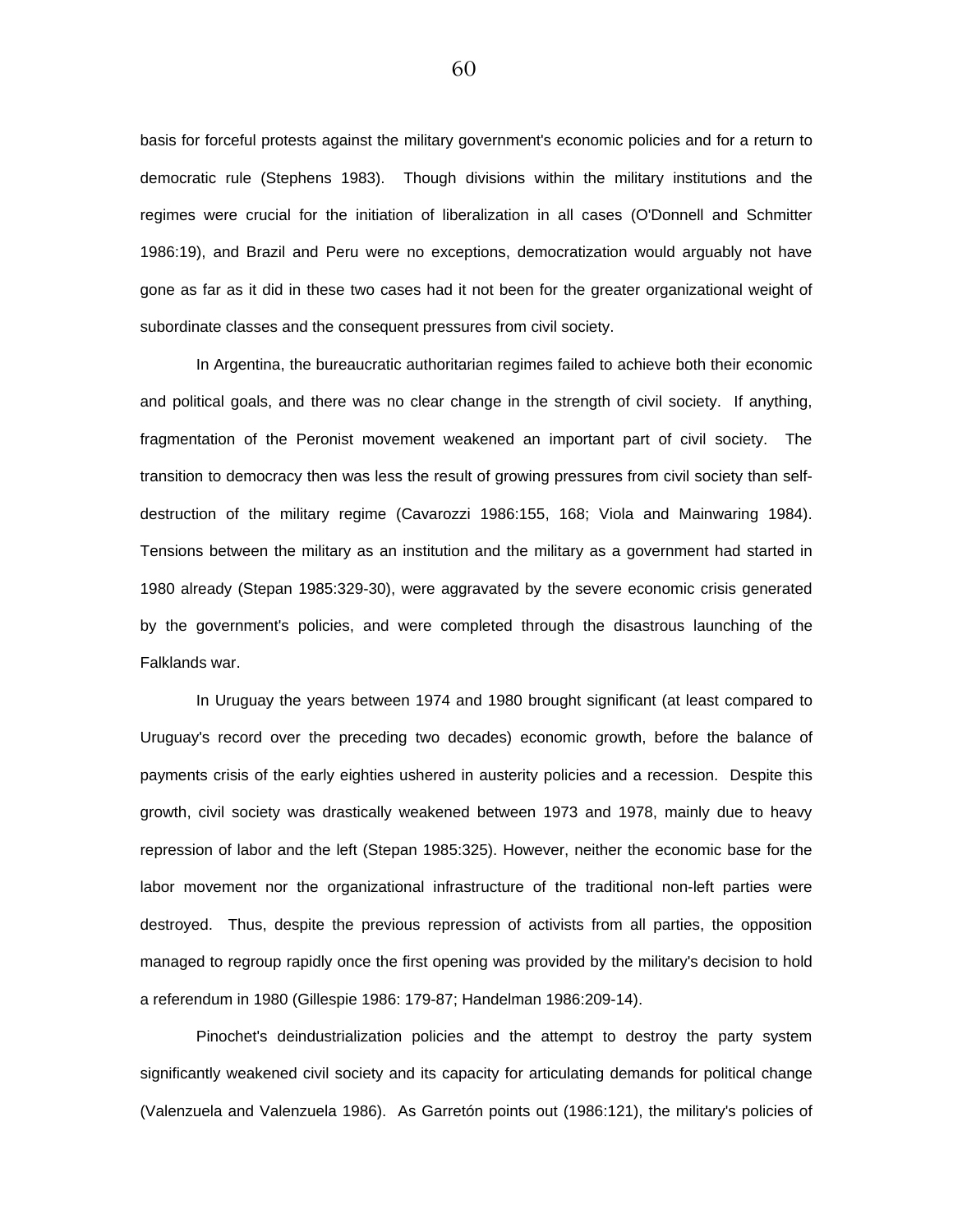deindustrialization and state retrenchment in Chile have generated marginalization, segmentation, and disintegration, in stark contrast to the consolidation of new social forces as a result of industrialization and expansion of the state in Brazil. This contrast, along with Pinochet's iron control over the military and the ruthlessness of repression, go a long way in explaining the lack of significant progress towards democratization.

In Bolivia and Ecuador, economic growth in the sixties and seventies did not result in a strengthening of the working class; the percentage of the workforce in the secondary sector remained virtually stagnant between 1965 and 1980, at about one fifth (World Bank 1986:238- 9).<sup>57</sup> Unlike in Peru, the policies of the military regimes did not significantly raise the level of mobilization and organization of the lower classes either; on the contrary, the Banzer regime was highly repressive towards labor and the left. And in both cases the weakness and fractionalization of political parties persisted (Malloy and Gamarra 1987; Conaghan 1987; Handelman 1981). Accordingly, despite formal steps towards redemocratization, democracy remained highly unstable, threatened by frequent coup conspiracies and resort to unconstitutional means by incumbents, and restricted by a continued crucial role of the military. In Bolivia, the heavy involvement of the military in the narcotics smuggling industry which had flourished under Banzer was an additional obstacle to democratization (Whitehead 1986:64-7). The result was chaotic politics, at times behind a democratic façade (Malloy and Gamarra 1987). In Ecuador, the struggle among contending forces produced an impasse between executive and legislature right from the start (Handelman 1981:66-9); this repeated itself under the second civilian government and eventually led to constitutional crisis and resort to physical force by members of Congress and the President (Conaghan 1987: 152).

<sup>57</sup> McClintock (1986) also points to the lower level of development in Ecuador and Bolivia compared to Peru as a factor making democratic consolidation less likely. Among the other factors increasing the chances for consolidation in Peru she mentions the legacy of the reforms under the Velasco regime and the guerrilla threat which induces the elites to perceive the choice as one between elections and civil war or revolution.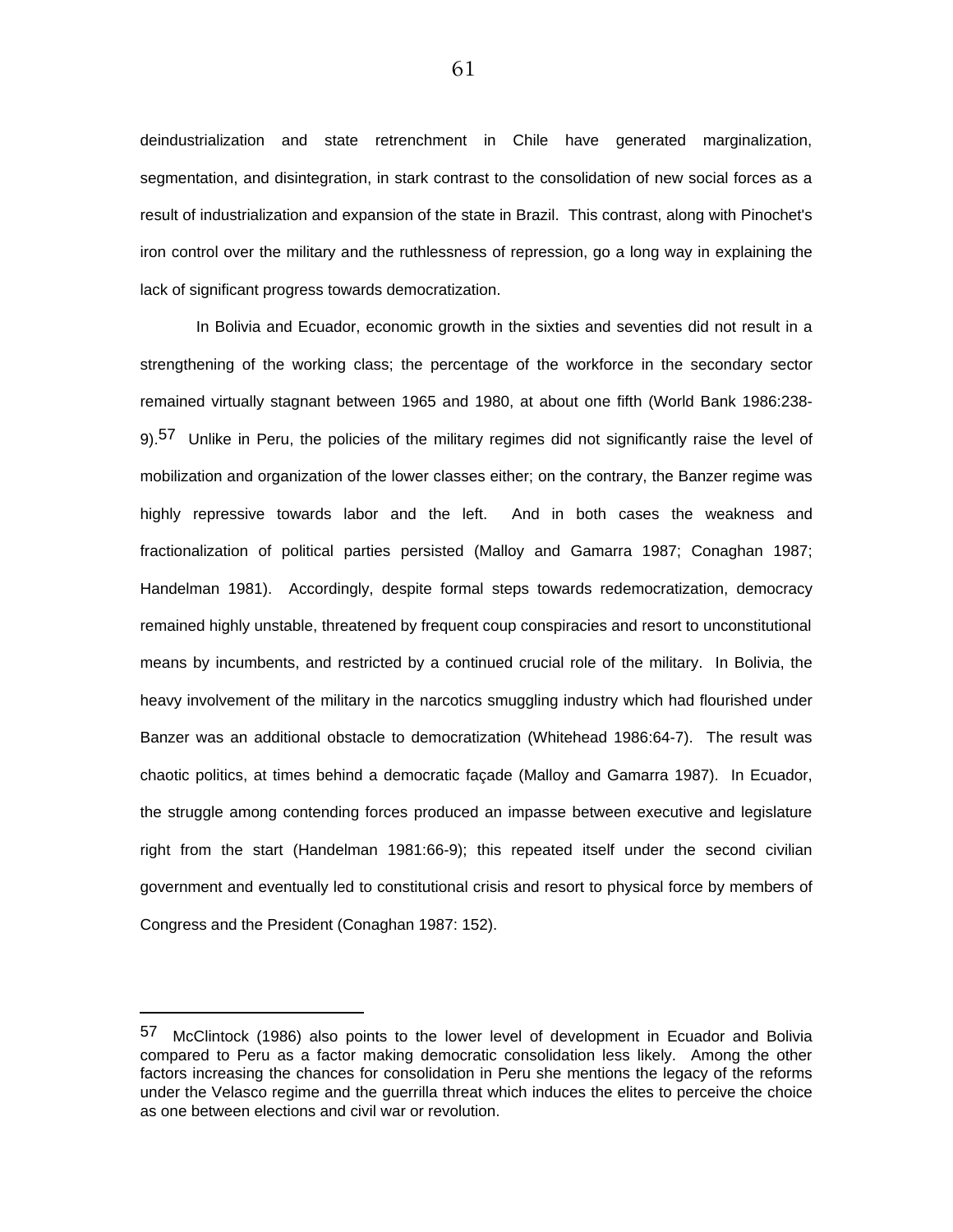Regime Transformations and the International Economy and State System

International economic influences were important for democratizing tendencies in an indirect way, in so far as the expansion of the export economy and later ISI, stimulated by the Depression and World War II, affected the class structure and thus the strength of civil society and its political articulation. Thus, to the extent that integration into world markets generated economic growth, it also affected the class structure in a way to bring forth pressures for democratization. Moreover, where this integration took the form of an enclave it tended to weaken the economic and political power bases of anti-democratic landowners. However, other effects of economic dependence, perpetuated by the particular way in which Latin America was integrated into world markets, were negative for pro- democratic forces.

First, as already discussed, dependent industrialization led to the emergence of a comparatively small industrial working class and of a very large urban informal sector of selfemployed and of people employed in very small enterprises. This made labor organization exceedingly difficult. The relative isolation of the best organized sectors of the working class in the minerals industries further hindered the spread of labor organization and ideology. And in the absence of a strong current of organization in the working class, middle class organizations tended to remain weaker and less prone to promoting democratization as well. Even though elites were dependent on external markets and/or state protection and thus weak compared to their counterparts in the core countries, they could and did derive considerable strength from the formation of alliances with the state and with foreign capital.

Second, vulnerability to external shocks in some cases gave rise to economic crises which fundamentally threatened the interests of economic elites along with those of all other sectors of society. This induced elites who had shared political power in a democratic context with representatives of middle class interests to attempt to reassert exclusive control by imposing an authoritarian system. The most clear cut cases illustrating this are Argentina in 1930 and Uruguay in 1933. The economic problems which contributed to the erosion of fragile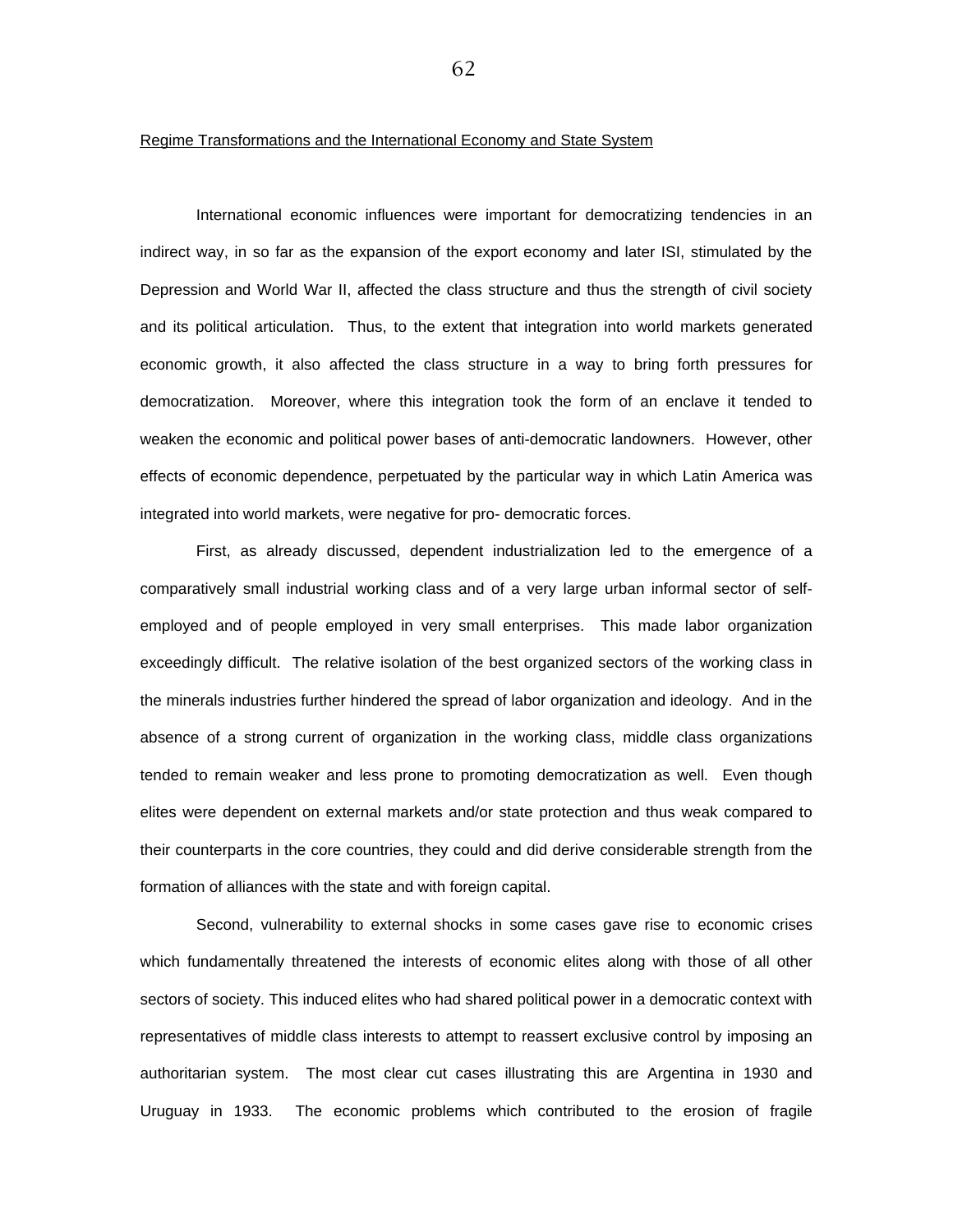democracies in the fifties and sixties were less attributable to a clearly identifiable external shock like the Depression, but they were equally clearly related to structural features of dependent industrialization.

Third, the presence of direct foreign investment in crucial sectors of the economy also tended to weigh on the side of the anti-democratic forces in a very direct way. Foreign investors not only strongly opposed reform attempts of democratic governments, such as increases in corporate taxes and elimination of privileges (not to speak of expropriation), thus undermining these governments' economic base and political support, but also encouraged anti-democratic forces to take action. The opposition from foreign investors and their support for authoritarian transitions were most visible in the sixties and seventies (Brazil 1964, Chile 1973), both because the penetration of foreign capital was very extensive and these regimes most openly challenged its position. However, opposition and retaliation also occurred where foreign capital was largely confined to extractive industries and infrastructure, if its prerogatives were attacked (Venezuela 1945-48). Particularly detrimental for democracy was the fact that U.S. companies could mobilize pressures from their home government on democratic regimes. Chile 1970-73 is the most dramatic case (U.S. Senate, 1975), but Brazil under Goulart (Skidmore 1967:322-30) and Peru under Belaunde (Jaquette 1971:172) also experienced such pressures. In these cases, pressures from international economic and political forces coincided.

Influences from the international system of states favorable to democracy were clearly weaker than in Europe. South American countries were not significantly involved in either of the World Wars, and thus the aftermath of the Wars had a weaker impact on pro-democratic forces. Only in Argentina, Brazil, Venezuela, and Peru did the end of WW II reinforce democratic tendencies. In the post-War period, the European powers were very concerned with consolidating democracy in their own region, and EEC pressures for democratization in Southern Europe were related to these concerns . Moreover, the Socialist International played an important pro-democratic role in Europe. The European concerns and consequent prodemocratic actions in international politics had only a much weaker counterpart in the U.S. and its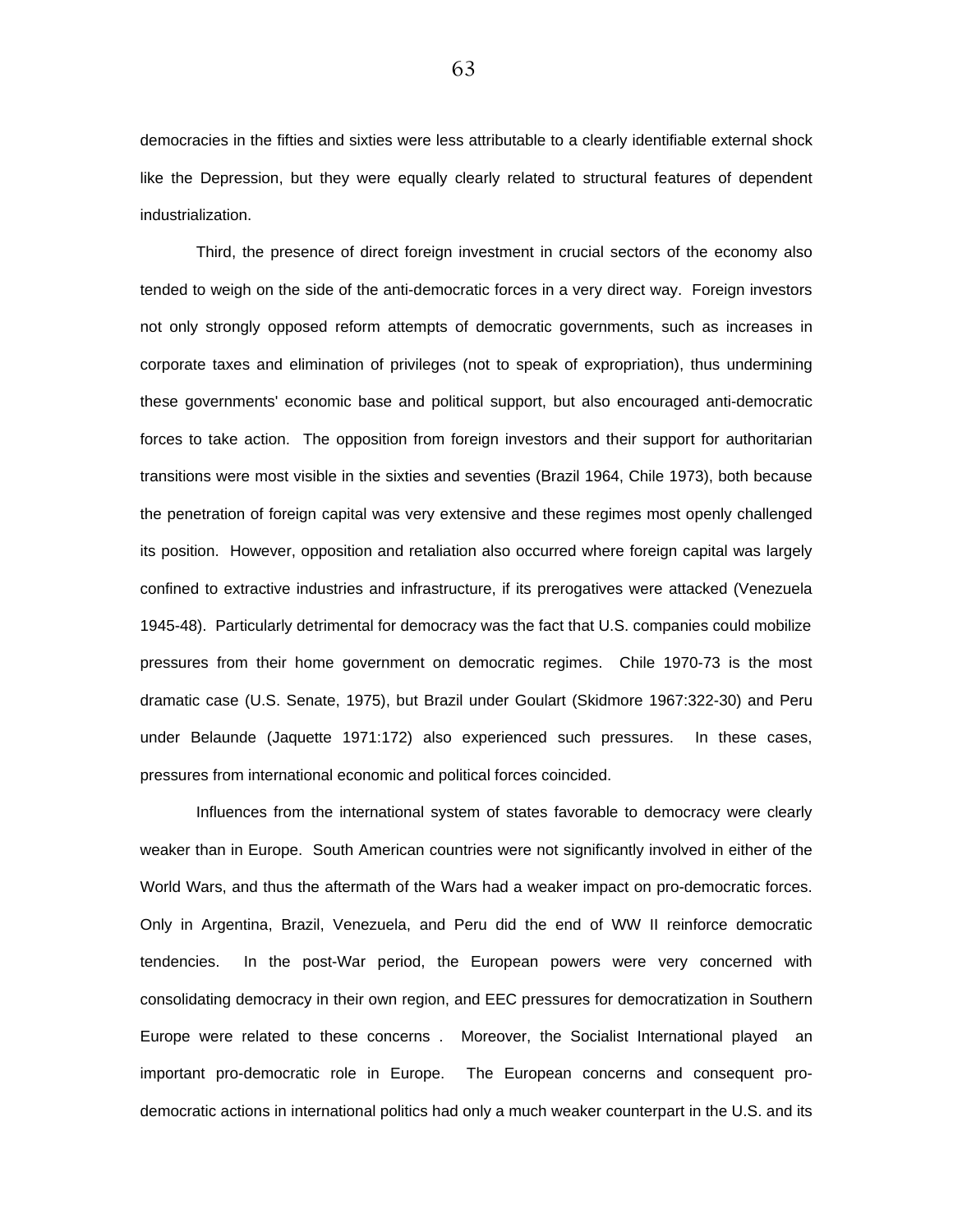sphere of influence, as perceived security interests of the U.S. as a global power assumed priority (Whitehead 1986). The one case in Latin America where U.S. pressures for democracy were applied and where they managed to tip the internal balance of power towards the democratic forces is the Dominican Republic in 1978 (Kryzanek 1979).

In contrast, anti-democratic influences from the international state system were considerably stronger in South America than in Europe, most prominently the Cold War and U.S. support for and training of the South American military. U.S. pressures induced many governments to outlaw communist parties and thus to allow at best for restricted democracy, even where these parties clearly played by the democratic rules of the game. Military assistance in the fifties and sixties reinforced the anti-communism of the South American military, which tended to become co-terminous with anti- leftism and anti-popular (democratic) forces. It also strengthened the military as an institution and thus its potential to act autonomously not only from the incumbent government but from civil society and political institutions in general. Whereas U.S. military aid and assistance do not explain the erosion of the democratic systems, (which was mainly due to the underlying forces discussed above), they clearly were a factor shaping the type of bureaucratic-authoritarian regimes installed in Brazil, Argentina, Chile and Uruguay in the sixties and seventies.<sup>58</sup> Furthermore, U.S. pressures exercised through economic means and diplomatic channels did contribute to the undermining of the legitimacy of incumbent governments and thus to the critical weakening of democratic systems in Bolivia and Brazil before 1964, Peru before 1968, and Chile before 1973.

<sup>58</sup> In a study of 17 countries which were "developing democracies" (i.e. developing countries under democratic regimes) in the early to mid-sixties, Muller finds a statistically significant and quite strong negative correlation between U.S. military aid per soldier received in the period 1953- 63 and subsequent democratic political stability during the Johnson and Nixon administrations (Muller 1985:461). In contrast, he finds no such relationship between indicators of economic dependence and democratic survival. This suggests that high levels of military aid did add to the troubles of democracy in South America. One can accept Muller's explanation that military aid afforded strong influence to U.S. policy-makers whose Cold War views often predisposed them to support authoritarian regimes, and one can add to this that the aid also strengthened the general potential of the military to act politically, be it in alliance with sectors of elites or autonomously from civilian social and political forces.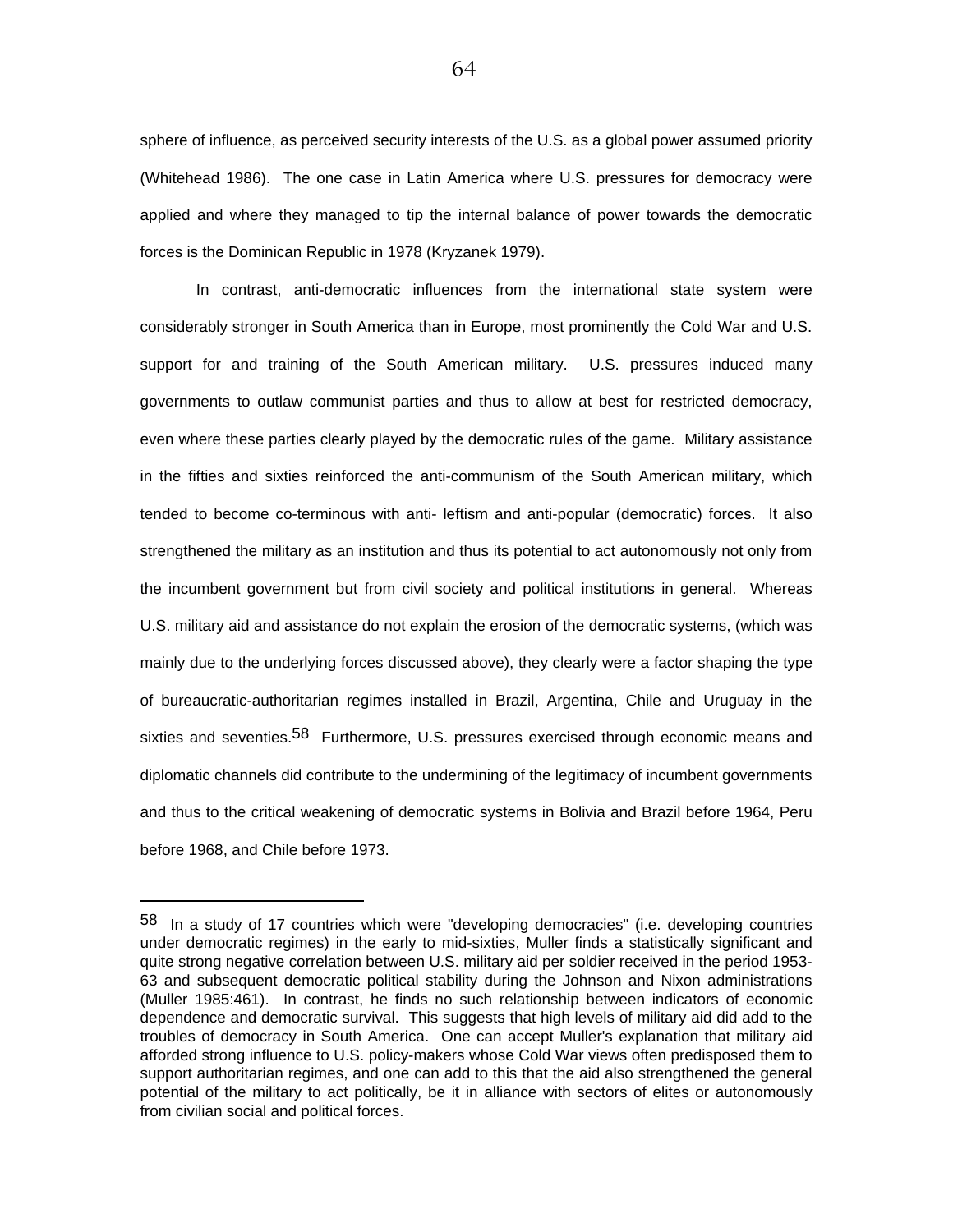# **Conclusion**

 $\overline{a}$ 

To summarize the results of this analysis and draw out its implications for the explanatory power of structural approaches to the study of democracy in South America, we can start with the point that Moore was correct in identifying a strong landed class engaged in labor repressive agriculture as a crucial obstacle to the establishment and survival of democratic regimes. Only where the landed class played a secondary role in the export economy (Venezuela, Chile, Bolivia), or where non-labor repressive agriculture predominated (Argentina and Uruguay), the establishment of a fully democratic regime was possible.<sup>59</sup>

The role of the middle classes, which are the crucial democratic protagonists in modernization theory, was important, to a large extent because the working class was too small and the peasantry too dominated to play an important political role by themselves. However, the middle classes were by no means an inherently democratic force; rather, they primarily promoted their own inclusion and formed the alliances most conducive to the achievement of this goal. Where dissident elite sectors and sectors of the military were available as allies, the middle classes were quite content with restricted democracy (e.g. Chile 1920-24; Peru 1956-68; Colombia 1958 to the present). Where the middle classes depended on the working class as an ally, and where illiteracy was high, they pushed for full democracy (Peru before 1948, Venezuela), though sometimes reluctantly (Bolivia); where they depended on the working class

<sup>59</sup> If one widens the perspective and includes Central America, Guatemala presents a problem for this argument in that coffee was the crucial export sector, it was labor intensive, and domestically controlled. However, the reason why the coffee oligarchy was unable to prevent the revolution of 1944 and thus the installation of a democratic regime was that its position as a national dominant class was weakened by the extremely strong presence of foreign capital in transport and in the marketing of coffee, as well as by the coexistence of coffee with foreign owned banana plantations as important export producers. Thus, the oligarchy shared political control with military dictators. Moreover, direct U.S. political pressures often exerted strong influence and thereby reduced oligarchic control over the political system further.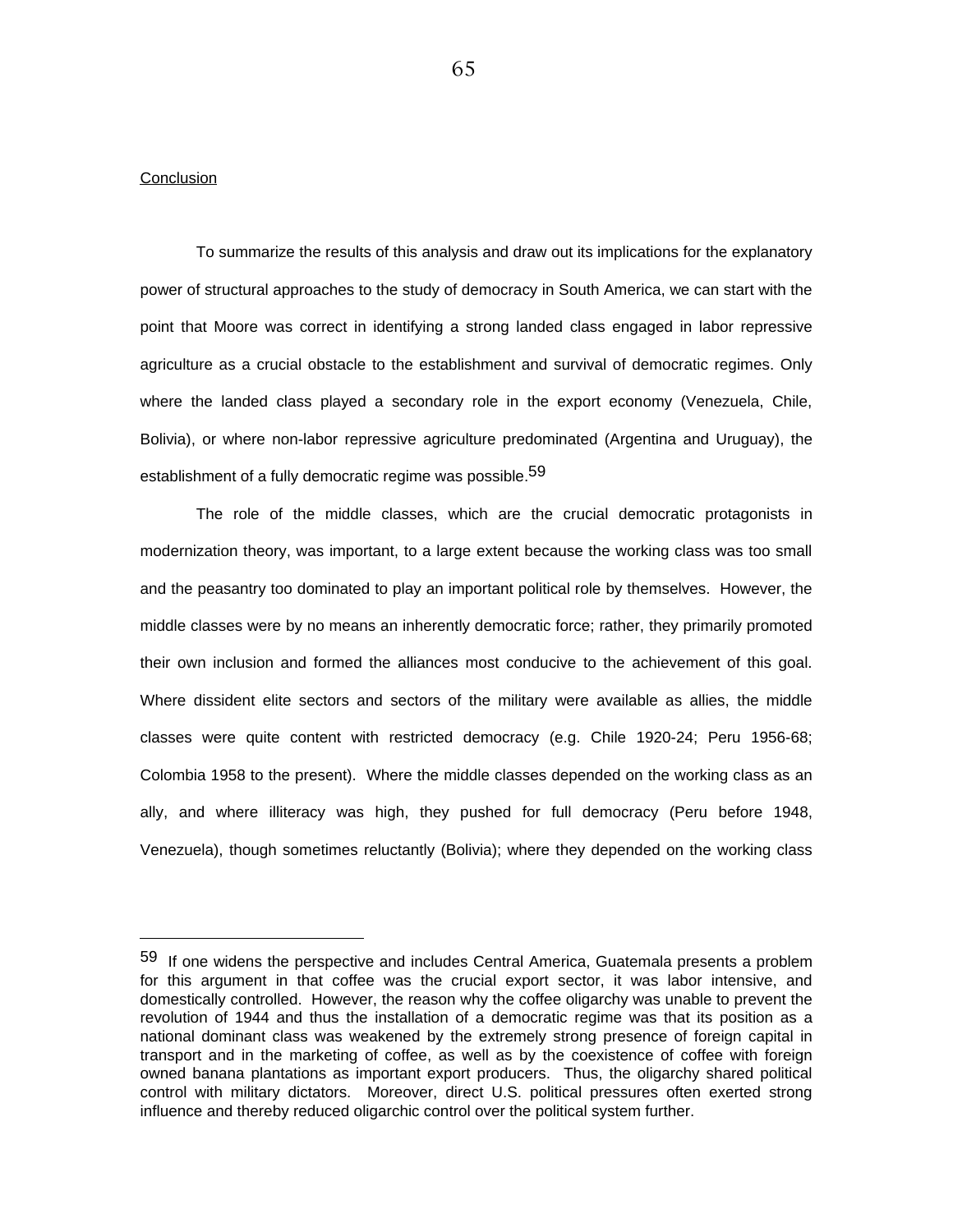as an ally and illiteracy was low, they were content with literacy restrictions of the franchise, or restricted urban democracy (Chile 1938-70).<sup>60</sup>

As the working class power perspective would lead one to expect, in all cases but one the working class was a pro-democratic force if it was strong enough to play any visible political role (Chile, Venezuela, Peru, Bolivia, Uruguay). The notable exception here is Argentina under Perón, where a large part of the working class had been mobilized by Perón and thus did not challenge his authoritarian control over the labor movement itself nor his turn to political authoritarianism. The fact that in the other cases (Brazil, Colombia, Ecuador, Paraguay) the working class was too weak to play a significant political role was crucial for the problems of democracy there, and even in the above mentioned cases where the working class did play a significant role, its relative weakness presented a problem for the consolidation of democratic regimes.

The role of the state was very important in Brazil in retarding the growth of civil society and its political articulation. The legacy of Vargas consisted not only in a weak and dependent labor movement but also in two weak parties, unable to promote any clear programs and effectively represent conflicting interests. In general, the coercive arm of the state, the military, has been an important political actor since the nineteenth century. However, the frequency and

 $60$  Implicit in this argument is a rejection of the hypothesis that exclusion is a function of ethnic composition of the population. Reviewing the cases from the point of view of this hypothesis, its weakness becomes apparent as no clear pattern of a relationship between ethnicity and exclusion emerges. Ethnic heterogeneity is neither a necessary nor a sufficient condition for the presence of excluding rule; conversely, ethnic homogeneity is neither a necessary nor a sufficient condition for the absence of it. It is true that the countries with the most years of fully democratic rule, Argentina and Uruguay, are also the most "European" countries; however, both of these countries had also periods of excluding authoritarian rule. Bolivia has a very large Indian population, and nevertheless had 12 years of full democracy. Paraguay is a case with a very homogeneous population but still no periods of democracy at all. What one can say is that where selective exclusion existed, the most common mechanism was literacy qualifications of the franchise, and this affected primarily the rural population and thus Indians where they were present. Where the Indian population was large, these features affected a large percentage of the population (e.g. in Peru and Ecuador). However, the effect on voter turnout was not very different, for instance, from Chile, where there was also a restricted (literate) urban democracy but a small percentage of Indians. In the 1960 elections in Ecuador, 14% of the population voted, in Peru in 1958 12%, and in Chile in 1958 17% (Statistical Abstracts of Latin America 1963).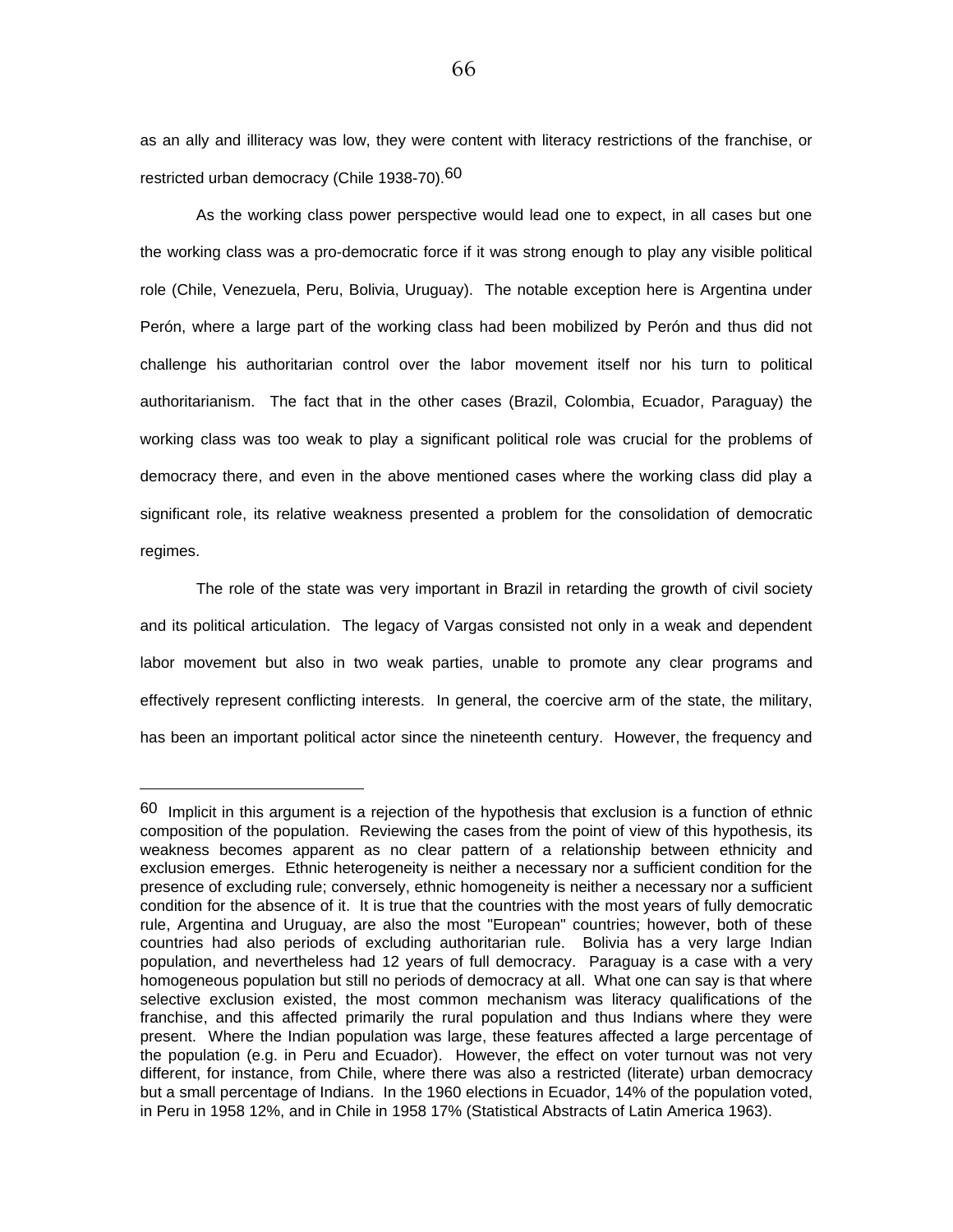type of military involvement in politics has varied among the different countries. Direct intervention through coups was particularly frequent where major civilian groups did not play by the rules of institutionalized contestation but rather appealed to the military for intervention on their behalf. The type of intervention, i.e. whether it was on the side of pro- or anti-democratic forces depended on the interaction between the institutional character of the military (degree of professionalization, internal unity versus tensions between old and new guards, recruitment and socialization patterns of officers) and the political role of the middle classes.<sup>61</sup> The stronger the middle classes and the more pro-democratic their posture, the more likely it was that factions of the military aligned with them in their efforts to install a democratic regime (e.g. Argentina before 1912, Uruguay in 1903-04, and Venezuela in 1945). Whether these factions were able to get the upper hand depended in part on their positions in the military hierarchy and the strength of ties to oligarchic interests among the senior officers. In contrast, the stronger the perceived threat to stability from the lower classes, and the more anti-democratic the posture of the middle classes, the more likely it was that the military would support oligarchic efforts to assert control or, in the case of highly professionalized military institutions, that it would intervene in a moderator role or establish a military dominated regime.

The analysis of the circumstances under which major civilian groups did or did not accept the rules of institutionalized contestation drew our attention to the need to add the structure of political institutions to the social structural analysis. For the survival of a democratic system with low military involvement, the existence of two or more strong competing parties was indispensable. These parties could derive strength from a well developed organizational structure and programmatic cohesion, typical of mass parties (Chile, Venezuela, Peru since

<sup>&</sup>lt;sup>61</sup> Nun points out the middle class character of the officer corps and the similarity in the political interests and actions of the military and the middle classes. In fact, he goes as far as to claim that "the armed forces became one of the few important institutions controlled by the middle class" (1967:76). Whereas his view ignores important internal dynamics in the military institution and cannot account for the cases where the military intervened on the side of the elites against middle class attempts to force an opening of the oligarchic system, it does draw attention to the frequent affinity between the political roles of the middle classes and of the military.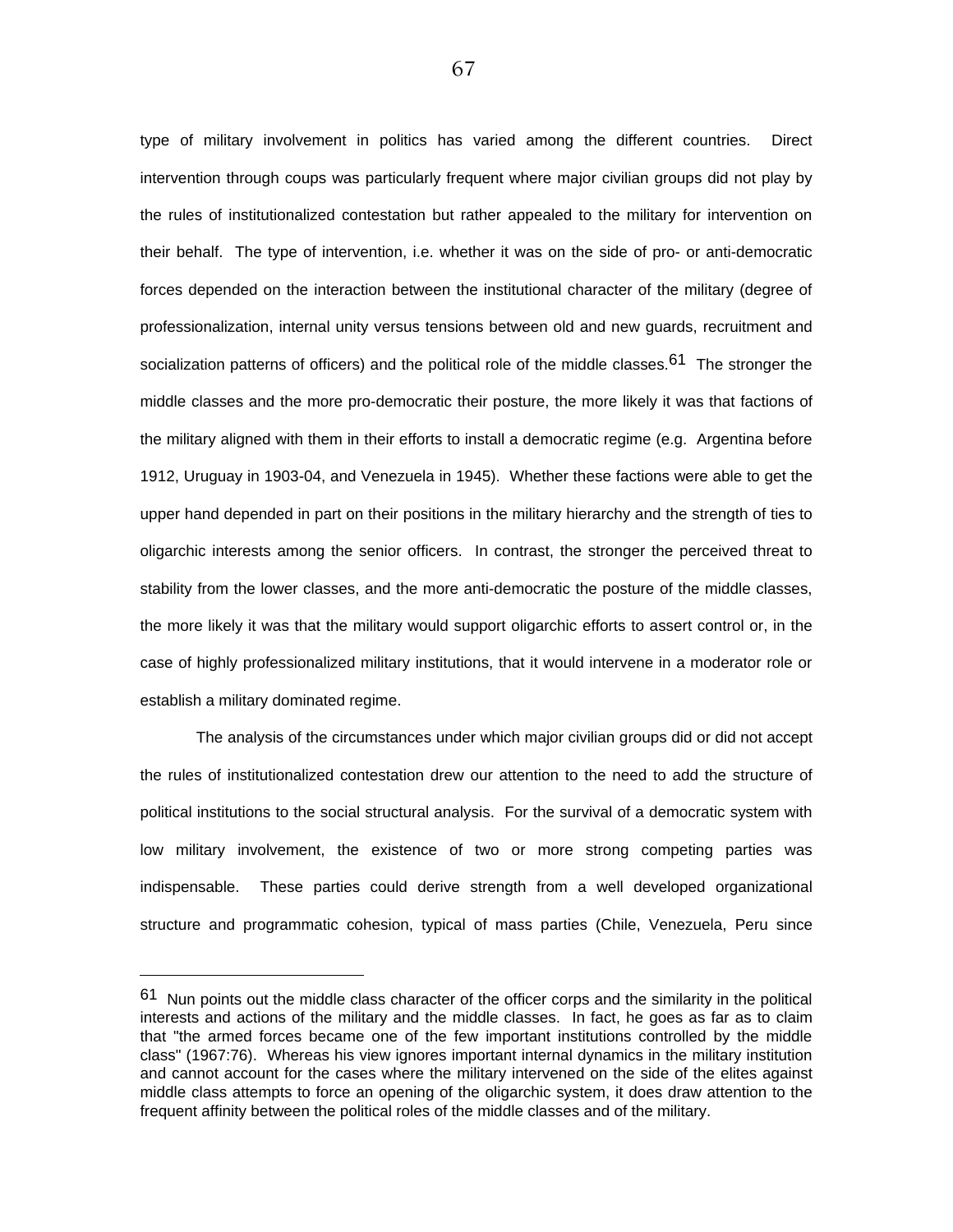1980), or in the absence of either organizational or programmatic cohesion, they could derive strength from historical partisan identification (Colombia and Uruguay). As noted already, the fact that the presence of strong parties representing elite interests, or of a political pact protecting these interests instead, was crucial for the consolidation of restricted or full democracy underscored the substantive limits of democracy with regard to effective participation of the lower classes. Acceptance of democracy on the part of elites and large sectors of the middle classes was conditional, subject to transformation into search for an authoritarian solution if political power were to be used to bring about fundamental social change (Venezuela 1945-48; Chile 1970-73).

The analysis here also underlined the importance of different stages of dependent industrialization for the formation of different class coalitions and thus regime forms. Some degree of industrialization was necessary for the emergence of democratic pressures because of the need for a certain level of consolidation of civil society. Accordingly, the most advanced countries in the early 20th century were the first to establish democratic regimes (Argentina in 1912 and Uruguay in 1903/1919). In contrast, raw material based export economies which generated little subsidiary industrialization were inhospitable ground for democratization.

The contraction of the export economy after 1929 promoted import substitution industrialization which in turn brought forth pro-democratic forces in the expanding middle and working classes and provided the potential for the formation of new class coalitions and the establishment of including regimes. Thus, transitions to various forms of democratic regimes took place in the thirties and forties in Chile, Uruguay, Argentina, Colombia, Venezuela, Brazil, Peru, and Ecuador (see Table 4). The alternative to democratic transitions tended to be the emergence of populist authoritarian regimes.

The problems in the export sector and the stagnation of ISI in the fifties intensified social conflict virtually everywhere, and breakdown or survival of democratic regimes depended on the degree of elite representation through the party system, the threat posed to elite interests by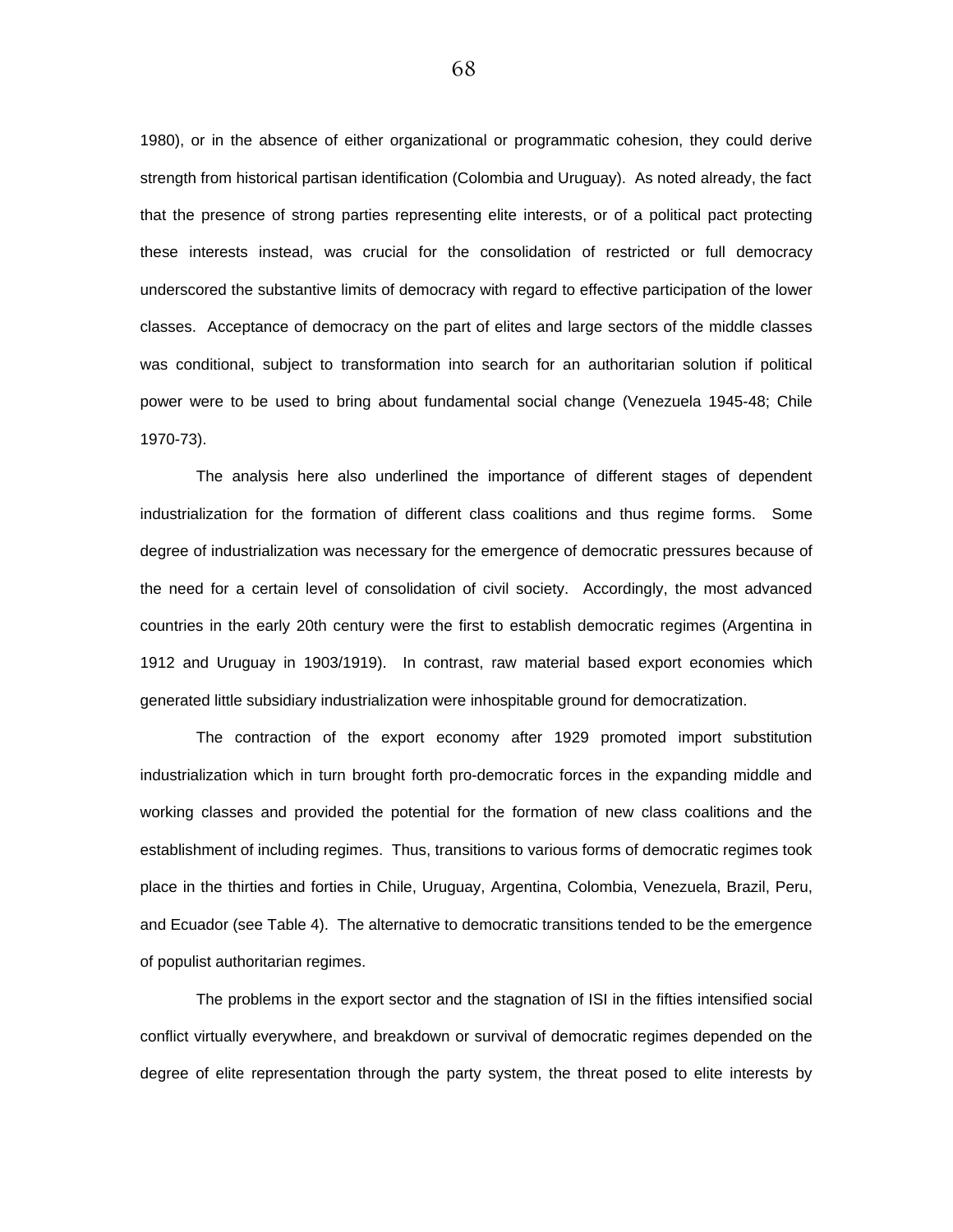popular mobilization, and the severity of the economic crisis.<sup>62</sup> Democracy emerged and survived only in Venezuela and Colombia, the two cases where political pacts guaranteed the elites that their interests would be protected. The character of the new regimes and their economic policies were strongly influenced by the degree of industrialization reached, by the traditional role of the state in the economy, and by pressures from international financial institutions. Where industrialization was advanced, as in Argentina, Brazil, Chile, and Uruguay, bureaucratic-authoritarian regimes based themselves on alliances between the state, foreign capital, and the internationalized segment of the national bourgeoisie. All these regimes implemented orthodox economic stabilization policies of the variety prescribed by the International Monetary Fund, but then Brazil embarked on a program of deepening industrialization with very strong state participation, whereas Chile in the seventies went to the opposite extreme of destatization and deindustrialization, with Argentina and Uruguay falling in between these two policy positions. The progress of industrialization in Brazil in turn generated new social forces, new alliances and stronger pressures for democratization than had ever existed before.

Where industrialization was less advanced, the political outcomes of the generalized economic problems emerging in the fifties were more diverse, namely the establishment of a reformist military regime in Peru and of more traditional military regimes with intermittent manifestations of some reformist tendencies in Bolivia and Ecuador, and democracies established on the basis of political pacts in Colombia and Venezuela. In Bolivia severe resource constraints impeded the establishment of an including regime like the Peruvian one. A lower level of popular mobilization made the establishment of an including regime unnecessary in Ecuador, and it facilitated the survival of restricted democracy in Colombia. In Venezuela oil resources made inclusion and thus the transition to full democracy in 1968 possible.

<sup>62</sup> Collier (1979:388) focuses on the interaction of economic resources, popular sector strength, and threat perception as determinants of regime change in this period.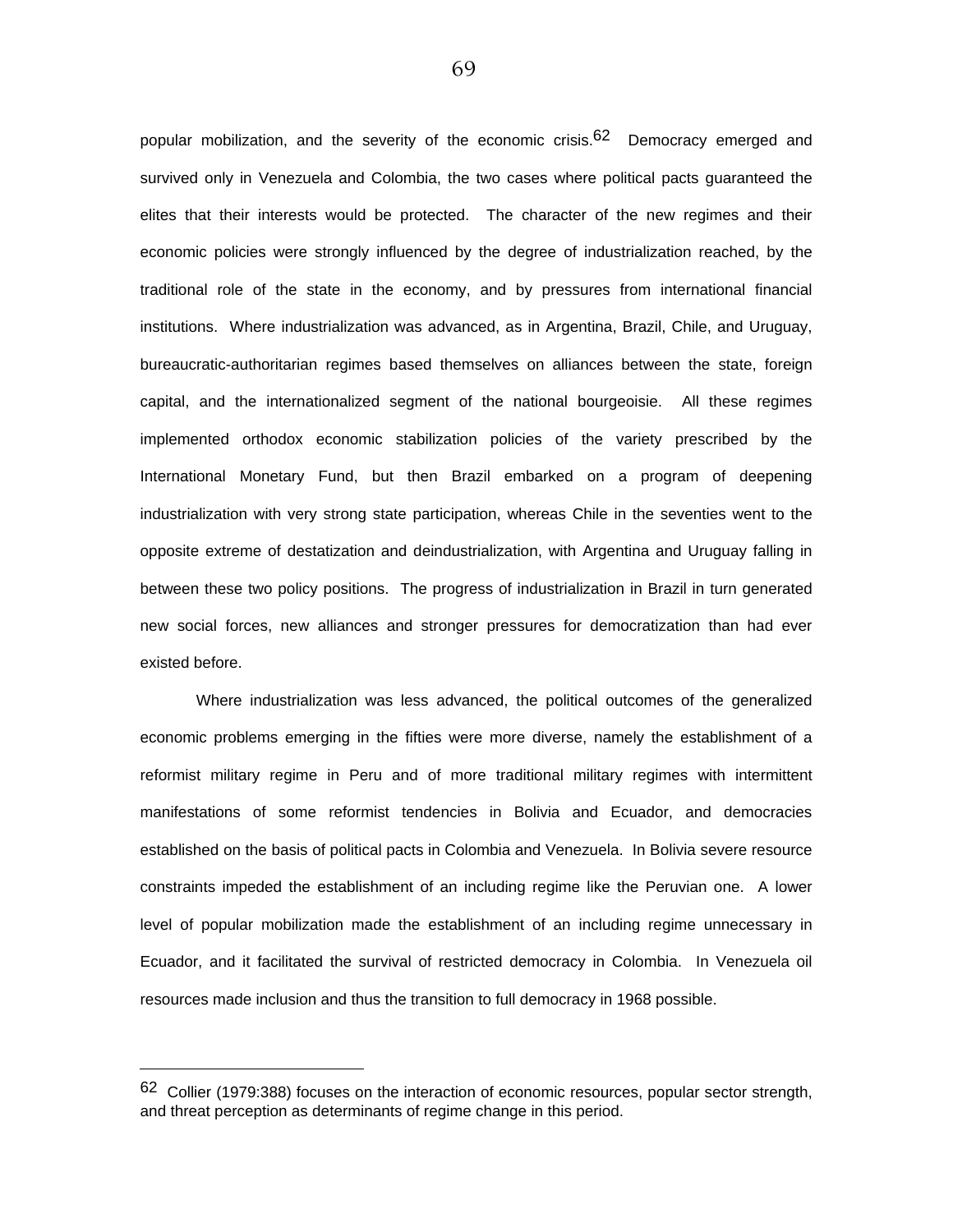The role of the international state system in shaping domestic political outcomes was shown to be important in the analysis here. The weakness of constitutional rule in South America in the 19th century can be explained by the combination of the effects of the independence wars on elite fragmentation, and frequent external military interventions, which brought the military into a prominent political role and made military dictatorships the dominant form of rule. Strong influences from the international state system which reduced chances for democracy in the twentieth century were the Cold War pressures from the U.S. for outlawing the Communist Parties, the military assistance and training provided by the U.S. to South American militaries, and direct U.S. pressures on incumbent democratic governments, most prominently Allende in Chile.

Finally, the analysis here showed that dependent development had contradictory effects on chances for democratization and that these effects were changing over time. Ultimately, of course, the judgement of these effects depends on one's counterfactual assumptions. If the counterfactual assumed for comparison is a kind of autonomous development like in the core, then the effects of dependent development appear virtually uniformly negative. If, however, the counterfactual assumed is stagnation, particularly lack of industrialization, then the effects appear partially positive. The predominantly negative effects of dependent development compared to development in the core are the following: First, its effects on the class structure produced a smaller and weaker working class and thus cast the middle classes into a more prominent role among the subordinate classes. This meant weaker pressures for full democratization, as the middle classes primarily sought their own inclusion. Second, high vulnerability to external shocks and limited control over the domestic economy afforded only small room for maneuver to any government, but the lack of options to deal with economic problems was particularly damaging to the legitimacy of democratic governments. The Depression in the thirties generated significant social unrest and led to the breakdown of democracies where they had been established (Argentina 1930, Uruguay 1933; in Chile the incipient restricted democracy had collapsed in 1924 already, in part in response to the decline of the nitrate industry). However, in the longer run it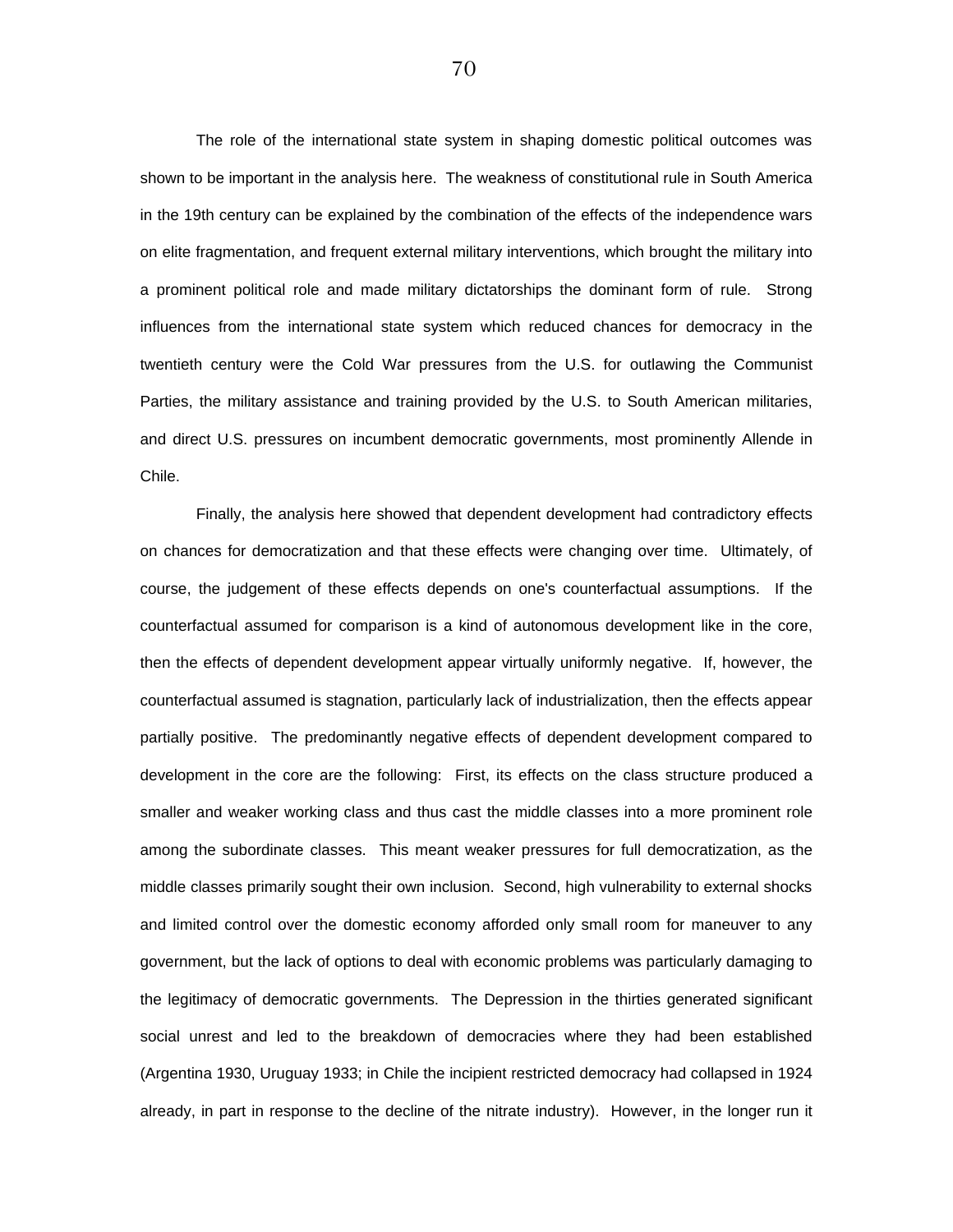also weakened traditional elites and strengthened pro-democratic forces by way of promoting import substitution industrialization, and thus it prepared the way for later transitions to democracy. Third, alliances of elites, or sectors of elites, with foreign economic interests, and strong dependence of the state on foreign support in the form of military and economic aid gave these foreign actors significant influence on domestic politics. The effects of this were primarily negative for democracy because for these foreign actors, like for their domestic allies, their own economic and political interests clearly outweighed any interest in promoting democracy.

In contrast to these generally negative effects on democracy, dependent development, if compared to stagnation, had a differential, partly positive, impact on chances for democratization, varying with the character of the export economy. The growth of mineral enclaves as crucial export sectors weakened large domestic landowners, though it also made the establishment of constitutional rule more difficult by way of generating elite diversification and raising the stakes in the control over the state apparatus. The growth of nationally controlled export economies in contrast strengthened large landowners, but it also facilitated the establishment of constitutional rule. The emergence of democratizing pressures was also different in the two types of economies. In the enclave economies, relatively radical alliances between middle and working classes, mobilized by mass parties, exerted early and strong pressures for democratization. In two cases (Venezuela in 1945 and Bolivia in 1952) these alliances were successful in effecting a breakthrough to full democracy at a relatively early stage of development, but they were not able to consolidate it. In the nationally controlled economies, the emergence of democratizing pressures depended on the degree of subsidiary industrialization generated by the export sector. Where it was high (Argentina and Uruguay), the early expansion of the middle and working classes brought forth democratizing pressures which did achieve their goal. Where it was low (Brazil, Colombia, Ecuador, Paraguay), such pressures remained absent or weak until after a phase of import substitution industrialization, and, given the continued strength of labor repressive landowners, even then the most that was ever achieved were periods of restricted democracy. Moreover, the dominant type of party emerging in the nationally controlled

71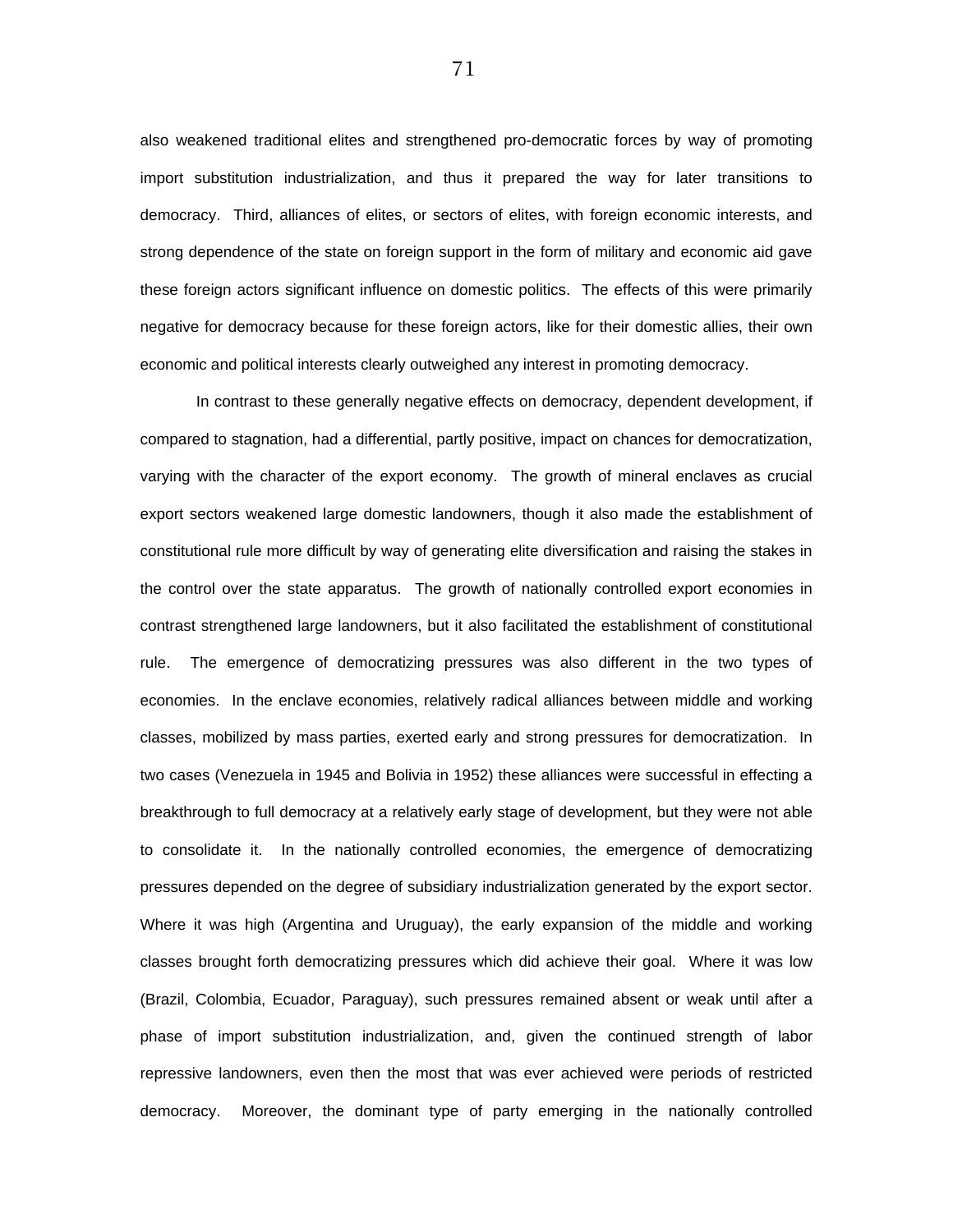economies, namely personalistic and clientelistic parties with little organizational and programmatic cohesion, further dampened pressures for democratization. Where such pressures emerged nevertheless because of higher degrees of industrialization, these clientelistic parties were less threatening to elites than the programmatic mass parties in the enclave economies, and this facilitated the installation of democratic regimes. However, this type of party remained highly susceptible to fractionalization and decay and thus constituted a problem for the consolidation of democracy in the long run.

The preceding analysis has demonstrated the importance of structural factors in shaping the alliances behind pro- and anti-democratic pressures and the room for maneuver open to these alliances. On the basis of this analysis, one would venture the hypothesis that chances for consolidation of democratic regimes are generally better in the eighties than before because the achievement of higher levels of industrialization strengthened civil society and tended to relegate large landowners to secondary importance. However, there are variations among the different countries on these dimensions, and they are by no means sufficient for the installation and consolidation of democratic regimes. Rather, the role of competing strong political parties was shown to be crucial for the consolidation of democratic regimes. This suggests that prognoses for Argentina, Peru, and Uruguay seem brighter than for Brazil, Ecuador, and Bolivia. In the former three cases, labor repressive landlords are not (or no longer) an important group. Argentina and Peru also meet the condition of having two or more relatively cohesive programmatic parties, whereas the continued fractionalization of the Uruguayan parties is a liability for the consolidation of democracy there (Gillespie, forthcoming). Brazil is handicapped in two ways: not only are labor repressive landlords still a formidable force, as evidenced by the problems with the land reform, but the parties are weak, lacking organizational and programmatic cohesion (Hagopian and Mainwaring 1987). In Ecuador all three conditions are unfavorable: labor repressive landlords still exist also, and civil society and political parties remain weak. In Bolivia, the land reform basically eliminated labor repressive agriculture, but the subordinate classes are weakened by political and regional splits and the parties are extremely weak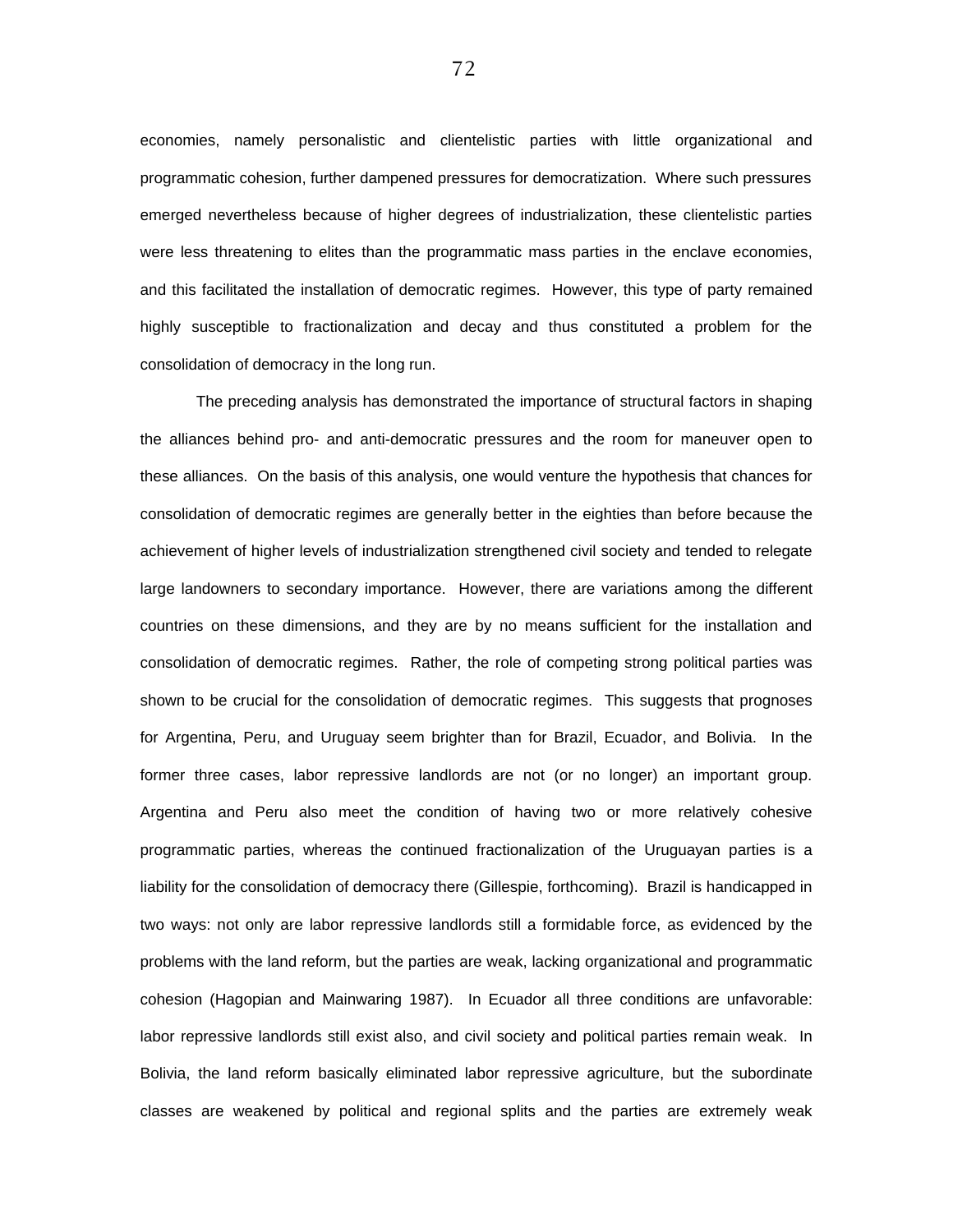(McClintock 1986). If one draws out the implications of this discussion for the initially mentioned studies of transition processes which choose to focus on political variables proper, one can suggest that they could best enhance our understanding of the potential for consolidation of redemocratized regimes by putting party building efforts and party interactions to the center of their analyses.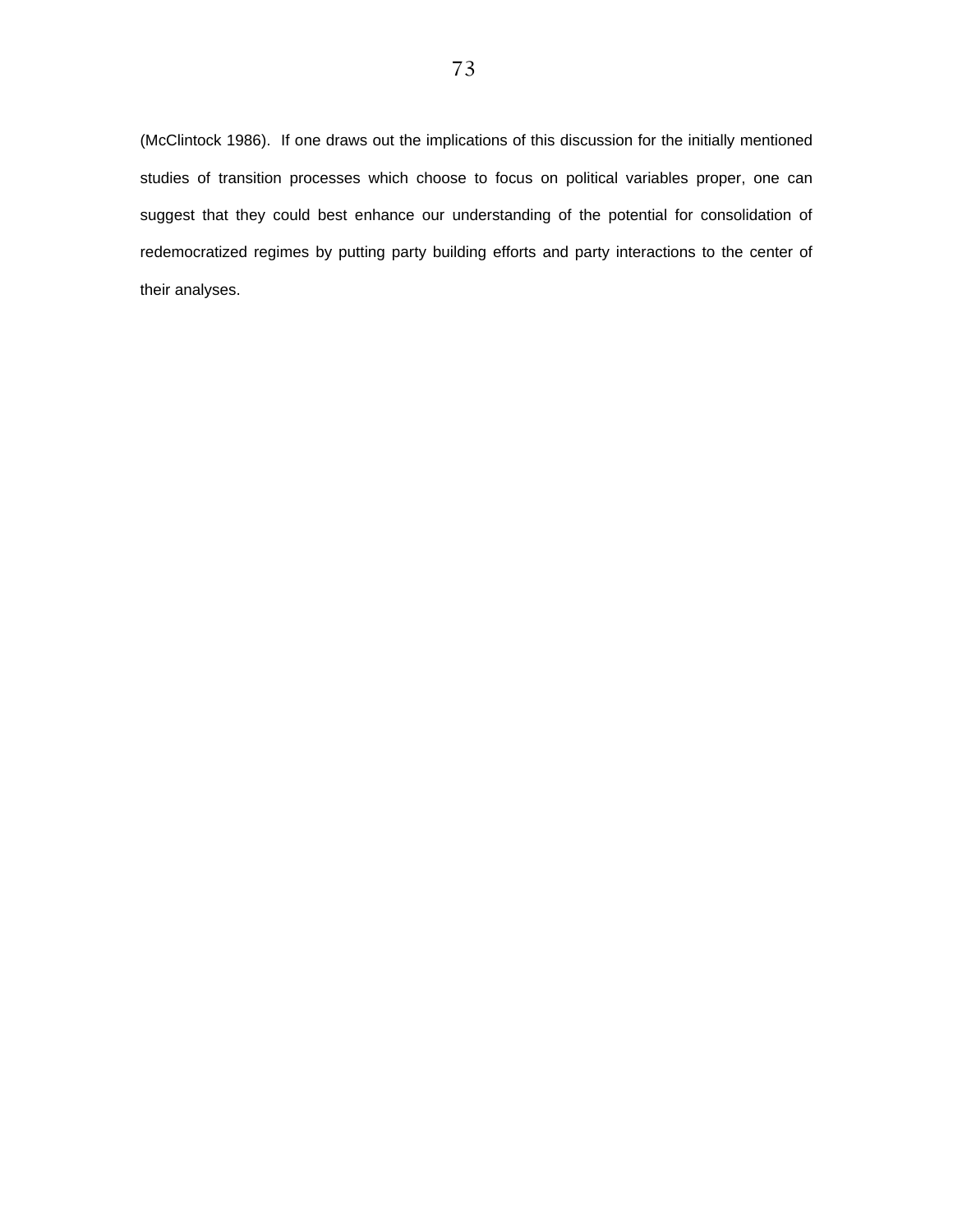- Alba, Victor. 1968. Politics and the Labor Movement in Latin America. Stanford, CA: Stanford University Press.
- Alejandro, Carlos F. Diaz. 1970. Essays on the Economic History of the Argentine Republic. New Haven: Yale University Press.

Alexander, Robert J. 1965. Organized Labor in Latin America. New York: The Free Press.

- Angell, Alan. 1968. "Party Systems in Latin America". In Claudio Veliz (ed.) Latin America and the Caribbean: A Handbook. New York: Frederick A. Praeger, Publishers.
- \_\_\_\_\_\_. 1972. Politics and the Labour Movement in Chile. London: Oxford University Press.
- Berg, Ronald H. and Frederick Stirton Weaver. 1978. "Toward a Reinterpretation of Political Change in Peru During the First Century of Independence". Journal of Interamerican Studies and World Affairs. Vol. 20, No. 1 (February).
- Bergquist, Charles W. 1978. Coffee and Conflict in Colombia, 1886-1910. Durham, NC: Duke University Press.
- 1986. Labor in Latin America: Comparative Essays on Chile, Argentina, Venezuela, and Colombia. Stanford University Press.
- Bitar, Sergio. 1986. Chile: Experiment in Democracy. Philadelphia, PA: Institute for the Study of Human Issues.
- Blanksten, George I. 1951. Ecuador: Constitutions and Caudillos. Berkeley: University of California Press.
- Bollen, Kenneth A. 1979. "Political Democracy and the Timing of Development". American Sociological Review. Vol. 44, No. 4.
	- 1983. "World System Position, Dependency, and Democracy: The Cross-national Evidence". American Sociological Review. Vol. 48, No. 4.
- Bollen, Kenneth A. and Robert Jackman. 1985a. "Economic and Noneconomic Determinants of Political Democracy in the 1960s". In Richard G. Braungart (ed.) Research in Political Sociology. Greenwich, CT: JAI Press.
- 1985b. "Political Democracy and the Size Distribution of Income". American Sociological Review. Vol. 50, No. 4.
- Bourricaud, François. 1970. Power and Society in Contemporary Peru. New York: Praeger Publishers.
- Burns, E. Bradford. 1980. A History of Brazil. New York: Columbia University Press. Second Edition.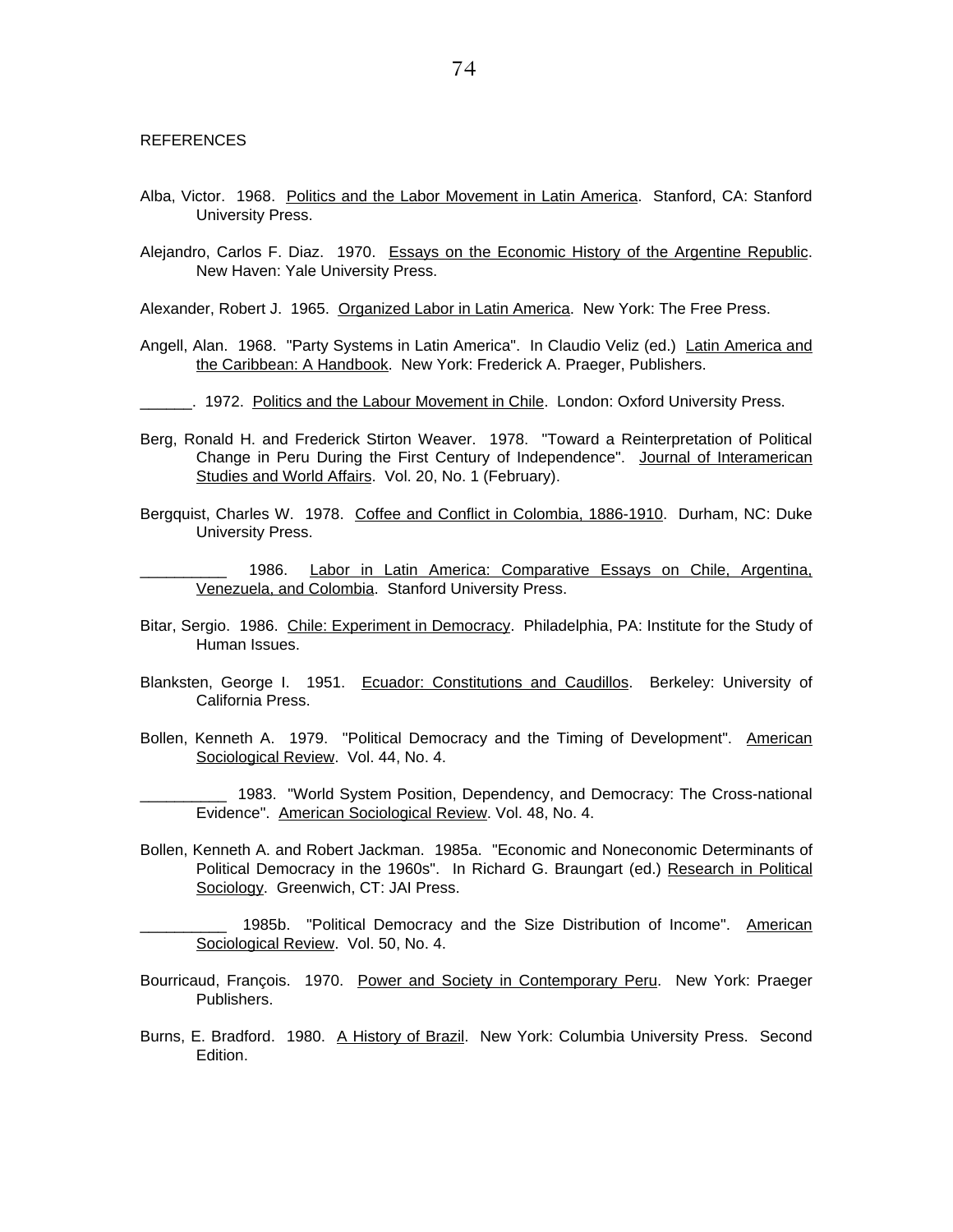1986. Latin America: A Concise Interpretive History. Englewood Cliffs, NJ: Prentice-Hall, Inc. Fourth Edition.

- Cardoso, Fernando Henrique and Enzo Faletto. 1979. Dependency and Development in Latin America. Berkeley, CA: University of California Press.
- Cavarozzi, Marcelo. 1986. "Political Cycles in Argentina since 1955". In Guillermo O'Donnell, Philippe C. Schmitter, and Laurence Whitehead (eds.) Transitions from Authoritarian Rule: Latin America. Baltimore, MD: Johns Hopkins University Press.
- Chilcote, Ronald H. and Joel C. Edelstein (eds.) 1974. Latin America: The Struggle with Dependency and Beyond. New York: John Wiley & Sons.
- Ciria, Alberto. 1974. Parties and Power in Modern Argentina (1930-1946). Albany: State University of New York Press. First published in 1964 as *Partidos y poder en la Argentina Moderna (1930-1946)* by Editorial Universitaria de Buenos Aires.
- Collier, David. 1979. "The Bureaucratic-Authoritarian Model: Synthesis and Priorities for Future Research. In David Collier (ed.) The New Authoritarianism in Latin America. Princeton, NJ: Princeton University Press.
- Collier, Ruth Berins. 1986. "Historical Founding Moments in State-Labor Relations: Brazil, Chile, Mexico, and Venezuela". Paper delivered at the World Congress of the International Sociological Association, New Delhi, India, August.
- Collier, Ruth Berins and David Collier. Forthcoming. Shaping the Political Arena: Critical Junctures, Trade Unions, and the State in Latin America.
- Conaghan, Catherine M. 1987. "Party Politics and Democratization in Ecuador". In James M. Malloy and Mitchell A. Seligson (eds.) Authoritarians and Democrats: Regime Transition in Latin America. Pittsburgh, PA: University of Pittsburgh Press.
- Cotler, Julio. 1978. "A Structural-Historical Approach to the Breakdown of Democratic Institutions: Peru". In Juan J. Linz and Alfred Stepan (eds.) 1978. The Breakdown of Democratic Regimes: Latin America. Baltimore, MD: Johns Hopkins University Press.
- Cueva, Agustín. 1982. The Process of Political Domination in Ecuador. New Brunswick, NJ: Transaction Books.
- Cuneo, Dardo. 1967. Comportamiento y crisis de la clase empresaria. Buenos Aires: Editorial Pleamar.
- Cutright, Philips. 1963. "National Political Development: Measurement and Analysis". American Sociological Review. Vol. XXVIII (April).
- Dahl, Robert A. 1971. Polyarchy: Participation and Opposition. New Haven, CT: Yale University Press.
- Dean, Warren. 1966. "The Planter as Entrepreneur: The Case of Sao Paulo". Hispanic American Historical Review. Vol. XLVI, No. 2 (May): 138-152.

Di Tella, Guido. 1983. Argentina Under Perón, 1973-76. New York: St. Martin's Press.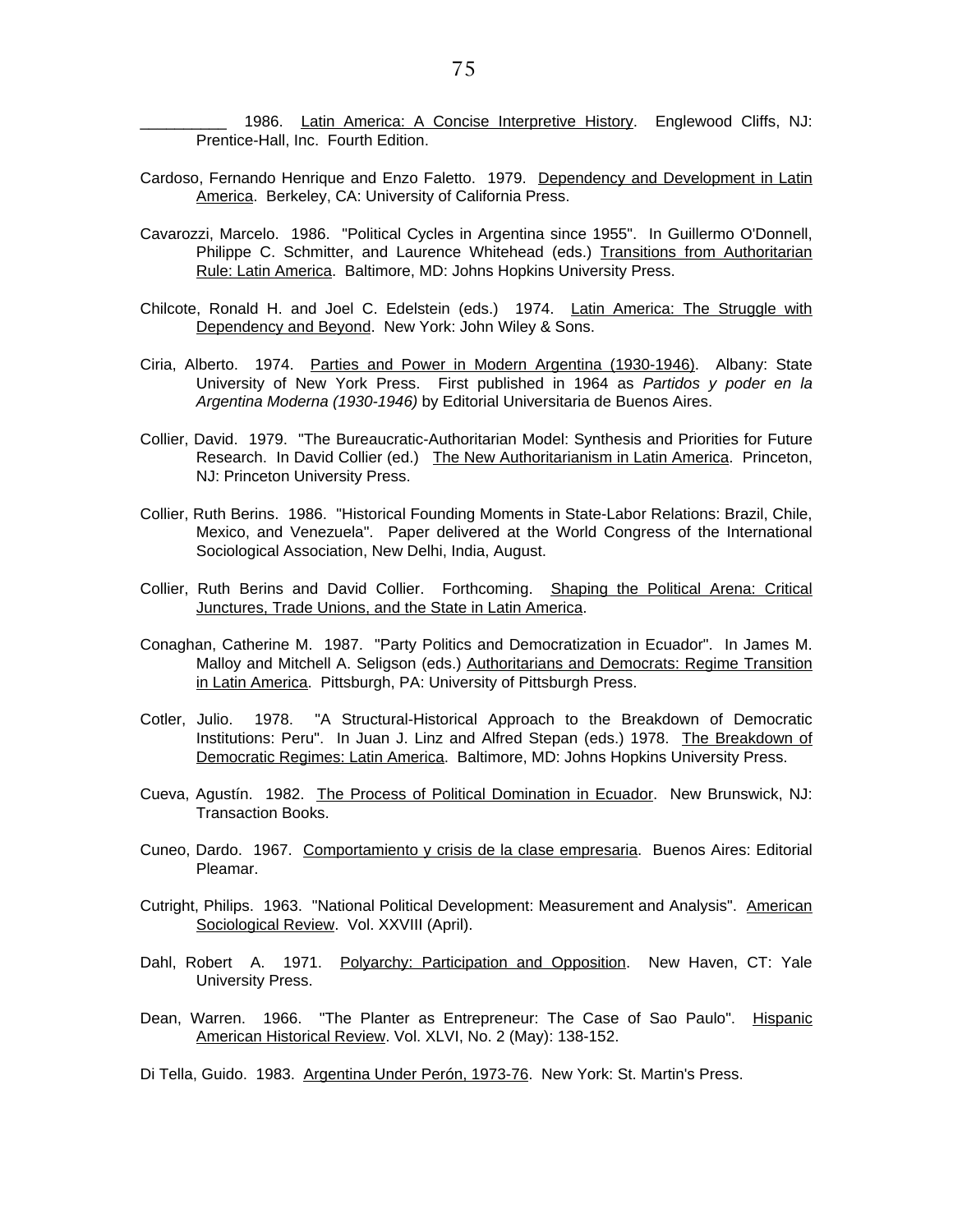- Di Tella, Torcuato S. 1968. "The Working Class in Politics". In Claudio Veliz (ed.) Latin America and the Caribbean: A Handbook. New York: Frederick A. Praeger, Publishers.
- Drake, Paul W. 1978. Socialism and Populism in Chile, 1932-52. Urbana: University of Illinois Press.
- Erickson, Kenneth Paul. 1977. The Brazilian Corporative State and Working Class Politics. Berkeley, CA: University of California Press.
- Esping-Andersen, Gosta. 1985. Politics Against Markets: The Social Democratic Road to Power. Princeton, NJ: Princeton University Press.
- Finch, M.H.J. 1981. A Political Economy of Uruguay Since 1870. New York: St. Martin's Press.
- Fitch, John Samuel. 1977. The Military Coup d'Etat as a Political Process: Ecuador, 1948-1966. Baltimore MD: Johns Hopkins University Press.
- Furtado, Celso. 1968. "The Industrialization of Brazil". In Claudio Veliz (ed.) Latin America and the Caribbean: A Handbook. New York: Frederick A. Praeger, Publishers.

1976. Economic Development of Latin America. Cambrige University Press. Second Edition.

Garretón, Manuel Antonio. 1986. "The Political Evolution of the Chilean Military Regime and Problems in the Transition to Democracy". In Guillermo O'Donnell, Philippe C. Schmitter, and Laurence Whitehead (eds.) Transitions from Authoritarian Rule: Latin America. Baltimore, MD: Johns Hopkins University Press.

Gil, Federico G. 1966. The Political System of Chile. Boston: Houghton Mifflin Company.

- Gillespie, Charles G. 1986. "Uruguay's Transition from Collegial Military-Technocratic Rule". In Guillermo O'Donnell, Philippe C. Schmitter, and Laurence Whitehead (eds.) Transitions from Authoritarian Rule: Latin America. Baltimore, MD: Johns Hopkins University Press.
- Gillespie, Charles and Luis E. González. Forthcoming. "Uruguay: The Survival of Old and Autonomous Institutions". In Larry Diamond, Juan Linz and Seymour Martin Lipset (eds.) Democracy in Developing Countries: Latin America. Volume 4. Lynn Rienner Publishers.
- Graham, Richard. 1987. "State and Society in Brazil, 1822-1930". Latin American Research Review. Vol. XXII, No. 3.
- Hagopian, Frances and Scott Mainwaring. 1987. "Democracy in Brazil: Origins, Problems, Prospects". Working Paper #100. Notre Dame, IN: The Helen Kellogg Institute for International Studies, University of Notre Dame.
- Handelman, Howard. 1986. "Prelude to Elections: The Military's Legitimacy Crisis and the 1980 Constitutional Plebiscite in Uruguay". In Paul W. Drake and Eduardo Silva (eds.) Elections and Democratization in Latin America, 1980-1985. San Diego, CA: Center for Iberian and Latin American Studies, University of California, San Diego.

1981. "Ecuador: Postscript". In Howard Handelman and Thomas G. Sanders (eds.) Military Government and the Movement toward Democracy in South America. Bloomington, IN: Indiana University Press.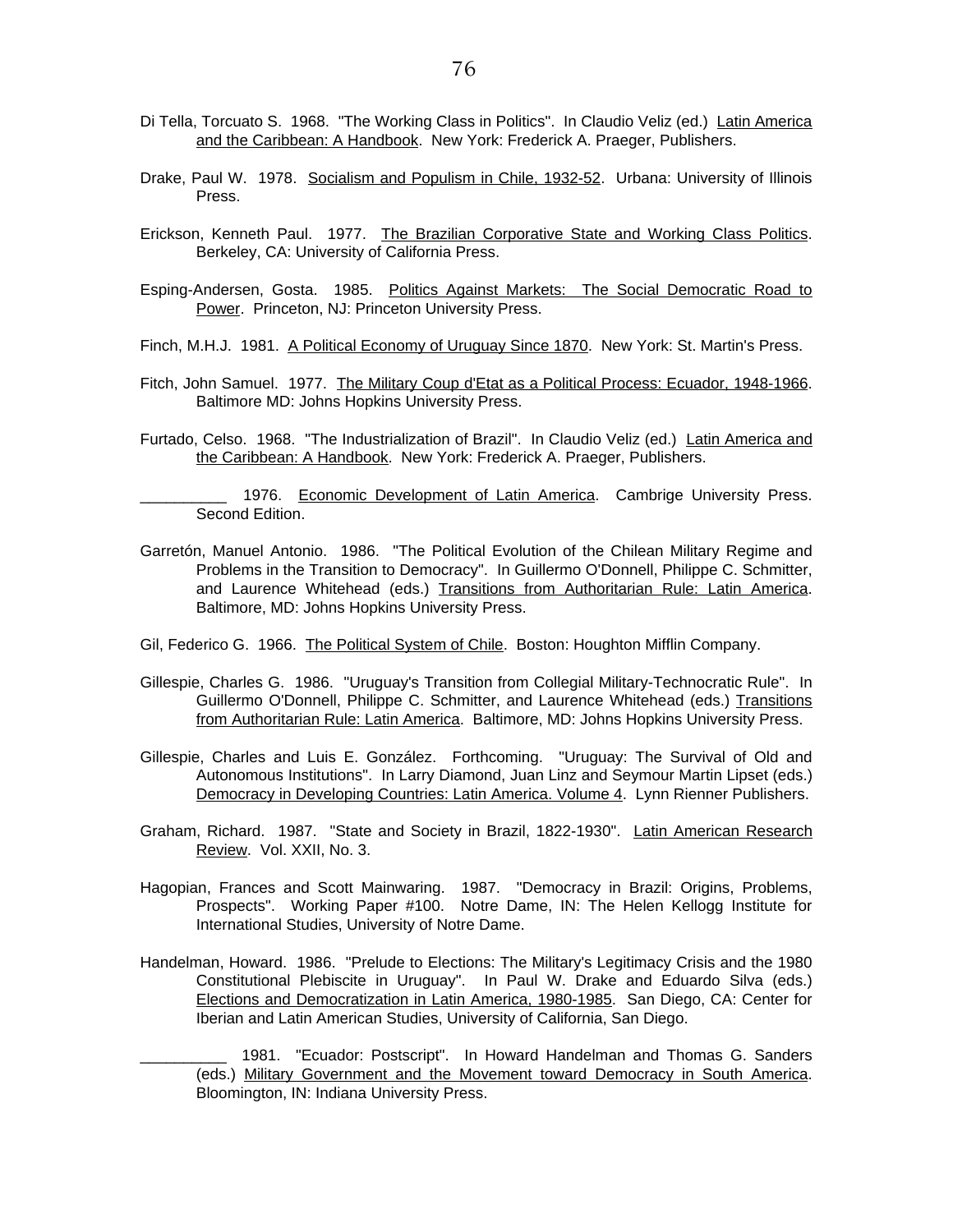- Hartlyn, Jonathan. Forthcoming. "Democracy in Colombia: The Politics of Violence and Accommodation". In Larry Diamond, Juan Linz and Seymour Martin Lipset (eds.) Democracy in Developing Countries: Latin America. Volume 4. Lynn Rienner Publishers.
- Hellman, Judith Adler. 1983. Mexico in Crisis. New York: Holmes & Meier Publishers. Second Edition.
- Hibbs, Douglas A. 1973. Mass Political Violence: A Cross-National Causal Analysis. New York: John Wiley.
- Hierro, Luis Antonio. 1977. Historia Uruguaya. Batlle: Democracia y reforma del Estado. Montevideo: Ediciones de la Banda Oriental.
- Hilliker, Grant. 1971. The Politics of Reform in Peru: The Aprista and Other Mass Parties of Latin America. Baltimore, MD: Johns Hopkins University Press.
- Hurtado, Osvaldo. 1980. Political Power in Ecuador. Albuquerque: University of New Mexico Press. Originally published in 1977 as *El poder politico en el Ecuador* by Pontificia Universidad Catolica del Ecuador, Quito.
- Imaz, Jose Luis de. 1970. Los que mandan (Those Who Rule). Albany: State University of New York Press. Originally published in 1964 as *Los Que Mandan* by Editorial Universitaria de Buenos Aires.
- Jackman, Robert W. 1973. "On the relation of economic development to democratic performance". American Journal of Political Science 17.
- Jaquette, Jane S. 1971. "The Politics of Development in Peru". Ithaca, NY: Cornell University, Latin American Studies Program, Dissertation Series, No. 33.
- Kahl, Joseph A. 1976. Modernization, Exploitation and Dependency in Latin America. New Brunswick, NJ: Transaction Books.
- Karl, Terry Lynn. 1986. "Petroleum and Political Pacts: The Transition to Democracy in Venezuela". In Guillermo O'Donnell, Philippe C. Schmitter, and Laurence Whitehead (eds.) Transitions from Authoritarian Rule: Latin America. Baltimore, MD: Johns Hopkins University Press.
- Kenworthy, Eldon. 1973. "The Function of the Little-Known Case in Theory Formation or What Peronism Wasn't". Comparative Politics. Vol. 6, No. 1 (October).
- Klarén, Peter F. 1973. Modernization, Dislocation, and Aprismo: Origins of the Peruvian Aprista Party, 1870-1932. Austin, TX: University of Texas Press, for the Institute of Latin American Studies.
- Klein, Herbert S. 1971. "Prelude to the Revolution". In James M. Malloy and Richard S. Thorn (eds.) Beyond the Revolution: Bolivia since 1952. Pittsburgh, PA: University of Pittsburgh Press.
- Korpi, Walter. 1978. The Working Class in Welfare Capitalism. London: Routledge & Kegan Paul.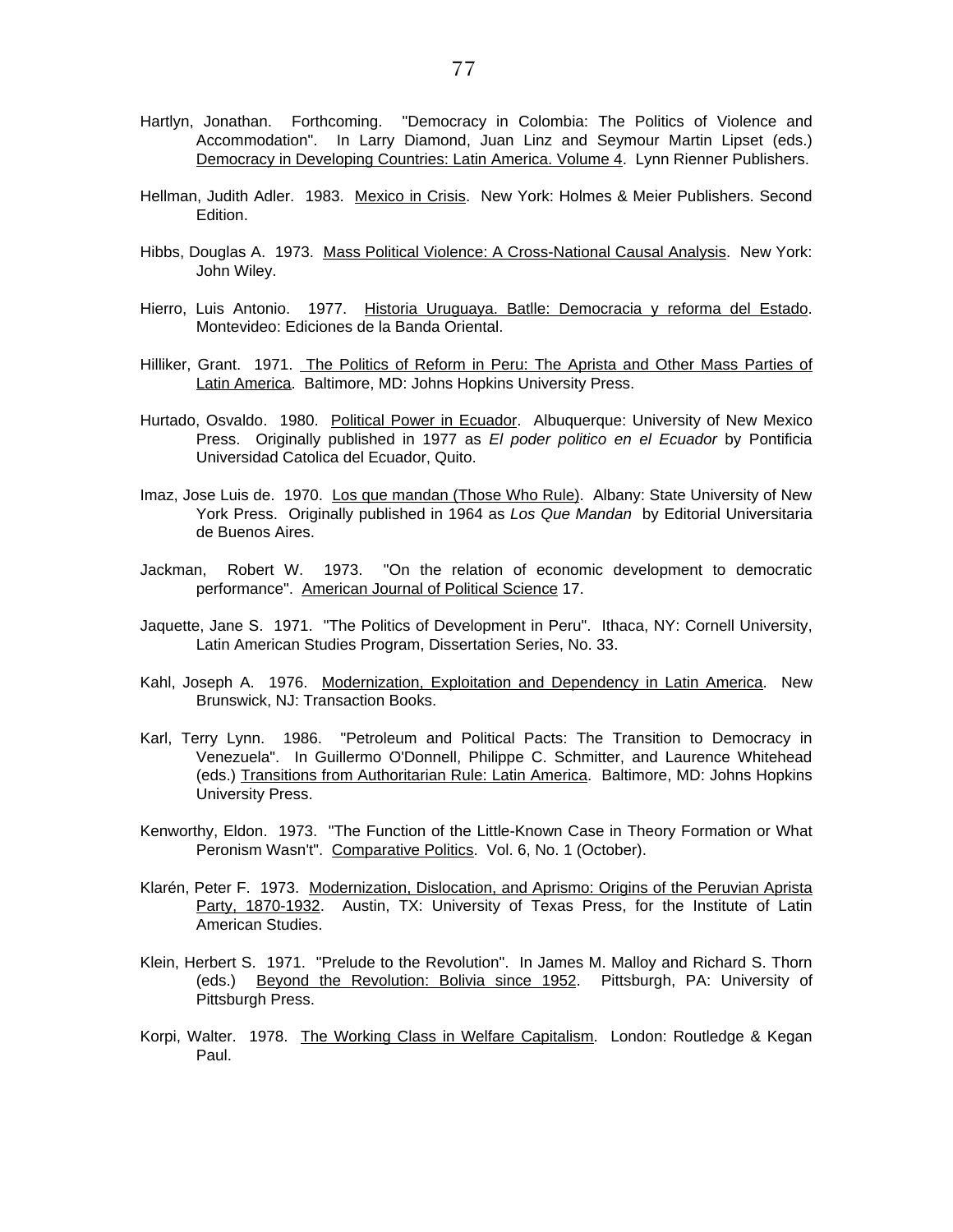- Kryzanek, Michael J. 1979. "The 1978 Election in the Dominican Republic: Opposition Politics, Intervention and the Carter Administration". Caribbean Studies. Vol. 19, Nos. 1 and 2.
- Landi, Oscar. 1978. "La tercera Presidencia de Perón: Gobierno de emergencia y crisis política". Documento CEDES/G.E. CLACSO no. 10. Buenos Aires.
- Landsberger, Henry A. and Tim McDaniel. 1976. "Hypermobilization in Chile, 1970-1973". World Politics. Vol. XXVIII, No. 4 (July).
- Levine, Daniel H. 1978. "Venezuela since 1958: The Consolidation of Democratic Politics". In Juan J. Linz and Alfred Stepan (eds.) 1978. The Breakdown of Democratic Regimes: Latin America. Baltimore, MD: Johns Hopkins University Press.
- Levy, Daniel C. Forthcoming. "Mexico: Sustained Civilian Rule Without Democracy". In Larry Diamond, Juan Linz and Seymour Martin Lipset (eds.) Democracy in Developing Countries: Latin America. Volume 4. Lynn Rienner Publishers.
- Lewis, Paul H. 1982. Socialism, Liberalism, and Dictatorship in Paraguay. New York: Praeger Publishers.
- Linz, Juan J. and Alfred Stepan (eds.) 1978. The Breakdown of Democratic Regimes: Latin America. Baltimore, MD: Johns Hopkins University Press.
- Lipset, Seymour Martin. 1960. Political Man. Garden City: Anchor Books.
- Lombardi, John V. 1982. Venezuela: The Search for Order, the Dream of Progress. New York: Oxford University Press.
- Loveman, Brian. 1979. Chile: The Legacy of Hispanic Capitalism. New York: Oxford University Press.
- Lowenthal, Abraham F. 1986. "Armies and Politics in Latin America: Introduction to the First Edition". In Abraham F. Lowenthal and J. Samuel Fitch (eds.) Armies and Politics in Latin America. New York: Holmes & Meier. Revised Edition.
- \_\_\_\_\_\_\_\_\_\_ (ed.) 1975. The Peruvian Experiment: Continuity and Change under Military Rule. Princeton, NJ: Princeton University Press.

Malloy, James M. 1970. Bolivia: The Uncompleted Revolution. University of Pitttsburgh Press.

- 1971. "Revolutionary Politics". In James M. Malloy and Richard S. Thorn (eds.) Beyond the Revolution: Bolivia since 1952. Pittsburgh, PA: University of Pittsburgh Press.
- Malloy, James M. and Eduardo A. Gamarra. 1987. "The Transition to Democracy in Bolivia". In James M. Malloy and Mitchell A. Seligson (eds.) Authoritarians and Democrats: Regime Transition in Latin America. Pittsburgh, PA: University of Pittsburgh Press.
- Mamalakis, Markos J. 1976. The Growth and Structure of the Chilean Economy: From Independence to Allende. New Haven, CT: Yale University Press.
- Martz, John D. 1966. Acción Democrática: Evolution of a Modern Political Party in Venezuela. Princeton, NJ: Princeton University Press.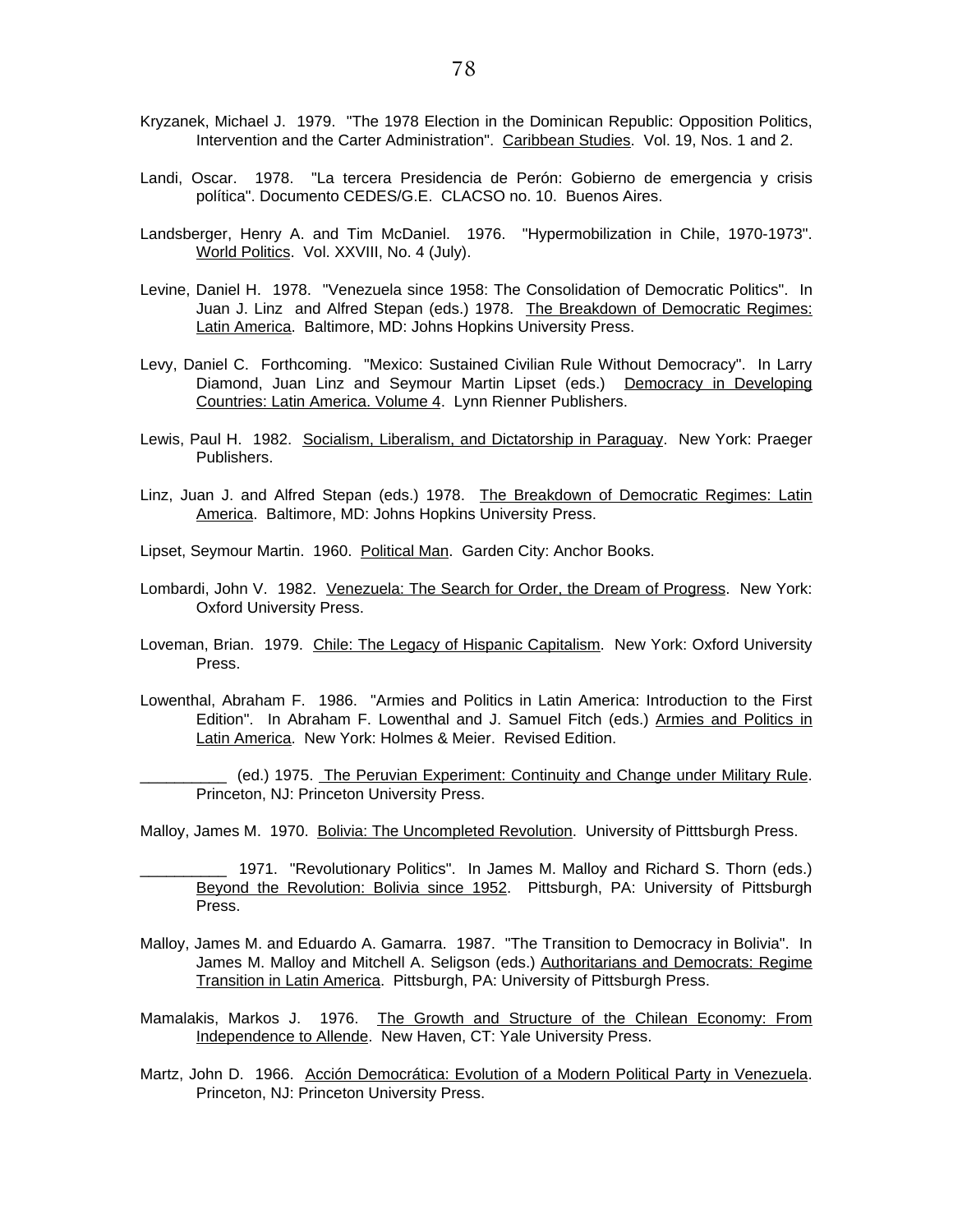1972. Ecuador: Conflicting Political Culture and the Quest for Progress. Boston: Allyn and Bacon, Inc.

- McClintock, Cynthia. 1986. "The Prospects for Democratic Consolidation in Three 'Least Likely' Andean Nations". Paper delivered at the Meetings of the Latin American Studies Association, Boston, MA, October.
- Mendez Vives, Enrique. 1977. Historia Uruguaya, Tomo 5, 1876-1904: El Uruguay de la modernización. Montevideo: Ediciones de la Banda Oriental. Tercera Edición.
- Mitchell, Christopher. 1977. The Legacy of Populism in Bolivia: From the MNR to Military Rule. New York: Praeger Publishers.
- Moore, Barrington. 1966. Social Origins of Dictatorship and Democracy. Boston: Beacon Press.
- Muller, Edward N. 1985. "Dependent Economic Development, Aid Dependence on the United States, and Democratic Breakdown in the Third World". International Studies Quarterly 29.
- Nahum, Benjamín. 1977. Historia Uruguaya, Tomo 6, 1905-1930: La época Batllista. Montevideo: Ediciones de la Banda Oriental. Tercera Edición.
- Neira, Hugo. 1973. "Ecuador". In Jean-Pierre Bernard et al. Guide to the Political Parties of South America. Baltimore, MD: Penguin Books.
- Nordlinger, Eric A. 1977. Soldiers in Politics: Military Coups and Governments. Engelwood Cliffs, NJ: Prentice-Hall.
- North, Liisa. 1976. "The Military in Chilean Politics". In Abraham F. Lowenthal (ed.) Armies and Politics in Latin America. New York: Holmes and Meier Publishers, Inc.
- Nove, Alec. 1976. "The Political Economy of the Allende Regime". In Philip O'Brien (ed.) Allende's Chile. New York: Praeger Publishers.
- Nun, José. 1967. "The Middle-Class Military Coup". In Claudio Veliz (ed.) The Politics of Conformity in Latin America. London: Oxford University Press.
- Nunn, Frederick M. 1970. Chilean Politics 1920-1931: The Honorable Mission of the Armed Forces. Albuquerque: University of New Mexico Press.
- O'Donnell, Guillermo. 1978. "Reflections on the Patterns of Change in the Bureaucratic-Authoritarian State". Latin American Research Review. Vol. XIII, No. 1.

1976. "Modernization and Military Coups: Theory, Comparisons, and the Argentine Case. In Abraham F. Lowenthal (ed.) Armies and Politics in Latin America. New York: Holmes and Meier Publishers, Inc.

\_\_\_\_\_\_\_\_\_\_ 1973. Modernization and Bureaucratic-Authoritarianism: Studies in South American Politics. Berkeley, CA : Institute of International Studies, University of California, Berkeley.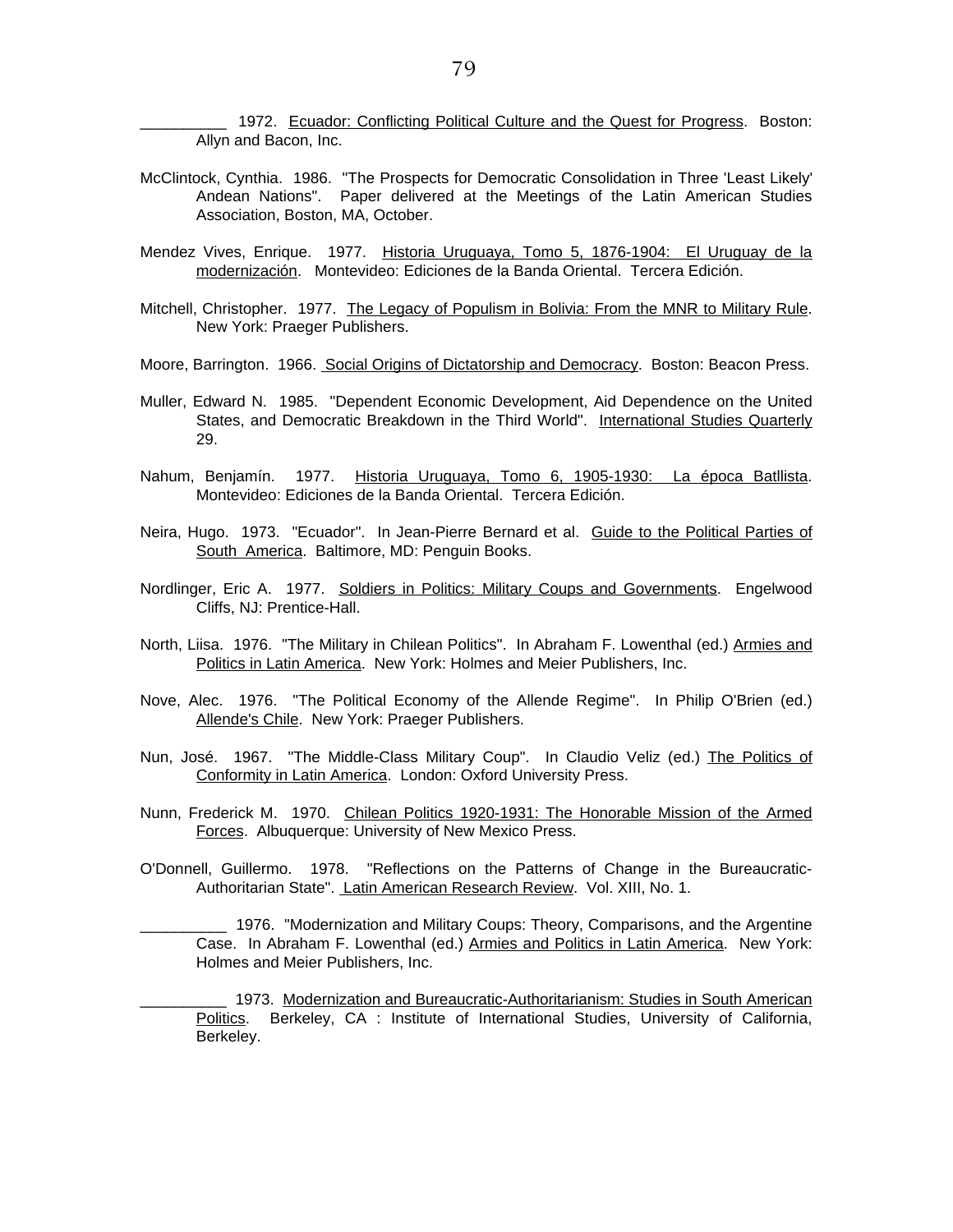O'Donnell, Guillermo and Philippe C. Schmitter. 1986. Transitions from Authoritarian Rule: Tentative Conclusions about Uncertain Democracies. Baltimore, MD: Johns Hopkins University Press.

Oquist, Paul. 1980. Violence, Conflict, and Poltics in Colombia. New York: Academic Press.

Page, Joseph. 1983. Perón: A Biography. New York: Random House.

Philip, George. 1985. The Military in South American Politics. London: Croom Helm.

1978. The Rise and Fall of the Peruvian Military Radicals 1968-76. Athlone.

Pike, Fredrick B. 1967. The Modern History of Peru. New York: Praeger Publishers.

- Portes, Alejandro. 1985. "Latin American Class Structures: Their Composition and Change during the Last Decades". Latin American Research Review. Vol. XX, No. 3.
- Portes, Alejandro and John Walton. 1981. Labor, Class, and the International System. New York: Academic Press.
- Potash, Robert A. 1969. The Army and Politics in Argentina 1928-1945, Yrigoyen to Perón. Stanford, CA: Stanford University Press.

1980. The Army and Politics in Argentina 1945-1962, Perón to Frondizi. Stanford, CA: Stanford University Press.

- Putnam, Robert. 1967. "Toward Explaining Military Intervention in Latin American Politics". World Politics. Vol. XX (October).
- Remmer, Karen L. 1984. Party Competition and Public Policy: Argentina and Chile, 1890-1930. Lincoln, Neb.: University of Nebraska Press.

1985-86. "Exclusionary Democracy". Studies in Comparative International Development. Vol. XX, No. 4. (Winter).

Rock, David. 1975. Politics in Argentina 1890-1930: The Rise and Fall of Radicalism. Cambridge University Press.

\_\_\_\_\_\_\_\_\_\_ 1985. Argentina 1516-1982. Berkeley, CA: University of California Press.

- Rueschemeyer, Dietrich. 1980. "Weltgesellschaft und Sozialstruktur". In Festschrift für Peter Heintz. Diessenhofen, Switzerland: Verlag Rüegger.
- Rueschemeyer, Dietrich, Evelyne Huber Stephens and John D. Stephens. Forthcoming. Capitalist Development and Democracy. Cambridge: Polity Press.
- Ruhl, J. Mark. 1980. "The Military". In R. Albert Berry, Ronald G. Hellman, Mauricio Solaún (eds.) The Politics of Compromise: Coalition Government in Colombia. New Brunswick, NJ: Transaction Books.
- Rustow, Dankwart A. 1970. "Transitions to Democracy: Toward a Dynamic Model". Comparative Politics. Vol. 2, No. 3.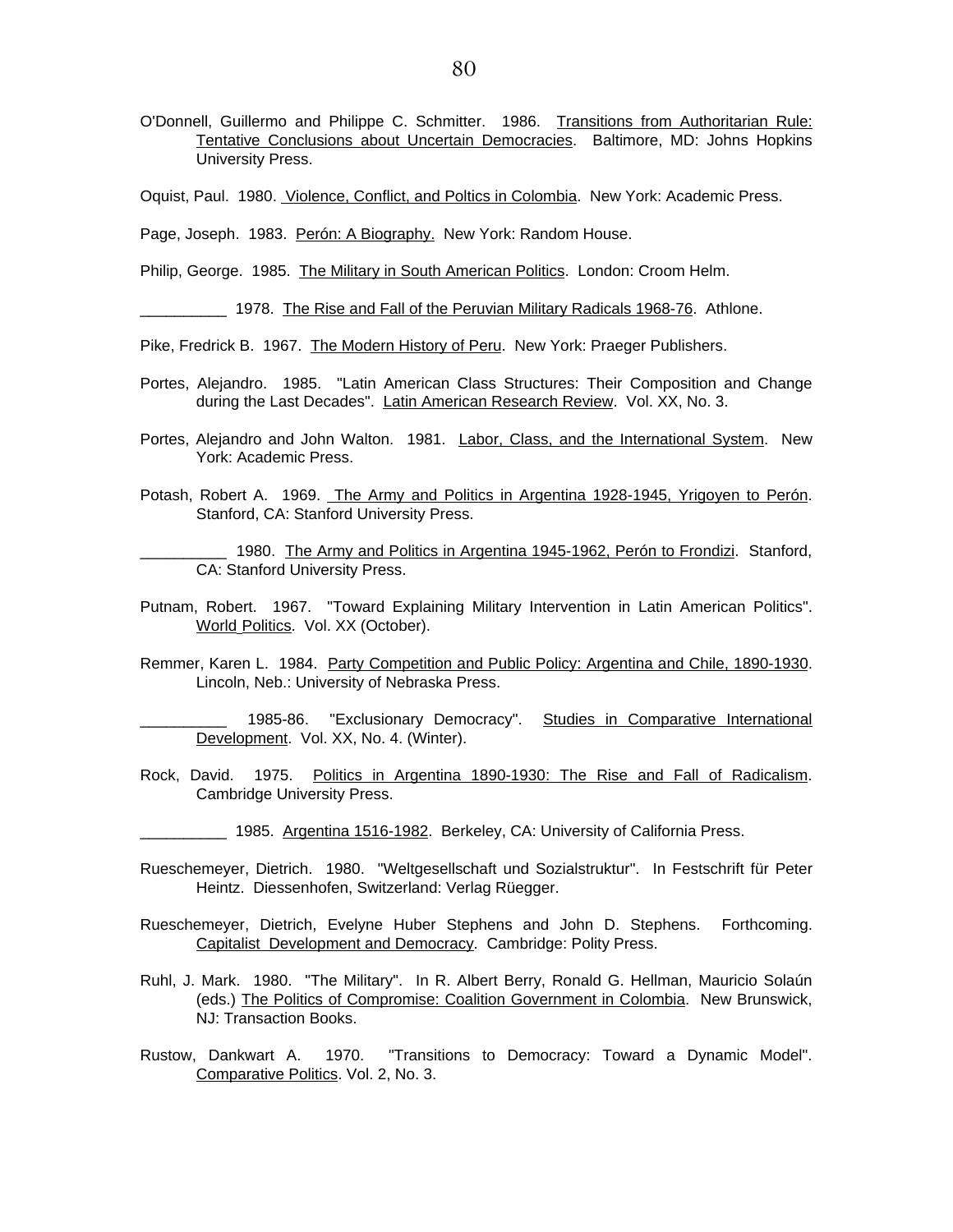- Schmelz, Frieder. 1981. Paraguay im 19. Jahrhundert. Heidelberger Dritte Welt Studien. Heidelberg: esprint Verlag.
- Schmitter, Philippe. 1971. Interest Conflict and Political Change in Brazil. Stanford, CA: Stanford University Press.
- Schodt, David W. 1987. Ecuador: An Andean Enigma. Boulder, CO: Westview Press.
- Silva Michelena, Jose A. 1973. "Diversities Among Dependent Nations: An Overview of Latin American Development". In S.N. Eisenstadt and Stein Rokkan (eds.) Building States and Nations: Analyses by Region. Vol. II. Beverly Hills: Sage Publications.
- Skidmore, Thomas E. 1967. Politics in Brazil 1930-1964: An Experiment in Democracy. New York: Oxford University Press.
- Skocpol, Theda. 1973. "A Critical Review of Barrington Moore's Social Origins of Dictatorship and Democracy". Politics and Society 2 (1).
- Smith, Brian H. and José Luis Rodríguez. 1974. "Comparative Working-Class Political Behavior: Chile, France, and Italy". The American Behavioral Scientist. Vol. 18, No. 1 (September/October).
- Smith, Peter H. 1969. Politics and Beef in Argentina: Patterns of Conflict and Change. New York: Columbia University Press.
	- 1978. "The Breakdown of Democracy in Argentina, 1916-30". In Juan J. Linz and Alfred Stepan (eds.) 1978. The Breakdown of Democratic Regimes: Latin America. Baltimore, MD: Johns Hopkins University Press.
- Smith, Wayne S. 1983. "The Return of Peronism". In Frederick C. Turner and José Enrique Miguens (eds.) Juan Perón and the Reshaping of Argentina. Pittsburgh, PA: University of Pittsburgh Press.
- Spalding, Hobart A. 1977. Organized Labor in Latin America: Historical Case Studies of Urban Workers in Dependent Societies. New York: Harper and Row; Harper Torchbooks.
- Statistical Abstract of Latin America: 1963. University of California, Los Angeles: Center of Latin American Studies.
- Stepan, Alfred. 1985. "State Power and the Strength of Civil Society in the Southern Cone of Latin America". In Peter B. Evans, Dietrich Rueschemeyer and Theda Skocpol (eds.) Bringing the State Back In. Cambridge University Press.

1978. The State and Society: Peru in Comparative Perspective. Princeton, NJ: Princeton University Press.

\_\_\_\_\_\_\_\_\_\_ 1971. The Military in Politics: Changing Patterns in Brazil. Princeton, NJ: Princeton University Press.

Stephens, Evelyne Huber. 1983. "The Peruvian Military Government, Labor Mobilization, and the Political Strength of the Left". Latin American Research Review. Vol. XVIII, No. 2.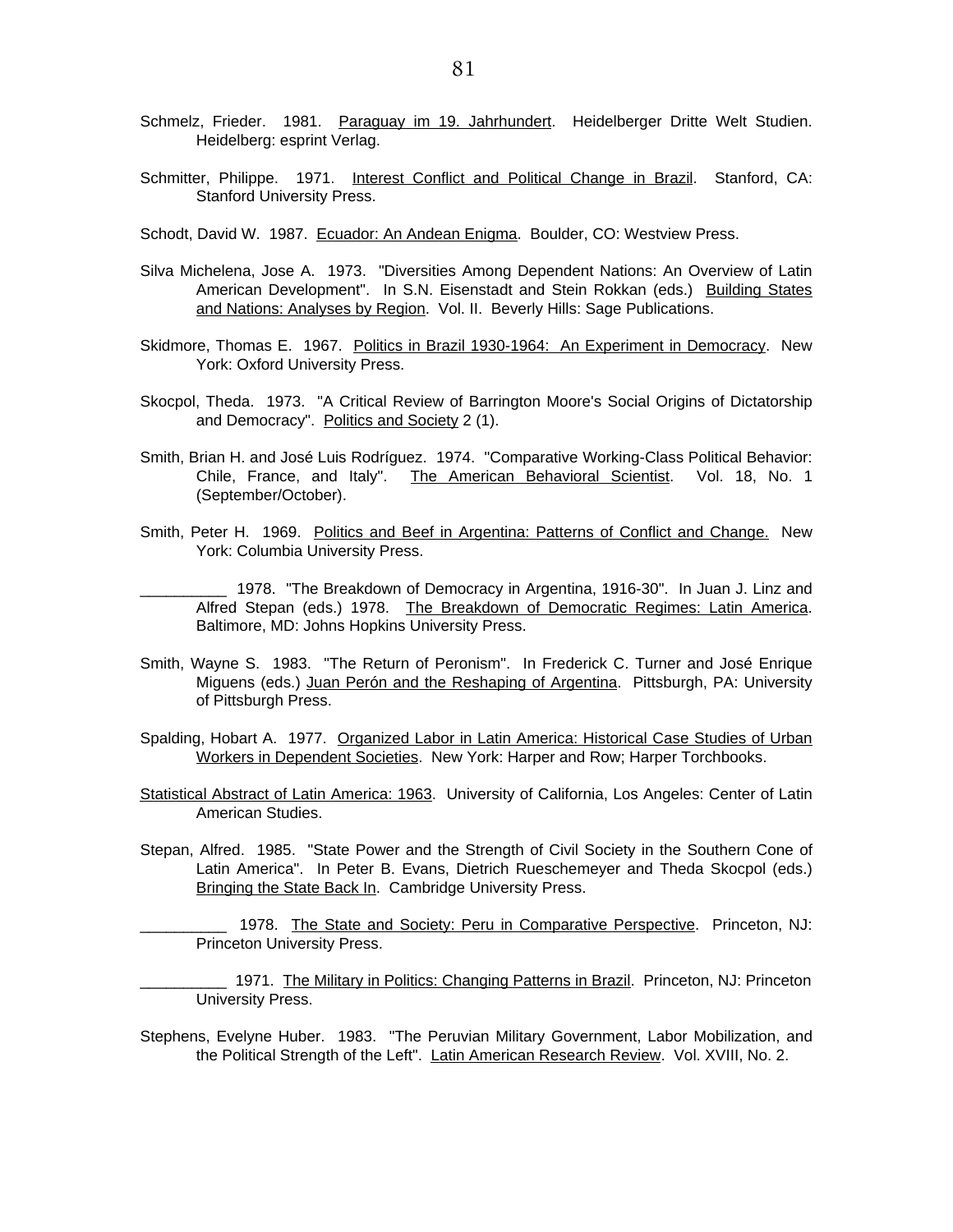- Stephens, Evelyne Huber and John D. Stephens. 1987. "Democracy and Authoritarianism in the Caribbean Basin: Domestic and International Determinants". Paper delivered at the XII International Congress of the Caribbean Studies Association in Belize City, Belize, May.
- Stephens, John D. 1979. The Transition from Capitalism to Socialism. Urbana, IL: University of Illinois Press.

\_\_\_\_\_\_\_\_\_\_ 1987. "Democratic Transition and Breakdown in Europe, 1870-1939: A Test of the Moore Thesis". Working Paper # 101. Notre Dame, IN: The Helen Kellogg Institute for International Studies, University of Notre Dame.

- Sulmont, Denis. 1984. El movimiento obrero peruano (1890-1980): reseña histórica. Lima: Tarea. Cuarta edición.
- Taylor, Philip B. Jr. 1952. "The Uruguayan Coup d'Etat of 1933". Hispanic American Historical Review. Vol. XXXII, No. 3 (August).

1962. Government and Politics of Uruguay. Westport, CT: Greenwood Press, Publishers. (Reprinted 1984 by Greenwood Press. Copyright 1962 Tulane University.)

Therborn, Göran. 1979. "The Travail of Latin American Democracy". New Left Review 113-114.

- Thorn, Richard S. 1971. "The Economic Transformation". In James M. Malloy and Richard S. Thorn (eds.) Beyond the Revolution: Bolivia since 1952. Pittsburgh, PA: University of Pittsburgh Press.
- Thorp, Rosemary and Geoffrey Bertram. 1978. Peru 1890-1977: Growth and Policy in an Open Economy. London: Macmillan.
- Thorp, Rosemary and Laurence Whitehead (eds.) 1979. Inflation and Stabilisation in Latin America. New York: Holmes & Meier Publishers, Inc.
- Topik, Steven. 1987. The Political Economy of the Brazilian State, 1889-1930. Austin, TX: University of Texas Press.
- Urrutia, Miguel. 1969. The Development of the Colombian Labor Movement. New Haven: Yale University Press.
- U.S. Senate. 1975. "Covert Action in Chile 1963-1973". Staff Report of the Select Committee to Study Governmental Operations with Respect to Intelligence Activities. Washington, D.C.: Government Printing Office.
- Valenzuela, Arturo. Forthcoming. "Chile: Origins, Consolidation and Breakdown of a Democratic Regime". In Larry Diamond, Juan Linz and Seymour Martin Lipset (eds.) Democracy in Developing Countries: Latin America. Volume 4. Lynn Rienner Publishers.

1977. Political Brokers in Chile: Local Government in a Centralized Polity. Durham, NC: Duke University Press.

Valenzuela, Arturo and J. Samuel Valenzuela. 1986. "Party Oppositions under the Chilean Authoritarian Regime". In J. Samuel Valenzuela and Arturo Valenzuela (eds.) Military Rule in Chile: Dictatorship and Oppositions. Baltimore, MD: Johns Hopkins University Press.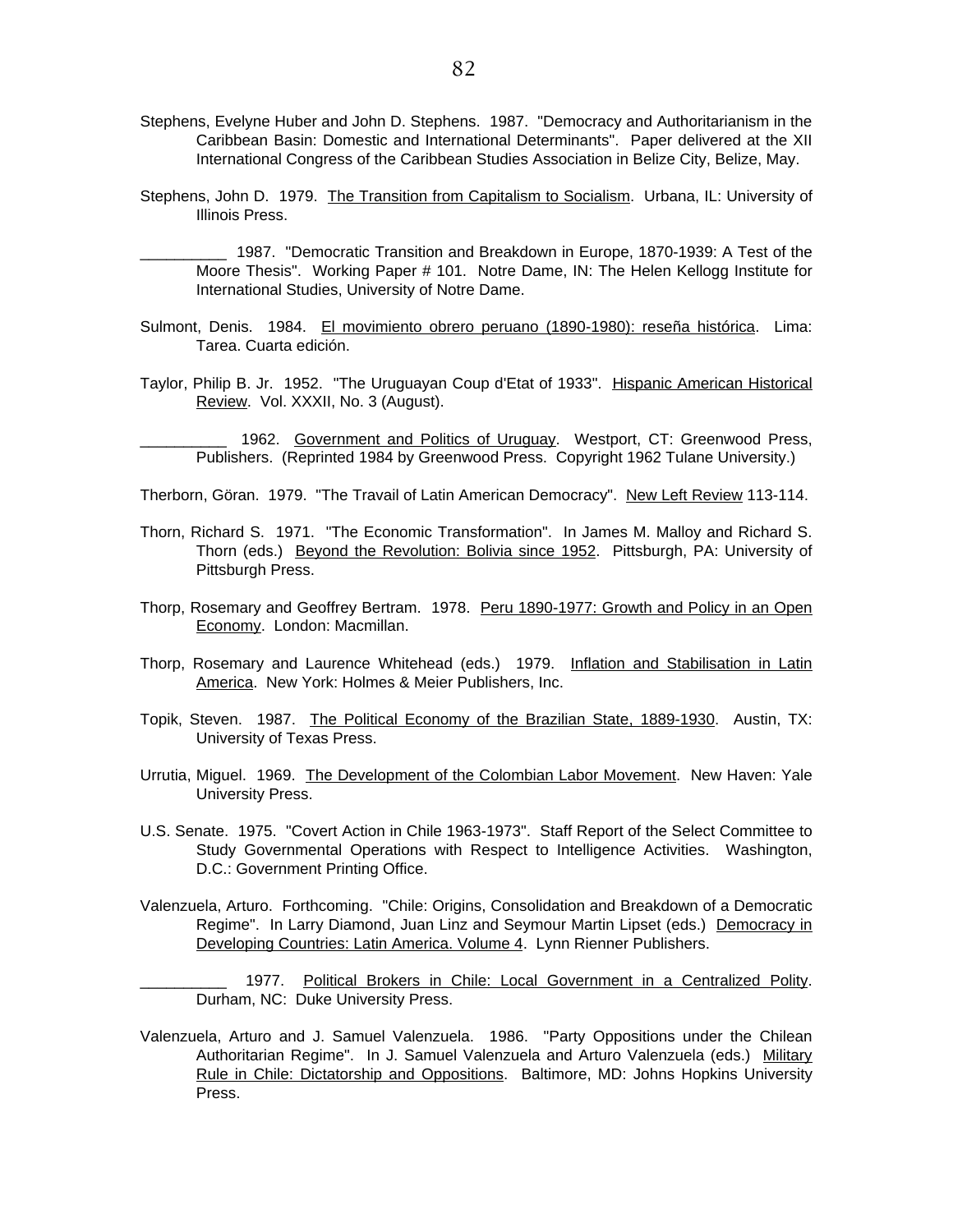- Valenzuela, J. Samuel. 1985. Democratización Vía Reforma: La expansión del sufragio en Chile. Buenos Aires: Ediciones del ides.
- Vanger, Milton I. 1963. Jose Batlle y Ordonez of Uruguay: The Creator of His Times, 1902-1907. Cambridge, MA: Harvard University Press.

\_\_\_\_\_\_\_\_\_\_ 1980. The Model Country: José Batlle y Ordoñez of Uruguay 1907-1915. Hanover, NH: University Press of New England, for Brandeis University Press.

Veliz, Claudio (ed.). 1968. Latin America and the Caribbean: A Handbook. New York: Frederick A. Praeger Publishers.

Villanueva, Victor. 1962. El militarismo en el Peru. Lima: Empresa Grafica T. Scheuch.

- 1975. El Apra en busca del poder (1930-1940). Lima: Editorial Horizonte.
	- \_\_\_\_\_\_\_\_\_\_ 1977. El Apra y el ejército (1940-1950). Lima: Editorial Horizonte.
- Viola, Eduardo and Scott Mainwaring. 1984. "Transitions to Democracy: Brazil and Argentina in the 1980s". Working Paper #21. Notre Dame, IN: The Helen Kellogg Institute for International Studies, University of Notre Dame.
- Whitehead, Laurence. 1986. "Bolivia's Failed Democratization, 1977-1980". In Guillermo O'Donnell, Philippe C. Schmitter, and Laurence Whitehead (eds.) Transitions from Authoritarian Rule: Latin America. Baltimore, MD: Johns Hopkins University Press.
	- 1986a. "International Aspects of Democratization". In Guillermo O'Donnell, Philippe C. Schmitter, and Laurence Whitehead (eds.) Transitions from Authoritarian Rule: Comparative Perspectives. Baltimore, MD: Johns Hopkins University Press.
- Wiarda, Howard J. 1980. "Is Latin America Democratic and Does It Want To Be? The Crisis and Quest of Democracy in the Hemisphere". In Howard J. Wiarda (ed.) The Continuing Struggle for Democracy in Latin America. Boulder, CO: Westview Press.

\_\_\_\_\_\_\_\_\_\_ (ed.) 1982. Politics and Social Change in Latin America: The Distinct Tradition. Amherst, MA: University of Massachusetts Press.

Wilde, Alexander W. 1978. "Conversations among Gentlemen: Oligarchical Democracy in Colombia". In Juan J. Linz and Alfred Stepan (eds.) The Breakdown of Democratic Regimes: Latin America. Baltimore, MD: Johns Hopkins University Press.

World Bank. 1986. World Development Report 1986. Oxford University Press.

- Wynia, Gary W. 1978. Argentina in the Postwar Era: Politics and Economic Policy Making in a Divided Society. Albuquerque, NM: University of New Mexico Press.
- Zeitlin, Maurice. 1984. The Civil Wars in Chile (or the bourgeois revolutions that never were). Princeton, NJ: Princeton University Press.
- Zeitlin, Maurice and Richard Earl Ratcliff. 1975. "Research Methods for the Analysis of the Internal Structure of Dominant Classes: The Case of Landlords and Capitalists in Chile". Latin American Research Review. Vol. X, No. 3 (Fall).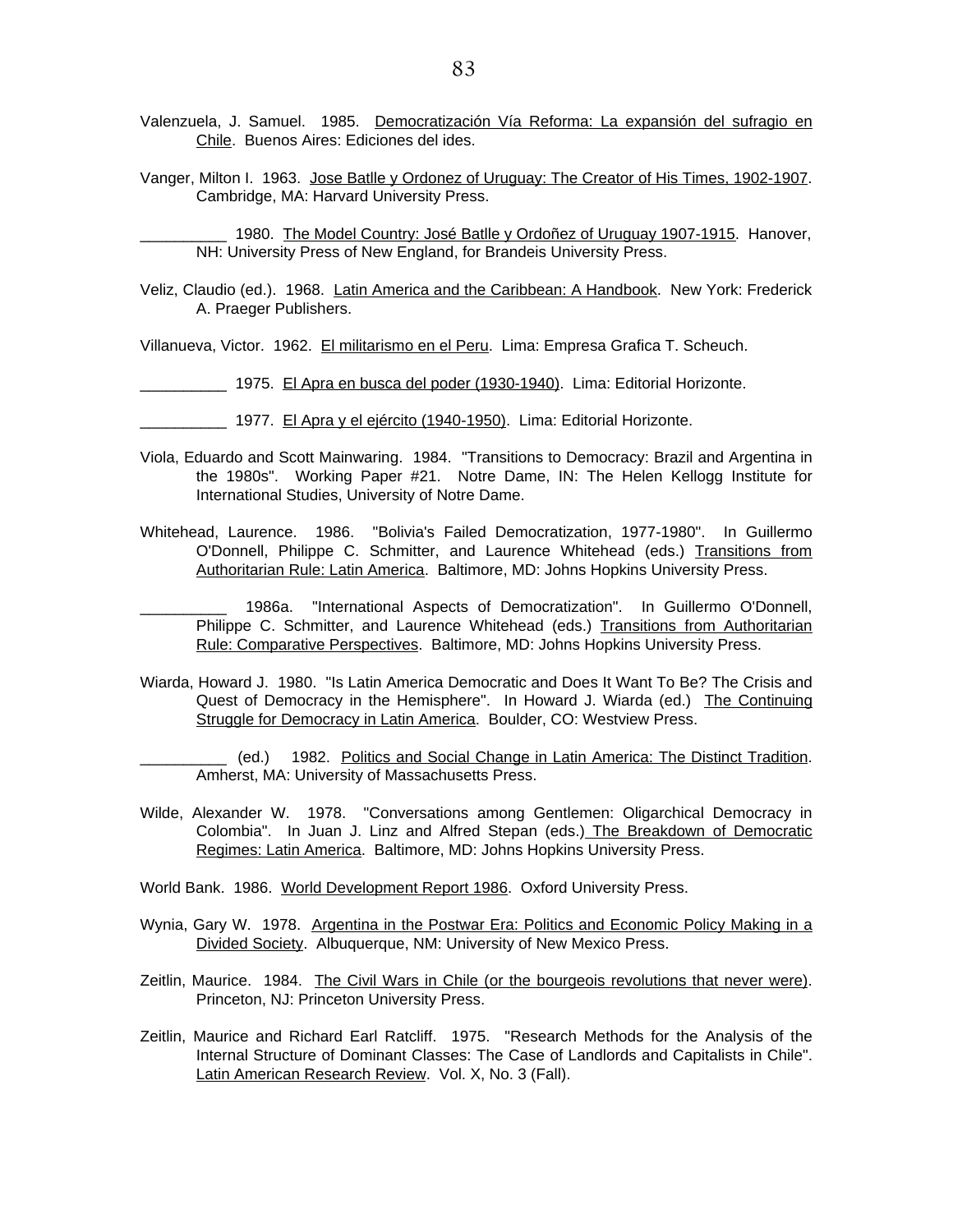Forthcoming. Landlords and Capitalists: The Dominant Class of Chile. Princeton, NJ: Princeton University Press.

Zeitlin, Maurice, W. Lawrence Neuman, and Richard Earl Ratcliff. 1976. "Class Segments: Agrarian Property and Political Leadership in the Capitalist Class of Chile". American Sociological Review. Vol. 41 (December).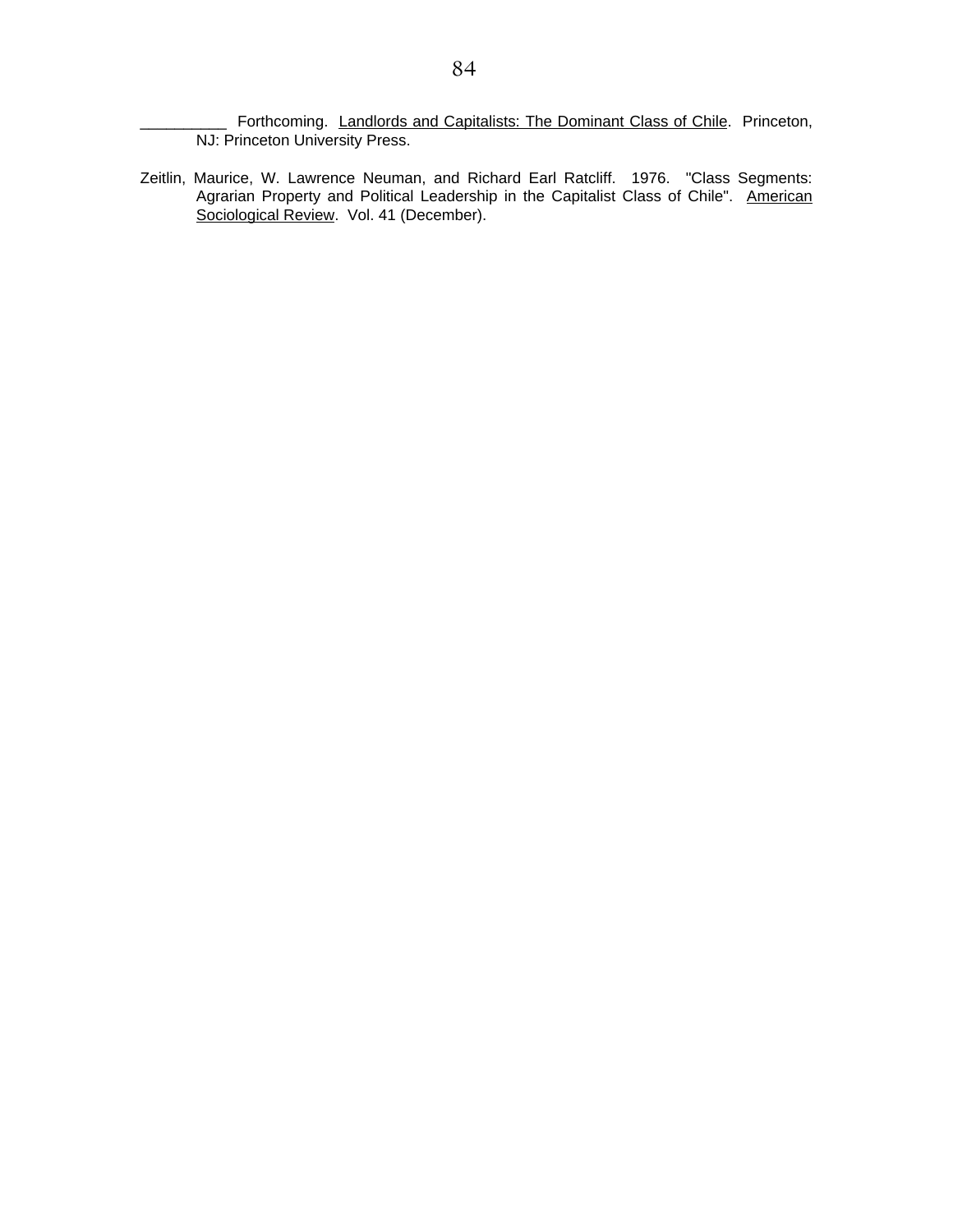#### **TABLE 1 Classification of Regimes**

|                          | constitutional<br>oligarchic1 | traditional,<br>populist, or<br>military authoritarian | restricted<br>democratic <sup>2</sup> | fully<br>democratic                              | bureaucratic-<br>authoritarian |  |
|--------------------------|-------------------------------|--------------------------------------------------------|---------------------------------------|--------------------------------------------------|--------------------------------|--|
| before 1912<br>Argentina |                               | 1930-46;<br>1955-66<br>1951-55                         |                                       | 1912-30;<br>1946-51;<br>1973-76;<br>1983-present | 1966-73;<br>1976-83            |  |
| Brazil <sup>3</sup>      | before 1930                   | 1930-45                                                | 1945-64;<br>1985-present              |                                                  | 1964-85                        |  |
| <b>Bolivia</b>           | before 1930                   | 1930-52<br>1964-82                                     | 1982-present                          | 1952-64                                          |                                |  |
| Chile <sup>4</sup>       | before 1920                   | 1924-32                                                | 1920-24;<br>1932-70                   | 1970-73                                          | 1973-present                   |  |
| Colombia                 | before 1936                   | 1948-58                                                | 1936-48;<br>1958-present              |                                                  |                                |  |
| <b>Ecuador</b>           | 1916-25<br>1961-78            | before 1916<br>1925-48                                 | 1948-61;<br>1978-present              |                                                  |                                |  |
| Paraguay                 |                               | up to present                                          |                                       |                                                  |                                |  |
| Peru                     |                               | before 1930<br>1930-39<br>1948-56<br>1968-80           | 1939-48;<br>1956-68                   | 1980-present                                     |                                |  |
| Uruguay <sup>5</sup>     |                               | before 1903<br>1933-42                                 | 1903-19                               | 1919-33<br>1942-73<br>1984-present               | 1973-84                        |  |
| Venezuela                |                               | before 1935<br>1935-45;<br>1948-58                     | 1958-68                               | 1945-48;<br>1968-present                         |                                |  |

0 See attached page for notes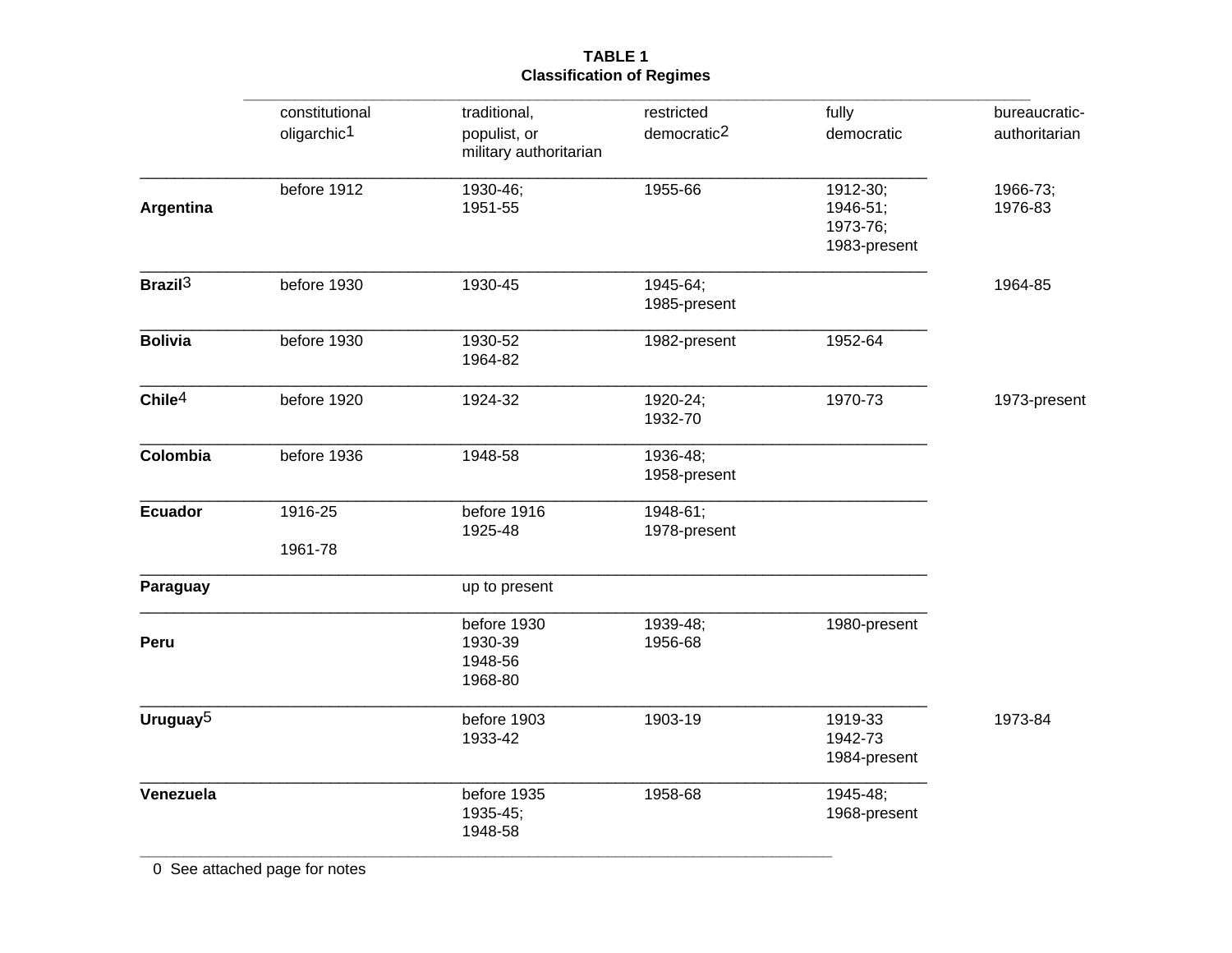## **TABLE 2**

## **Types of Restricted and Full Democracy**

|                                   | <b>Inclusion</b>                              |                                                        |                                     |                                              |  |
|-----------------------------------|-----------------------------------------------|--------------------------------------------------------|-------------------------------------|----------------------------------------------|--|
|                                   | restricted                                    |                                                        |                                     | unrestricted                                 |  |
| military<br>involvement<br>strong | Argentina<br><b>Brazil</b><br>Peru<br>Ecuador | 1955-66<br>1945-64<br>1939-48; 1956-68<br>1948-61      | Brazil<br><b>Bolivia</b><br>Ecuador | 1985-present<br>1982-present<br>1978-present |  |
| restricted                        |                                               |                                                        |                                     |                                              |  |
| other<br>restrictions             | Chile<br>Venezuela<br>Uruguay<br>Colombia     | 1920-24; 1932-58<br>1958-68<br>1903-19<br>1958-present | Colombia                            | 1936-48                                      |  |
| Contestation                      |                                               |                                                        |                                     |                                              |  |
|                                   | Chile                                         | 1958-70                                                | Argentina                           | 1912-30; 1946-51<br>1973-76; 1983-present    |  |
|                                   |                                               |                                                        | <b>Bolivia</b>                      | 1952-64                                      |  |
|                                   |                                               |                                                        | Chile                               | 1970-73                                      |  |
|                                   |                                               |                                                        | Peru                                | 1980-present                                 |  |
| unrestricted                      |                                               |                                                        | Uruguay                             | 1919-33; 1942-73;<br>1984-present            |  |
|                                   |                                               |                                                        |                                     | 1945-48; 1968-present                        |  |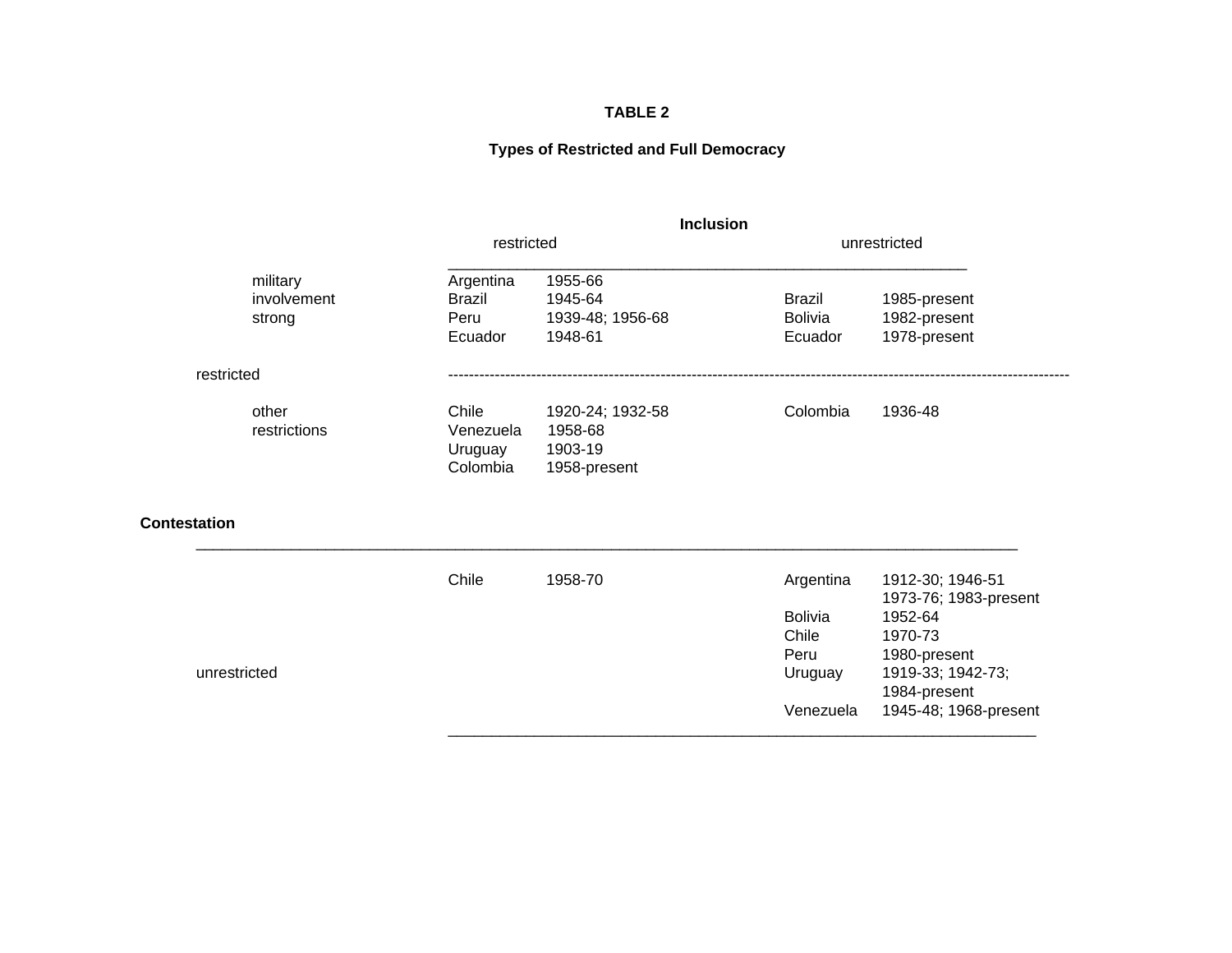Notes for Table 1

- 1. The criteria for differentiating between a constitutional oligarchic or an authoritarian regime and a severely restricted democracy are the following:
	- 1. adult male literate or universal suffrage
	- 2. direct popular elections of executive and/or legislature
	- 3. percent of population voting more than 5% (this is an indicator of formal and informal restrictions put on participation)
	- 4. compliance with election results
	- 5. freedom of association and speech; protection from arbitrary arrest
- 2. For finer distinctions within this category, see Table 2.
- 3. In Brazil the 1985 election of the President was indirect. Furthermore, the military retains veto rights over key legislation. However, all the other criteria for democracy are met; illiterates were enfranchised in 1985, direct elections for Congress and Governors were held in 1986, and the expectation is clearly for direct elections of the next president. Thus, Brazil has to be classified as a restricted democracy.
- 4. In Chile the period 1920-24 was clearly a transition period between an oligarchic and a severely restricted democratic regime. Voter registration had greatly increased after the reforms of 1915 and participation rose above 5% in 1921 (Drake 1978:51). [Participation had actually reached 8.7% in 1912, but after that the oligarchy deliberately restricted registration; see Remmer (1984:84) for the figures.] Alessandri won with middle and some working class support; however, oligarchic groups still dominated Congress and managed to block any reform promoted by Alessandri.
- 5. Prior to the 1984 elections in Uruguay, the military engaged in some political manipulation, and a leading Blanco politician, Wilson Ferreira, was barred from participating; thus, the regime at that point should be classified as a restricted democracy. However, these restrictions did not seem to dramatically influence the election outcome (Gillespie 1986:192), and de facto Uruguay has stated to function as a full democracy.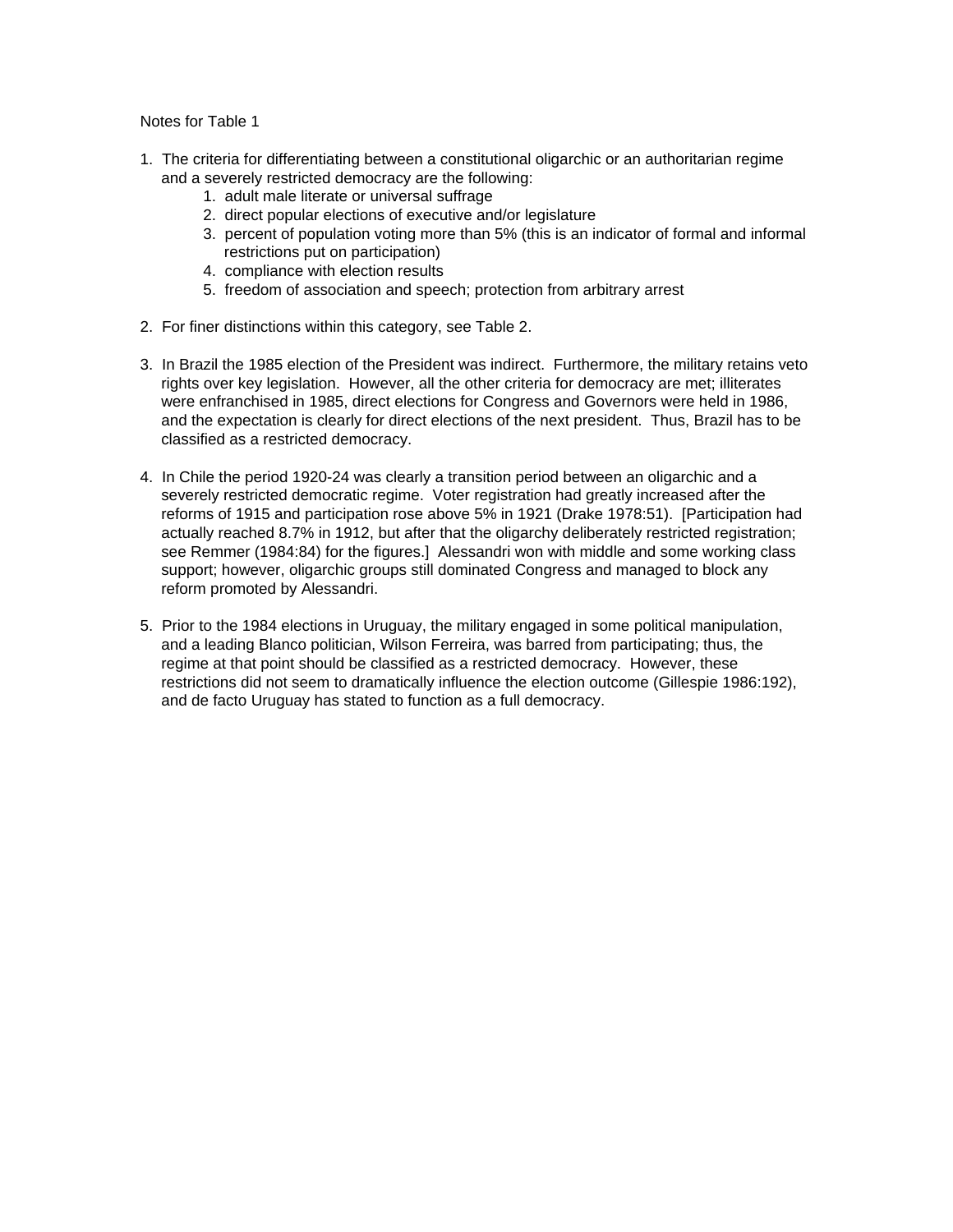**Table 3 Economy, Civil Society, the State, Political Parties, and Democracy: post WWII**

|               | Crucial export<br>sector | Labor requirements<br>of dominant type of<br>agriculture <sup>1</sup> | Level of<br>industriallzation<br>around 1950 <sup>2</sup> | State encapsulation<br>of labor                   | Strength of labor<br>movement as<br>of 1950 | Presence of strong<br>political parties      | Type and trajectory of democratic<br>regimes in the post-WWII period                                                                                                |
|---------------|--------------------------|-----------------------------------------------------------------------|-----------------------------------------------------------|---------------------------------------------------|---------------------------------------------|----------------------------------------------|---------------------------------------------------------------------------------------------------------------------------------------------------------------------|
| Argentina     | national<br>control      | low                                                                   | high                                                      | high under Perón<br>only, low before<br>and after | strong                                      | one clearly<br>dominant                      | full democracy-> authoritarianism-><br>restricted democr. w/high military<br>involvement-> bureaucratic<br>authoritarianism->full democr.-><br>b.a.->full democracy |
| <b>Brazil</b> | national<br>control      | high                                                                  | medium                                                    | high                                              | weak/<br>medium                             | none                                         | restricted democr. w/high military<br>involvement->bureaucratic<br>authoritarianism->restricted democracy                                                           |
| Bolivia       | enclave                  | high                                                                  | low                                                       | low                                               | medium                                      | one; then<br>decaying                        | revolution-> full democracy-><br>authoritarianism-> instability/<br>restricted democracy                                                                            |
| Chile         | enclave                  | high                                                                  | medium                                                    | low                                               | strong                                      | several                                      | restricted democracy-> full democracy-<br>->bureaucratic- authoritarianism                                                                                          |
| Colombia      | national<br>control      | high                                                                  | low                                                       | low                                               | weak                                        | two                                          | violence/chaos/authoritarianism<br>-> restricted democracy                                                                                                          |
| Ecuador       | national<br>control      | high                                                                  | low                                                       | low                                               | weak                                        | none                                         | restricted democracy w/high<br>military involvement->authori-<br>tarianism-> restricted democr.                                                                     |
| Paraguay      | national<br>control      | high                                                                  | low                                                       | high                                              | weak                                        | one                                          | authoritarianism                                                                                                                                                    |
| Peru          | enclave                  | high                                                                  | low                                                       | low                                               | medium                                      | one; then<br>several                         | restricted democr. w/high milit.<br>involvement-> authoritarianism<br>->restr. democracy w/high military<br>inv.-> authoritarian-> full democracy                   |
| Uruguay       | national<br>control      | low                                                                   | high                                                      | low                                               | strong                                      | two, but<br>getting weaker<br>through splits | full democracy-> bureaucratic<br>authoritarianism-> full<br>democracy                                                                                               |
| Venezuela     | enclave                  | high                                                                  | low                                                       | low                                               | weak/<br>medium                             | one before<br>1958; several<br>after 1958    | coup-> full democracy-><br>authoritarianism-> restricted<br>democracy-> full democracy                                                                              |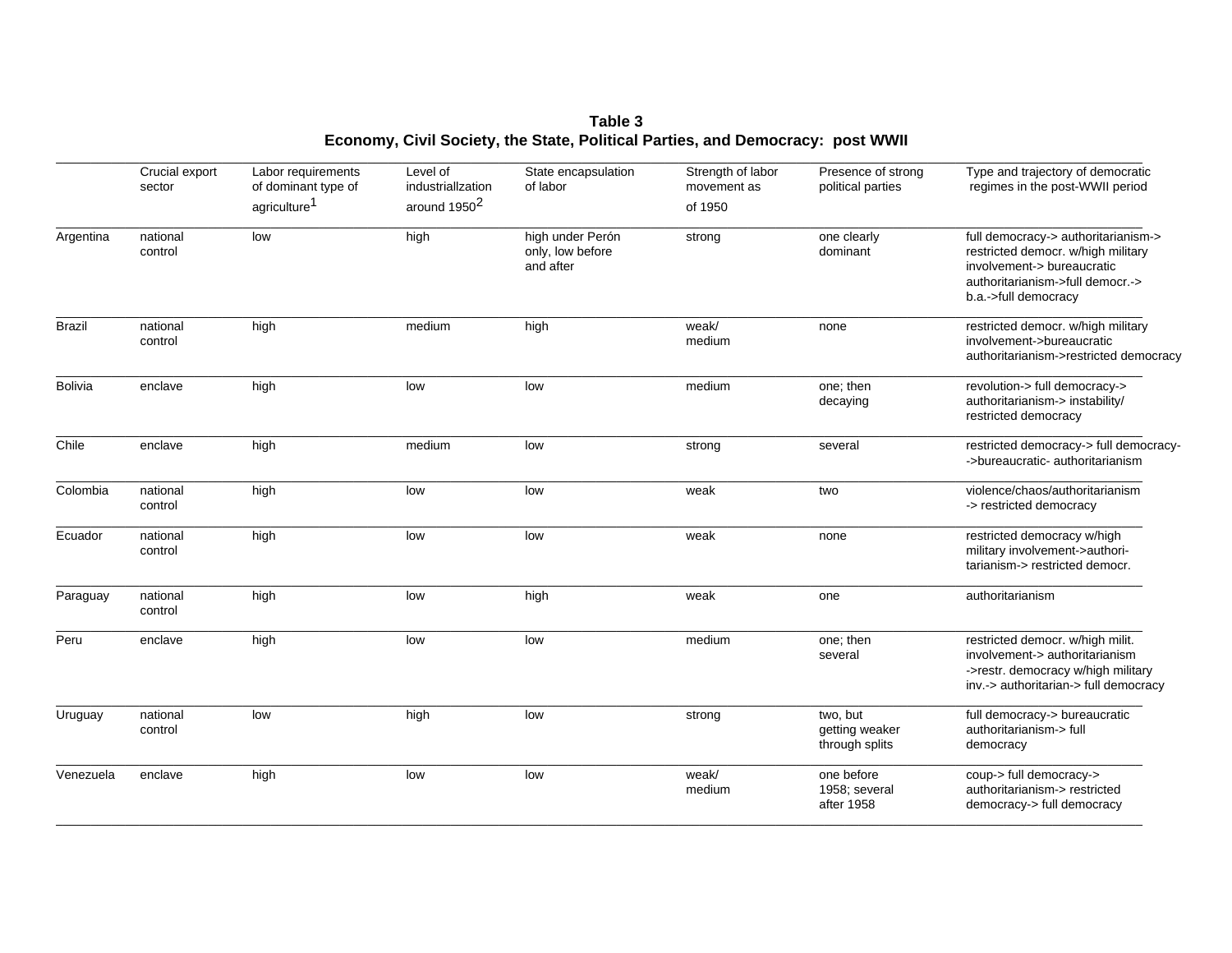1 "Dominant" in the share of value of production.

 $2$  Low is under 15%; medium between 15 and 20%; high 20% or more of GDP. Sources: Furtado (1976:111); SALA (1963); Finch (1981:171) for Uruguay.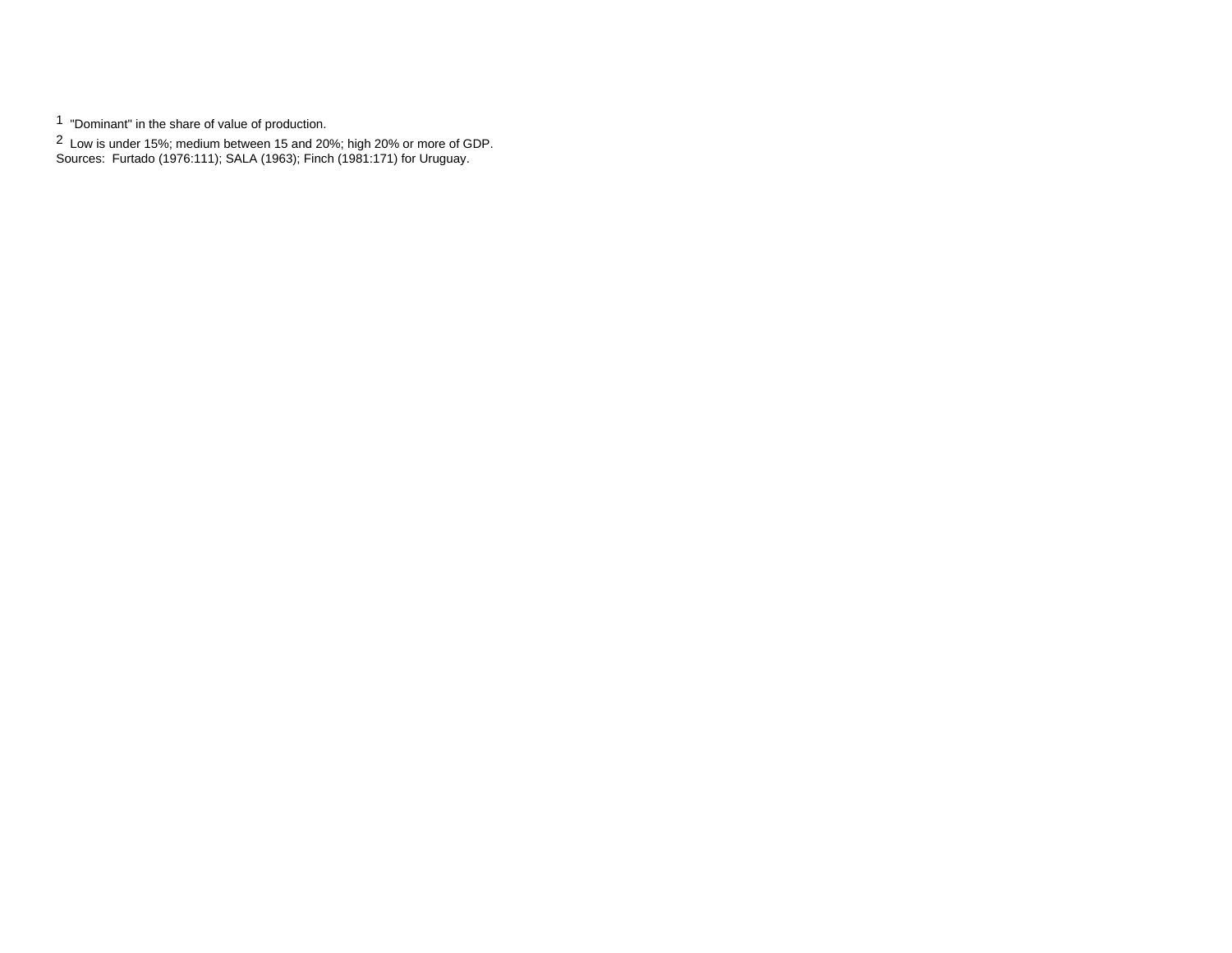## **TABLE 4**

## **Transitions Widening Inclusion and Contestation**

| Old Regime                                                     |                                                               |                                                    | New Regime                                                                                |                                     |                                                          |                     |
|----------------------------------------------------------------|---------------------------------------------------------------|----------------------------------------------------|-------------------------------------------------------------------------------------------|-------------------------------------|----------------------------------------------------------|---------------------|
|                                                                | Restricted Democracy with<br>Military Involvement             |                                                    |                                                                                           |                                     | <b>Full Democracy</b>                                    |                     |
|                                                                | High                                                          |                                                    | Low                                                                                       |                                     |                                                          |                     |
| Oligarchic<br>Constitutional<br>Regime                         |                                                               |                                                    | <b>Chile 1920</b><br>Colombia 1936                                                        | $(4)^{*}$<br>(12)                   | Argentina 1912 (18)                                      |                     |
| Traditional,<br>Populist, or<br>Military Peru<br>Authoritarian | Argentina 1955<br>Brazil 1945<br>Ecuador 1948<br>1939<br>1956 | (11)<br>(19)<br>(13)<br>(9) Venezuela 1958<br>(12) | Uruguay 1903<br><b>Chile 1932</b><br>Colombia 1958<br>(10) Uruguay 1942<br>Venezuela 1945 | (16)<br>(38)<br>(29)<br>(31)<br>(3) | Argentina 1946<br>Bolivia 1952<br>1982<br><b>Bolivia</b> | (5)<br>(12)<br>(6)  |
| High<br>Restricted                                             |                                                               |                                                    |                                                                                           |                                     | Peru 1980                                                | (8)                 |
| Democracy<br>with Military<br>Involvement<br>Low               |                                                               |                                                    |                                                                                           |                                     | <b>Chile 1970</b><br>Uruguay 1919<br>Venezuela 1968      | (3)<br>(14)<br>(20) |
| <b>Bureaucratic</b><br>Authoritarian<br>Regime                 | Brazil 1985                                                   | (3)                                                |                                                                                           |                                     | Argentina 1973<br>1983<br>Uruguay 1984                   | (3)<br>(5)<br>(4)   |

\* The numbers in parentheses after the year of the transition indicate the number of years which the new regime lasted.